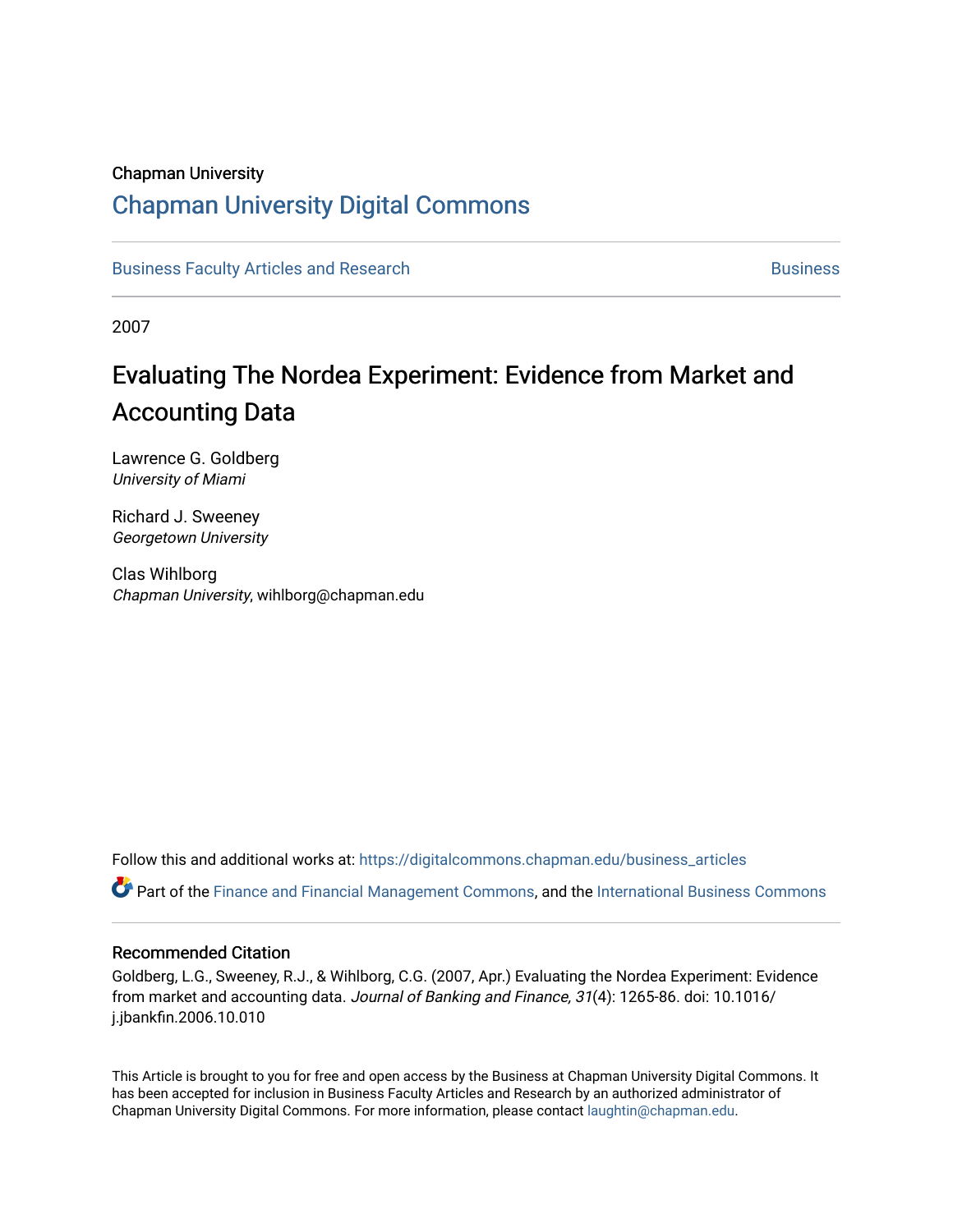## Evaluating The Nordea Experiment: Evidence from Market and Accounting Data

### **Comments**

NOTICE: this is the author's version of a work that was accepted for publication in Journal of Banking and Finance. Changes resulting from the publishing process, such as peer review, editing, corrections, structural formatting, and other quality control mechanisms may not be reflected in this document. Changes may have been made to this work since it was submitted for publication. A definitive version was subsequently published in Journal of Banking and Finance, volume 31, issue 4, in 2007. DOI: [10.1016/j.jbankfin.2006.10.010](http://dx.doi.org/10.1016/j.jbankfin.2006.10.010) 

The Creative Commons license below applies only to this version of the article.

### Creative Commons License

## $\bigcirc$  000

This work is licensed under a [Creative Commons Attribution-Noncommercial-No Derivative Works 4.0](https://creativecommons.org/licenses/by-nc-nd/4.0/) [License](https://creativecommons.org/licenses/by-nc-nd/4.0/).

Copyright Elsevier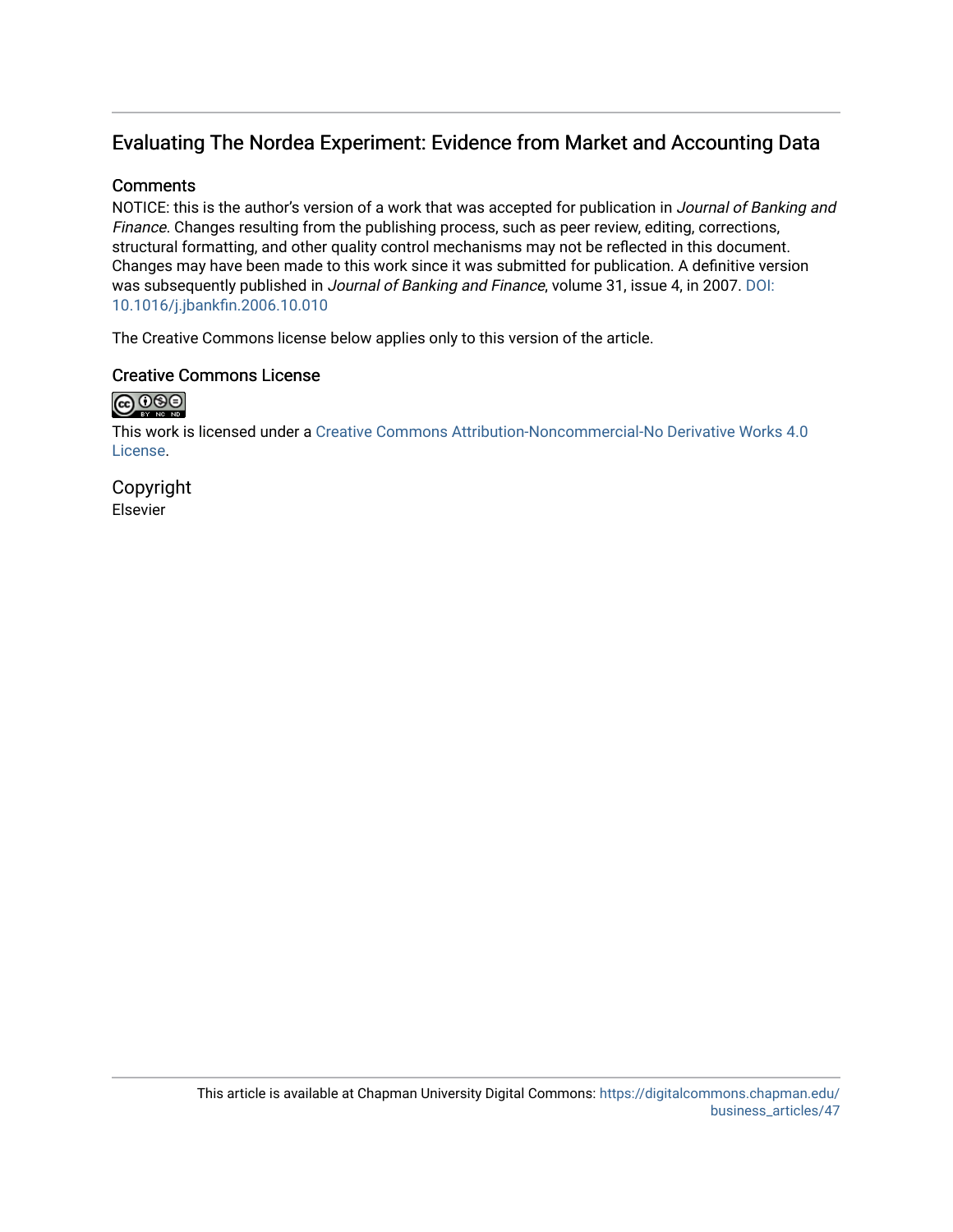## **The Nordea Experiment: A Preliminary Economic Evaluation** \*

Lawrence Goldberg<sup>a</sup>

Richard J. Sweeney b

Clas G. Wihlborg  $c$ 

Abstract: For Nordea as a whole, accounting data are available only for the four-year period 1999-2002. Over this period, Nordea's ROE and ROA are below those of comparables, whether measured by large comparables or by the complete set of comparables.

Announcements of the mergers and acquisitions that led to the creation of Nordea tended on average to have wealth effects of approximately zero, when measured relative to comparables. When measured in a market-model regression, however, the average wealth effect is notably larger, and one event has a positive and statistically significant wealth effect.

Data for Nordea's prices and dividends are available from November 2, 1995 to January 1, 2004. For the first six years, Nordea outperformed the comparables, but for the final three years, underperformed the comparables substantially. For the 1999-2002 period for which Nordea accounting data are available, the comparables outperformed Nordea in the stock market by 11.3%/annum versus 4.1%/annum, but this difference is not statistically significant. Over time, however, Nordea's market beta fell substantially in absolute terms and relative to the comparables' beta. This suggests that Nordea's expected rate of return should fall relative to the comparables'. Indeed, Nordea's market beta is approximately zero over the last three years of the sample. This suggests that the expected rate of return is small, approximately the risk-free rate, and that ROE and ROA will be comparably low—do analysts and the market understand this?

\* Thanks are due to Niels Blomgren-Hansen, Sandeep Dahiya, Richard Herring, Poul Kjaer, Magnus Olsson, Henrik Prieergaard, Rille Roomeldi, Ole Simonsen, Maria, Snöbohm and Dorian Moyun Xu. Financial help was provided by the Copenhagen Business School and The McDonough School of Business, Georgetown University.

<sup>a</sup> University of Miami. 1-305-284-1869. lgoldberg@miami.edu.

<sup>b</sup> The McDonough School of Business, Georgetown University. 1-202-687-3742. e-mail: sweeneyr@georgetown.edu

<sup>c</sup> Copenhagen Business School. + 45 3815 3628. e-mail: cw.fi@cbs.dk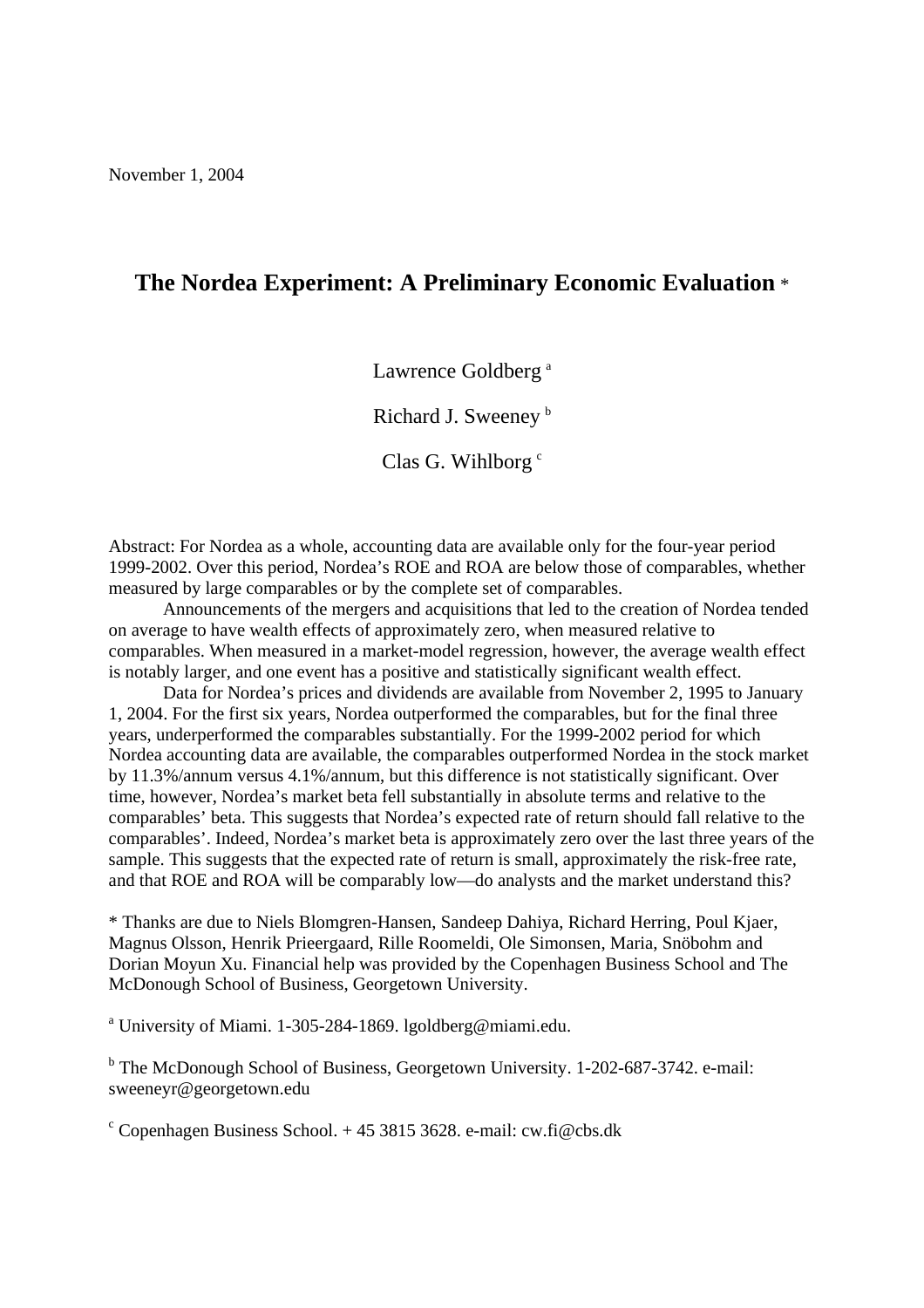## **The Nordea Experiment: A Preliminary Economic Evaluation**

Abstract: For Nordea as a whole, accounting data are available only for the four-year period 1999-2002. Over this period, Nordea's ROE and ROA are below those of comparables, whether measured by large comparables or by the complete set of comparables.

Announcements of the mergers and acquisitions that led to the creation of Nordea tended on average to have wealth effects of approximately zero, when measured relative to comparables. When measured in a market-model regression, however, the average wealth effect is notably larger, and one event has a positive and statistically significant wealth effect. Data for Nordea's prices and dividends are available from November 2, 1995 to January 1, 2004. For the first six years, Nordea outperformed the comparables, but for the final three years, underperformed the comparables substantially. For the 1999-2002 period for which Nordea accounting data are available, the comparables outperformed Nordea in the stock market by 11.3%/annum versus 4.1%/annum, but this difference is not statistically significant. Over time, however, Nordea's market beta fell substantially in absolute terms and relative to the comparables' beta. This suggests that Nordea's expected rate of return should fall relative to the comparables'. Indeed, Nordea's market beta is approximately zero over the last three years of the sample. This suggests that the expected rate of return is small, approximately the risk-free rate, and that ROE and ROA will be comparably low—do analysts and the market understand this?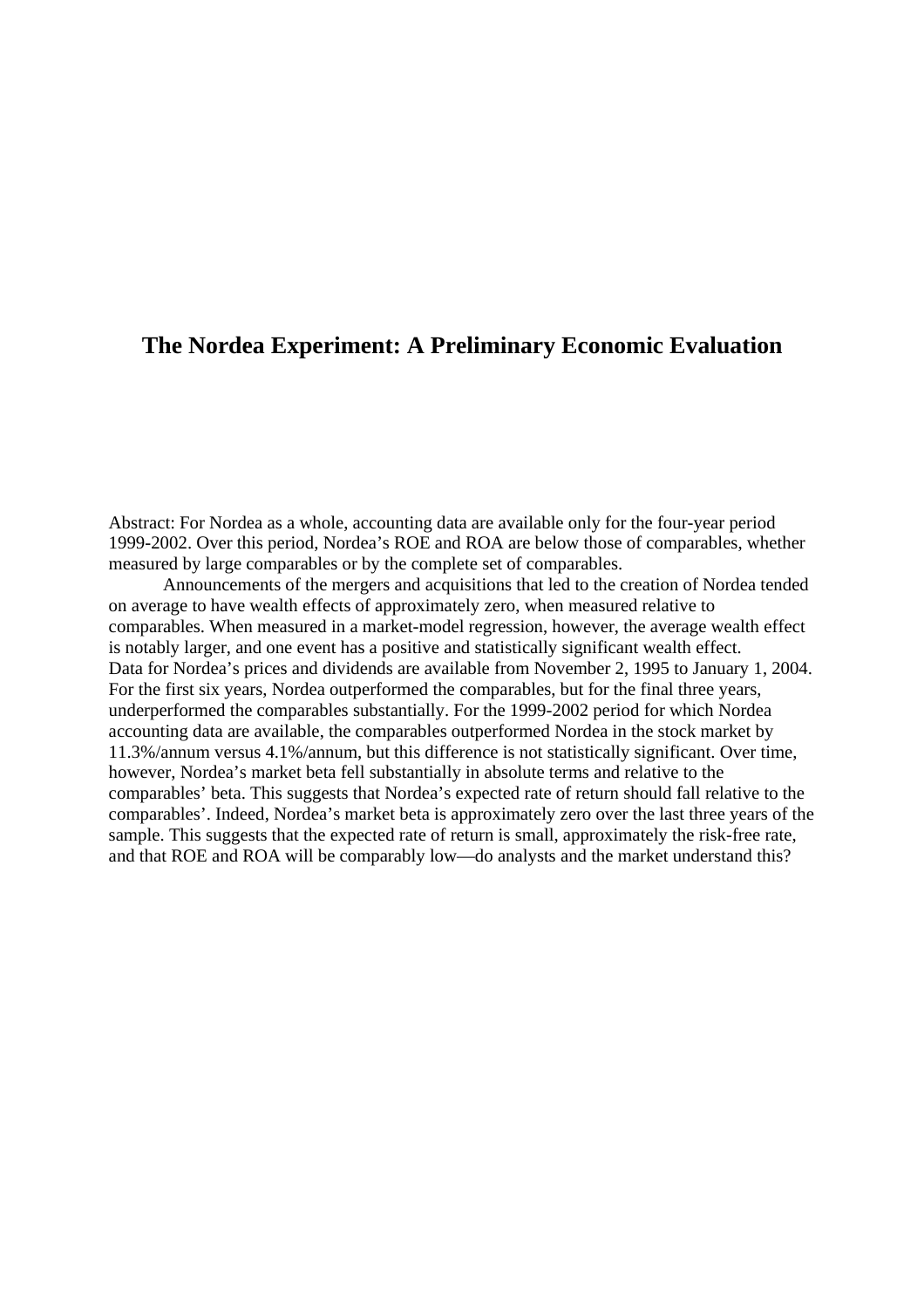# **The Nordea Experiment: A Preliminary Economic Evaluation 1. Introduction**

 Nordea's strategy is to provide a full range of financial services throughout each of the Nordic countries—Denmark, Finland, Norway and Sweden. Nordea was built by merger and acquisition of on-going well-established full-service financial institutions in each of the Nordic countries. The Nordea strategy of providing a full range of financial services throughout multiple countries, with operations of approximately the same size in each country, is highly unusual in world banking. Many financial institutions have portfolio investments outside their home countries, or have branches in foreign countries mainly to services in these countries to their major home-country customers, and some have full-service subsidiaries that are, however, substantially smaller than home country operations. In the future, other banks may well adopt the Nordea full-service multiple-country strategy, especially if the Nordea experiment proves successful. Nordea is clearly a pioneer in an exciting area, and if successful may serve as a trailblazer that many other financial institutions may later follow.

 Nordea's experiment raises a host of questions regarding transnational regulation, the nature of economies of scope and scale in banking, the appropriate mix in each country of national banking practices for some services and uniformity across countries for other services, and many more questions. A fundamental question is the economic success of Nordea's experiment. Of course, it may well be too early to give a satisfactory evaluation of Nordea's economic success. A number of the constituent financial institutions from which Nordea was built were in need of improvements when incorporated into Nordea. Further, Nordea is an ongoing experiment in which previously foreseen problems are still being addressed, for example, optimal legal and functional organization. In addition, unforeseen problems arise in any

1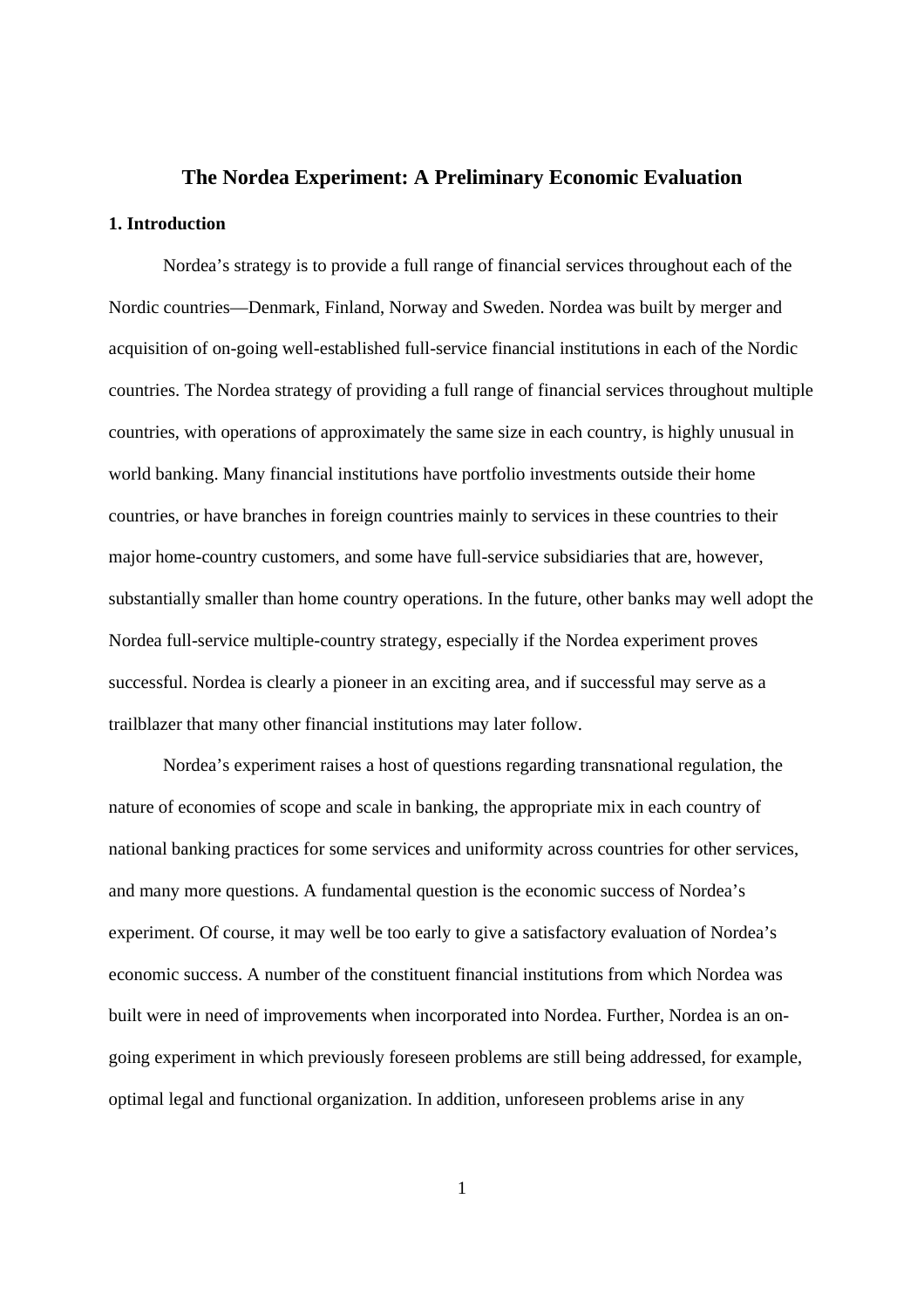experiment, and Nordea is still addressing these, for example, problems due to the Nordic countries' different legal systems. Nevertheless, the Nordea experiment is of such great interest that observers may find it useful to see a tentative and preliminary evaluation of Nordea's economic track record. Indeed, one reason that the evaluation in this paper may be of interest is that it lays out some of the many and important difficulties that must be faced when evaluating Nordea. Not only is the evaluation below tentative and preliminary, it depends on a multitude of data problems and analytical decisions that are subject to refinement and revision.

 The results for Nordea are mixed. On the one hand, it does not appear to be an outstanding success relative to a variety of benchmarks used in this study. On the other hand, it is hardly a failure, in light of the same benchmarks. Further, Nordea seems to be doing relatively better in some countries than in other countries, adding more complications to the picture.

The benchmarks used here are of two types. The first is accounting data for Nordea and a substantial number of competitors from each of the Nordic countries. The second is price and financial rates of return from the Nordea holding company and Nordea banks in the individual countries, versus prices and rates of return from the competitors from each of the Nordic countries and from measures of the world market. Data from the Nordic competitors allow construction of a range of benchmarks against which Nordea can be measured. The Data Appendix provides information on the sources of data for Nordea and its competitors and on the construction of the various benchmarks. The benchmarks are also discussed in the text below.

#### **2. Accounting Data and Nordea's Performance**

 The various Nordea organizations and the financial institutions used as comparables in this study are listed in Appendix A; there are 16 comparable financial institutions, six in Denmark, four in Finland, three in Norway and three in Sweden. The Nordea banks and

2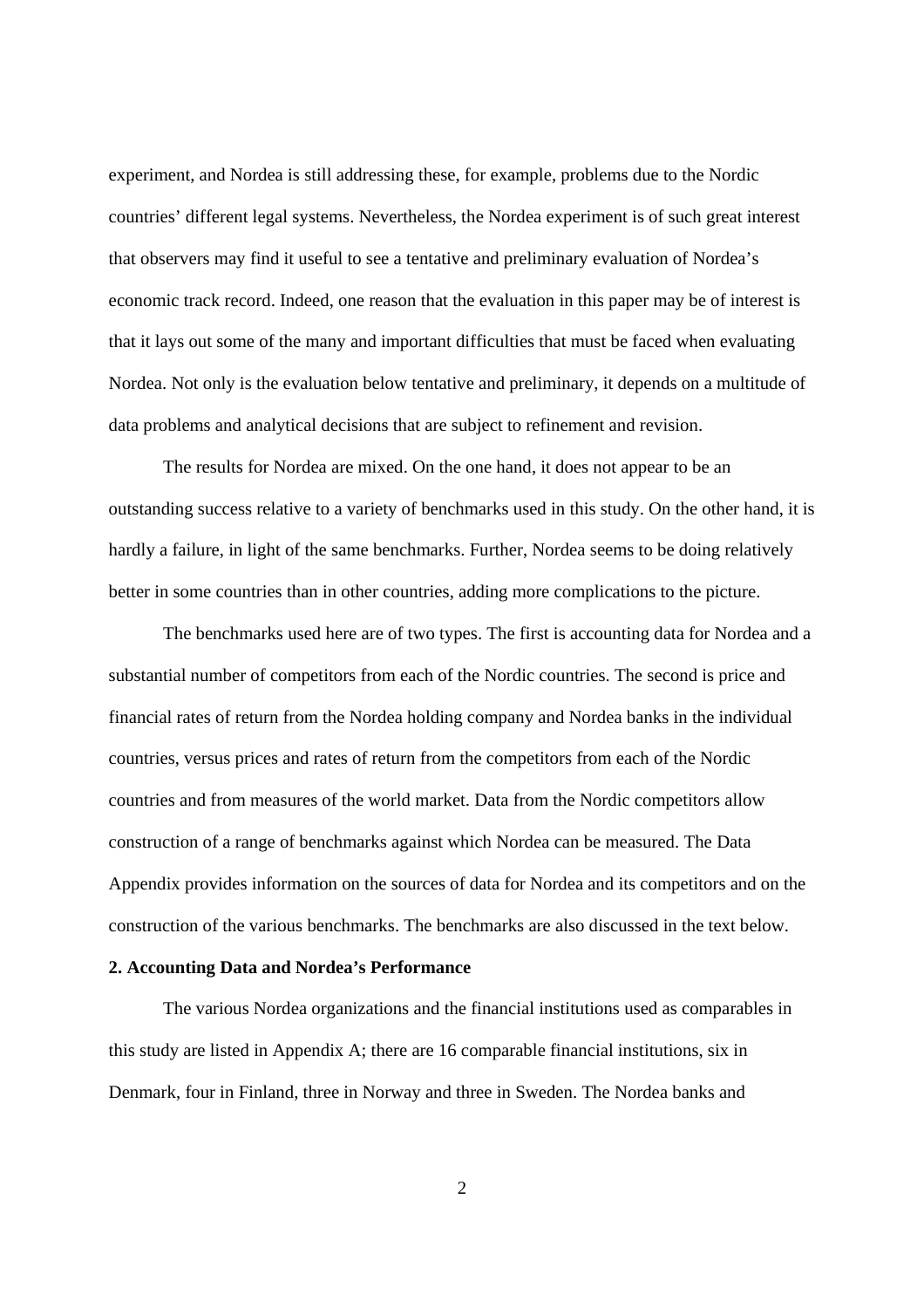comparable banks cover approximately 95 percent of the banking operations in each of the Nordic countries. The Appendix B—Data Appendix discusses how they were selected. The definitions of the variables and ratios used in this paper's analysis are in Appendix C.

 Three sets of comparisons are made for evaluation purposes. First, one set of evaluations involves comparisons between Nordea institutions as a whole and six of the largest Nordic financial institutions in the sample of comparables; the comparables in this set are Danske Bank and Jyske Bank from Denmark, Sampo from Finland, DnB NOR Bank ASA from Norway, and SEB and SHB from Sweden. Second, another set of evaluations involves comparisons between Nordea banks as a whole and the complete set of 16 Nordic comparables. Third, the Nordea bank in each Nordic country is also evaluated relative to the comparables from that country. Data on ROE and ROA are in Table 1 for the six largest comparables, in Table 2 for the complete set of comparables. Similar tables for the Nordea bank and the comparables for in individual Nordic countries are included in Tables 1-4 in Appendix D. Further, more complete data for the Nordea holding company, Nordea banks and comparables are in Appendix D, Tables D.5 to D.10.

*Nordea as a Whole*. To examine the performance of Nordea as a whole, Nordea Bank AB (consolidated statements) is used. Nordea Bank AB data are available for four years, 1999- 2002. (See Tables 1 and 2 for ROE and ROA for Nordea and the comparables.) For comparison purposes, these data may be compared to data for comparables over the same four years, or for the longer period for which data on the comparables are available. Below, both sorts of comparisons are made.

*Longer Time Period*. Over time, relative to the average of the *largest* Nordic banks, Nordea as a whole has a *smaller* ROE (Return on Equity), and a *smaller* ROA (Return on Assets). (In these comparisons, the larger value is in boldface.) Similarly, relative to the average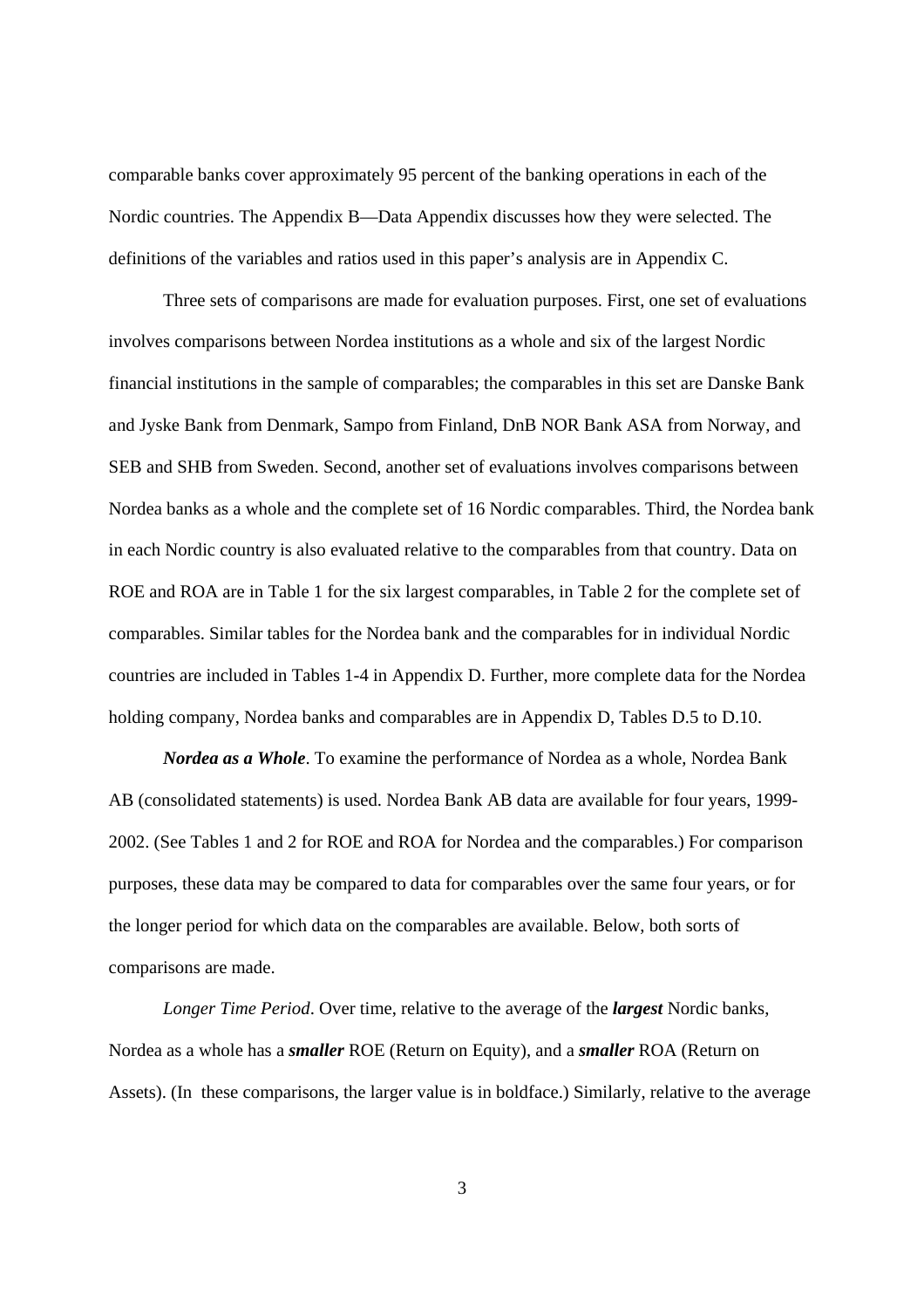of the *all* Nordic comparable banks, Nordea as a whole has a *smaller* ROE (Return on Equity), and a *smaller* ROA (Return on Assets), though the differences are not as large:

| <b>ROA</b> | <b>ROE</b> |                      |
|------------|------------|----------------------|
| 0.66       | 13.13 %    | Nordea               |
| 0.81       | 15.09      | Large Comparables    |
| $-0.15$    | $-1.96$    | Nordea - comparables |
| 0.66       | 13.13      | Nordea               |
| 0.77       | 13.16      | All Comparables      |
| $-0.11$    | $-0.03$    | Nordea - comparables |
|            |            |                      |

*Shorter Time Period*. Over time, relative to the average of the *largest* Nordic banks, Nordea as a whole has a *smaller* ROE (Return on Equity), and a *smaller* ROA (Return on Assets). Relative to the average of the *all* Nordic comparable banks, Nordea as a whole has a *smaller* ROE (Return on Equity), and a *smaller* ROA (Return on Assets), though again the differences are not as large:

|                      | <b>ROE</b> | ROA     |
|----------------------|------------|---------|
| Nordea               | 13.13 %    | 0.66    |
| Large Comparables    | 15.17      | 0.89    |
| Nordea - comparables | $-2.04$    | $-0.23$ |
| Nordea               | 13.13      | 0.66    |
| All Comparables      | 13.82      | 0.83    |
| Nordea - comparables | $-0.69$    | $-0.17$ |
|                      |            |         |

Note because the series stop in 2002, which were all the data available when this project began, Nordea's performance is understated. At the start of 2002, Nordea was forecasting substantially better growth in the Nordic economies than occurred, and suffered when growth was quite disappointing. Performance rebounded in 2003. Preliminary updates, based on annual reports, are shown in Table 1.B. Note that these data are from the individual institutions and are not comparable with each other, and that the data for 2002 are not comparable with those in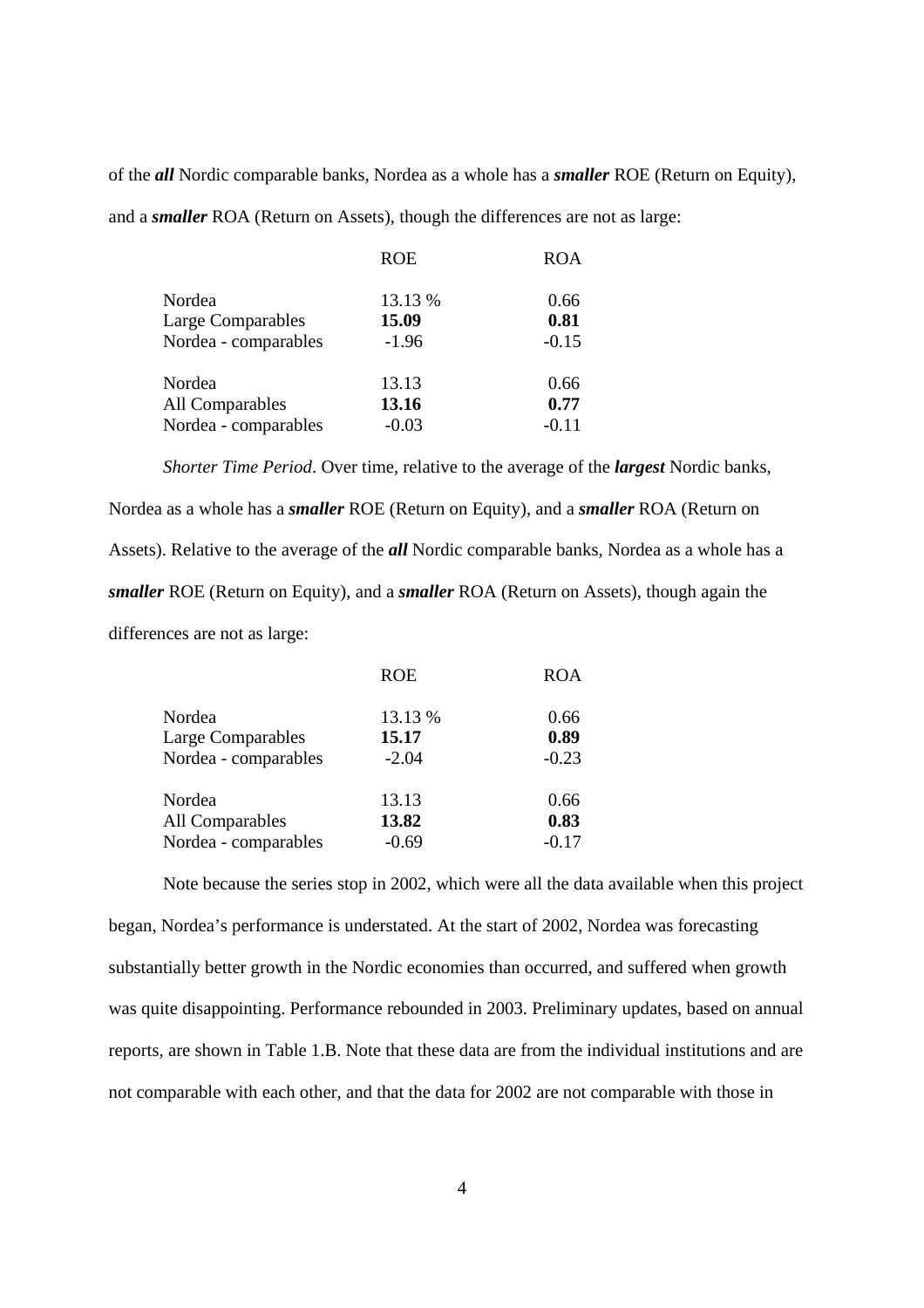Table 1.A; the changes, however, may be taken as indicative. Note further that all banks improved in terms of ROE and ROA. On the one hand, Nordea's ROE improved substantially, from 7.5% to 12.3%, among the larger improvements. On the other hand, Nordea is still at the low end of the range. As for ROA, Nordea had one of the largest improvements, and is in the middle of the range for 2003.

*Nordea in Individual Nordic Countries*. In each Nordic country, the Nordea bank has a *larger* ROE, for both the longer period (1996-2002) and the shorter period (1999-2002)—again, in these comparisons, the larger value is in boldface. For ROA, results are somewhat mixed. In the longer period, Nordea banks in Denmark, Norway and Sweden have a *larger* ROA than the comparables, but the Nordea bank in Finland has a smaller ROA than the comparables. In the shorter period, Nordea banks in Norway and Sweden have a larger ROA than the comparables, but Nordea banks in Denmark and Finland have a *smaller* ROA than the comparables. (For the individual countries, see Appendix D, Tables D.3-D.6 for ROE and ROA for Nordea and each of the comparables.) Note that the Nordea bank in Sweden has outliers in 2001 of 59.90 for ROE and 2.29 for ROA. The averages are recalculated omitting these data, with the results in parentheses; the values fall importantly, but the Nordea bank in Sweden still outperforms the comparables.

|                      | <b>ROE</b> | <b>ROA</b> |
|----------------------|------------|------------|
| Denmark              |            |            |
| Longer:              |            |            |
| Nordea               | 17.99 %    | 0.69       |
| Comparable           | 11.39      | 0.68       |
| Nordea - comparables | 6.60       | 0.01       |
| Shorter:             |            |            |
| Nordea               | 16.54      | 0.59       |
| Comparables          | 11.54      | 0.63       |
| Nordea - comparables | 5.00       | $-0.04$    |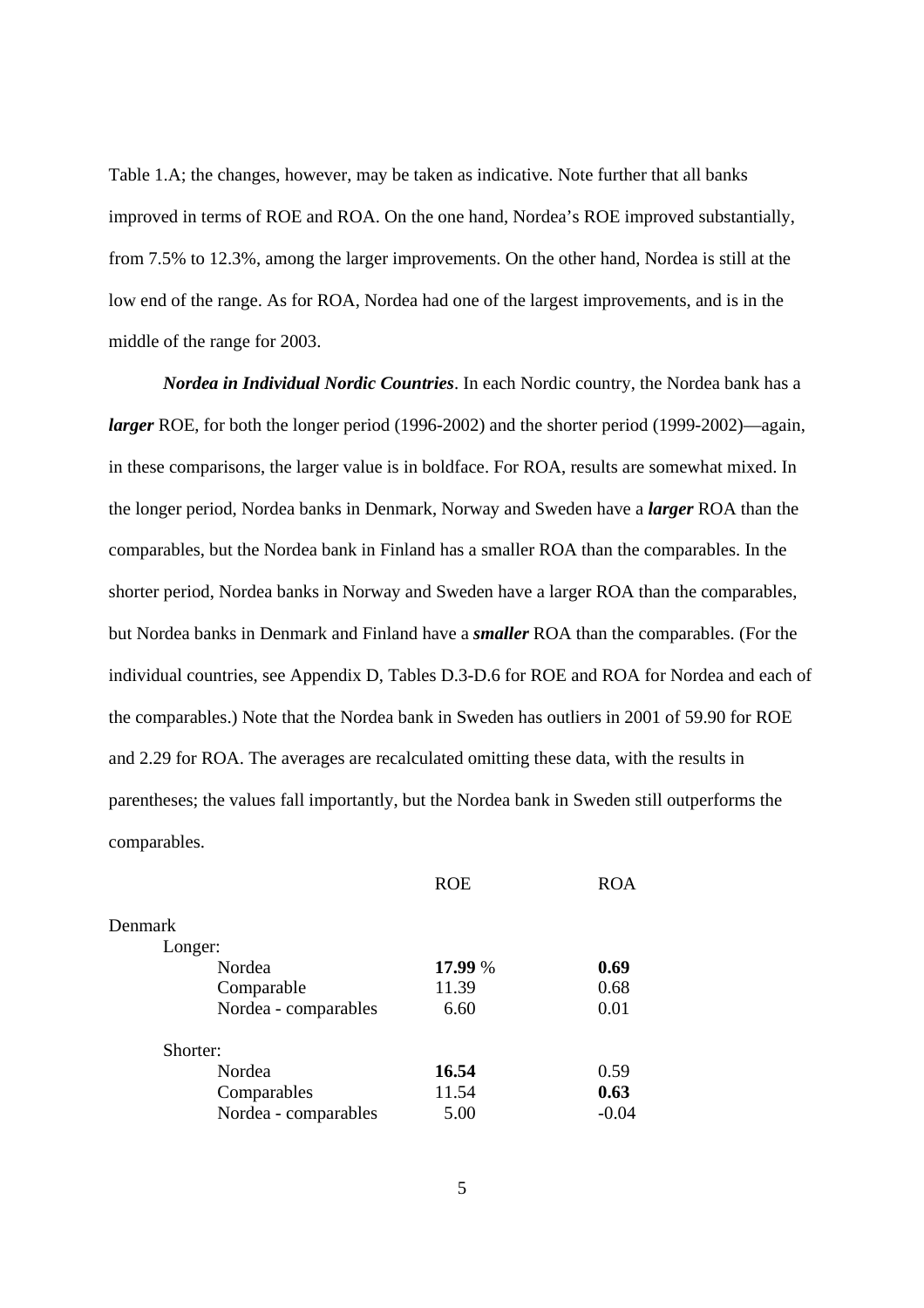| Finland |                      |               |             |
|---------|----------------------|---------------|-------------|
|         | Longer:              |               |             |
|         | Nordea:              | 17.93         | 0.87        |
|         | Comparables          | 13.94         | 0.93        |
|         | Nordea - comparables | 3.99          | $-.04$      |
|         | Shorter:             |               |             |
|         | Nordea               | 16.85         | 0.84        |
|         | Comparables          | 16.78         | 1.22        |
|         | Nordea - comparables | 0.07          | $-0.38$     |
| Norway  |                      |               |             |
|         | Longer:              |               |             |
|         | Nordea               | 15.73         | 1.05        |
|         | Comparables          | 13.63         | 0.89        |
|         | Nordea - comparables | 2.10          | 0.16        |
|         | Shorter:             |               |             |
|         | Nordea               | 13.18         | 0.94        |
|         | Comparables          | 13.12         | 0.86        |
|         | Nordea - comparables | 0.06          | 0.08        |
| Sweden  |                      |               |             |
|         | Longer:              |               |             |
|         | Nordea               | 29.31 (24.21) | 1.17(0.983) |
|         | Comparables          | 14.85         | 0.59        |
|         | Nordea - comparables | 14.46 (9.36)  | 0.58(0.393) |
|         | Shorter:             |               |             |
|         | Nordea               | 29.78 (19.74) | 1.12(0.73)  |
|         | Comparables          | 14.72         | 0.59        |
|         | Nordea - comparables | 15.06 (5.02)  | 0.53(0.14)  |

*Nordea as a Whole versus the Nordea Banks*. When these comparisons for the Nordea banks in individual countries are taken with the comparisons for Nordea as a whole, they offer a puzzle. On the one hand, Nordea as a whole does less well on average than the comparables in both the shorter and longer periods. On the other hand, when Nordea banks are examined, rather than Nordea as a whole, for ROE the Nordea bank in each country does better than the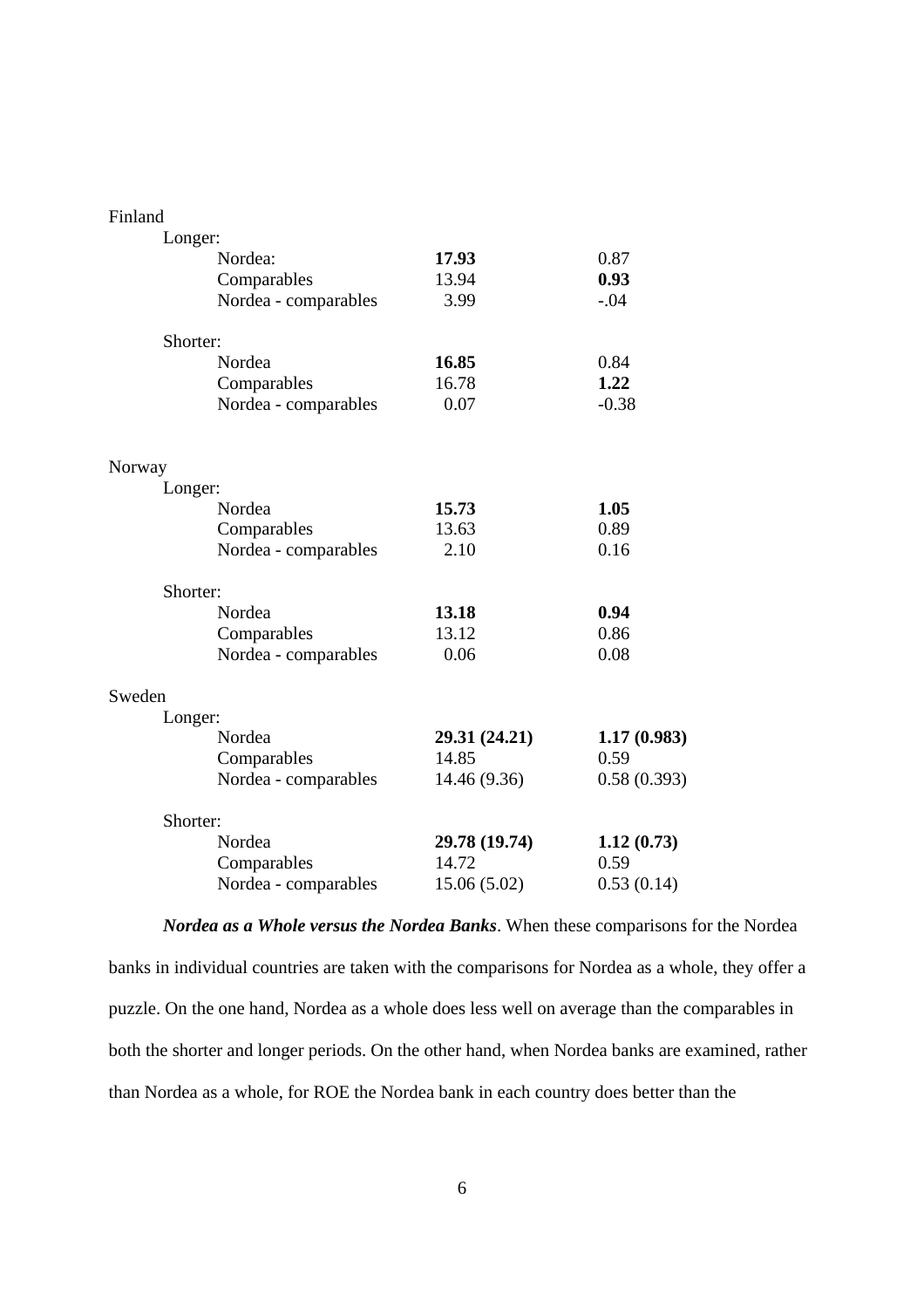comparables. Further, this superiority holds for the longer and the shorter period. For ROA, the results are a bit more mixed, but the Nordea banks still appear to be more impressive relative to the comparables than does Nordea as a whole.

 Note that the validity of comparisons is greater when comparing Nordea as a whole to the comparables. In this case, all contain commercial banking operations, investment banking, asset management and insurance activities (though Nordea has disposed of some of its insurance activities). The Nordea banks in the four countries, however, essentially include only banking operations, not the full range as the comparables do.

*Trends in Profitability*. It is worthwhile rearranging these data to investigate trends in profitability. The results show that for ROE there is a downward trend in Nordea's profitability in Denmark, Finland and Norway, though not for Sweden. The comparables show an upward trend in ROE for Denmark and Finland, but not Norway and Sweden. For ROA, the Nordea banks show a downward trend in all four Nordic countries. The comparables show a downward trend in ROA for Denmark and Norway, no change in Sweden, and an up trend for Finland. Profitability for Nordea banks thus tends to show somewhat less favorable trends than the comparables.

|         |             | <b>ROE</b> | <b>ROA</b> |
|---------|-------------|------------|------------|
| Denmark |             |            |            |
|         | Nordea      |            |            |
|         | Longer:     | 17.99 %    | 0.69       |
|         | Shorter:    | 16.54      | 0.59       |
|         | Comparables |            |            |
|         | Longer:     | 11.39      | 0.68       |
|         | Shorter:    | 11.54      | 0.63       |
| Finland |             |            |            |
|         | Nordea      |            |            |
|         | Longer:     | 17.93      | 0.87       |
|         | Shorter:    | 16.85      | 0.84       |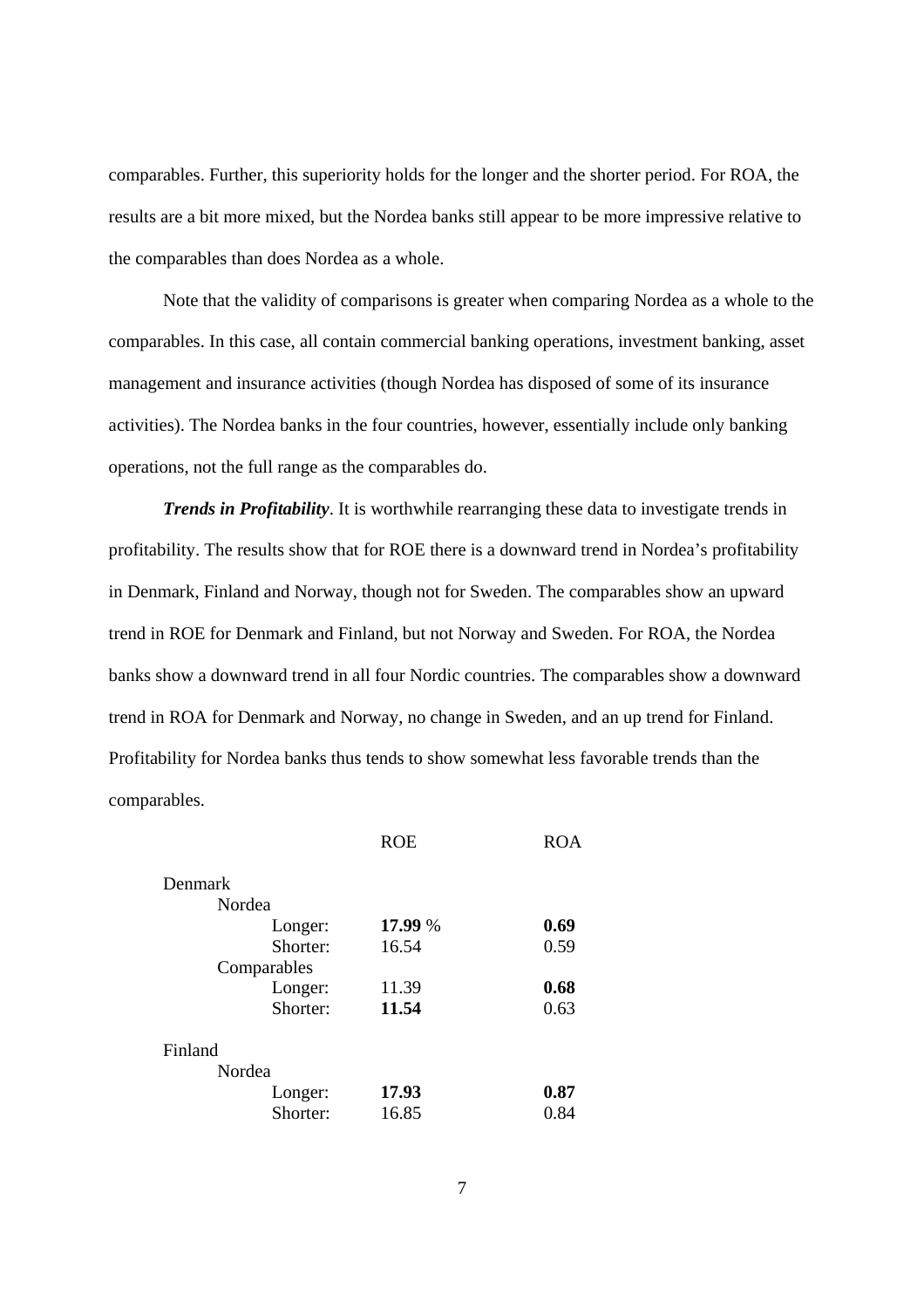| Comparables |               |             |
|-------------|---------------|-------------|
| Longer:     | 13.94         | 0.93        |
| Shorter:    | 16.78         | 1.22        |
| Norway      |               |             |
| Nordea      |               |             |
| Longer:     | 15.73         | 1.05        |
| Shorter:    | 13.18         | 0.94        |
| Comparables |               |             |
| Longer:     | 13.63         | 0.89        |
| Shorter:    | 13.12         | 0.86        |
| Sweden      |               |             |
| Nordea      |               |             |
| Longer:     | 29.31 (24.21) | 1.17(0.983) |
| Shorter:    | 29.78 (19.74) | 1.12(0.73)  |
| Comparables |               |             |
| Longer:     | 14.85         | 0.59        |
| Shorter:    | 14.72         | 0.59        |

#### **3. Financial Market Data and Nordea's Performance**

-

 This section examines Nordea's economic performance as judged by financial markets. In the 1990s, it became fairly standard to use comparables for judging performance, as well as examining the wealth effects of various events, and this method is initially adopted here. This section begins by comparing the relative wealth index of Nordea, measured in Danish kronor, to an average of the relative wealth indices of 11 comparables, also measured in Danish kronor. For purposes of comparability, the data are converted to natural logarithms.<sup>1</sup>

 A relative wealth index supposes that one krone is invested at the start of the period in a given asset, and shows how the value of this krone changes over time, due to price appreciation and dividend payments. The relative wealth index for asset j at time T is calculated as

<sup>&</sup>lt;sup>1</sup> Note that if it is desired to convert the rates of return to another currency, say the U.S. dollar, each rate of return  $[1]$  $+(P_{i,t} + Div_{i,t} - P_{i,t-1})/P_{i,t-1}$  can be divided by  $(1 + \Delta S_t / S_{t-1})$  where  $S_t$  is the number of DKK per USD, to give [1 +  $(P_{i,t} + Div_{i,t} - P_{i,t-1}) / P_{i,t-1} / (1 + \Delta S_t / S_{t-1})$ . The natural log is ln[1 +  $(P_{i,t} + Div_{i,t} - P_{i,t-1}) / P_{i,t-1}$ ] - ln(1 +  $\Delta S_t / S_{t-1}$ ). If abnormal returns in USD are formed, the abnormal return is ln[1 +  $(P_{j,t} + Div_{j,t} - P_{j,t-1})$  /  $P_{j,t-1}$ ] - ln(1 +  $\Delta S_t$  /  $S_{t-1}$ ) - ${\ln}RWI_{\text{comp,t}} - ln(1 + \Delta S_t / S_{t-1}) = ln[1 + (P_{i,t} + Div_{i,t} - P_{i,t-1}) / P_{i,t-1}] - lnRWI_{\text{comp,t}}$ . In other words, abnormal returns are independent of the currency in which the returns are calculated.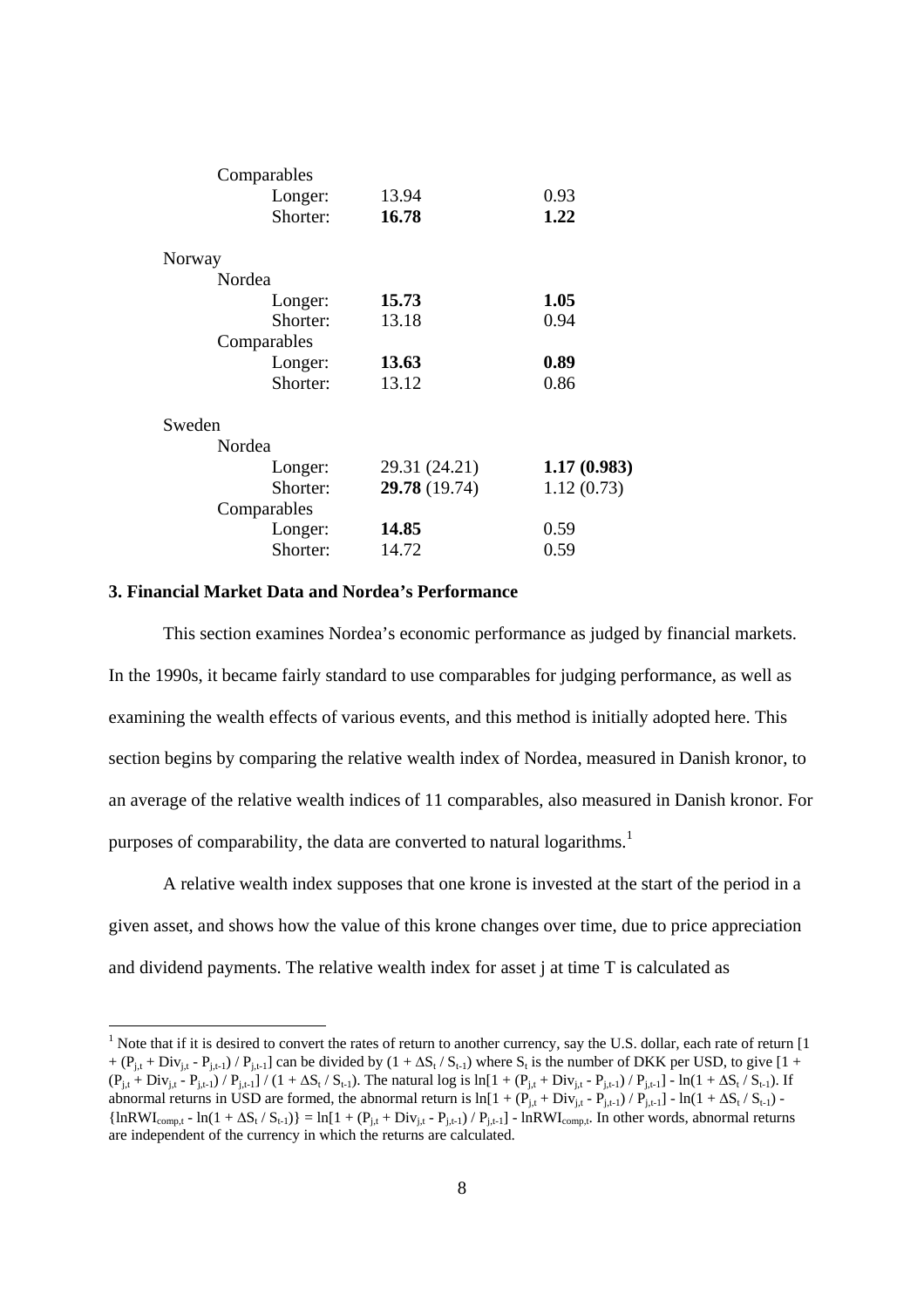$$
RWI_{j,T} = [1 + (P_{j,1} + Div_{j,1} - P_{j,0}) / P_{j,0}] [1 + (P_{j,2} + Div_{j,2} - P_{j,1}) / P_{j,1}]
$$
  
... 
$$
[1 + (P_{j,t} + Div_{j,t} - P_{j,t-1}) / P_{j,t-1}]
$$
  
... 
$$
[1 + (P_{j,T} + Div_{j,T} - P_{j,T-1}) / P_{j,T-1}]
$$
  

$$
= \Pi^{T}_{t=1} [1 + (P_{j,t} + Div_{j,t} - P_{j,t-1}) / P_{j,t-1}].
$$

The natural logarithm of  $RWI_{j,T}$  is

$$
\ln(RWI_{j,T}) = \ln[1 + (P_{j,1} + Div_{j,1} - P_{j,0}) / P_{j,0}] + \ln[1 + (P_{j,2} + Div_{j,2} - P_{j,1}) / P_{j,1}]
$$
  
... +  $\ln[1 + (P_{j,t} + Div_{j,t} - P_{j,t-1}) / P_{j,t-1}]$   
... +  $\ln[1 + (P_{j,T} + Div_{j,T} - P_{j,T-1}) / P_{j,T-1}]$   

$$
= \Sigma^{T}_{t=1} \ln[1 + (P_{j,t} + Div_{j,t} - P_{j,t-1}) / P_{j,t-1}]
$$
  

$$
= \Sigma^{T}_{t=1} \ln[(P_{j,t} + Div_{j,t}) / P_{j,t-1}].
$$

The log of the RWI for the comparables is calculated as follows. The log rate of return for each of the comparables at time t is found as  $R_{j,t} = \ln[1 + (P_{j,t} + Div_{j,t} - P_{j,t-1}) / P_{j,t-1}] = \ln[(P_{j,t} + Dir_{j,t} - P_{j,t-1}) / P_{j,t-1}]$  $+ Div_{j,t})$  /  $P_{j,t-1}$ ]. These log rates of return are then summed over the 11 comparables and then divided by 11 to give an average log rate of return at time t as  $R_{av,t} = (1/11) \sum_{j=1}^{11} ln[1 + (P_{j,t} + P_{j,t}])$  $Div_{j,t} - P_{j,t-1}$  /  $P_{j,t-1}$  = (1/11)  $\Sigma^{11}$ <sub>j=1</sub> ln[( $P_{j,t}$  + Div<sub>j,t</sub>) /  $P_{j,t-1}$ ]. The log wealth relative for the comparables at time T is then calculated as  $lnRWI_{comp,T} = \sum_{t=1}^{T} R_{av,t}$ .

Start with the overall period, which ends on January 1, 2004 and has 2130 observations for Nordea and 2233 observations for the comparables. Figures 1 and 2 give slightly different comparisons of Nordea and comparables relative wealth indices. Both figures show that on average Nordea and the comparables exhibit much the same performance over time. In Figure 1, each series is normalized, by subtracting the series' mean and dividing by its standard deviation; the two series are then plotted on the same scale. In Figure 2, the data are not normalized, but are plotted with separate scales.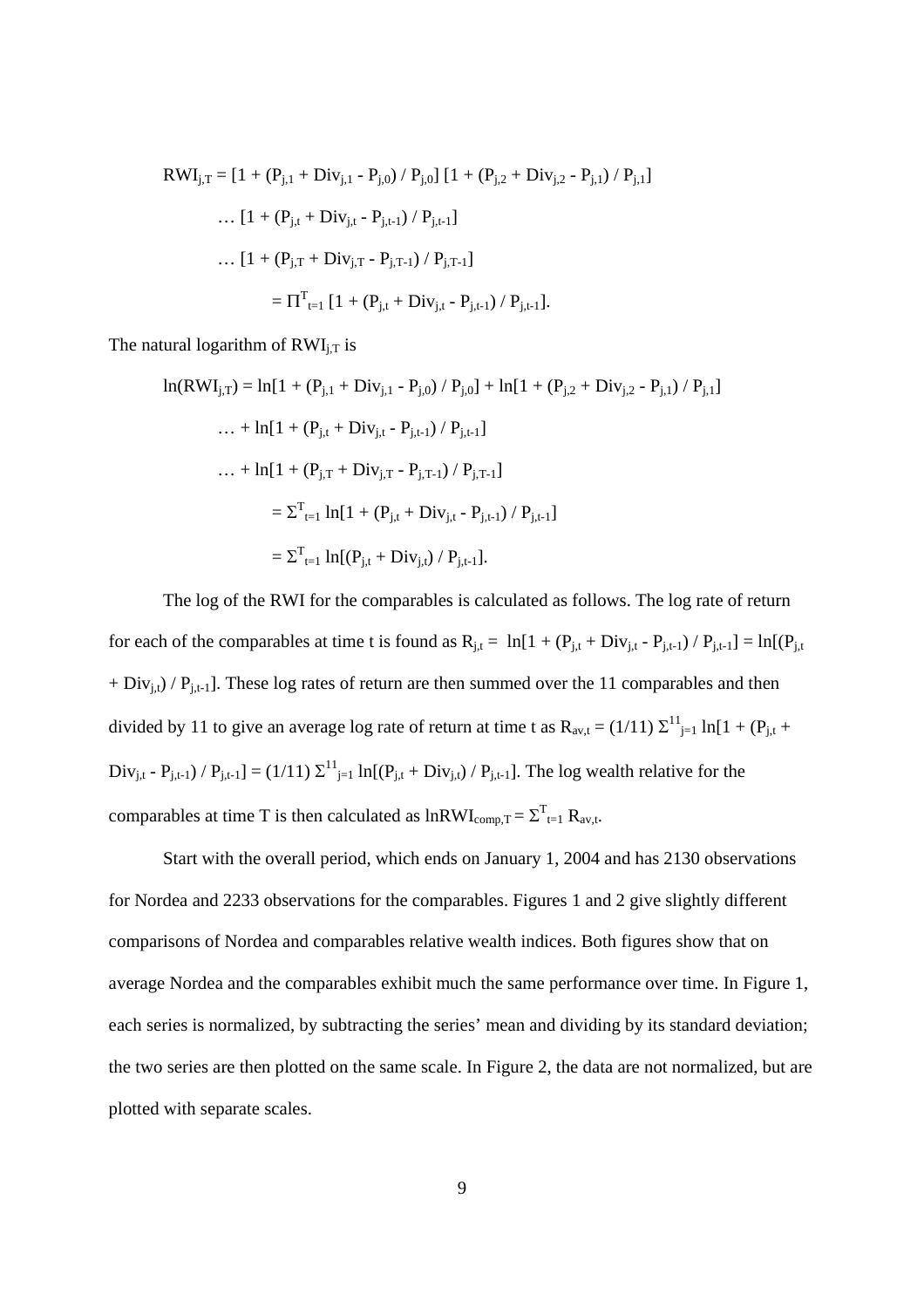Figures 3 and 4 give the rates of return on Nordea and the comparables, in graphical and tabular forms for the overall period. Note that the data are presented in decimal percent per day. The mean rates of return for Nordea and the comparables are  $18.7\%$ /annum (=0.000748 x 100 x 250) and 18.65%/annum (= 0.000746 x 100 x 250), for years with 250 trading days. The comparables have a median of 0.000854, reflecting the left skewness of the comparable rates of return; Nordea has a median of zero, reflecting the right skewness on its rates of return. The Nordea and comparable standard deviations of rates of return are 0.023632 and 0.009598, or 37.365473%/annum and 15.17577%/annum; the difference reflects in part the fact that the comparables are an average and thus show diversification effects that reduce the average's variance.

 Both distributions show positive kurtosis, implying fat tails relative to a normal distribution. Further, from the Jarque-Bera statistic, both distributions are far from normal.

 Turn to the latest three years, which end on January 1, 2004, and have 751 observations for both Nordea and the comparables. The descriptive statistics are shown in Figures 5 and 6. The mean rate of return for Nordea is -6.40%/annum, and for the comparables 10.40%/annum. Thus, Nordea underperformed by 16.80%/annum over this period. The mean rates of return for Nordea and the comparables for the earlier period that omits the last three years are 32.375%/annum and 22.825%/annum, or Nordea outperformed the comparables by 9.55%/annum. On the one hand, the rates of return on financial institutions have been notably lower in the last three years of the data, measured by both Nordea and the comparables. On the other hand, Nordea outperformed the comparables in the early period, but underperformed in the last three years of the sample.

10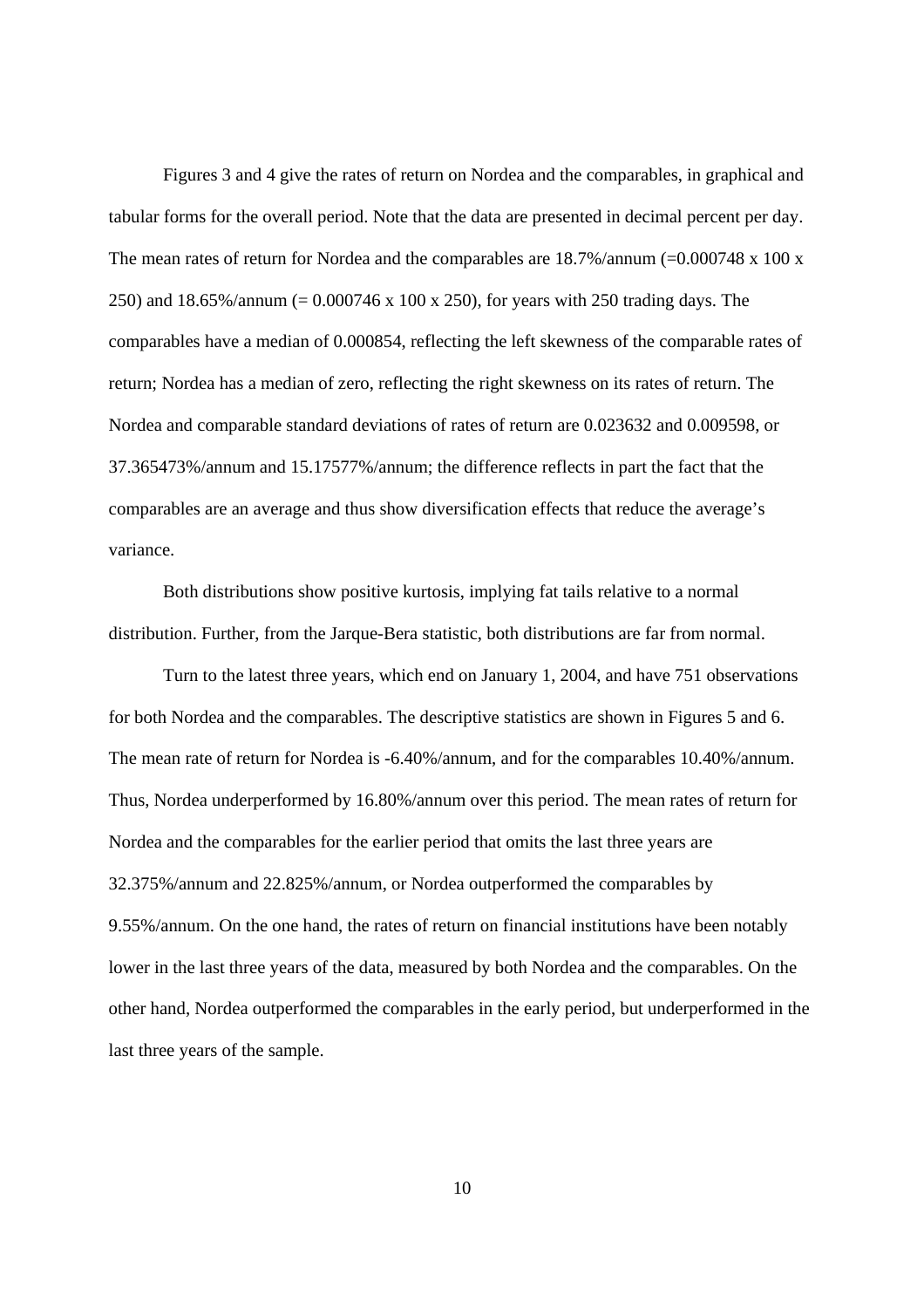Table 3 shows the output for Nordea rates of return regressed on the comparables rates of return over the three sub-periods discussed above. In the first six years, both rates of return series tended to move together (a positive slope with a t-value of 16.74, and an  $R^2 = 0.262128$ ), but in the last three years, the series show essentially no relationship—indeed the slope is negative, though insignificant (a t-value of -0.464041, with an  $R^2 = 0.000358$ ).

*Results for 1999-2002*. Accounting data are available for Nordea as whole for the four years 1999-2002. Over these years, the mean rate of return on Nordea shares is 0.000164 (4.10%) and the mean return on comparables shares is 0.000452 (11.3%). The difference is 0.000388, the standard error is 0.000269031, and the t-value of the difference is 0.000388 /  $0.000269031 = 1.442212761$ , insignificant at conventional levels. In a regression of the Nordea returns on the comparables, the slope (t-value) is 0.725327 (6.747943), with an  $R^2$  of 0.090519

*Announcement Effects*. Examining stock market reactions is a standard tool to study the effects of mergers and acquisitions. Table 4.A shows the merger and acquisition dates in the formation of Nordea, both the announcement date of the decision to attempt a combination and the acceptance date of the combination. Starting with Nordbanken, there are three acquisitions (Merita, Unidanmark and Christiana), with five event dates. In Appendix E., Figures E.1-E.10 show the reaction of the acquiring Nordea institution; the components of Nordea of course change with acquisitions, but Table 4.A gives the names of the acquiring institution and the target. Figures E.11-E.20 show abnormal rates of return for the acquiring Nordea institution, where the benchmark is the index of comparables. In each case, a window of 20 trading days before and 20 trading days after is used. The *mean* log rates of return (*standard deviation*)<sup>2</sup> for each event are:

-

<sup>&</sup>lt;sup>2</sup> The standard error of the mean return or mean abnormal return is the standard deviation divided by the  $N^{1/2}$ , where N is the number of observations used to form the mean, here  $N = 41$ . The square root of 41 is 6.403124237, and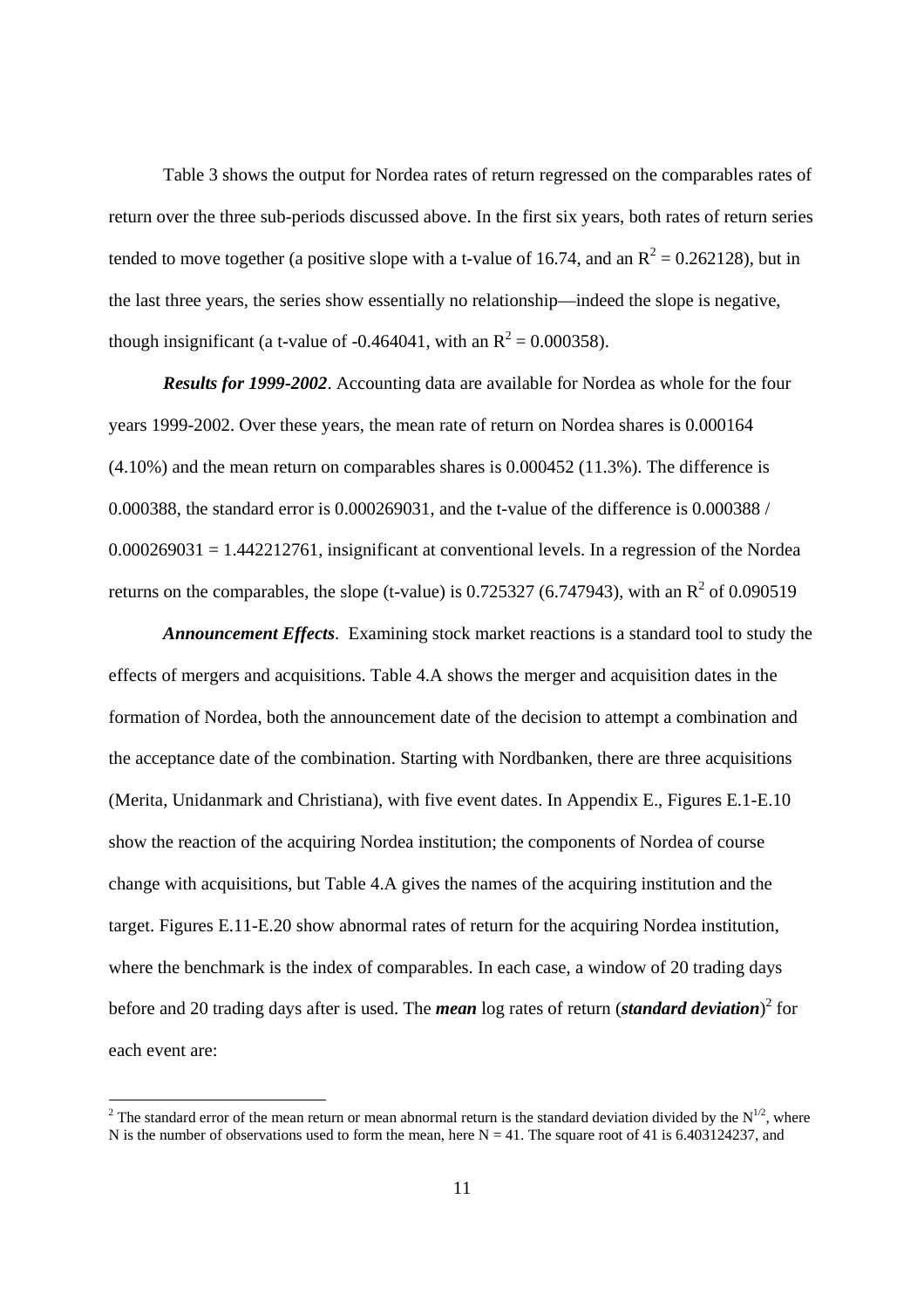| Event                       | Nordea Institution                      | Abnormal Return        |
|-----------------------------|-----------------------------------------|------------------------|
|                             | $-0.000830$                             | $-0.001602$            |
|                             | (0.002298)                              | (0.002107)             |
| $\mathcal{D}_{\mathcal{L}}$ | 0.003927                                | 0.001587               |
|                             | (0.003401)                              | (0.002682)             |
| 3                           | 0.000805                                | $-0.000991$            |
|                             | (0.002761)                              | (0.002438)             |
| 4                           | 0.000249                                | 0.000271               |
|                             | (0.003000)                              | (0.002643)             |
|                             | 0.002456                                | 0.000314               |
|                             | (0.003337)                              | (0.003296)             |
| Average                     | 0.0012422(33.555%)<br>t-value: 0.857131 | $-.0.000421(-10.525%)$ |

 The results are quite different for the Nordea rates of returns and the abnormal rates of return. The average of the Nordea returns across the five events is 33.555%/annum, but the average abnormal return across events is -10.525%/annum. The sensitivity of results to forming abnormal returns suggests that it would be wise to experiment using other indices to form abnormal returns, as is done below.

 Table 4.B shows the abnormal returns on the event day and the following 20 days. Only a few of the individual mean returns or mean abnormal returns are statistically significant at standard levels. In Table 4.B, the standard errors for individual abnormal returns are shown. For all events save one, some of the abnormal returns are statistically significant at the 5% or 1% level, though a number of these abnormal returns are negative.

 Finally, Figures 7-11 show the Cumulative Abnormal Returns for each of the five events, for the event date and 20 days; tables beneath give the CARs and the their standard errors. A number of the positive CARs in events 2 and 3 are statistically significant; and for event 1, one of the negative CARs is statistically significant.

 $1/N^{1/2} = 0.156173761$ . The standard deviation calculated as the standard deviation of the 100 observations before the event window.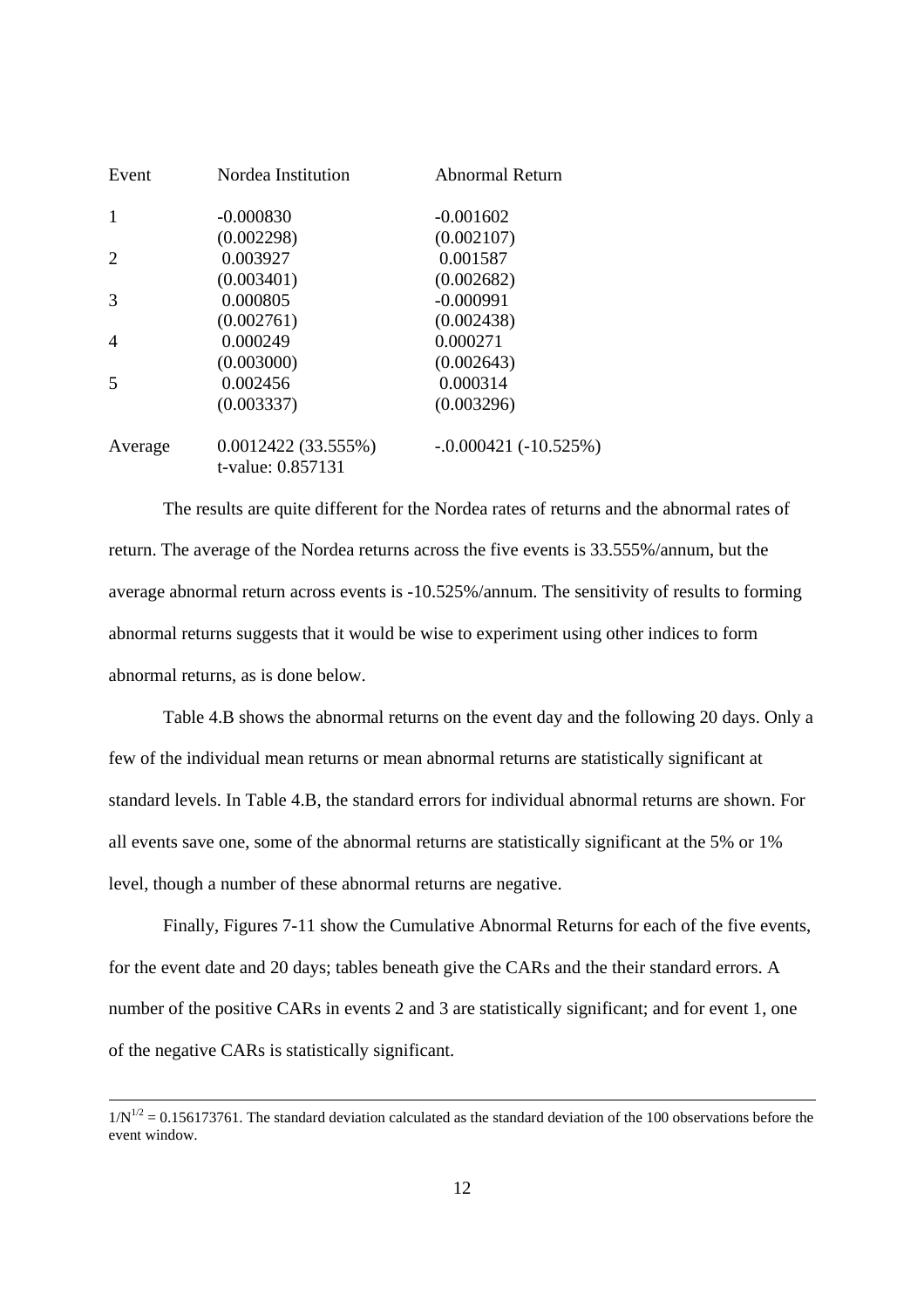*Market-Model Results for Nordea and Comparables*. Table 5 shows event-study market-model regressions in which each of the five events is represented by a dummy that takes on the value of unity on the event date and for 20 days thereafter, with the dummy equal to zero otherwise. The market is represented by the Financial Times world market index including dividends. Regressions are run for Nordea and the equally weighted index of comparables. For the Nordea regression, the third event is positive and significant at the 1% level. For the comparables regression, the fourth event is negative and statistically significant at the 2 percent level, and the fifth even is positive and significant at the seven percent level. Wald tests are used to judge whether the set of events as a whole is statistically significant. The Wald test is statistically significant at the 12% level for the Nordea regression, and at the 6% level for the comparables regression.

*Instability in Nordea's Market Beta*. The market betas for both the comparables and Nordea, but especially Nordea, show instability over time, as Table 6 illustrates.<sup>3</sup> For the whole period, the market beta estimates are 0.514220 for the comparables, and the lower 0.386705 for Nordea. For the comparables, sub-period beta estimates range from a high of 0.583623 in the first sub-period (days 1-750) to a low of 0.472306 in the third and last sub-period (days 1500- 2350). Nordea betas range from a high of 0.782306 in the first sub-period to a low of 0.045717

-

 $3$  It is important to experiment to see if lagged values of the market term are significant, thus changing the measure of the market beta. For the first two sub-periods, the lagged market term (standard error) [t-value] are 0.116919 (0.103263) [1.132246] and 0.007712 (0.075860) [0.101658]. If the lagged term is added in the second case, the estimated market beta becomes 0.711121; the beta in the text is 0.705078, trivially different. The third sub-period is very interesting: the contemporaneous and lagged market terms are 0.065094 (0.074919) [0.868869] and -0.192818 (0.074918) [-2.573727]. If only the second term is used, the market beta is -0.192818, significant at the 1.02% level. If the two terms are used, the market beta is -0.127724, still statistically significant at the 10% level using the second term's standard error. This is as opposed to the statistically insignificant estimate 0.046469 in the text. In other words, including a lagged market term makes the third-period beta negative and significant in either case, rather than positive but insignificant.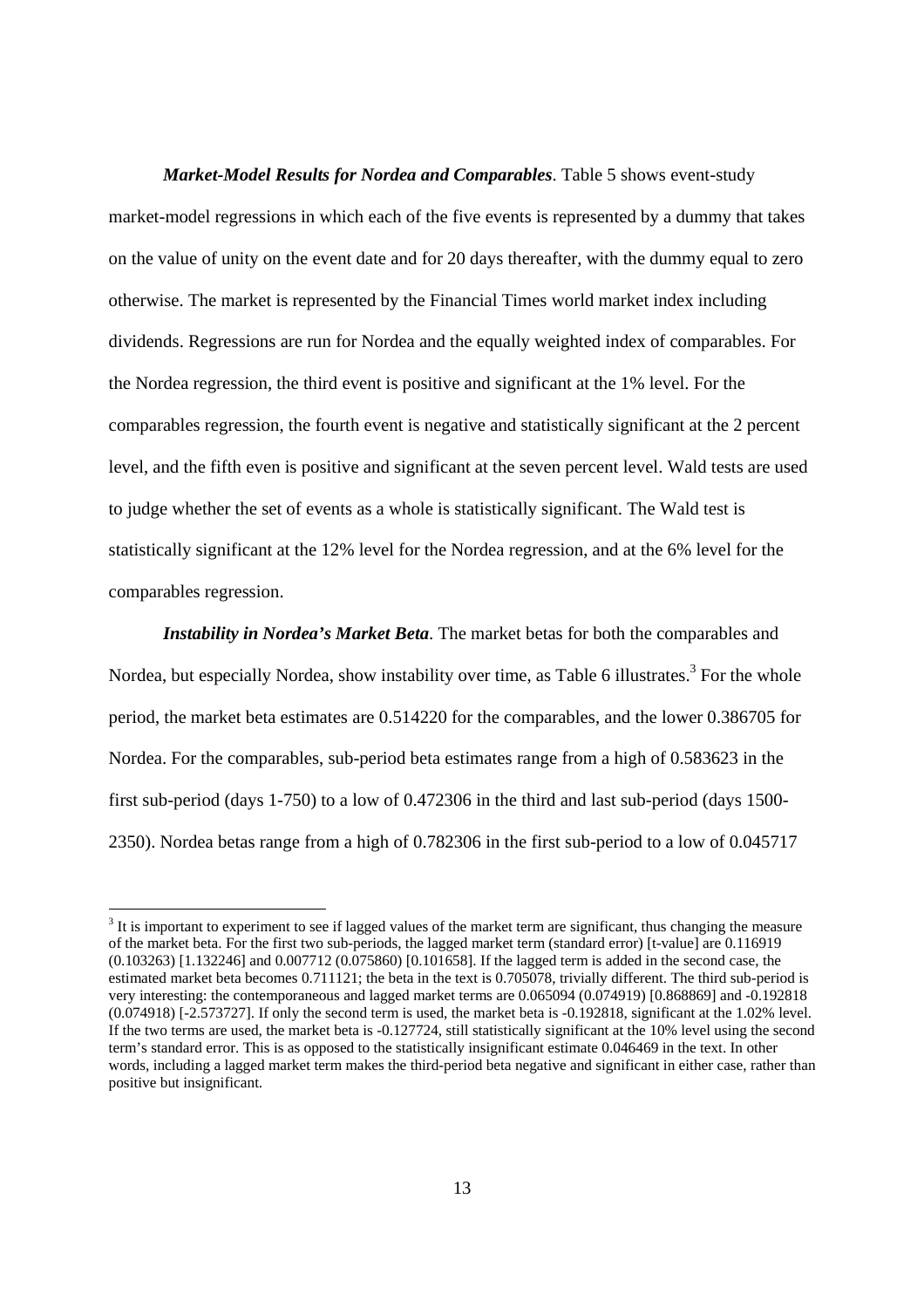in the third sub-period. The comparables beta thus shows some instability, but is relatively stable compared to the Nordea beta.

 The instability in the Nordea beta is a puzzle. Why has the Nordea beta declined so much over time? Mechanically, the later period's beta of (approximately) zero implies that consciously or not Nordea has arranged its assets and liabilities to provide a complete net hedge against (world) market movements. Success is then measured by beating the risk-free rate. An important question is whether the market knows that the beta is so low and the hurdle rate for measuring success is so low. This arrangement of assets and liabilities translates into expected ROE and ROA that are similarly low, and also in to a low expected Return on Invested Capital (ROIC) in free cash flow (FCF) models. If these models are to give appropriate values of Nordea, the analyst must use a low discount rate. Do analysts understand this?

The instability in Nordea's market beta is also a warning of the analyst evaluating Nordea's performance, especially relative to comparables. Evaluation cannot be carried out as though the beta were approximately constant, or rather fluctuated only with the amount consistent with sampling variability. The low Nordea beta over the days 1500-2350 period suggests that Nordea's expected rate of return should be low, approximately the risk-free rate of return. The comparables expected rate of return should be higher by their beta for this period ( $\approx$ 0.50) times the risk premium on the market, or by about 3% if the market risk premium is taken as 6%/annum.

*Implications of Nordea's Low Markdt Beta in Final Three Years*. Suppose the required rate of return on Nordea's levered equity is determined by the CAPM, or  $RR_{N,eq,t} = r_{f,t} + \beta_{N,eq,t}$ (ER<sub>M,,t</sub> - r<sub>f,t</sub>), where r<sub>f,t</sub> is the risk-free rate at time t,  $\beta_{N,eq,t}$  Nordea's levered equity beta and (ER- $_{M,t}$  -  $_{r}$ <sub>f,t</sub>) the risk premium on the market. If  $\beta_{N,eq,t} \approx 0.0$ , then  $RR_{N,eq,t} \approx r_{f,t}$ .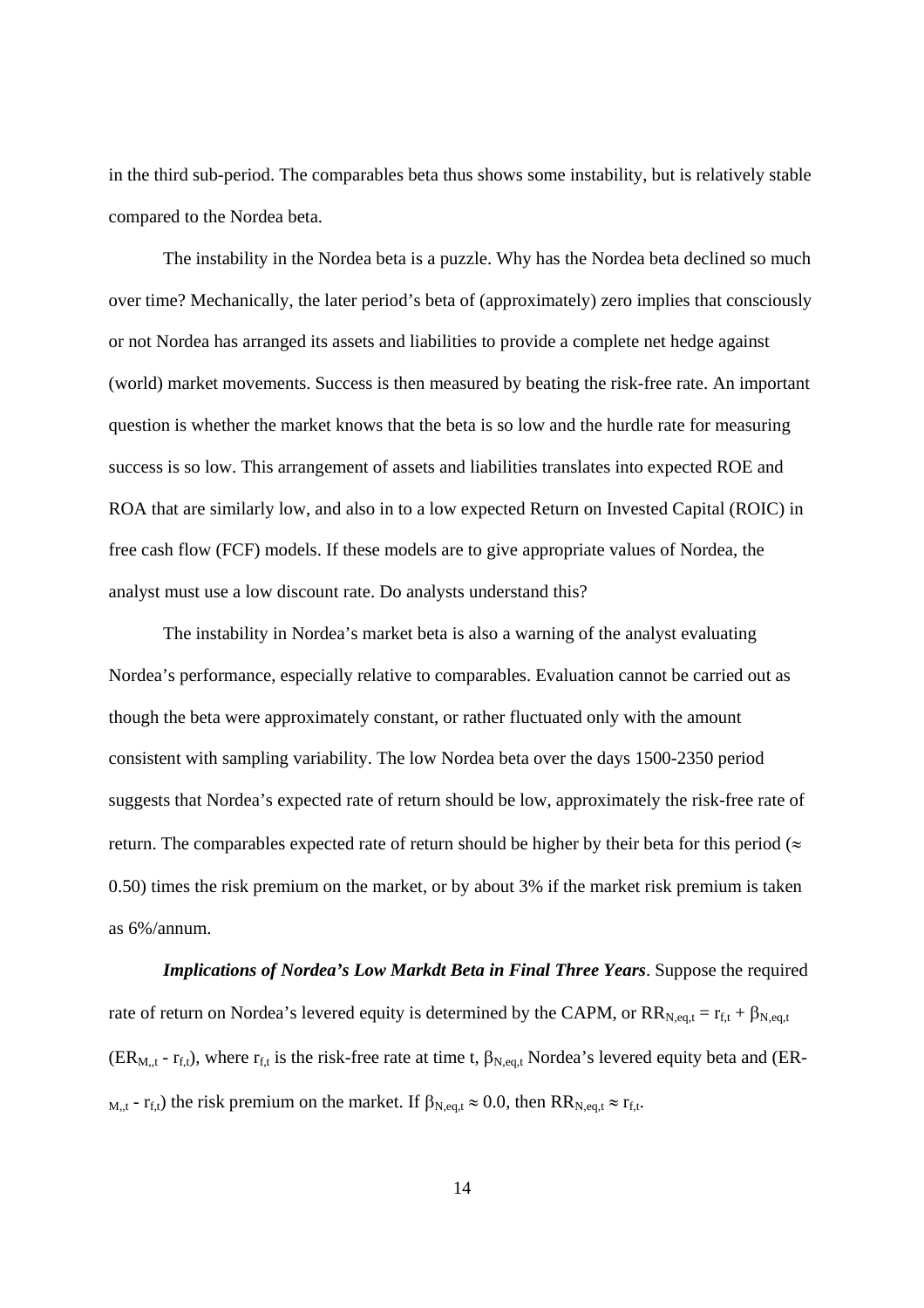Using comparables to adjust to give abnomal returns makes most sense when the required rates of return on Nordea and the comparables are equal. The required equity rate of return on the comparables is  $RR_{C,eq,t} = r_{f,t} + \beta_{C,eq,t}$  (ER<sub>M,t</sub> -  $r_{f,t}$ ), and the difference is  $RR_{N,eq,t}$  -  $RR_{C,eq,t} = r_{f,t} +$  $\beta_{N,eq,t}$  (ER<sub>M,,t</sub> - r<sub>f,t</sub>) - r<sub>f,t</sub> -  $\beta_{C,eq,t}$  (ER<sub>M,,t</sub> - r<sub>f,t</sub>) ≈ -  $\beta_{C,eq,t}$  (ER<sub>M,,t</sub> - r<sub>f,t</sub>). Because  $\beta_{C,eq,t}$  is perhaps 0.50, the difference  $RR_{N,eq,t}$  -  $RR_{C,eq,t}$  is substantial and likely too large to make sense for the latter period.

Accounting valuation models depend on discount rates versus accounting rates of return. The Ohlsson model of equity value depends on the  $ROE_t$  -  $RR_{eq,t}$  and the Penman model of firm value depends on  $ROA_t$  -  $RR_{U,eq,t}$  where  $RR_{U,eq,t}$  is the unlevered equity beta at t. If Nordea's levered equity beta is approximately zero, then  $RR_{N,eq,t} \approx r_{ft}$  and eventually competitive pressures will drive  $ROE_{N,t}$  to  $r_{f,t}$ . Similarly, competitive pressures will drive  $ROA_{N,t}$  to  $RR_{N,U,eq,t}$ , where  $RR_{N,U,eq,t} \approx r_{f,t}$ . In WACC versions of the Free Cash Flow Model of firm valuation, the firm's value depends on  $\text{ROIC}_t$  - WACC<sub>t</sub>. The Nordea WACC discount rate is  $\text{WACC}_{N,t} = w_{N,t-1}$  $RR_{N,eq,t}$  + (1 - w<sub>N,t-1</sub>) (1 - t\*)  $RR_{N,D,t}$ , where  $w_{N,t-1}$  is the equity value ratio for Nordea, t\* is the tax rate, and  $RR_{N,D,t}$  is the required rate of return on Nordea's debt financing. For  $RR_{N,eq,t} \approx r_{f,t}$ , WACC<sub>N,t</sub>  $\approx$  w<sub>N,t-1</sub> r<sub>f,t</sub> + (1 - w<sub>N,t-1</sub>) (1 - t\*) RR<sub>N,D,t</sub>. Competitive pressures will drive ROIC<sub>N,t</sub> to  $WACC_{N,t} \approx w_{N,t-1} r_{f,t} + (1 - w_{N,t-1}) (1 - t^*) RR_{N,t}$ . Hence, the low value of  $\beta_{N,eq,t}$  and hence  $RR_{eq,t}$ implies that  $ROE_{N,t}$ ,  $ROA_{N,t}$  and  $ROIC_{N,t}$  must eventually be comparably low.

*Event-Study Regressions, with Comparables as the Independent Variable*. The marketmodel event-study regressions' results suggest re-running the regressions with the rate of return on the comparables as the explanatory variable. Table 7, Panel A, shows the results for the whole period. Event 3 is statistically significant at better than the 1% level, and in a Wald test that all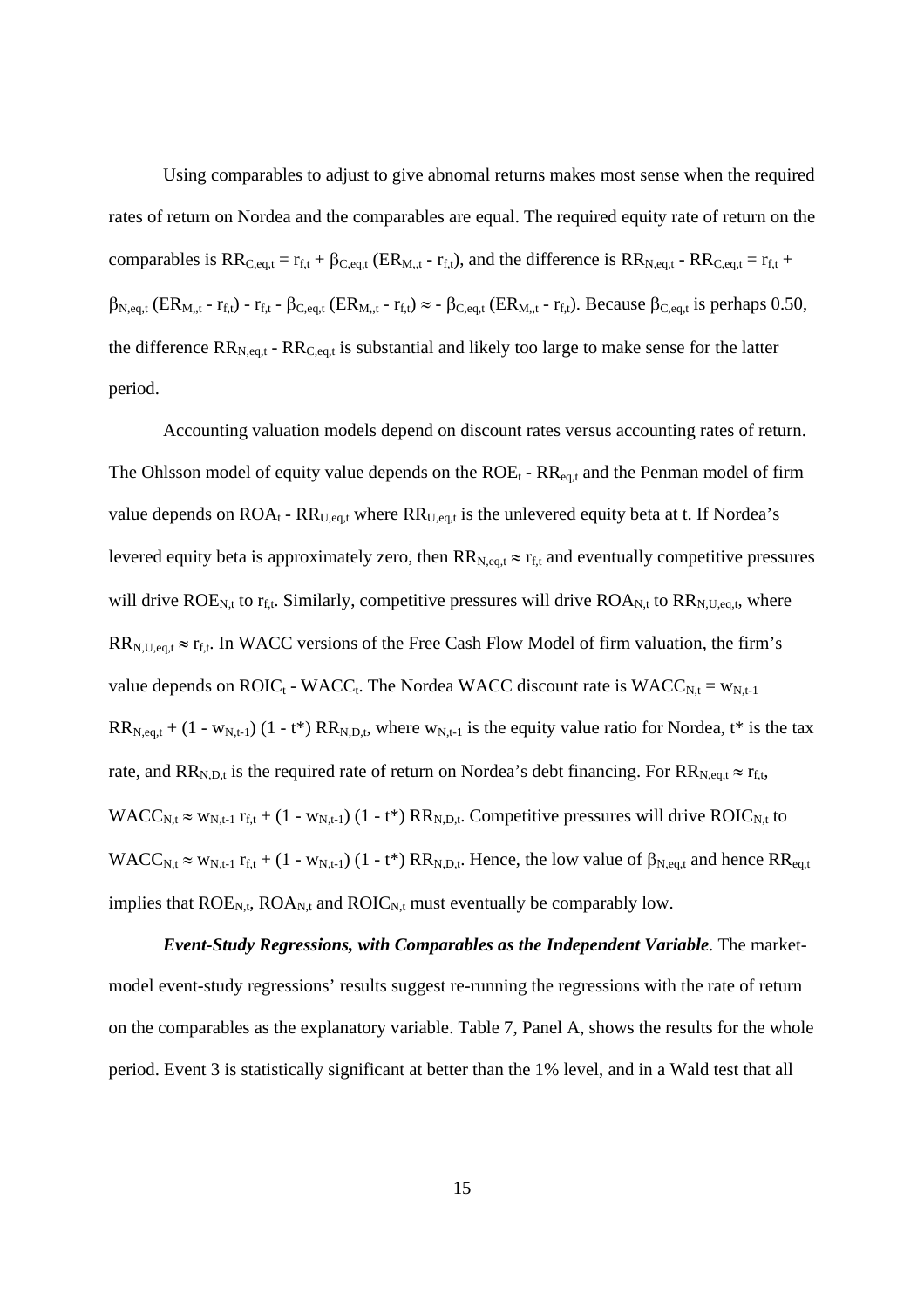event coefficients enter with zero coefficients, the probability is approximately  $9\%$ <sup>4</sup>. Including lagged values of the comparables rate of return does not importantly affect the coefficients on the event dummies.

Table 7, Panel B, shows that when no event dummies are included, the coefficient (standard error) [t-value] for the three sub-periods are 1.228517 (0.086453) [14.21030], 1.238242 (0.067333) [18.38993], -0.044243 (0.091782) [-0.482037]. In words, the betas for the first two sub-periods are much the same, and are larger than unity. For the third sub-period, however, the coefficient is negative and is not significantly different from zero. Including lagged terms does not importantly affect the betas for the first two sub-periods. For the third sub-period, -0.037961 (0.091935) [-0.412909] and -0.103905 (0.091902) [-1.130607]. Neither coefficient is significant at conventional levels, but taken together, they imply a beta of -0.141866.

#### **4. Summary Evaluation and Some Conclusions**

-

 For Nordea as a whole, accounting data are available only for the four-year period 1999- 2002. Over this period, Nordea's ROE and ROA are below those of the comparables, whether measured by the large comparables or all comparables.

Data for Nordea's price and dividends are available for a longer period, from November 2, 1995 to January 1, 2004. For the first six years, Nordea outperformed the comparables, but for the final three years, underperformed the comparables substantially, by 16.80%/annum. For the 1999-2002 period for which Nordea accounting data are available, the comparables outperformed Nordea in the stock market by 11.3%/annum versus 4.1%/annum, but this difference is not statistically significant. Over time, Nordea's market beta fell substantially in absolute terms and relative to the comparables' beta. This suggests that Nordea's expected rate of return should fall relative to the comparables'.

<sup>&</sup>lt;sup>4</sup> Including one or two lagged values of the comparables rate of return does not affect results.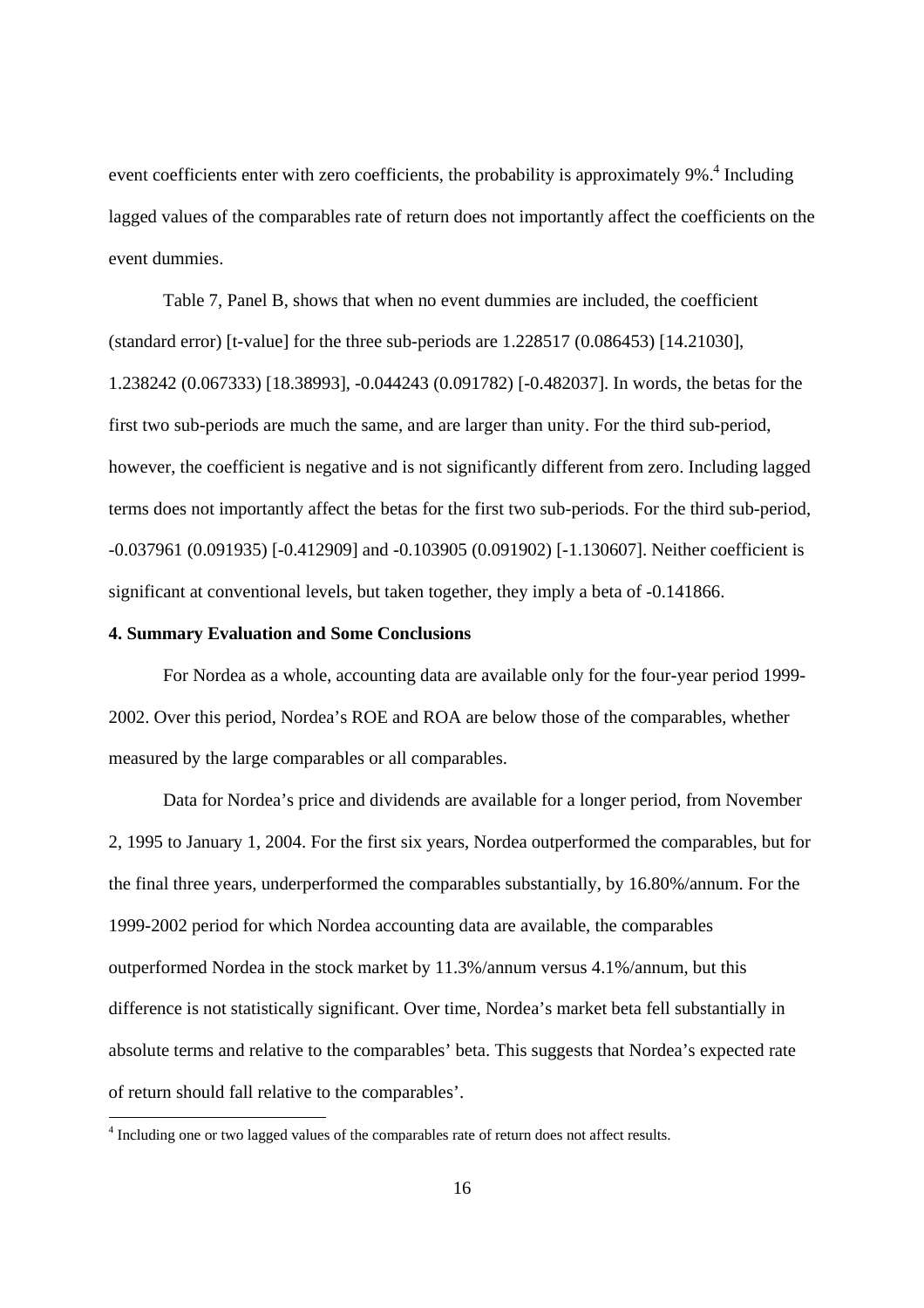Announcements of the mergers and acquisitions that led to the creation of Nordea tended on average to have wealth effects of approximately zero, when measured relative to comparables. When measured in a market-model regression, the average wealth effect is notably larger, and one event has a positive and statistically significant effect on wealth.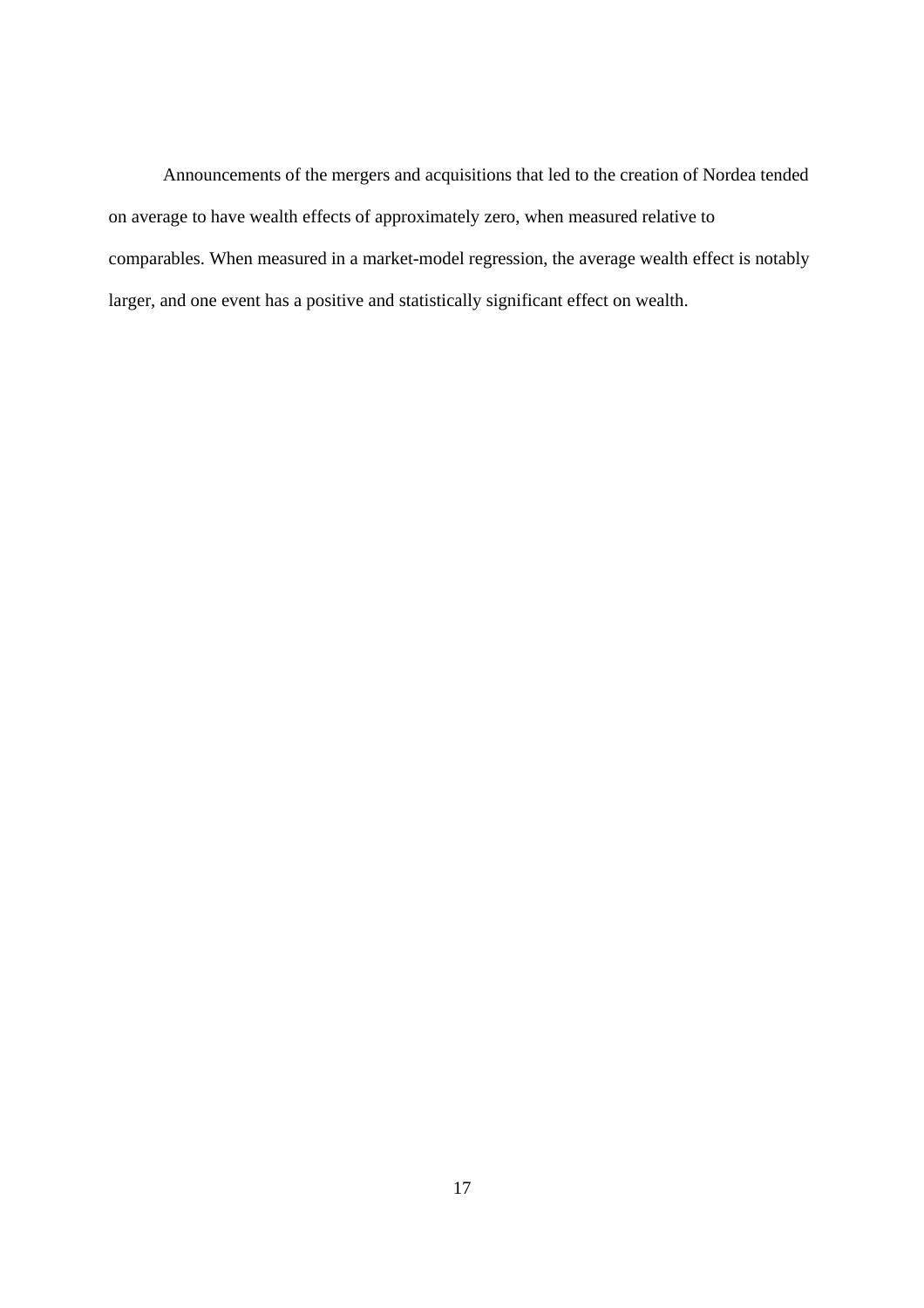# **Table 1.A. Nordea versus Major Comparables—ROE and ROA**

| <b>ROE1</b>                          | <b>Short Average</b> | 2002         | 2001         | 2000         | 1999         | 1998         | 1997         | 1996         | 1995  | 1994     | <b>Average</b> |
|--------------------------------------|----------------------|--------------|--------------|--------------|--------------|--------------|--------------|--------------|-------|----------|----------------|
| <b>NB Danmark Group AS.cons</b>      | 16.54                | 14.26        | 11.86        | 24.90        | 15.15        | 20.48        | 21.30        |              |       |          | 17.99          |
| <b>Nordea Companies Denmark.cons</b> | 20.36                |              |              | 24.90        | 15.83        | 14.98        | 15.99        | 12.64        | 14.40 | 3.91     | 14.67          |
| <b>Merita Bank Plc.cons</b>          | 20.12                |              |              | 23.07        | 17.17        | 3.61         | 22.19        | 6.90         | 0.70  | $-17.75$ | 7.98           |
| <b>NB Finland Plc.cons</b>           | 16.85                | 6.64         | 21.22        | 18.14        | 21.38        | 15.83        | 24.37        |              |       |          | 17.93          |
| <b>NB Norge ASA.cons</b>             | 13.18                | 5.99         | 15.52        | 14.76        | 16.45        | 13.77        | 20.38        | 23.21        |       |          | 15.73          |
| <b>NB Sweden AB cons</b>             | 29.78                | 18.13        | 59.90        | 22.11        | 18.96        | 26.73        | 23.78        | 35.57        |       |          | 29.31          |
| <b>NB AB cons</b>                    | 13.13                | 10.40        | 12.76        | 12.05        | 17.32        |              |              |              |       |          | 13.13          |
| <b>Average of below</b>              | 15.77                | 11.40        | 15.96        | 19.82        | 15.89        | 13.22        | 12.68        | 16.66        |       |          | 15.09          |
| <b>Danske Bank</b>                   | 13.78                | 13.83        | 15.48        | 9.24         | 16.59        | 13.11        | 15.55        | 14.25        |       |          | 14.01          |
| <b>Jyske Bank</b>                    | 13.53                | 7.70         | 10.24        | 18.91        | 17.28        | 10.06        | 9.30         | 15.05        |       |          | 12.65          |
| <b>Sampo</b>                         | 25.29                | 13.57        | 29.05        | 33.25        |              |              |              |              |       |          | 25.29          |
| <b>DnB Nor</b>                       | 15.06                | 8.04         | 13.55        | 21.68        | 16.96        | 12.62        | 13.26        | 13.86        |       |          | 14.28          |
| <b>SEB</b>                           | 11.77                | 10.20        | 9.77         | 15.10        | 12.02        | 13.38        | 7.60         | 21.59        |       |          | 12.81          |
| <b>SHB</b>                           | 17.52                | 15.08        | 17.69        | 20.75        | 16.58        | 16.91        | 17.69        | 18.55        |       |          | 17.61          |
|                                      |                      |              |              |              |              |              |              |              |       |          |                |
| <b>ROA</b>                           |                      |              | 2001         | 2000         | 1999         | 1998         | 1997         |              |       |          |                |
|                                      | <b>Short Average</b> | 2002         |              |              |              |              |              | 1996         | 1995  | 1994     | <b>Average</b> |
|                                      |                      |              |              |              |              |              |              |              |       |          |                |
| <b>NB Danmark Group AS.cons</b>      | 0.59                 | 0.40         | 0.37         | 0.95         | 0.65         | 0.88         | 0.90         |              |       |          | 0.69           |
| <b>Nordea Companies Denmark.cons</b> | 0.84                 |              |              | 0.95         | 0.73         | 0.77         | 0.72         | 0.59         | 0.83  | 0.23     | 0.69           |
| <b>Merita Bank Plc.cons</b>          | 0.93                 |              |              | 1.03         | 0.83         | 0.15         | 0.87         | 0.34         | 0.03  | $-0.90$  | 0.34           |
| <b>NB Finland Plc.cons</b>           | 0.84                 | 0.32         | 1.02         | 0.98         | 1.06         | 0.74         | 1.09         |              |       |          | 0.87           |
| <b>NB Norge ASA.cons</b>             | 0.94                 | 0.43         | 1.14         | 1.02         | 1.17         | 1.04         | 1.20         | 1.33         |       |          | 1.05           |
| <b>NB Sweden AB cons</b>             | 1.12                 | 0.69         | 2.29         | 0.78         | 0.70         | 1.01         | 1.14         | 1.54         |       |          | 1.17           |
| <b>NB AB cons</b>                    | 0.66                 | 0.47         | 0.63         | 0.60         | 0.93         |              |              |              |       |          | 0.66           |
| <b>Average of Below</b>              | 0.89                 | 0.65         | 1.02         | 1.15         | 0.76         | 0.66         | 0.61         | 0.86         |       |          | 0.81           |
| <b>Danske Bank</b>                   | 0.53                 | 0.47         | 0.57         | 0.35         | 0.72         | 0.67         | 0.76         | 0.81         |       |          | 0.62           |
| <b>Jyske Bank</b>                    | 0.66                 | 0.33         | 0.47         | 0.85         | 0.97         | 0.67         | 0.70         | 1.09         |       |          | 0.73           |
| <b>Sampo</b>                         | 2.56                 | 1.56         | 3.12         | 2.99         |              |              |              |              |       |          | 2.56           |
| <b>DnB Nor</b><br><b>SEB</b>         | 0.92<br>0.46         | 0.55<br>0.37 | 0.91<br>0.37 | 1.30<br>0.57 | 0.91<br>0.53 | 0.80<br>0.55 | 0.67<br>0.30 | 0.75<br>0.78 |       |          | 0.84<br>0.50   |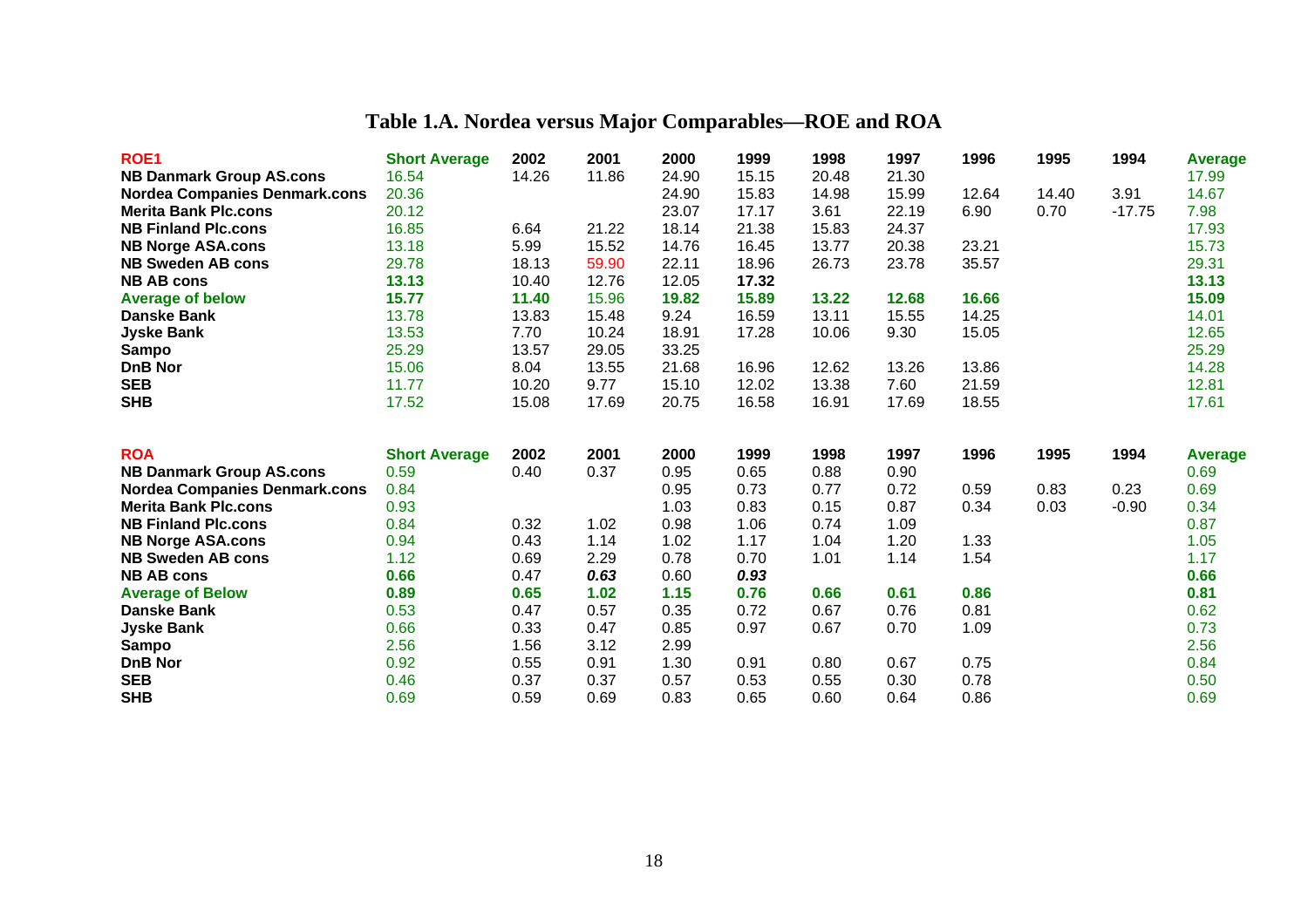| <b>ROE</b>        | 2003       | 2002      | 2001 | 2000 | Changes, 2002 to 2003 |
|-------------------|------------|-----------|------|------|-----------------------|
| Nordea(excl gw)   | 12.3(16.7) | 7.5(11.5) |      |      | 4.80                  |
| <b>SHB</b>        | 14.9       | 14.5      | 18.4 | 22.3 | 0.40                  |
| <b>SEB</b>        | 12.3       | 12.0      |      |      | 0.30                  |
| <b>FSB</b>        | 15.9       | 11.0      | 14.4 |      | 4.90                  |
| DanskeBank        | 15.2       | 14.0      |      |      | 1.20                  |
| Jyske Bank (def?) | 23.0       | 16        | 14   | 21   | 7.00                  |
| DnB               | 12.7       | 8.9       | 15.5 | 18.5 | 3.80                  |
| <b>ROA</b>        |            |           |      |      |                       |
| Nordea            | 1.12       | .74       |      |      | 0.36                  |
| <b>SHB</b>        | 1.06       | .93       | 1.21 | 1.43 | 0.13                  |
| <b>SEB</b>        | .96        | .94       |      |      | 0.02                  |
| <b>FSB</b>        | 1.14       | .78       | 1.02 |      | 0.36                  |
| DanskeBank        | 1.17       | 1.06      |      |      | 0.03                  |
| Jyske bank        | 1.60       | .70       | .66  | .88  | 0.90                  |
| DnB               | .86        | .63       | 1.10 | 1.17 | 0.23                  |
| Cost/Inc          |            |           |      |      |                       |
| Nordea            | .63        | .64       |      |      | $-0.01$               |
| <b>SHB</b>        | .47        | .50       | .48  | .45  | $-0.03$               |
| <b>SEB</b>        | .67        | .69       |      |      | $-0.02$               |
| <b>FSB</b>        | .57        | .63       | .60  |      | $-0.06$               |
| DanskeBank        | .55        | .57       |      |      | $-0.02$               |
| <b>Jyske Bank</b> | .64        | .67       | .66  | .64  | $-0.03$               |
| DnB               | .60        | .64       | .60  | .49  | $-0.04$               |

**Table 1.B. Nordea versus Major Comparables—Preliminary Updates on ROE, ROA and Cost/Income**

Notes:

Bold figures represent increases in ROE, ROA, decreases in cost/income from 2002 to 2003.

'gw' stands for goodwill.

Based on annual reports for 2003

Estimation method:  $ROA = ROE$  x (primary cap ratio)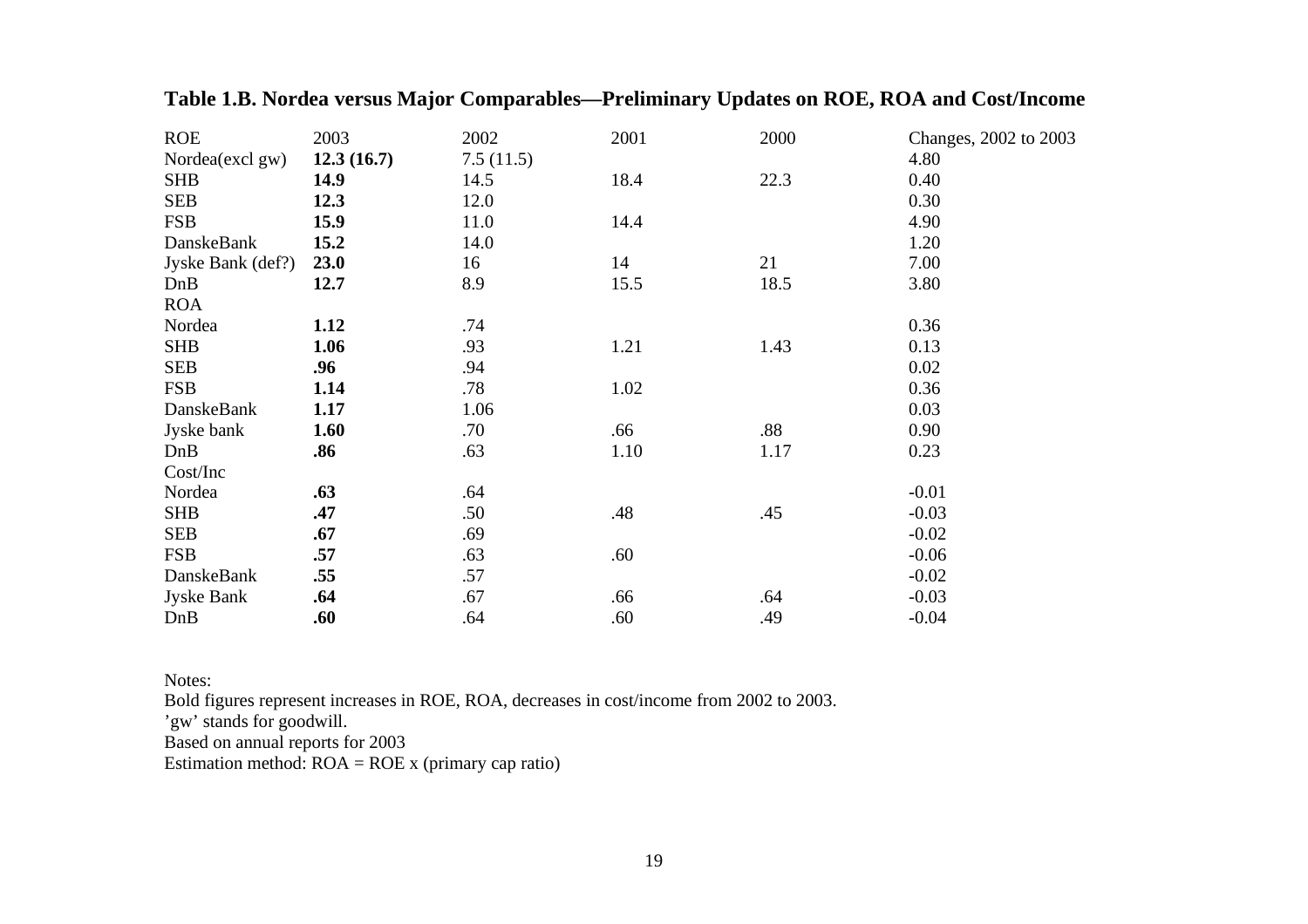# **Table 2. Nordea versus All Comparables—ROE and ROA**

| ROE <sub>1</sub>                     | <b>Short Average</b> | 2002  | 2001  | 2000  | 1999  | 1998    | 1997  | 1996  | 1995    | 1994     | <b>Average</b> |
|--------------------------------------|----------------------|-------|-------|-------|-------|---------|-------|-------|---------|----------|----------------|
| <b>NB Danmark AS.uncos</b>           | 16.55                | 14.26 | 11.86 | 24.94 | 15.15 | 20.47   | 21.30 | 14.46 |         |          | 17.49          |
| <b>NB Danmark Group AS.cons</b>      | 16.54                | 14.26 | 11.86 | 24.90 | 15.15 | 20.48   | 21.30 |       |         |          | 17.99          |
| <b>Nordea Companies Denmark.cons</b> | 20.36                |       |       | 24.90 | 15.83 | 14.98   | 15.99 | 12.64 | 14.40   | 3.91     | 14.67          |
| <b>Merita Bank Plc.cons</b>          | 20.12                |       |       | 23.07 | 17.17 | 3.61    | 22.19 | 6.90  | 0.70    | $-17.75$ | 7.98           |
| <b>Merita Plc. uncons</b>            |                      |       |       |       |       | 8.14    | 14.66 | 12.00 | $-0.05$ | $-45.79$ | $-2.21$        |
| <b>NB Finland Plc.cons</b>           | 16.85                | 6.64  | 21.22 | 18.14 | 21.38 | 15.83   | 24.37 |       |         |          | 17.93          |
| <b>NB Finland Plc.uncons</b>         | 24.75                | 6.36  | 33.69 | 34.21 |       |         |       |       |         |          | 24.75          |
| <b>NB Norge ASA.cons</b>             | 13.18                | 5.99  | 15.52 | 14.76 | 16.45 | 13.77   | 20.38 | 23.21 |         |          | 15.73          |
| <b>NB Norge ASA.uncons</b>           | 13.18                | 5.99  | 15.52 | 14.76 | 16.44 | 13.79   | 16.43 | 25.40 |         |          | 15.48          |
| <b>NB AB uncons</b>                  | 15.10                | 7.58  | 18.79 | 18.93 |       |         |       |       |         |          | 15.10          |
| <b>NB Sweden AB cons</b>             | 29.78                | 18.13 | 59.90 | 22.11 | 18.96 | 26.73   | 23.78 | 35.57 |         |          | 29.31          |
| <b>NB Sweden AB uncons</b>           | 25.29                | 7.87  | 57.60 | 20.80 | 14.89 | 25.47   | 19.06 | 27.07 |         |          | 24.68          |
| <b>NB AB cons</b>                    | 13.13                | 10.40 | 12.76 | 12.05 | 17.32 |         |       |       |         |          | 13.13          |
| <b>Average of Below</b>              | 13.82                | 9.41  | 13.34 | 18.22 | 14.32 | 12.23   | 11.25 | 13.38 |         |          | 13.16          |
| <b>Arbejdernes Landsbank</b>         | 6.30                 | 5.03  | 6.18  | 9.21  | 4.78  | 7.81    | 7.30  | 9.62  |         |          | 7.13           |
| <b>Danske Bank</b>                   | 13.78                | 13.83 | 15.48 | 9.24  | 16.59 | 13.11   | 15.55 | 14.25 |         |          | 14.01          |
| <b>Jyske Bank</b>                    | 13.53                | 7.70  | 10.24 | 18.91 | 17.28 | 10.06   | 9.30  | 15.05 |         |          | 12.65          |
| <b>Spar Nord Bank</b>                | 10.00                | 6.35  | 3.67  | 15.74 | 14.24 | 9.44    | 15.74 | 10.60 |         |          | 10.83          |
| <b>Sydbank</b>                       | 14.08                | 11.77 | 13.79 | 18.33 | 12.44 | 11.33   | 9.23  | 9.44  |         |          | 12.33          |
| <b>Akti Sparbank Abp</b>             | 14.50                | 7.25  | 13.32 | 21.83 | 15.60 | 12.73   | 10.21 | 7.06  |         |          | 12.57          |
| <b>OKO</b>                           | 12.64                | 9.98  | 12.92 | 19.87 | 7.78  | $-3.10$ | 6.72  | 7.66  |         |          | 8.83           |
| <b>OP Bank</b>                       | 17.21                | 11.35 | 13.57 | 21.80 | 22.13 | 29.14   | 13.27 | 7.65  |         |          | 16.99          |
| <b>Sampo</b>                         | 25.29                | 13.57 | 29.05 | 33.25 |       |         |       |       |         |          | 25.29          |
| <b>DnB Nor</b>                       | 15.06                | 8.04  | 13.55 | 21.68 | 16.96 | 12.62   | 13.26 | 13.86 |         |          | 14.28          |
| DnB Nor ASA ad. Cons statements      | 13.58                | 8.94  | 15.87 | 16.80 | 12.69 | 5.53    |       |       |         |          | 11.97          |
| <b>Gjensidige NOR ASA</b>            | 11.40                | 9.25  | 13.55 |       |       |         |       |       |         |          | 11.40          |
| <b>Sparbanken Midt-Norge</b>         | 9.98                 | 0.33  | 9.92  | 12.12 | 17.57 | 14.93   | 19.04 | 17.72 |         |          | 13.09          |
| <b>SEB</b>                           | 11.77                | 10.20 | 9.77  | 15.10 | 12.02 | 13.38   | 7.60  | 21.59 |         |          | 12.81          |
| <b>SHB</b>                           | 17.52                | 15.08 | 17.69 | 20.75 | 16.58 | 16.91   | 17.69 | 18.55 |         |          | 17.61          |
| <b>Swedbank</b>                      | 14.85                | 11.90 | 14.92 | 18.72 | 13.87 | 17.29   | 1.33  | 20.88 |         |          | 14.13          |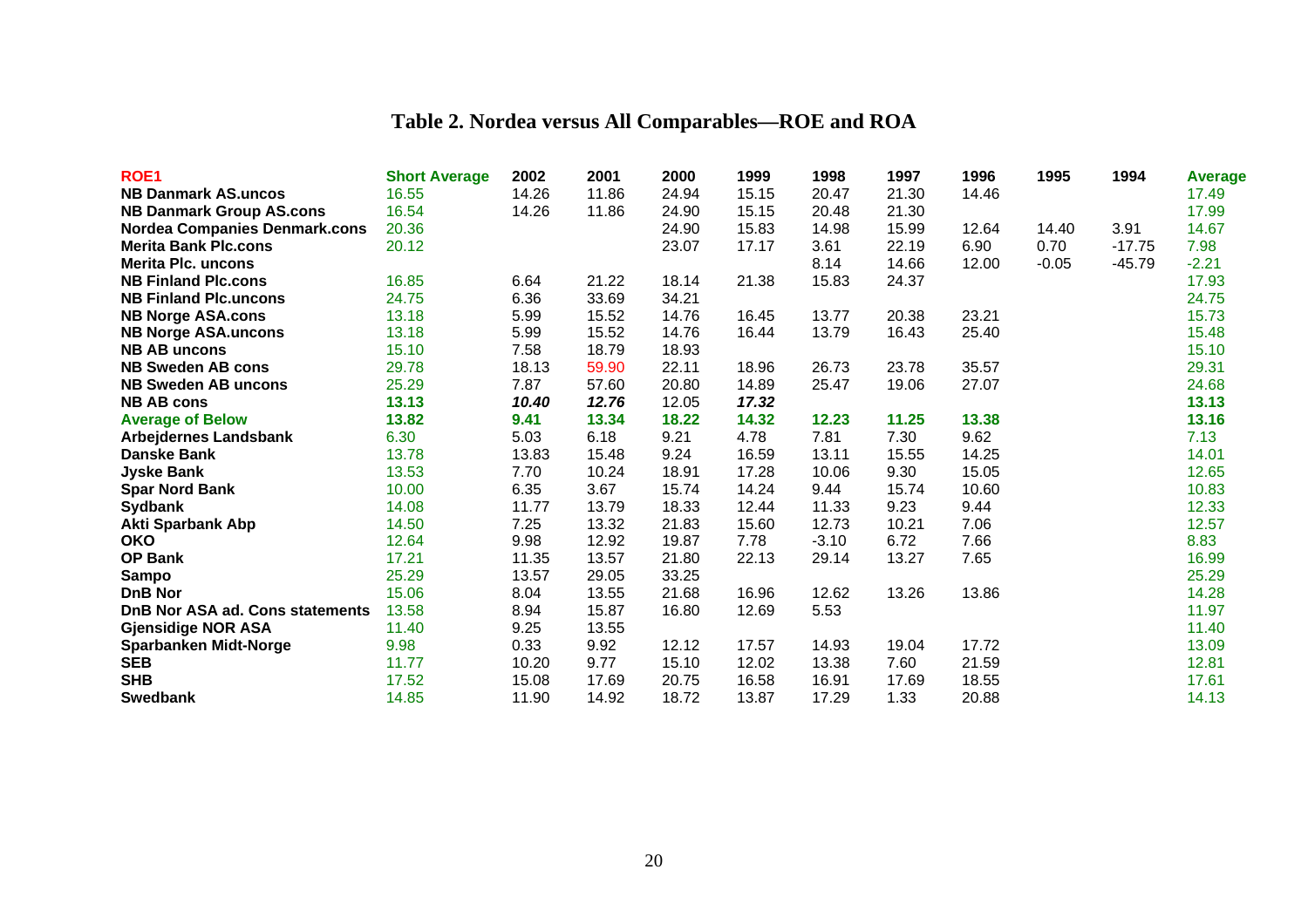# **Table 2. Nordea versus All Comparables—ROE and ROA (cont.)**

| <b>ROA</b>                             | <b>Short Average</b> | 2002 | 2001  | 2000  | 1999 | 1998    | 1997  | 1996 | 1995    | 1994     | <b>Average</b> |
|----------------------------------------|----------------------|------|-------|-------|------|---------|-------|------|---------|----------|----------------|
| <b>NB Danmark AS.uncos</b>             | 0.73                 | 0.50 | 0.46  | 1.17  | 0.80 | 1.06    | 1.06  | 0.77 |         |          | 0.83           |
| <b>NB Danmark Group AS.cons</b>        | 0.59                 | 0.40 | 0.37  | 0.95  | 0.65 | 0.88    | 0.90  |      |         |          | 0.69           |
| <b>Nordea Companies Denmark.cons</b>   | 0.84                 |      |       | 0.95  | 0.73 | 0.77    | 0.72  | 0.59 | 0.83    | 0.23     | 0.69           |
| <b>Merita Bank Plc.cons</b>            | 0.93                 |      |       | 1.03  | 0.83 | 0.15    | 0.87  | 0.34 | 0.03    | $-0.90$  | 0.34           |
| <b>Merita Plc. uncons</b>              |                      |      |       |       |      | 6.83    | 10.17 | 8.31 | $-0.03$ | $-28.55$ | $-0.66$        |
| <b>NB Finland Plc.cons</b>             | 0.84                 | 0.32 | 1.02  | 0.98  | 1.06 | 0.74    | 1.09  |      |         |          | 0.87           |
| <b>NB Finland Plc.uncons</b>           | 8.00                 | 0.78 | 3.68  | 19.52 |      |         |       |      |         |          | 8.00           |
| <b>NB Norge ASA.cons</b>               | 0.94                 | 0.43 | 1.14  | 1.02  | 1.17 | 1.04    | 1.20  | 1.33 |         |          | 1.05           |
| <b>NB Norge ASA.uncons</b>             | 1.01                 | 0.46 | 1.23  | 1.09  | 1.28 | 1.18    | 1.02  | 1.63 |         |          | 1.13           |
| <b>NB AB uncons</b>                    | 13.01                | 5.98 | 15.09 | 17.95 |      |         |       |      |         |          | 13.01          |
| <b>NB Sweden AB cons</b>               | 1.12                 | 0.69 | 2.29  | 0.78  | 0.70 | 1.01    | 1.14  | 1.54 |         |          | 1.17           |
| <b>NB Sweden AB uncons</b>             | 1.02                 | 0.33 | 2.61  | 0.50  | 0.62 | 1.05    | 1.09  | 1.57 |         |          | 1.11           |
| <b>NB AB cons</b>                      | 0.66                 | 0.47 | 0.63  | 0.60  | 0.93 |         |       |      |         |          | 0.66           |
| <b>Average of Below</b>                | 0.83                 | 0.57 | 0.85  | 1.10  | 0.79 | 0.67    | 0.65  | 0.75 |         |          | 0.77           |
| <b>Arbejdernes Landsbank</b>           | 0.67                 | 0.61 | 0.70  | 0.91  | 0.47 | 0.76    | 0.67  | 0.93 |         |          | 0.72           |
| <b>Danske Bank</b>                     | 0.53                 | 0.47 | 0.57  | 0.35  | 0.72 | 0.67    | 0.76  | 0.81 |         |          | 0.62           |
| <b>Jyske Bank</b>                      | 0.66                 | 0.33 | 0.47  | 0.85  | 0.97 | 0.67    | 0.70  | 1.09 |         |          | 0.73           |
| <b>Spar Nord Bank</b>                  | 0.58                 | 0.37 | 0.20  | 0.91  | 0.87 | 0.59    | 1.11  | 0.76 |         |          | 0.69           |
| <b>Sydbank</b>                         | 0.72                 | 0.62 | 0.69  | 0.95  | 0.62 | 0.64    | 0.52  | 0.59 |         |          | 0.66           |
| <b>Akti Sparbank Abp</b>               | 0.71                 | 0.36 | 0.66  | 1.11  | 0.71 | 0.59    | 0.62  | 0.43 |         |          | 0.64           |
| <b>OKO</b>                             | 0.65                 | 0.50 | 0.63  | 1.08  | 0.37 | $-0.17$ | 0.39  | 0.39 |         |          | 0.46           |
| <b>OP Bank</b>                         | 1.41                 | 1.08 | 1.22  | 1.87  | 1.48 | 1.64    | 0.58  | 0.33 |         |          | 1.17           |
| Sampo                                  | 2.56                 | 1.56 | 3.12  | 2.99  |      |         |       |      |         |          | 2.56           |
| <b>DnB Nor</b>                         | 0.91                 | 0.51 | 0.91  | 1.30  | 0.91 | 0.80    | 0.67  | 0.75 |         |          | 0.84           |
| <b>DnB Nor ASA ad. Cons statements</b> | 0.95                 | 0.61 | 1.14  | 1.17  | 0.88 | 0.36    |       |      |         |          | 0.83           |
| <b>Gjensidige NOR ASA</b>              | 0.75                 | 0.59 | 0.91  |       |      |         |       |      |         |          | 0.75           |
| <b>Sparbanken Midt-Norge</b>           | 0.68                 | 0.02 | 0.64  | 0.81  | 1.26 | 1.08    | 1.39  | 1.22 |         |          | 0.92           |
| <b>SEB</b>                             | 0.46                 | 0.37 | 0.37  | 0.57  | 0.53 | 0.55    | 0.30  | 0.78 |         |          | 0.50           |
| <b>SHB</b>                             | 0.69                 | 0.59 | 0.69  | 0.83  | 0.65 | 0.60    | 0.64  | 0.86 |         |          | 0.69           |
| <b>Swedbank</b>                        | 0.63                 | 0.53 | 0.65  | 0.78  | 0.57 | 0.64    | 0.05  | 0.77 |         |          | 0.57           |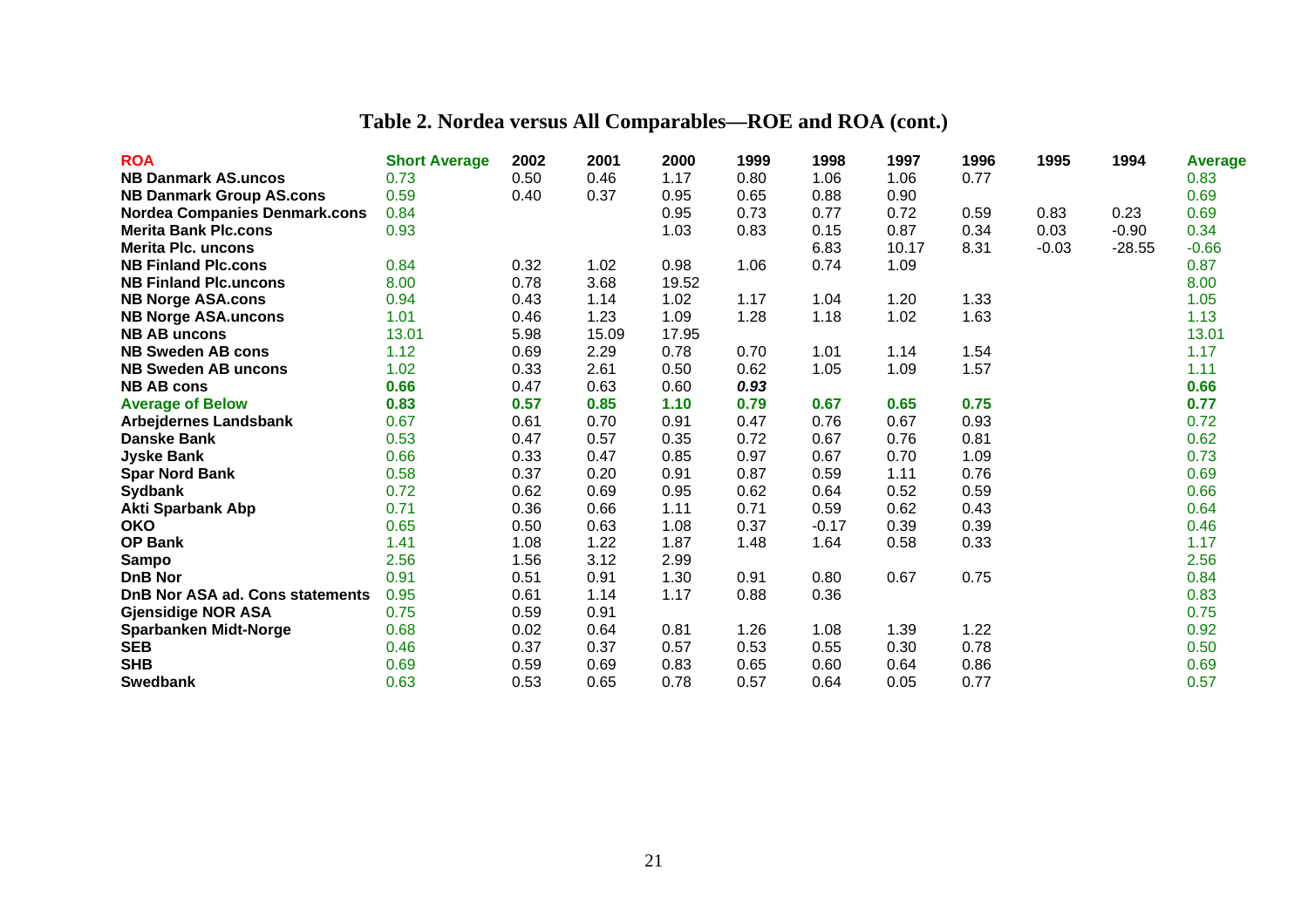## **Table 3. Nordea Returns Regressed on Comparables Returns**

Dependent Variable: **Nordea Rate of Return**

Included observations: 2130

Newey-West HAC Standard Errors & Covariance (lag truncation=7)

| Variable                                                    | Coefficient          | Std. Error                  | t-Statistic          | Prob.            |
|-------------------------------------------------------------|----------------------|-----------------------------|----------------------|------------------|
| C<br><b>COMPS RETURNS</b>                                   | 0.000206<br>0.718867 | 0.000395<br>0.092415        | 0.521947<br>7.778674 | 0.6018<br>0.0000 |
| R-squared<br>Adjusted R-squared 0.087016 S.D. dependent var |                      | 0.087445 Mean dependent var | 0.000748<br>0.023632 |                  |

## Dependent Variable: **Nordea Rate of Return** Included observations: 1379

Newey-West HAC Standard Errors & Covariance (lag truncation=7)

| Variable                                                    | Coefficient          | Std. Error                  | t-Statistic          | Prob.            |
|-------------------------------------------------------------|----------------------|-----------------------------|----------------------|------------------|
| C<br><b>COMPS RETURNS</b>                                   | 0.000207<br>1.160687 | 0.000435<br>0.069349        | 0.476037<br>16.73694 | 0.6341<br>0.0000 |
| R-squared<br>Adjusted R-squared 0.261593 S.D. dependent var |                      | 0.262128 Mean dependent var | 0.001295<br>0.021806 |                  |

### Dependent Variable: **Nordea Rate of Return**

Included observations: 751

Newey-West HAC Standard Errors & Covariance (lag truncation=6)

| Variable                                                     |                             | Coefficient                | Std. Error           | t-Statistic                | Prob.            |
|--------------------------------------------------------------|-----------------------------|----------------------------|----------------------|----------------------------|------------------|
| C<br><b>COMPS RETURNS</b>                                    |                             | $-0.000235$<br>$-0.050930$ | 0.000829<br>0.109753 | $-0.283494$<br>$-0.464041$ | 0.7769<br>0.6428 |
| R-squared<br>Adjusted R-squared -0.000976 S.D. dependent var | 0.000358 Mean dependent var |                            |                      | $-0.000256$<br>0.026647    |                  |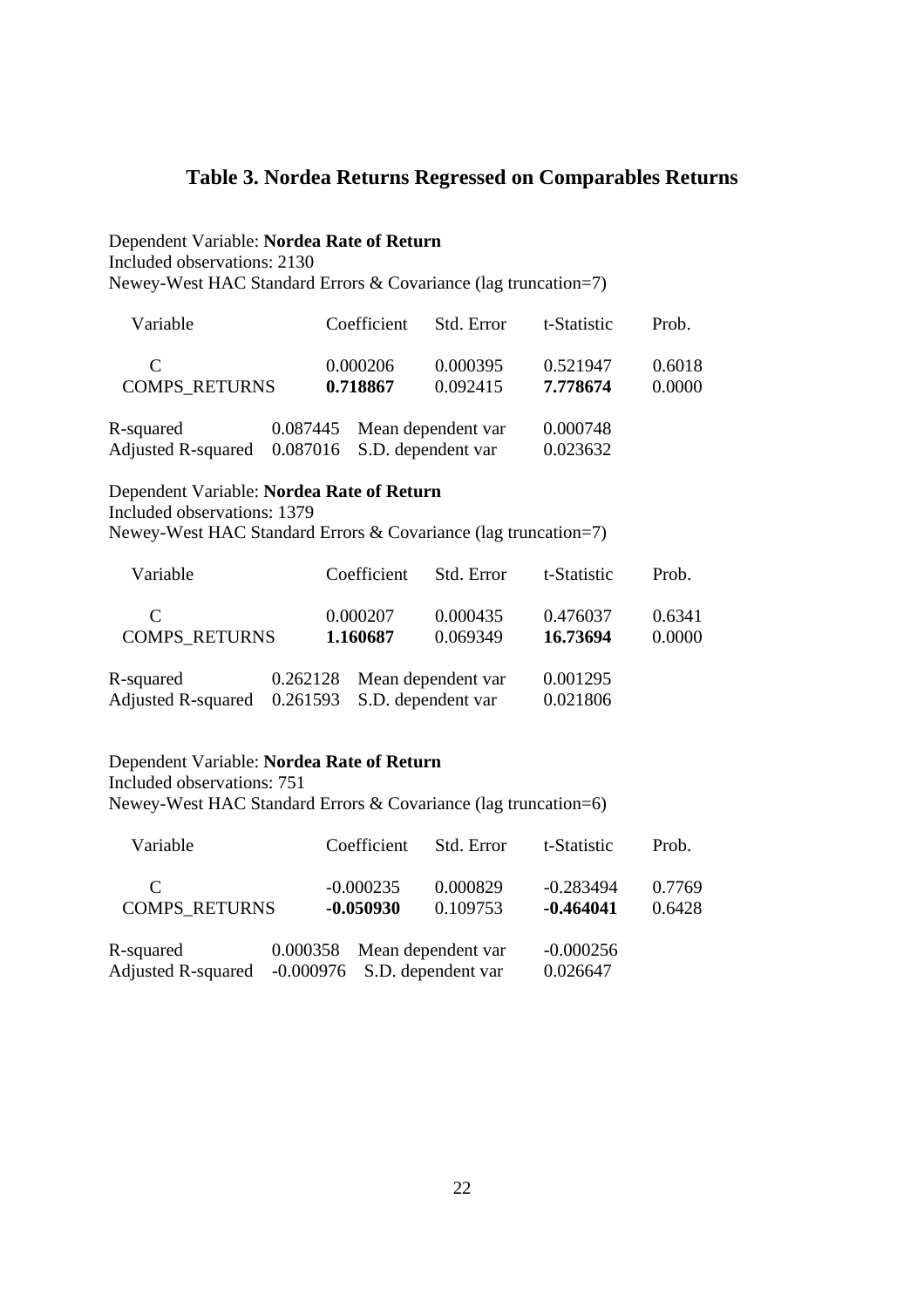|                                      | Announcement<br>Date | Day<br>Number             | Acceptance<br>Date | Day<br>Number |
|--------------------------------------|----------------------|---------------------------|--------------------|---------------|
| Nordbanken                           |                      |                           |                    |               |
| Nordbanken + Merita                  | October 12, 1997     | Sunday<br>Oct. $13 - 733$ | November 26, 1997  | 765           |
| Nordic Baltic Holding $+$ Unidanmark | March 6, 2000        | 1358                      | March 6, 2000      | 1358          |
| MeritaNordbanken + Christiana        | September 24, 1999   | 1242                      | October 16, 2000   | 1518          |

## **Table 4.A. Merger-and-Acquisition Dates in Formation of Nordea**

## **Table 4.B. Abnormal Return At and Following M&A Dates**

| Obs    | 733           | 734         | 735          | 736           | 737          | 738         | 739          |            |
|--------|---------------|-------------|--------------|---------------|--------------|-------------|--------------|------------|
| AB_EV1 | $-0.000169$   | $-0.006486$ | 0.012300     | $-0.034494**$ | $-0.027354*$ | $-0.016955$ | $0.041013**$ |            |
|        | 740           | 741         | 742          | 743           | 744          | 745         | 746          |            |
|        | 2.01E-05      | $-0.008456$ | $0.056631**$ | $0.025588*$   | 0.013558     | $-0.005287$ | $-0.004396$  |            |
|        | 747           | 748         | 749          | 750           | 751          | 752         | 753          | Std. Error |
|        | $-0.007178$   | 0.002796    | 0.002549     | $-0.025429$   | $-0.000295$  | $-0.004612$ | 0.003002     | (0.013491) |
| obs    | 765           | 766         | 767          | 768           | 769          | 770         | 771          |            |
| AB EV2 | $-0.046972**$ | $-0.021473$ | 0.008957     | $0.042642**$  | $0.091256**$ | 0.004294    | 0.005552     |            |
|        | 772           | 773         | 774          | 775           | 776          | 777         | 778          |            |
|        | 0.020200      | $-0.003775$ | $-0.001231$  | 0.011270      | $-0.012219$  | $0.037172*$ | $-0.003920$  |            |
|        | 779           | 780         | 781          | 782           | 783          | 784         | 785          | Std. Error |
|        | $-0.000857$   | 0.000000    | 0.001241     | 0.017912      | $-0.033168*$ | $-0.001006$ | 0.000000     | (0.017171) |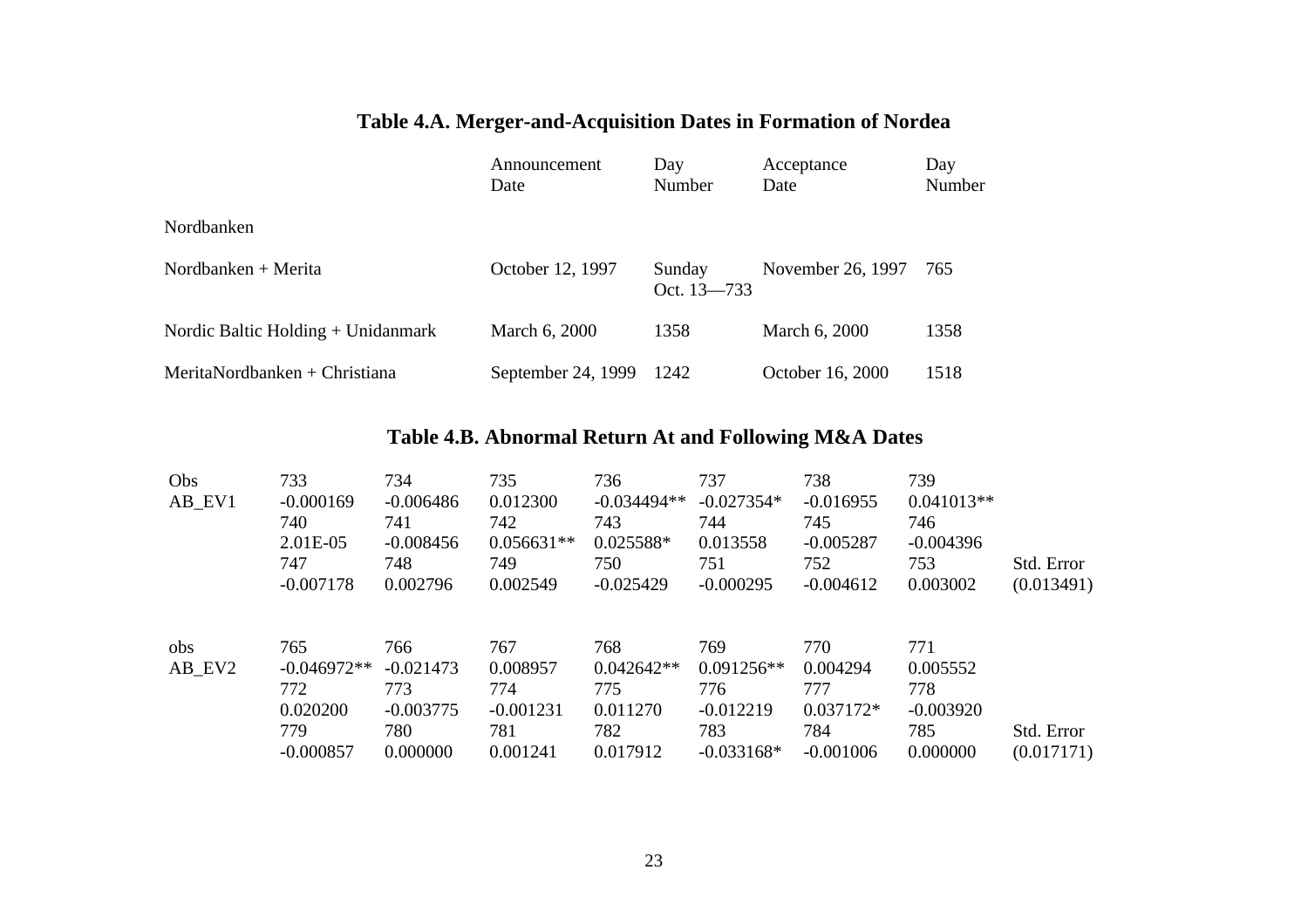## **Table 4.B. Abnormal Return At and Following M&A Dates (cont.)**

| obs    | 1358        | 1359         | 1360         | 1361        | 1362        | 1363        | 1364         |            |
|--------|-------------|--------------|--------------|-------------|-------------|-------------|--------------|------------|
| AB_EV3 | $-0.004452$ | $-0.006465$  | $0.039535**$ | 0.000288    | $-0.018363$ | 0.000342    | $-0.001387$  |            |
|        | 1365        | 1366         | 1367         | 1368        | 1369        | 1370        | 1371         |            |
|        | 0.025853    | $-0.015222$  | $-0.008323$  | 0.020374    | 0.015940    | $-0.002625$ | $-0.000200$  |            |
|        | 1372        | 1373         | 1374         | 1375        | 1376        | 1377        | 1378         | Std. Error |
|        | $-0.019063$ | $0.044695**$ | $-0.003543$  | 0.022450    | $-0.023208$ | $-0.001502$ | $0.054438**$ | (0.015613) |
| obs    | 1242        | 1243         | 1244         | 1245        | 1246        | 1247        | 1248         |            |
| AB_EV4 | $-0.003780$ | 0.011016     | $-0.012665$  | $-0.002424$ | 0.006619    | $-0.008732$ | $-0.009634$  |            |
|        | 1249        | 1250         | 1251         | 1252        | 1253        | 1254        | 1255         |            |
|        | $-0.009940$ | $-0.004162$  | 0.006224     | 0.006527    | 0.019539    | $-0.002652$ | 0.007444     |            |
|        | 1256        | 1257         | 1258         | 1259        | 1260        | 1261        | 1262         | Std. Error |
|        | 0.026634    | 0.011632     | 0.016226     | $-0.028996$ | 0.009086    | 0.020212    | 0.000956     | (0.016924) |
|        |             |              | 1520         |             |             |             |              |            |
| obs    | 1518        | 1519         |              | 1521        | 1522        | 1523        | 1524         |            |
| AB_EV5 | $-0.022832$ | 0.022189     | $0.062849**$ | $-0.017615$ | 0.015740    | 0.004155    | 0.008159     |            |
|        | 1525        | 1526         | 1527         | 1528        | 1529        | 1530        | 1531         |            |
|        | 0.019127    | $-0.020494$  | $-0.003025$  | $-0.036234$ | 0.012691    | $-0.015705$ | $-0.003247$  |            |
|        | 1532        | 1533         | 1534         | 1535        | 1536        | 1537        | 1538         | Std. Error |
|        | 0.018303    | $-0.029970$  | $-0.000912$  | $-0.038080$ | 0.009055    | 0.016824    | $-0.002009$  | (0.021104) |

\*,\*\* Significant at the 5%, 1% level.

Note: The abnormal returns are calculated by subtracting from the Nordea rate of return an equally weighted average of the rates of return on the comparables.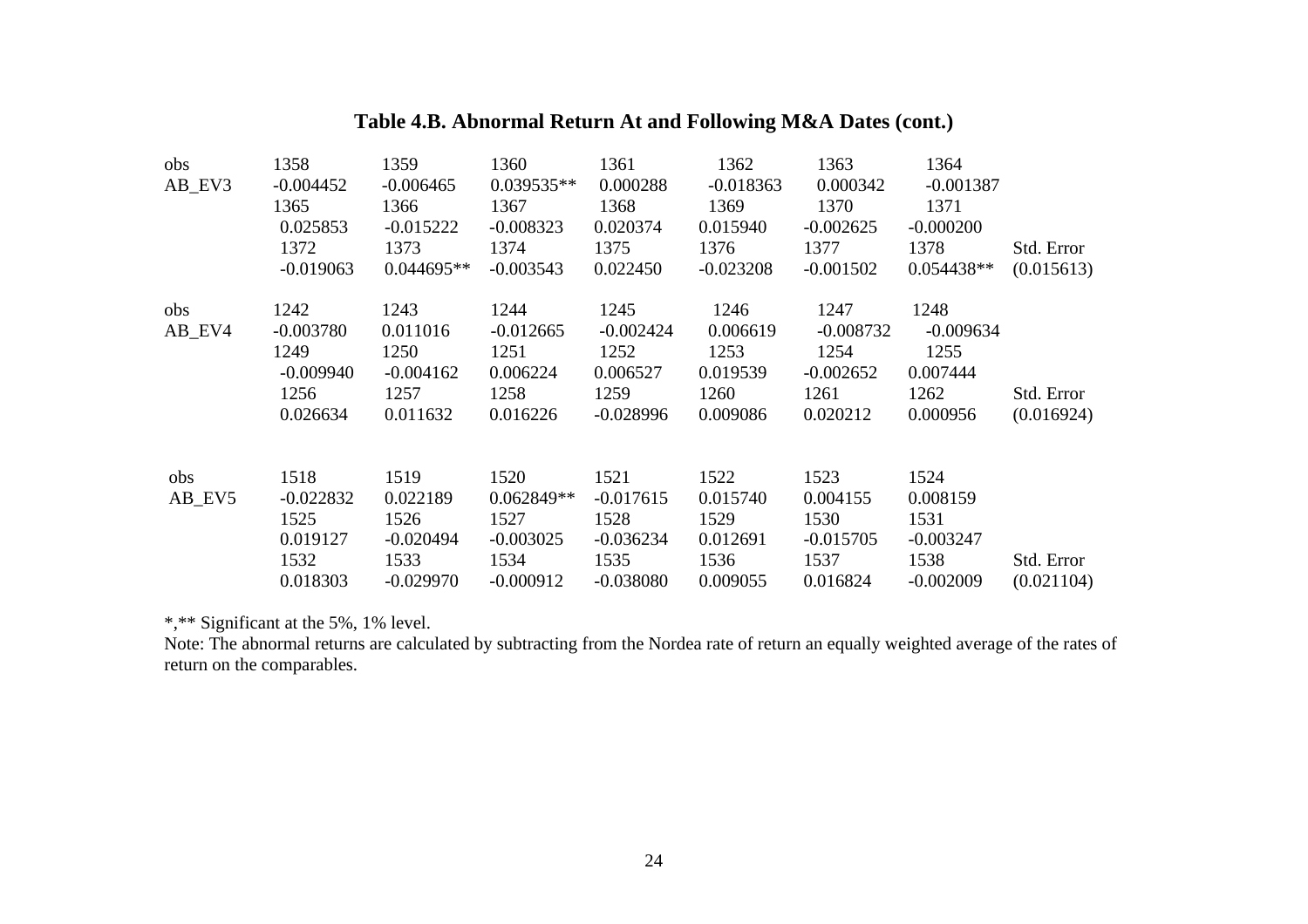## **Table 5. Event Regressions, Events 1-5, Nordea and Comparables**

Dependent Variable: **Nordea Rate of Return** Sample (adjusted): 221 2350 Included observations: 2130 Newey-West HAC Standard Errors & Covariance (lag truncation=7)

| Variable              |          | Coefficient Std. Error | t-Statistic        | Prob.      |
|-----------------------|----------|------------------------|--------------------|------------|
| C                     | 0.000451 | 0.000453               | 0.996969           | 0.3189     |
| $R_{\rm M}$           | 0.386352 | 0.073634               | 5.246943           | $0.0000**$ |
| <b>EV1DUM</b>         | 0.000424 | 0.005254               | 0.080746           | 0.9357     |
| EV2DUM                | 0.006512 | 0.006551               | 0.994131           | 0.3203     |
| EV3DUM                | 0.007325 | 0.002705               | 2.707437           | $0.0068**$ |
| EV4DUM                | 0.001278 | 0.003570               | 0.357992           | 0.7204     |
| EV5DUM                | 0.002729 | 0.004590               | 0.594549           | 0.5522     |
| R-squared             | 0.032574 |                        | Mean dependent var | 0.000748   |
| Adjusted R-squared    | 0.029840 | S.D. dependent var     |                    | 0.023632   |
| Durbin-Watson stat    | 1.981597 | Prob(F-statistic)      |                    | 0.000000   |
| <b>Wald Test:</b>     |          |                        |                    |            |
| <b>Test Statistic</b> | Value    | df                     | Probability        |            |
| F-statistic           | 1.743821 | (5, 2123)              | 0.1213             |            |
| Chi-square            | 8.719105 | 5                      | 0.1208             |            |

#### Dependent Variable: **Comparables Rate of Return** Sample: 118 2350 Included observations: 2233

Newey-West HAC Standard Errors & Covariance (lag truncation=7)

| Variable              |              | Coefficient Std. Error | t-Statistic        | Prob.      |
|-----------------------|--------------|------------------------|--------------------|------------|
| C                     | 0.000557     | 0.000178               | 3.130805           | 0.0018     |
| $R_M$                 | 0.515181     | 0.024764               | 20.80388           | $0.0000**$ |
| EV1DUM                | $-2.95E-0.5$ | 0.001135               | $-0.025962$        | 0.9793     |
| EV2DUM                | 0.000824     | 0.002046               | 0.402961           | 0.6870     |
| EV3DUM                | 0.001351     | 0.001066               | 1.267302           | 0.2052     |
| EV4DUM                | $-0.002037$  | 0.000879               | $-2.316558$        | $0.0206*$  |
| EV5DUM                | 0.002958     | 0.001640               | 1.803840           | 0.0714     |
| R-squared             | 0.321624     |                        | Mean dependent var | 0.000746   |
| Adjusted R-squared    | 0.319796     |                        | S.D. dependent var | 0.009598   |
| Durbin-Watson stat    | 1.962233     | Prob(F-statistic)      |                    | 0.000000   |
| Wald Test:            |              |                        |                    |            |
| <b>Test Statistic</b> | Value        | df                     | Probability        |            |

| Test Statistic | <b>v</b> alue | αr        | Probabil |
|----------------|---------------|-----------|----------|
| F-statistic    | 2.130650      | (5, 2226) | 0.0591   |
| Chi-square     | 10.65325      |           | 0.0587   |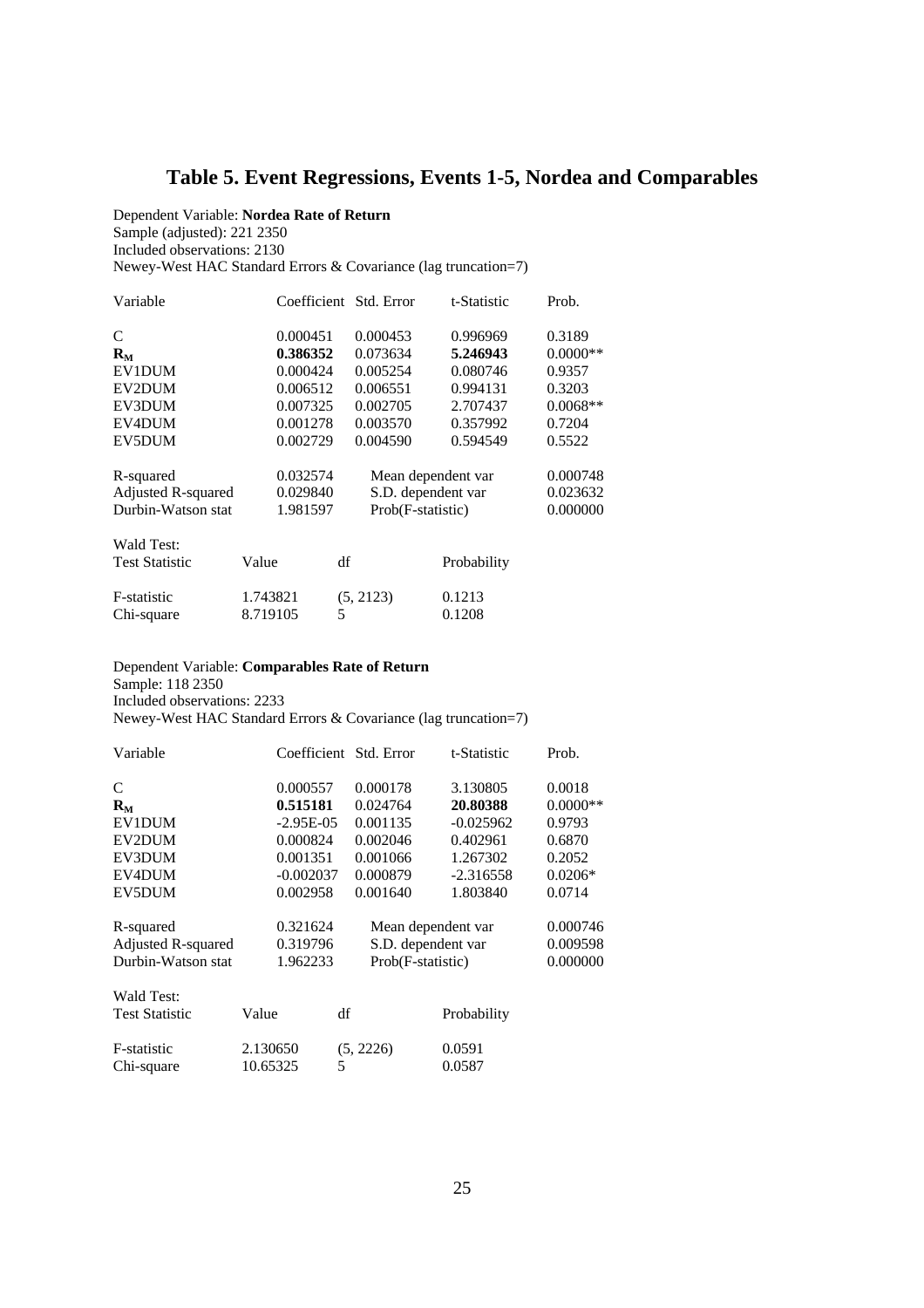## **Table 6. Market Model Regressions: Beta Instability**

| Period                       | Nordea                                                | Comparables                                          |
|------------------------------|-------------------------------------------------------|------------------------------------------------------|
| 1 2 3 5 0                    | 0.386705***<br>[0.073360]                             | $0.514220***$<br>[0.024713]                          |
| 1750                         | 0.782306***                                           | 0.583623***                                          |
| 750 1500                     | 0.705078 ***                                          | 0.546209***                                          |
| 1500 2350                    | 0.045717<br>(0.508227)                                | 0.472306***                                          |
| 1750<br><b>EV1DUM</b>        | 0.790334***<br>0.002218                               | 0.584744***<br>0.000354                              |
| 750 1500<br>EV2DUM<br>EV3DUM | 0.704564***<br>0.006979<br>0.007518<br>$(2.195283)**$ | 0.546902***<br>0.001450<br>0.001949<br>$(1.690114)*$ |
| EV4DUM                       | 0.000931                                              | $-0.001492$<br>$(1.627717)*$                         |
| 1500 2350                    | 0.046469<br>(0.516177)                                | 0.473089***                                          |
| EV5DUM                       | 0.002645<br>(0.549746)                                | 0.002759<br>$(1.669419)*$                            |

Note: Standard errors and t-statistics are generally omitted to reduce clutter. The numbers in parentheses are t-values.

The numbers in brackets are standard errors. The beta coefficient for the comparables is 1.7382 standard errors from the beta for Nordea when the Nordea standard error is used. The beta coefficient for the comparables is 5.1598 standard errors from the beta for Nordea when the comparables standard error is used.

\*\*\*,\*\*,\* Significant at the 1%, 5% and 10% levels.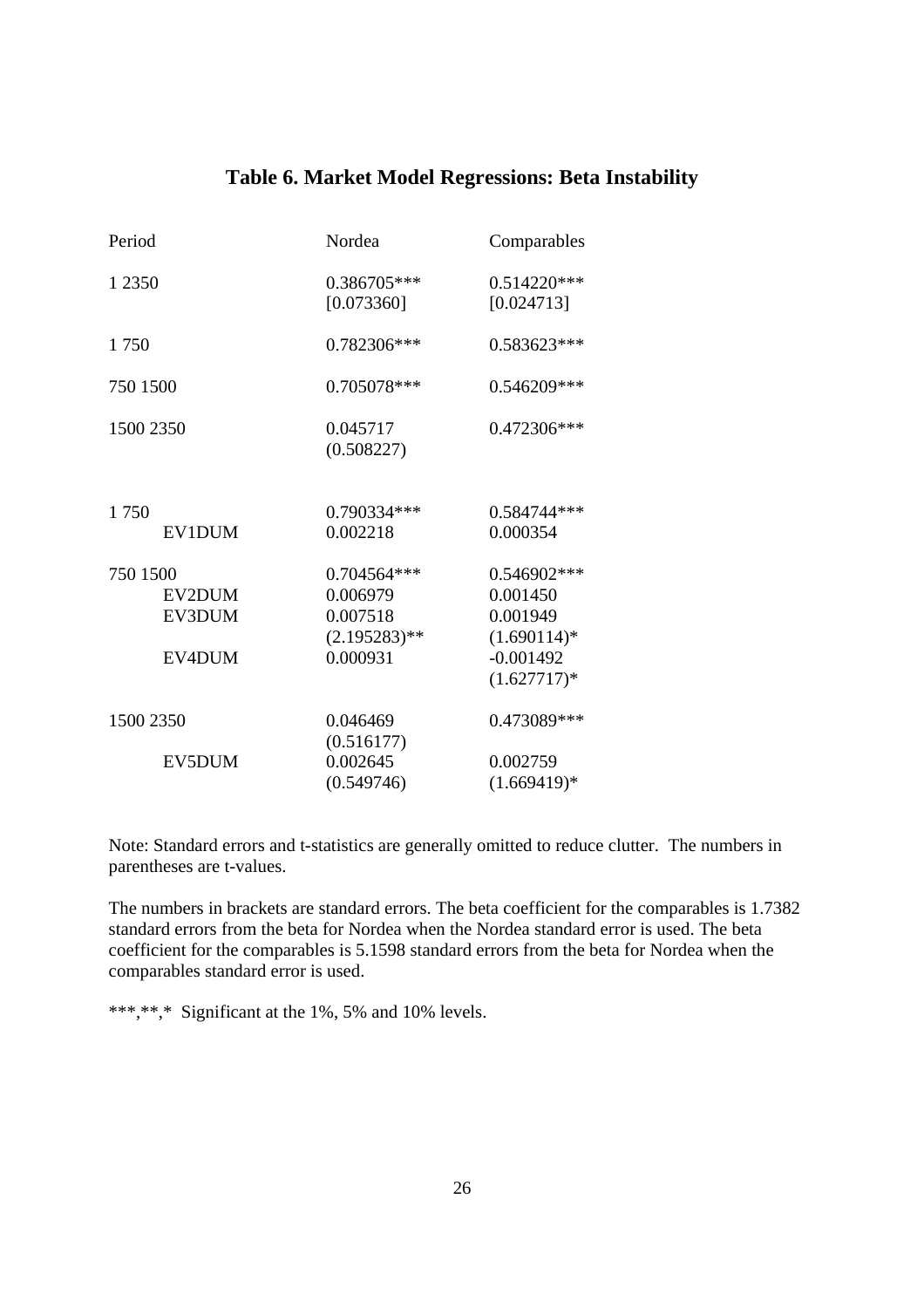## **Table 7. Comparables as Independent Variable, in a Market-Model, Event-Study Regression**

### **Panel A. Whole Period**

Dependent Variable: **Nordea Rate of Return** Sample: 221 2350 Included observations: 2130 Newey-West HAC Standard Errors & Covariance (lag truncation=7)

| Variable                       |          | Coefficient Std. Error |                    | t-Statistic Prob. |                    |
|--------------------------------|----------|------------------------|--------------------|-------------------|--------------------|
| $\mathcal{C}$                  |          | 4.91E-05               | 0.000400           | 0.122897 0.9022   |                    |
| <b>COMPS RETURNS</b>           |          | 0.717259               | 0.092669           |                   | 7.740006 0.0000*** |
| EV1DUM                         |          | 0.000392               | 0.004776           | 0.082027 0.9346   |                    |
| EV2DUM                         |          | 0.005932               | 0.005329           | 1.113184 0.2658   |                    |
| EV3DUM                         |          | 0.006382               | 0.002303           |                   | 2.771169 0.0056*** |
| EV4DUM                         |          | 0.002793               | 0.003329           | 0.839086 0.4015   |                    |
| EV5DUM                         |          | 0.000573               | 0.004593           | 0.124669 0.9008   |                    |
| R-squared                      | 0.088887 |                        | Mean dependent var | 0.000748          |                    |
| <b>Adjusted R-squared</b>      | 0.086312 | S.D. dependent var     |                    | 0.023632          |                    |
| Durbin-Watson stat             | 1.998797 | Prob(F-statistic)      |                    | 0.000000          |                    |
| <b>Wald Test:</b>              |          |                        |                    |                   |                    |
| Value<br><b>Test Statistic</b> | df       |                        | Probability        |                   |                    |

| F-statistic | 1.908104 | (5, 2123) | 0.0898 |
|-------------|----------|-----------|--------|
| Chi-square  | 9.540521 |           | 0.0894 |

### **Panel B. Sub-Periods**

## Dependent Variable: **Nordea Rate of Return** Sample (adjusted): 221 750

Included observations: 530

| Variable             |          | Coefficient Std. Error |          | t-Statistic | Prob.  |
|----------------------|----------|------------------------|----------|-------------|--------|
| $\mathbf C$          |          | $-3.59E-0.5$           | 0.000737 | $-0.048671$ | 0.9612 |
| <b>COMPS RETURNS</b> |          | 1.231153               | 0.086802 | 14.18346    | 0.0000 |
| EV1DUM               |          | 0.001488               | 0.003926 | 0.378921    | 0.7049 |
| R-squared            | 0.276843 | Mean dependent var     |          | 0.001994    |        |
| Adjusted R-squared   | 0.274098 | S.D. dependent var     |          | 0.019153    |        |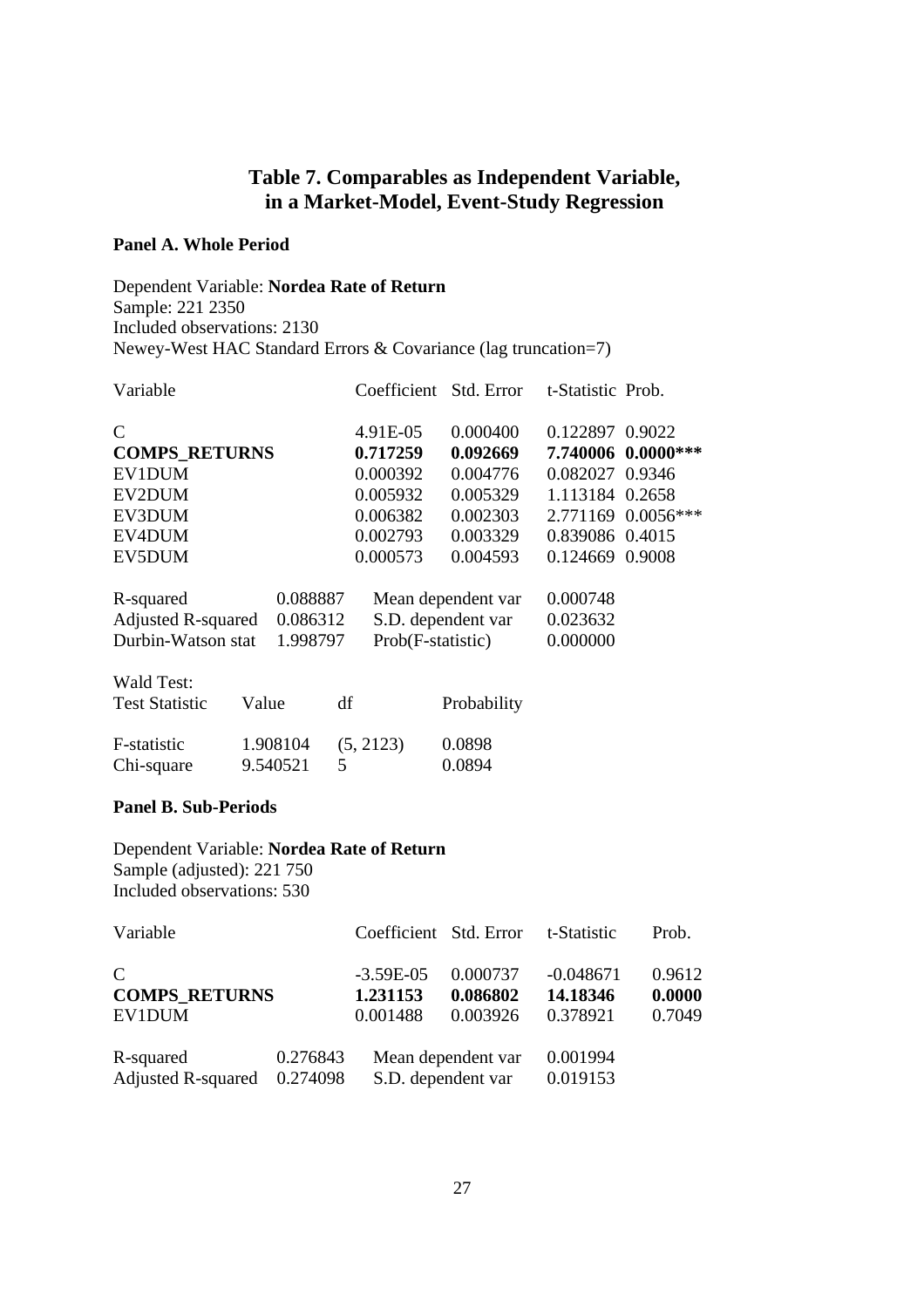### Dependent Variable: **Nordea Rate of Return** Sample: 750 1500 Included observations: 751

| Variable                  |          | Coefficient Std. Error |          | t-Statistic | Prob.  |
|---------------------------|----------|------------------------|----------|-------------|--------|
| $\mathcal{C}$             |          | $-4.39E-05$            | 0.000744 | $-0.059007$ | 0.9530 |
| <b>COMPS_RETURNS</b>      |          | 1.234274               | 0.067381 | 18.31787    | 0.0000 |
| EV2DUM                    |          | 0.005178               | 0.004320 | 1.198546    | 0.2311 |
| EV3DUM                    |          | 0.005127               | 0.004322 | 1.186143    | 0.2359 |
| EV4DUM                    |          | 0.002837               | 0.004319 | 0.656875    | 0.5115 |
| R-squared                 | 0.313925 | Mean dependent var     |          | 0.000912    |        |
| <b>Adjusted R-squared</b> | 0.310246 | S.D. dependent var     |          | 0.023478    |        |

### Dependent Variable: **Nordea Rate of Return** Sample: 1500 2350 Included observations: 851

| Variable                                        |                         | Coefficient Std. Error                 |                                  | t-Statistic                            | Prob.                      |
|-------------------------------------------------|-------------------------|----------------------------------------|----------------------------------|----------------------------------------|----------------------------|
| $\mathcal{C}$<br><b>COMPS RETURNS</b><br>EV5DUM |                         | $-0.000224$<br>$-0.045553$<br>0.002656 | 0.000909<br>0.091870<br>0.005786 | $-0.246782$<br>$-0.495841$<br>0.459009 | 0.8051<br>0.6201<br>0.6463 |
| R-squared<br><b>Adjusted R-squared</b>          | 0.000522<br>$-0.001835$ | S.D. dependent var                     | Mean dependent var               | $-0.000180$<br>0.026149                |                            |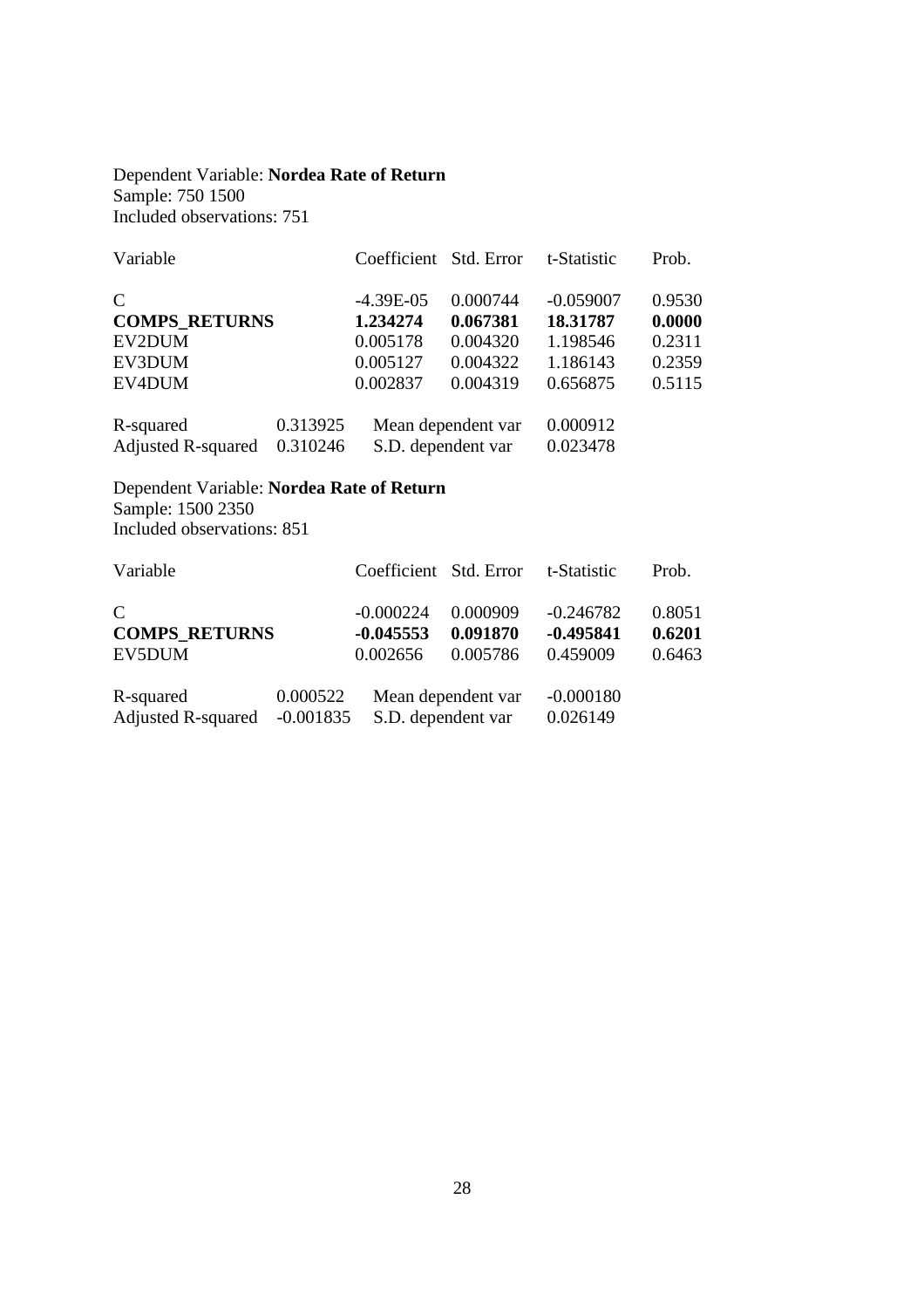

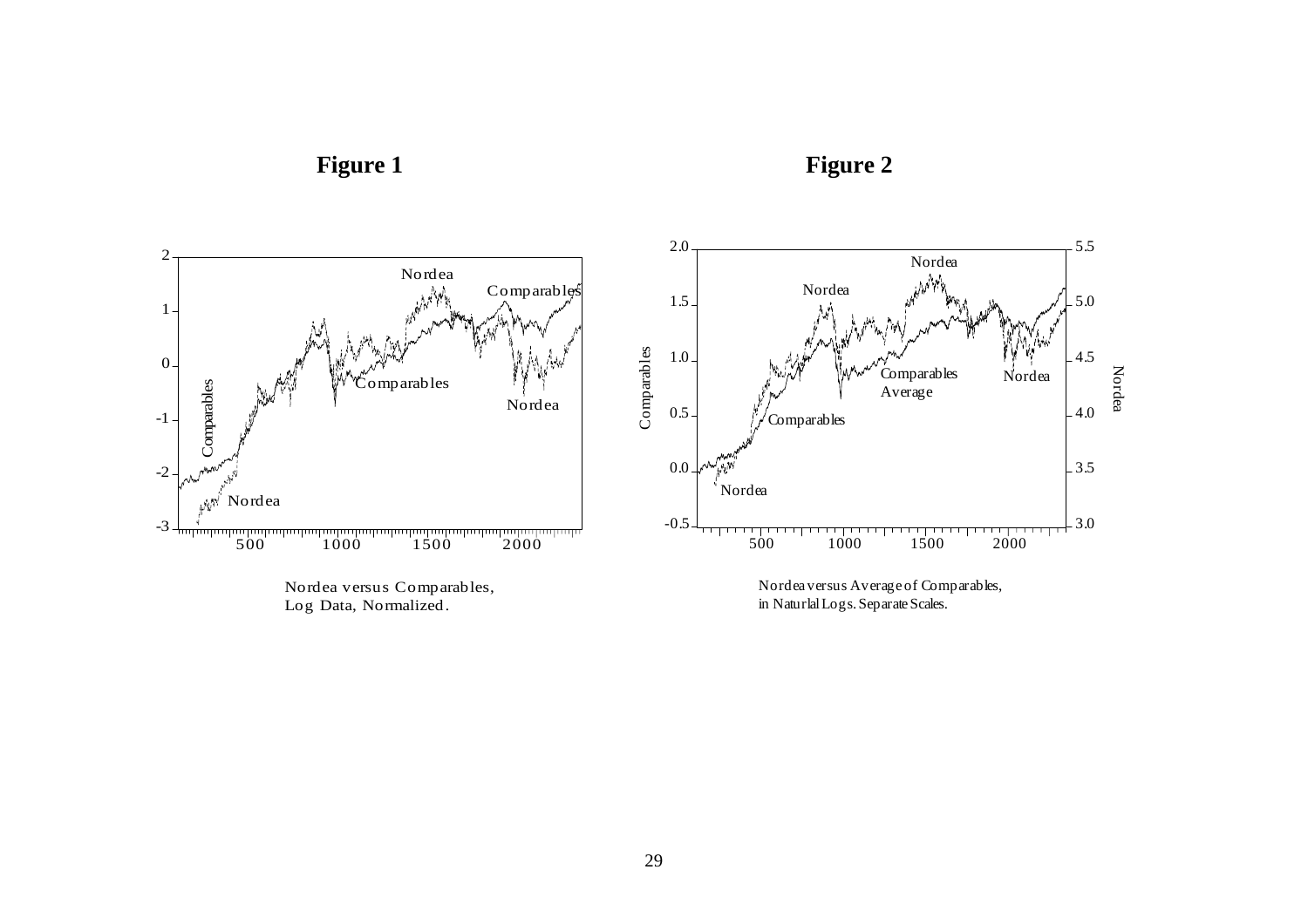

**Figure 3—Nordea Descriptive Statistics, Whole Period** 

**Figure 4—Comparables Descriptive Statistics, Whole Period** 



| Series: COMPS RETURNS |             |  |  |  |
|-----------------------|-------------|--|--|--|
| Sample 118 2350       |             |  |  |  |
| Observations 2233     |             |  |  |  |
|                       |             |  |  |  |
| Mean                  | 0.000746    |  |  |  |
| Median                | 0.000854    |  |  |  |
| Maximum               | 0.058485    |  |  |  |
| Minimum               | $-0.054479$ |  |  |  |
| Std. Dev.             | 0.009598    |  |  |  |
| Skewnes s             | -0.311932   |  |  |  |
| Kurtosis              | 7.446501    |  |  |  |
|                       |             |  |  |  |
| Jarque-Bera           | 1875.773    |  |  |  |
| Probability           | 0.000000    |  |  |  |
|                       |             |  |  |  |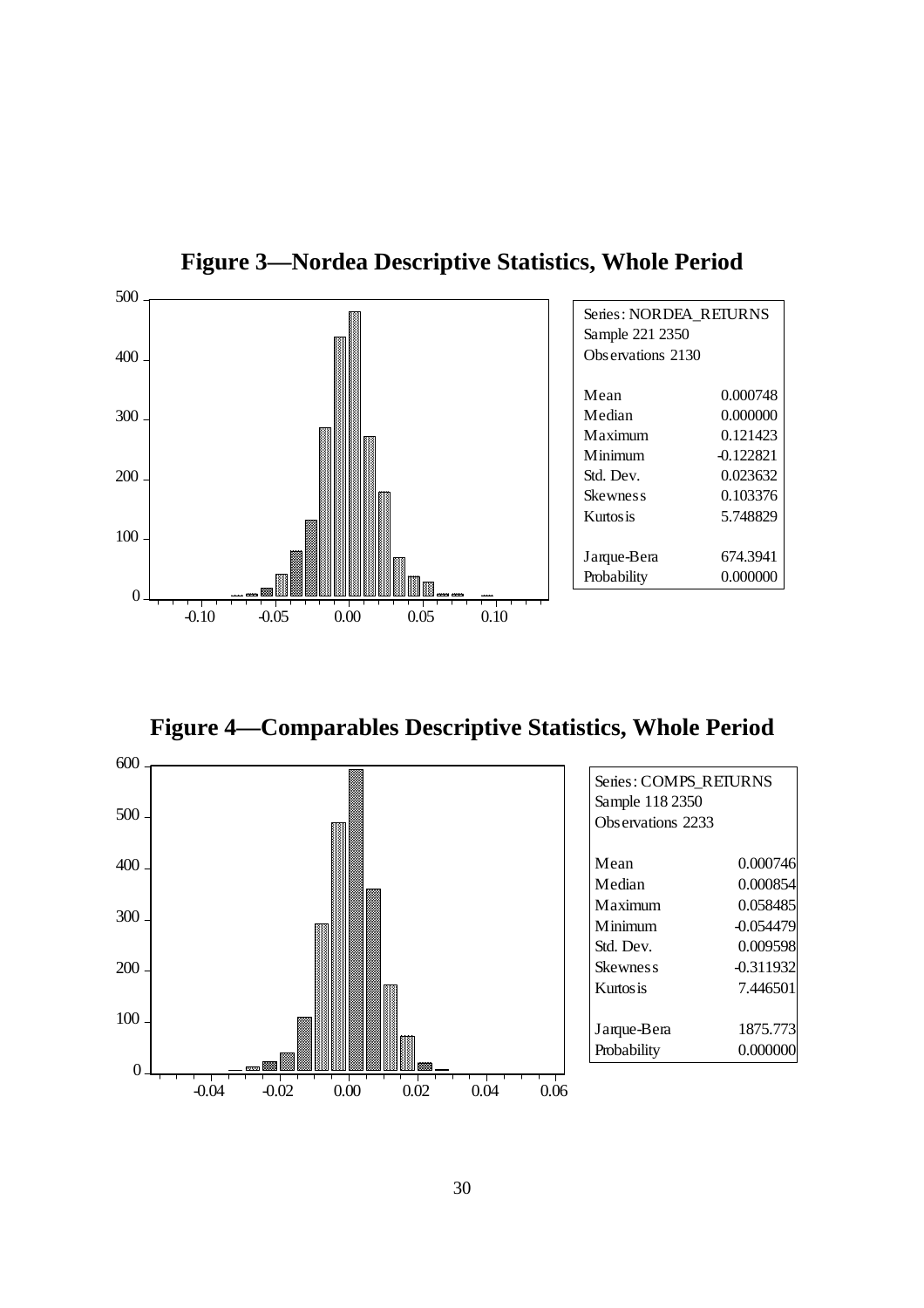

**Figure 5—Nordea Descriptive Statistics, Final Three Years** 

**Figure 6—Comparables Descriptive Statistics, Final Three Years** 



| Series: COMPS REIURNS<br>Sample 1600 2350<br>Observations 751 |             |  |
|---------------------------------------------------------------|-------------|--|
| Mean                                                          | 0.000416    |  |
| Median                                                        | 0.000543    |  |
| Maximum                                                       | 0.058485    |  |
| Minimum                                                       | $-0.048172$ |  |
| Std. Dev.                                                     | 0.009904    |  |
| Skewnes s                                                     | 0.032793    |  |
| Kurtosis                                                      | 7.075309    |  |
| Jarque-Bera                                                   | 519.8310    |  |
| Probability                                                   | 0.000000    |  |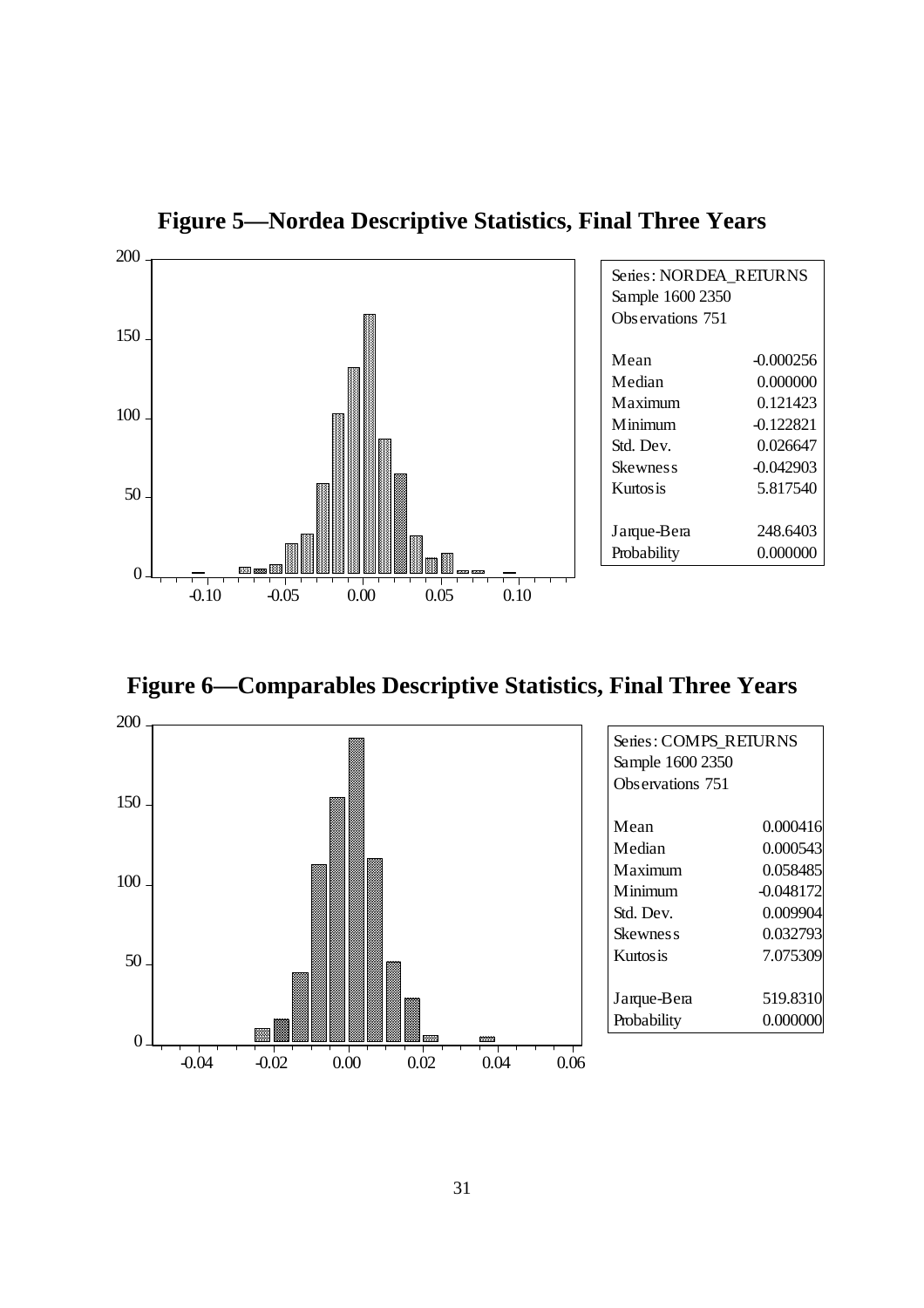

**Figure 7. Cumulative Abnormal Returns, First Event** 

\*,\*\* Significant at the 5%, 1% level.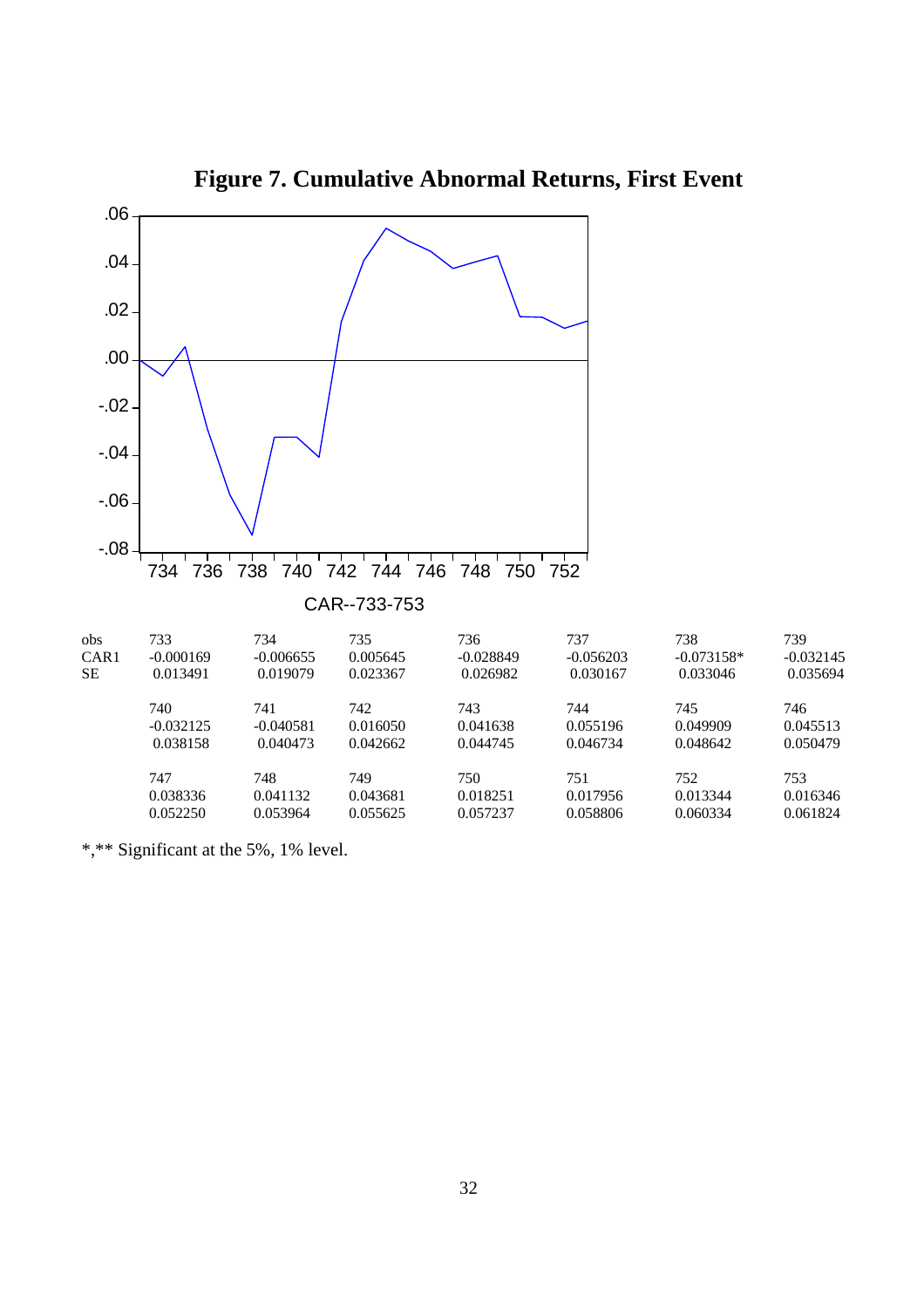

**Figure 8. Cumulative Abnormal Returns, Second Event**

| 765           | 766           | 767      | 768         | 769         | 770         | 771         |
|---------------|---------------|----------|-------------|-------------|-------------|-------------|
| $-0.046972**$ | $-0.068445**$ | 0.016346 | $-0.016846$ | $0.074410*$ | 0.078705    | 0.084257    |
| 0.017171      | 0.024283      | 0.029741 | 0.034342    | 0.038396    | 0.042060    | 0.045430    |
| 772           | 773           | 774      | 775         | 776         | 777         | 778         |
| $0.104457*$   | $0.100683*$   | 0.099452 | $0.110722*$ | 0.098503    | $0.135675*$ | $0.131754*$ |
| 0.048567      | 0.051513      | 0.054299 | 0.056950    | 0.059482    | 0.061911    | 0.064248    |
| 779           | 780           | 781      | 782         | 783         | 784         | 785         |
| $0.130897*$   | 0.130897      | 0.132138 | $0.150050*$ | 0.116882    | 0.115876    | 0.115876    |
| 0.066503      | 0.068684      | 0.070798 | 0.072850    | 0.074847    | 0.076791    | 0.078687    |
|               |               |          |             |             |             |             |

\*,\*\* Significant at the 5%, 1% level.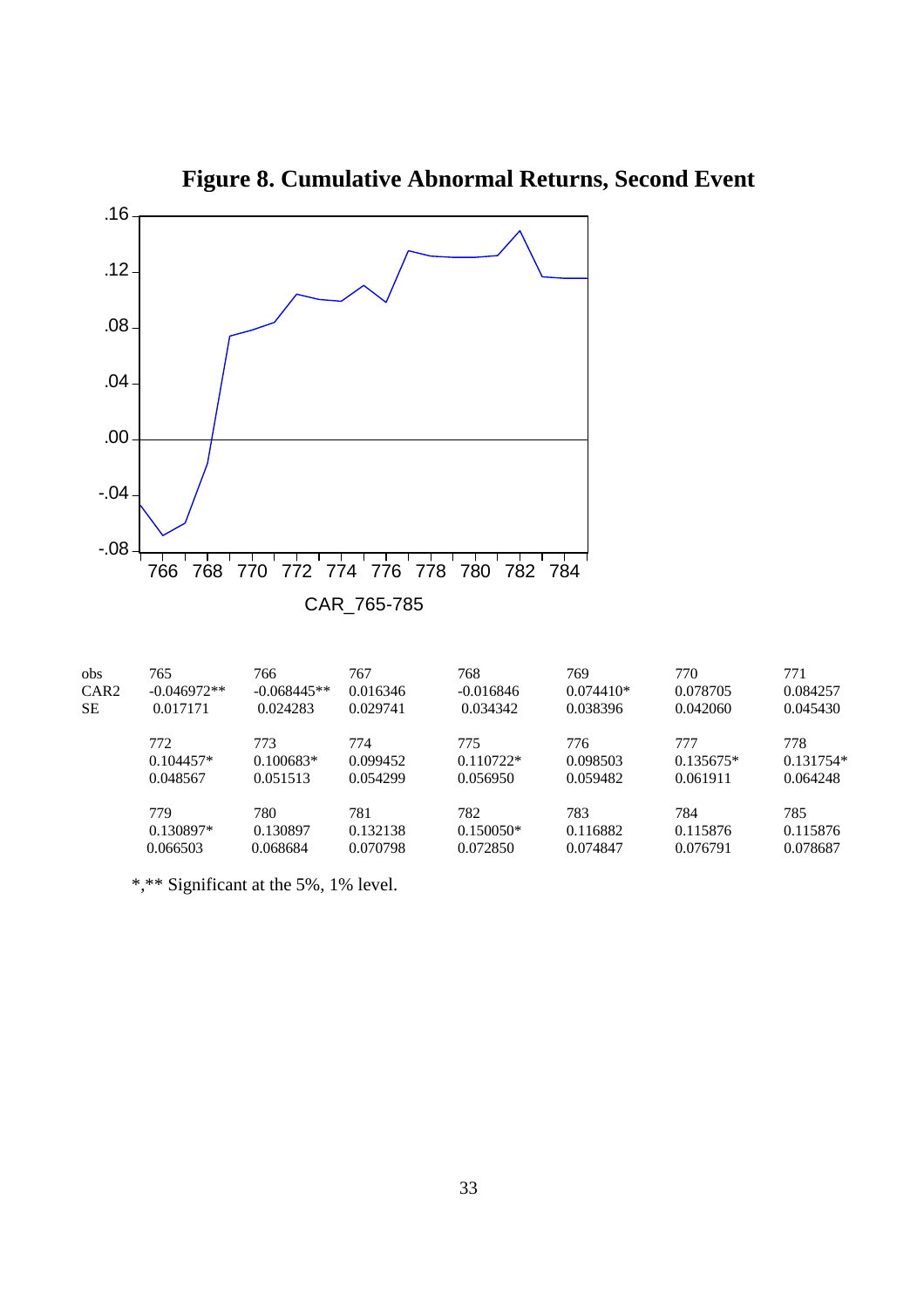

**Figure 9. Cumulative Abnormal Returns, Third Event**

\*,\*\* Significant at the 5%, 1% level.

0.060469 0.062452 0.064374 0.066240 0.068055 0.069823 0.071548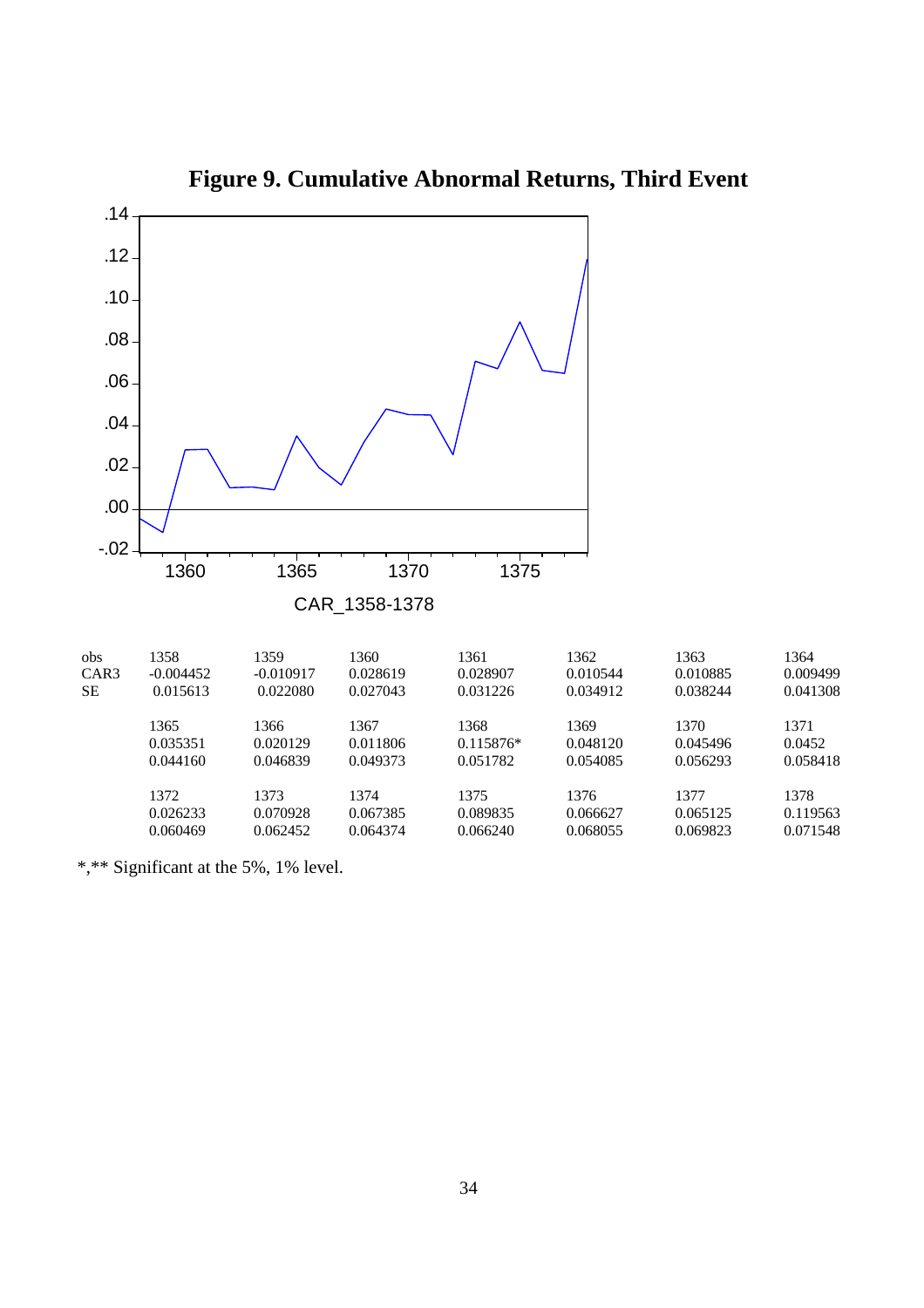

#### **Figure 10. Cumulative Abnormal Returns, Fourth Event**

\*,\*\* Significant at the 5%, 1% level.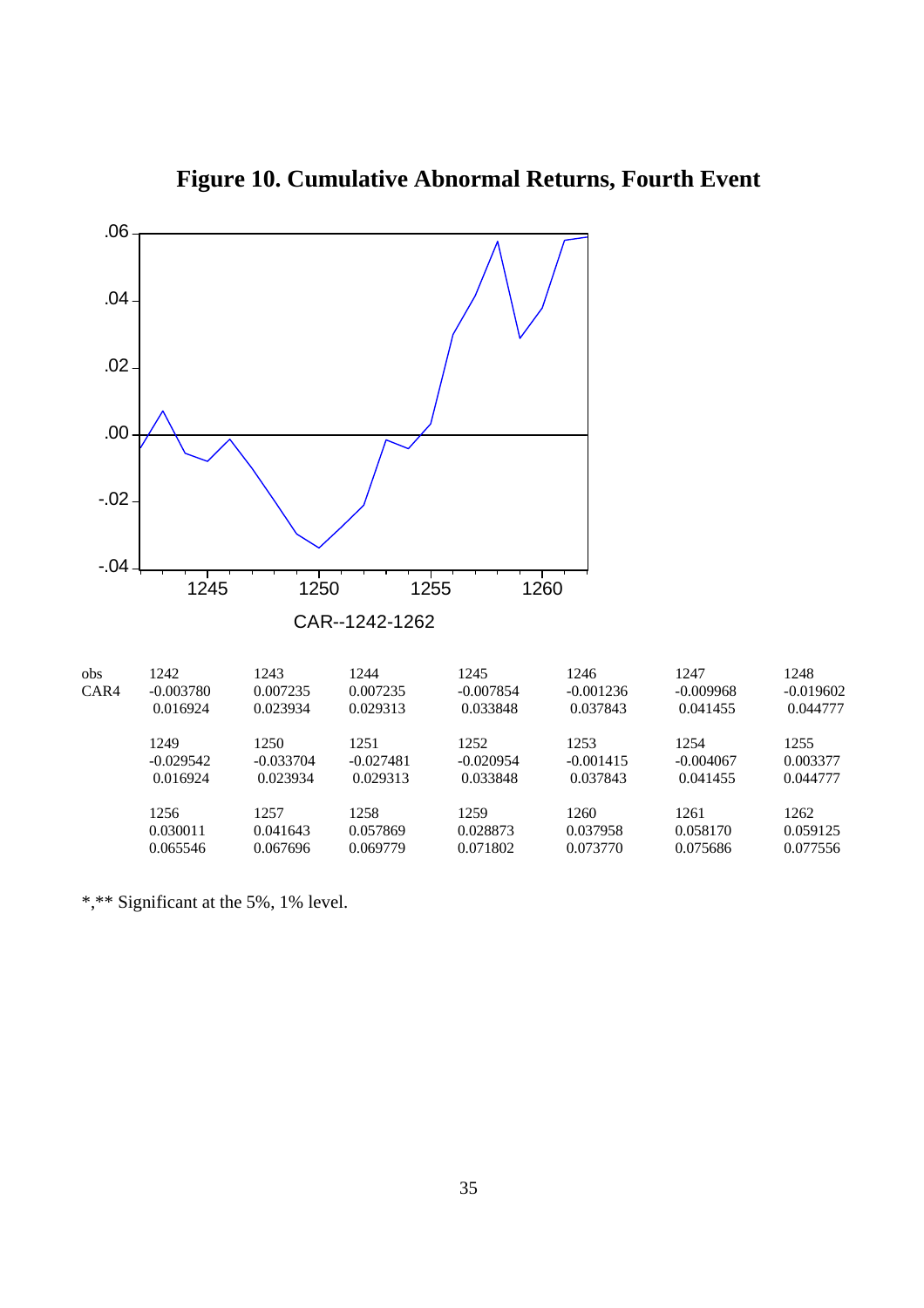

**Figure 11. Cumulative Abnormal Returns, Fifth Event**

\*,\*\* Significant at the 5%, 1% level.

0.081735 0.084416 0.087014 0.089537 0.091990 0.094380 0.096711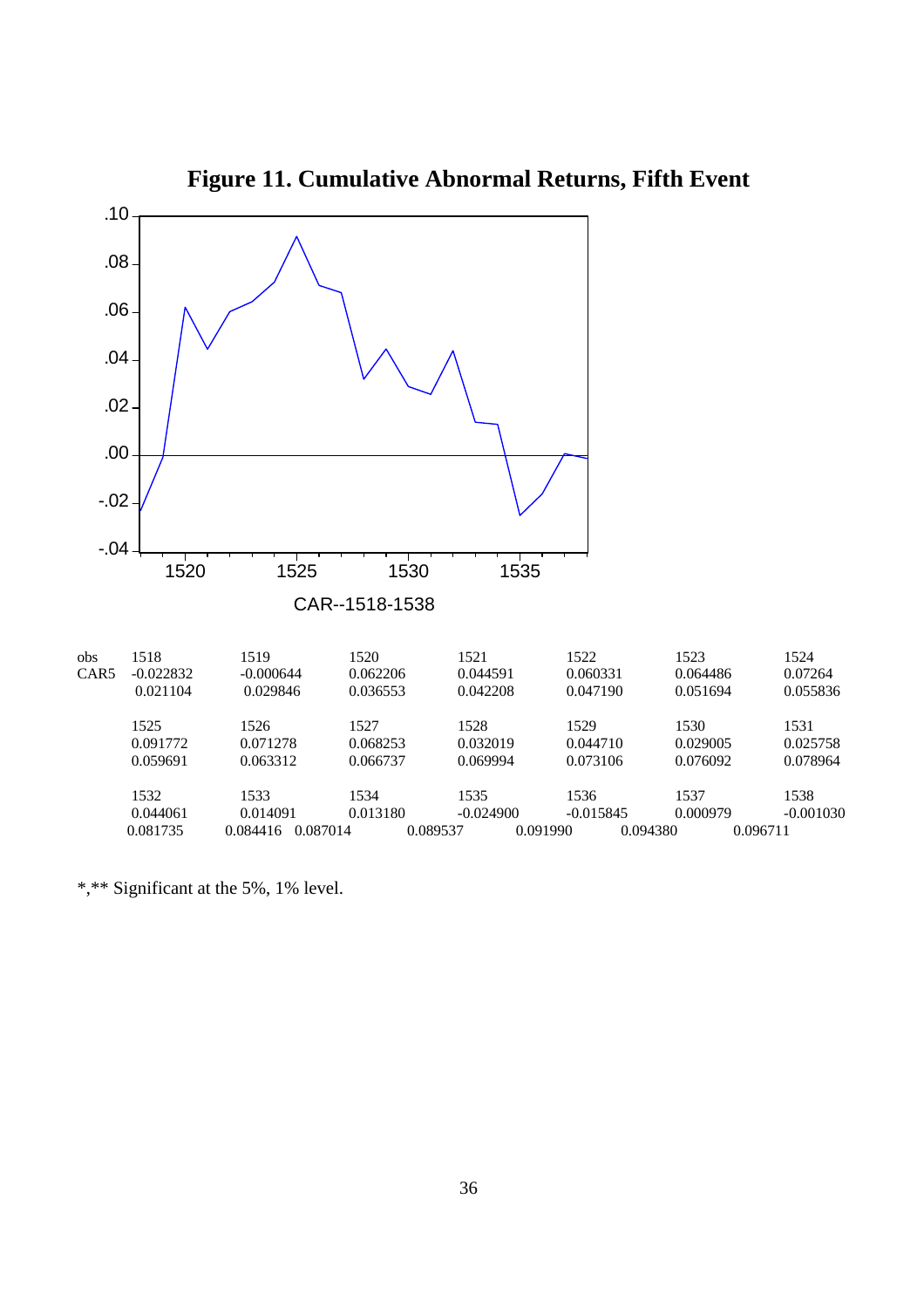#### **Appendix A. Banks: Abbreviations and Full Names**

| <b>NB Danmark AS.uncos</b>                  | Nordea Bank Danmark A/S                       |
|---------------------------------------------|-----------------------------------------------|
| NB Danmark Group AS.cons                    | Nordea Bank Danmark Group A/S                 |
| Nordea Companies Denmark.cons               | Nordea Companies Denmark - NCD                |
| Merita Bank Plc.cons                        | Merita Bank Plc [Finland]                     |
| Merita Plc. uncons                          | Merita Plc [Finland]                          |
| <b>NB</b> Finland Plc.cons                  | Nordea Bank Finland Plc                       |
| NB Finland Plc.uncons                       | Nordea Bank Finland Plc                       |
| NB Norge ASA.cons                           | Nordea Bank Norge ASA [Norway]                |
| NB Norge ASA.uncons                         | Nordea Bank Norge ASA [Norway]                |
| NB Sweden AB cons                           | Nordea Bank Sweden AB (publ)                  |
| NB Sweden AB uncons                         | Nordea Bank Sweden AB (publ)                  |
|                                             |                                               |
| NB AB cons                                  | Nordea Bank AB                                |
| NB AB uncons                                | Nordea Bank AB                                |
|                                             |                                               |
|                                             |                                               |
| [Denmark]                                   |                                               |
| <b>BG</b> Bank                              | <b>BG</b> Bank                                |
| Arbejdernes Landsbank                       | Arbejdernes Landsbank A/S                     |
| Danske Bank                                 | Danske Bank A/S                               |
| <b>Jyske Bank</b>                           | Jyske Bank A/S (Group)                        |
| Spar Nord Bank                              | Spar Nord Bank                                |
| Sydbank                                     | Sydbank A/S                                   |
|                                             |                                               |
| [Finland]                                   |                                               |
| Akti Sparbank Abp                           | Aktia Sparbank Abp - Aktia Savings Bank plc   |
| <b>OKO</b>                                  | OKO Osuuspankkien Keskuspankki Oyj - OKO Bank |
| <b>OP</b> Bank                              | <b>OP Bank Group Central Cooperative</b>      |
| Sampo                                       | Sampo Bank Plc                                |
|                                             |                                               |
| [Norway]                                    |                                               |
| DnB Nor ASA                                 | DnB Nor ASA                                   |
| DnB Nor ASA ad. Cons statements DnB Nor ASA |                                               |
| DnB NOR Bank ASA                            | DnB NOR Bank ASA                              |
| Gjensidige NOR ASA                          | Gjensidige NOR ASA                            |
| Sparbanken Midt-Norge                       | Sparebanken Midt-Norge                        |
|                                             |                                               |
| [Sweden]<br><b>SEB</b>                      | Skandinaviska Enskilda Banken AB              |
| <b>SHB</b>                                  | Svenska Handelsbanken                         |
| Swedbank                                    | Foereningssparbanken - Swedbank               |
|                                             |                                               |

Foereningssparbanken - Swedbank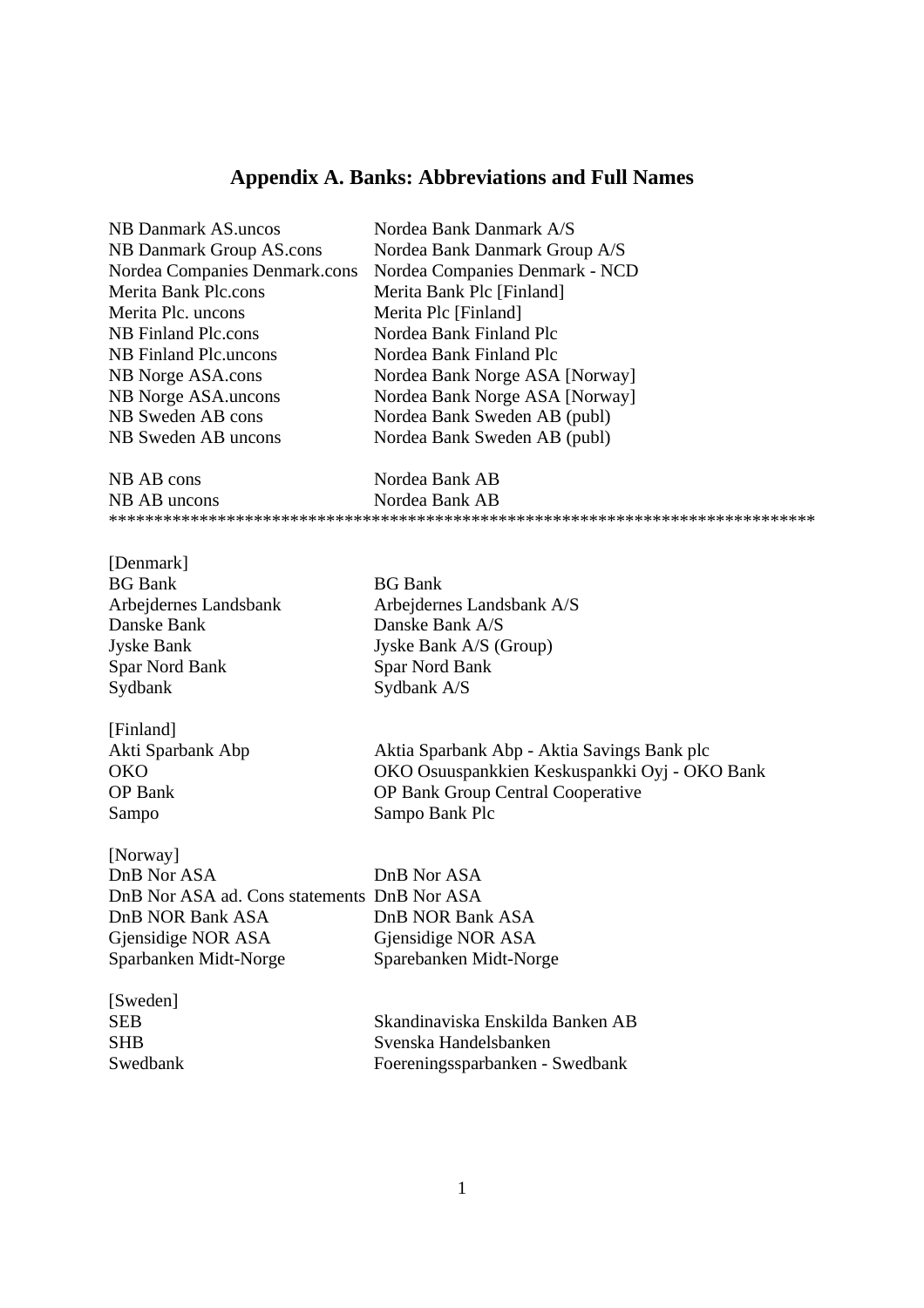#### **Appendix B. Data Appendix: Nordea Performance**

#### 1. Introduction

 Nordea Bank is the result of the combination of four banks, one each in the four Nordic countries, Denmark, Finland, Norway and Sweden. The Nordea predecessor banks were Merita Bank (Finland), Nordbanken (Sweden), Unidanmark (Denmark) and Christiana Bank (Norway). The initial combination was Merita and Nordbanken in 1997, with Unidanmark added in 2000 and Christiana officially added later in 2000.

 The Nordic banking systems experienced crises of greater or less severity in the different countries in the early 1990s. Several Swedish banks were bailed out, and regulators forced a number of mergers. Norwegian banks had similar experiences. No Danish banks were bailed out, but several were seriously troubled, and a number experienced "regulatory forbearance." The effects of the crises and regulatory workouts seriously distort Nordic banking data until 1995. For this reason, the accounting data begin with the end of the 1994 fiscal year. The price and returns data begin at the start of 1990 for returns and dividends (end of 1989 for prices), with due care taken in using them for the crisis period.

#### 2. Nordea Bank, and its predecessor banks

 Complete income statement and balance sheet data were collected for each of the predecessor banks until combined in Nordea; the same data were collected for Nordea Bank, starting with the combination in 1997 of Merita Bank and Nordbanken.

 Accounting data are available for the Nordea holding company and for various Nordea subsidiaries, including commercial banking operations in each Nordic country. Nordea's legal and reporting structures do not correspond to its functional organization, making analysis more difficult. An example is its Corporate Banking function. The results of this function are included in the reports of the four country banks and are not publicly available separately. Further, the legal, reporting and functional structures changed frequently over Nordea's existence. The income statement and balance sheet data are for fiscal years and are audited. The accounting data were obtained from Bank scope (with the kind help of Magnus Olsson, Gutenberg's Universities).

The Nordea holding company includes asset-management and investment-banking operations. Further, the Nordea predecessor banks were themselves holding companies that included asset-management and investment-banking operations. For the Nordea predecessor banks, the effects of banking and of asset-management and investment-banking operations are not analyzed separately. For Nordea, the effect of asset-management and investment-banking operations can be inferred by examining the accounting data for the individual Nordea banks and for the Nordea holding company.

 Price, returns and dividend data were collected for each of the predecessor banks until combined in Nordea, and for Nordea Bank, starting with the combination in 1997 of Merita Bank and Nordbanken. The "market" data are for the end of the calendar month. The market data were obtained from Data Stream.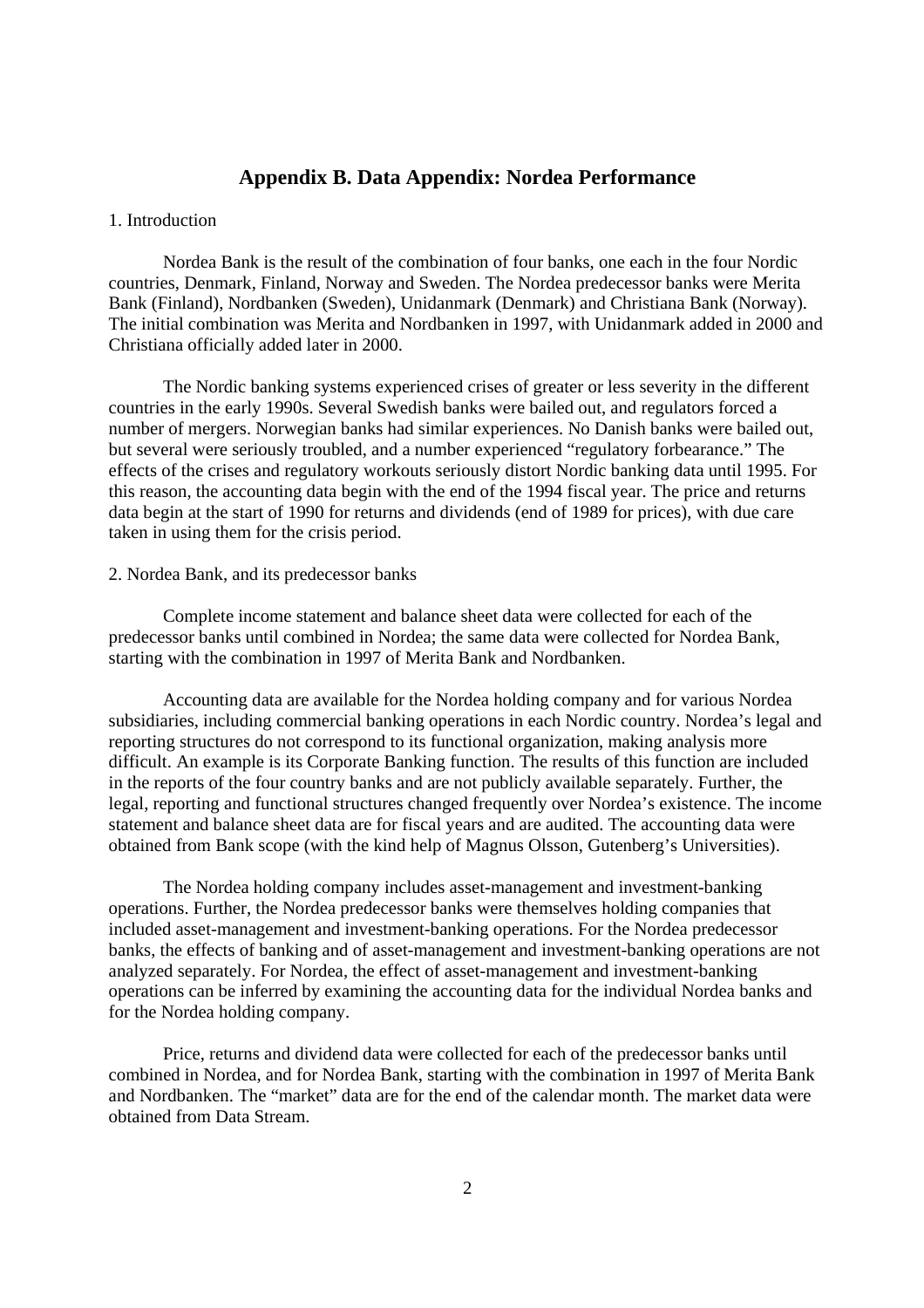For each of Nordea's bank acquisitions, the number of shares in the successor bank received for each share in Nordea and for each share in the acquired bank were collected. These data were obtained from Nordea's webpage.

#### 3. Nordic-Country Comparables

 For each country, the plan was to collect complete income statement and balance sheet data, and also price, returns and dividend data, for the five largest non-Nordea banks, as measured by assets at the end of fiscal year 1994. As the base case, each comparable was to exist at the end of fiscal year 1994 and survived to the present.

To mitigate survivor bias, the data were examined for non-Nordea Nordic (NNN) banks that existed at the end of fiscal year 1994 and were absorbed into other banks, and experiments were performed to gauge the effects of any bias.

Further, if the sixth, seventh, etc. largest banks were close in size to the fifth largest, data on these were to be collected and experiments were performed to gauge effect of including these in the comparables, or for substituting them for banks included in the comparables.

 It was difficult to carry out this research design in practice. The institutions included represent approximately 95% of activity in each of the Nordic countries.

 The NNN banks used as comparables are holding companies. As such, they are comparable to the Nordea holding company. As with the Nordea holding company (and the Nordea predecessor banks), these NNN holding companies include asset-management and investment-banking operations. For the NNN comparables, the effects of banking and of assetmanagement and investment-banking operations are not analyzed separately. For Nordea, the effect of asset-management and investment-banking operations can be inferred by examining the accounting data for the individual Nordea banks and for the Nordea holding company.

 The income statement and balance sheet data are for fiscal years and are audited. The accounting data were obtained from Bankscope. The market data—price, returns and dividend data—are for the end of the calendar month. The market data were obtained from Data Stream.

#### 4. Exchange Rate Data

 Exchange-rate data for the Danish, Norwegian and Swedish kronor, and the Finish markka, were collected relative to the U.S. dollar, the Deutsche mark and the Euro. The exchange rates are end-of-month market rates, and were obtained from *International Financial Statistics*, and from Data Stream.

The Finish markka was "irrevocably" pegged to the Euro in 1999 and ceased to circulate at the start of 2002. The Danish krone was informally but tightly pegged to the Deutsche mark and then the Euro throughout this period. During the few years before the introduction of the Euro at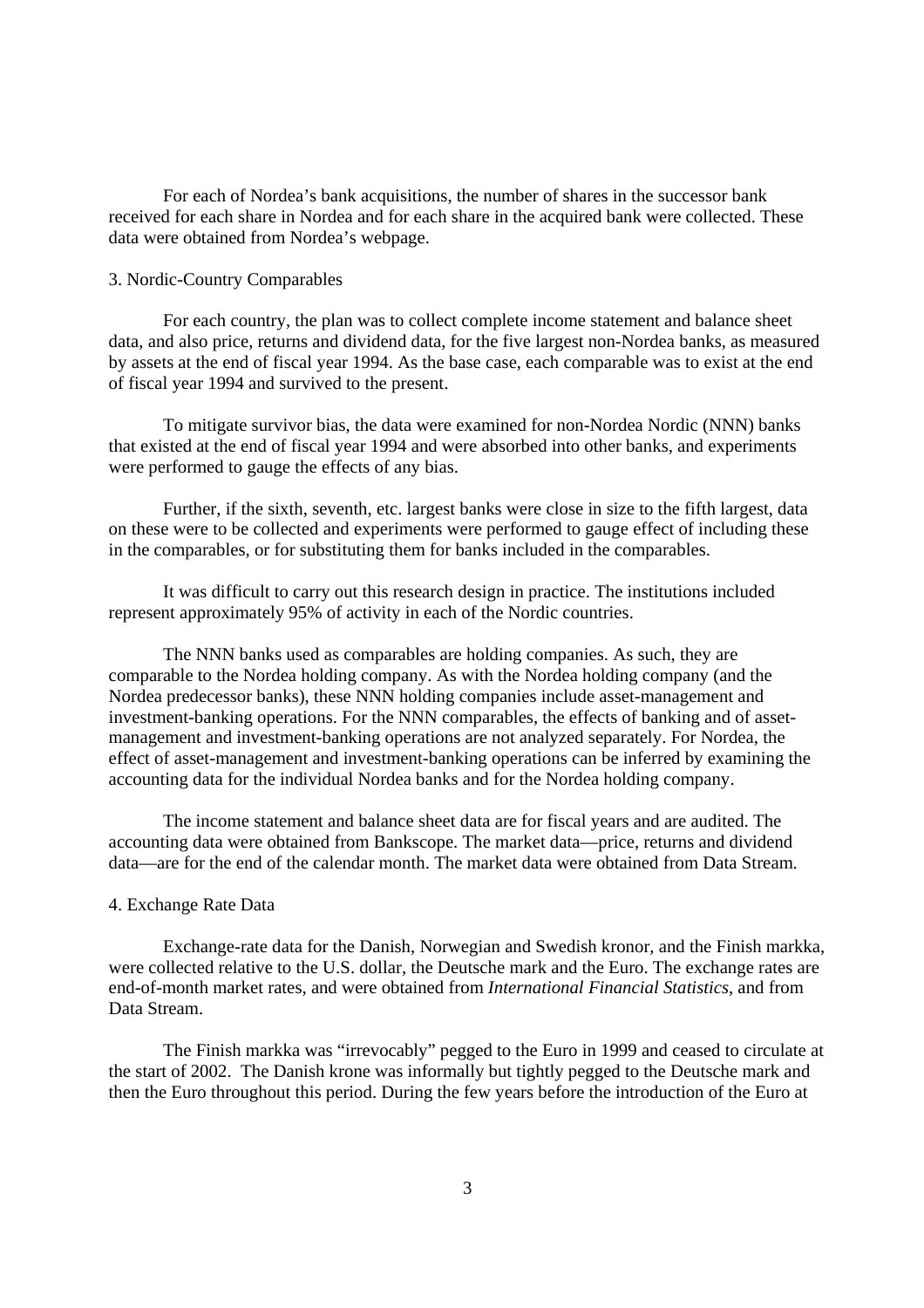the start of 1999, EMU member-country rates showed only modest deviations relative to the Deutsche mark (say 3% on either side).

Both the Norwegian krone and Swedish krona were managed during the periods before and after the introduction of the Euro, with heavy intervention on some occasions. Nevertheless, because the Norwegian and Swedish kronor fluctuated relative to the Danish krone and Finnish markka, comparisons of market values across the four Nordic countries necessarily involve exchange-rate effects.

#### 5. Bank Indices

 In addition to benchmark indices built for this study, a number of publicly available banking-industry benchmarks were used. These indices are for the world, for Europe, and for the Nordic and/or Scandinavian countries. In comparisons, care was taken to make sure that the same numeraire currency was used for Nordea as in the benchmarks. These banking-industry indices were obtained from Data Stream.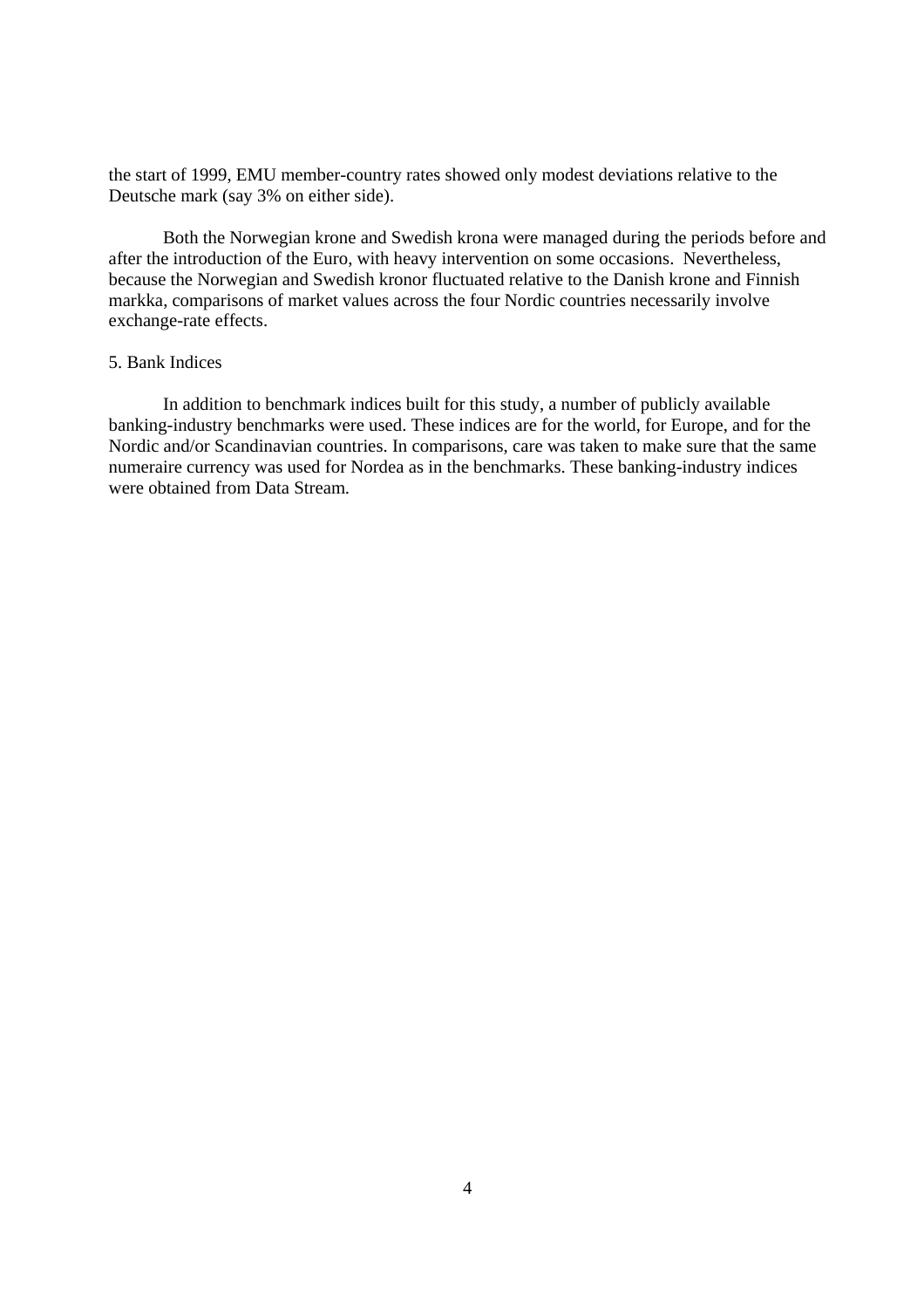## **Appendix C. Definitions**

#### **Definitions for ratio calculations**

| <b>Net Income</b>                                                                                                   | Net interest revenue $+$ commission income (or other operating income)<br>+ other income - personnel expenses - other non - interest expenses -<br>loan loss provisions + extraordinary items - transfers to equity reserves-<br>taxes                                                                                  |
|---------------------------------------------------------------------------------------------------------------------|-------------------------------------------------------------------------------------------------------------------------------------------------------------------------------------------------------------------------------------------------------------------------------------------------------------------------|
| <b>Operating income</b>                                                                                             | Net interest revenue + commission income + net trading income<br>(Finland and Sweden) or<br>Net interest revenue + other operating income (Norway) or<br>Net interest revenue + other operating income + securities gains and<br>losses (Denmark)                                                                       |
| <b>Net Interest Revenue</b><br><b>Commission income</b><br>Income1<br>Income2<br><b>Costs</b><br>Equity1<br>Equity2 | Interest received - interest paid<br>Commission income or other operating income<br>Operating income<br>Operating income + other income<br>Personnel expenses $+$ other non-interest expenses<br>Equity + untaxed reserves or (simply) equity<br>Equity $1 +$ other liabilities (non-interest bearing) + hybrid capital |
| Loans                                                                                                               | Up to one year + over one year + leased assets or<br>Overdraft + repayment $\text{loans}$ + other customer $\text{loans}$ (Norway)                                                                                                                                                                                      |
| <b>Loan losses</b>                                                                                                  | Loan loss provisions or<br>Loan and guarantee losses (Norway)                                                                                                                                                                                                                                                           |
| Deposits1                                                                                                           | Demand deposits + time deposits + certificates to deposit or<br>Demand deposits $+$ time deposits $+$ certificates to deposit $+$ special<br>deposits (Norway)                                                                                                                                                          |
| Deposits2                                                                                                           | Deposits $1+$ inter-bank deposits $+$ other borrowing up to one year                                                                                                                                                                                                                                                    |
| <b>Ratios</b>                                                                                                       |                                                                                                                                                                                                                                                                                                                         |
| <b>ROE1</b><br>ROE <sub>2</sub><br><b>ROA</b>                                                                       | Net income/Total year-end equity1*100<br>Net income/Total year-end equity2*100<br>Net income/Total year-end assets*100                                                                                                                                                                                                  |
| <b>NIR</b>                                                                                                          | Net interest revenue/Total year-end assets*100                                                                                                                                                                                                                                                                          |
| COM/TA                                                                                                              | Commission income/Total year-end assets*100                                                                                                                                                                                                                                                                             |
| OP/TA                                                                                                               | Operating income/Total year-end assets*100                                                                                                                                                                                                                                                                              |
| LL/TA                                                                                                               | Loan loss provisions/Total year-end assets*100                                                                                                                                                                                                                                                                          |
| L/TA                                                                                                                | Loans/Total year-end assets                                                                                                                                                                                                                                                                                             |
| <b>DEPOSITS1/TA</b>                                                                                                 | Deposits1/Total year-end assets                                                                                                                                                                                                                                                                                         |
| <b>DEPOSITS2 / TA</b>                                                                                               | Deposits2/Total year-end assets                                                                                                                                                                                                                                                                                         |
| <b>Cost / Income2</b>                                                                                               | Costs/Income1                                                                                                                                                                                                                                                                                                           |
| <b>Cost / Income2</b>                                                                                               | Costs/Income 2                                                                                                                                                                                                                                                                                                          |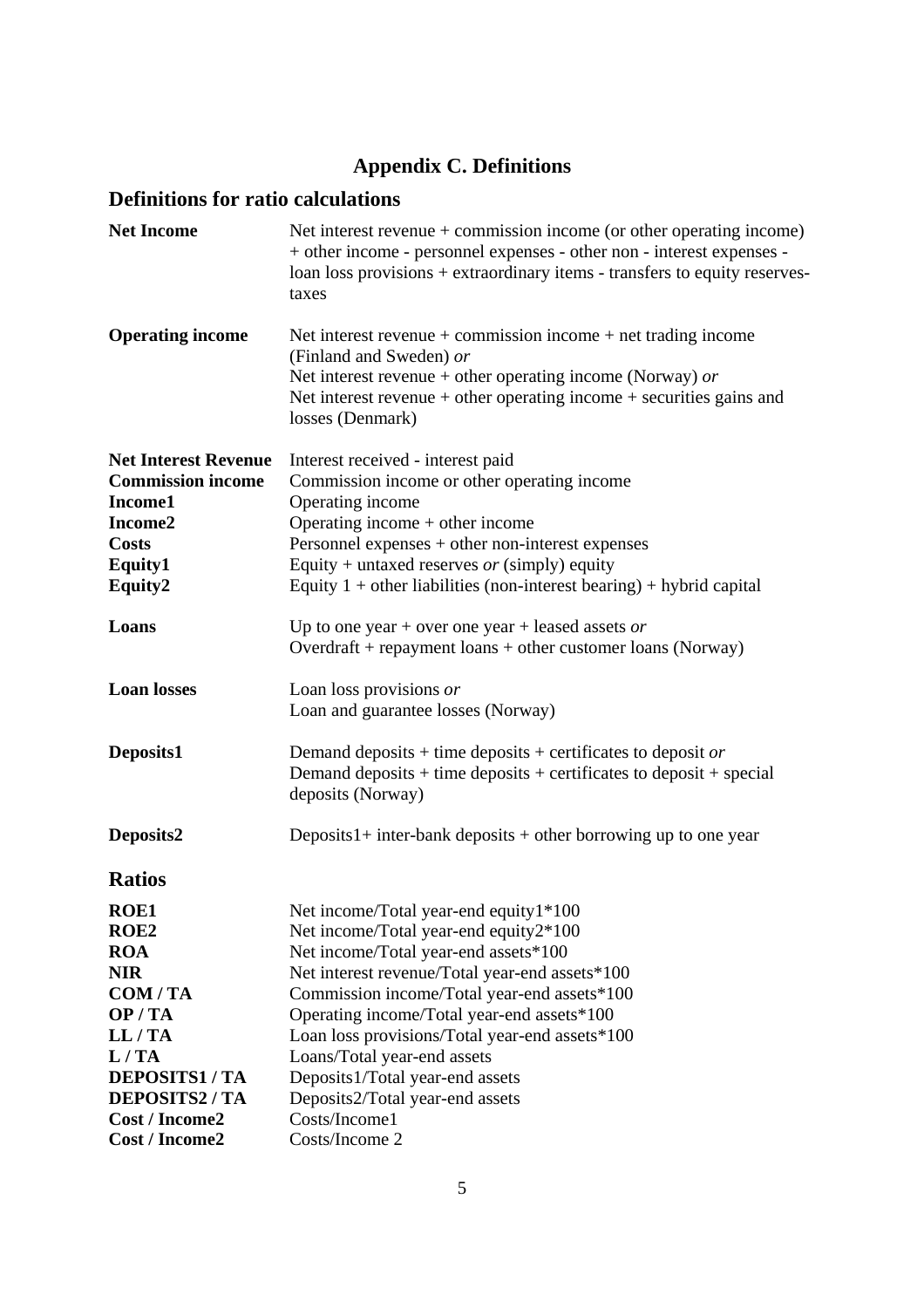#### **Appendix D. Accounting Data**

#### **Table D.1. Nordea Denmark versus Comparables for Denmark—ROE and ROA**

| <b>ROE1</b><br><b>NB Danmark Group AS.cons</b> | <b>Short Average</b><br>16.54 | 2002<br>14.26 | 2001<br>11.86 | 2000<br>24.90 | 1999<br>15.15 | 1998<br>20.48 | 1997<br>21.30 | 1996  | Average<br>17.99 |
|------------------------------------------------|-------------------------------|---------------|---------------|---------------|---------------|---------------|---------------|-------|------------------|
| <b>Average of Below</b>                        | 11.54                         | 8.94          | 9.87          | 14.28         | 13.07         | 10.35         | 11.42         | 11.79 | 11.39            |
| <b>Arbejdernes Landsbank</b>                   | 6.30                          | 5.03          | 6.18          | 9.21          | 4.78          | 7.81          | 7.30          | 9.62  | 7.13             |
| <b>Danske Bank</b>                             | 13.78                         | 13.83         | 15.48         | 9.24          | 16.59         | 13.11         | 15.55         | 14.25 | 14.01            |
| <b>Jyske Bank</b>                              | 13.53                         | 7.70          | 10.24         | 18.91         | 17.28         | 10.06         | 9.30          | 15.05 | 12.65            |
| <b>Spar Nord Bank</b>                          | 10.00                         | 6.35          | 3.67          | 15.74         | 14.24         | 9.44          | 15.74         | 10.60 | 10.83            |
| <b>Sydbank</b>                                 | 14.08                         | 11.77         | 13.79         | 18.33         | 12.44         | 11.33         | 9.23          | 9.44  | 12.33            |
| <b>ROA</b>                                     | <b>Short Average</b>          | 2002          | 2001          | 2000          | 1999          | 1998          | 1997          | 1996  | Average          |
| <b>NB Danmark Group AS.cons</b>                | 0.59                          | 0.40          | 0.37          | 0.95          | 0.65          | 0.88          | 0.90          |       | 0.69             |
| <b>Average of Below</b>                        | 0.63                          | 0.48          | 0.52          | 0.79          | 0.73          | 0.66          | 0.75          | 0.84  | 0.68             |
| <b>Arbejdernes Landsbank</b>                   | 0.67                          | 0.61          | 0.70          | 0.91          | 0.47          | 0.76          | 0.67          | 0.93  | 0.72             |
| <b>Danske Bank</b>                             | 0.53                          | 0.47          | 0.57          | 0.35          | 0.72          | 0.67          | 0.76          | 0.81  | 0.62             |
| <b>Jyske Bank</b>                              | 0.66                          | 0.33          | 0.47          | 0.85          | 0.97          | 0.67          | 0.70          | 1.09  | 0.73             |
| <b>Spar Nord Bank</b>                          | 0.58                          | 0.37          | 0.20          | 0.91          | 0.87          | 0.59          | 1.11          | 0.76  | 0.69             |
| <b>Sydbank</b>                                 | 0.72                          | 0.62          | 0.69          | 0.95          | 0.62          | 0.64          | 0.52          | 0.59  | 0.66             |

#### **Table D.2. Nordea Finland versus Comparables for Finland—ROE and ROA**

| <b>ROE1</b>                | <b>Short Average</b> | 2002  | 2001  | 2000  | 1999  | 1998    | 1997  | 1996 | Average |
|----------------------------|----------------------|-------|-------|-------|-------|---------|-------|------|---------|
| <b>NB Finland Plc.cons</b> | 16.85                | 6.64  | 21.22 | 18.14 | 21.38 | 15.83   | 24.37 |      | 17.93   |
| <b>Average of Below</b>    | 16.78                | 10.54 | 17.22 | 24.19 | 15.17 | 12.92   | 10.06 | 7.46 | 13.94   |
| Akti Sparbank Abp          | 14.50                | 7.25  | 13.32 | 21.83 | 15.60 | 12.73   | 10.21 | 7.06 | 12.57   |
| <b>OKO</b>                 | 12.64                | 9.98  | 12.92 | 19.87 | 7.78  | $-3.10$ | 6.72  | 7.66 | 8.83    |
| <b>OP Bank</b>             | 17.21                | 11.35 | 13.57 | 21.80 | 22.13 | 29.14   | 13.27 | 7.65 | 16.99   |
| Sampo                      | 25.29                | 13.57 | 29.05 | 33.25 |       |         |       |      | 25.29   |
| <b>ROA</b>                 | <b>Short Average</b> | 2002  | 2001  | 2000  | 1999  | 1998    | 1997  | 1996 | Average |
| <b>NB Finland Plc.cons</b> | 0.84                 | 0.32  | 1.02  | 0.98  | 1.06  | 0.74    | 1.09  |      | 0.87    |
| <b>Average of Below</b>    | 1.22                 | 0.87  | 1.41  | 1.76  | 0.85  | 0.68    | 0.53  | 0.38 | 0.93    |
| <b>Akti Sparbank Abp</b>   | 0.71                 | 0.36  | 0.66  | 1.11  | 0.71  | 0.59    | 0.62  | 0.43 | 0.64    |
| <b>OKO</b>                 | 0.65                 | 0.50  | 0.63  | 1.08  | 0.37  | $-0.17$ | 0.39  | 0.39 | 0.46    |
| <b>OP Bank</b>             | 1.41                 | 1.08  | 1.22  | 1.87  | 1.48  | 1.64    | 0.58  | 0.33 | 1.17    |
| Sampo                      | 2.56                 | 1.56  | 3.12  | 2.99  |       |         |       |      | 2.56    |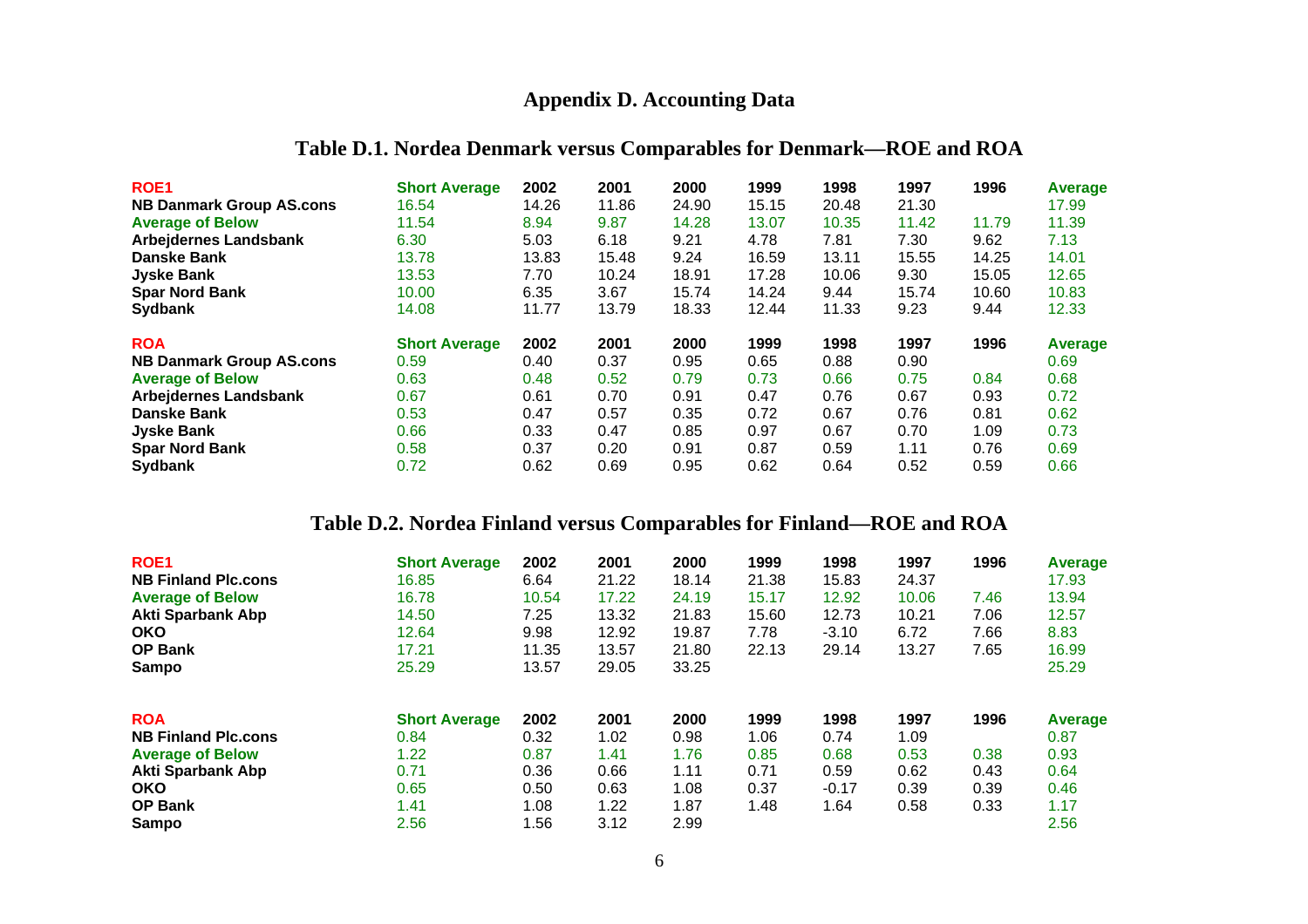#### **Table D.3. Nordea Norway versus Comparables for Norway—ROE and ROA**

| ROE <sub>1</sub>                | <b>Short Average</b> | 2002 | 2001  | 2000  | 1999  | 1998  | 1997  | 1996  | Average |
|---------------------------------|----------------------|------|-------|-------|-------|-------|-------|-------|---------|
| <b>NB Norge ASA.cons</b>        | 13.18                | 5.99 | 15.52 | 14.76 | 16.45 | 13.77 | 20.38 | 23.21 | 15.73   |
| <b>Average of Below</b>         | 13.12                | 6.64 | 13.22 | 16.87 | 15.74 | 11.03 | 16.15 | 15.79 | 13.63   |
|                                 | 15.06                | 8.04 | 13.55 | 21.68 | 16.96 | 12.62 | 13.26 | 13.86 | 14.28   |
| DnB Nor ASA ad. Cons statements | 13.58                | 8.94 | 15.87 | 16.80 | 12.69 | 5.53  |       |       | 11.97   |
| <b>Gjensidige NOR ASA</b>       | 11.40                | 9.25 | 13.55 |       |       |       |       |       | 11.40   |
| <b>Sparbanken Midt-Norge</b>    | 9.98                 | 0.33 | 9.92  | 12.12 | 17.57 | 14.93 | 19.04 | 17.72 | 13.09   |
| <b>ROA</b>                      | <b>Short Average</b> | 2002 | 2001  | 2000  | 1999  | 1998  | 1997  | 1996  | Average |
| <b>NB Norge ASA.cons</b>        | 0.94                 | 0.43 | 1.14  | 1.02  | 1.17  | 1.04  | 1.20  | 1.33  | 1.05    |
| <b>Average of Below</b>         | 0.86                 | 0.44 | 0.90  | 1.09  | 1.01  | 0.75  | 1.03  | 0.99  | 0.89    |
|                                 | 0.92                 | 0.55 | 0.91  | 1.30  | 0.91  | 0.80  | 0.67  | 0.75  | 0.84    |
| DnB Nor ASA ad. Cons statements | 0.95                 | 0.61 | 1.14  | 1.17  | 0.88  | 0.36  |       |       | 0.83    |
| <b>Gjensidige NOR ASA</b>       | 0.75                 | 0.59 | 0.91  |       |       |       |       |       | 0.75    |
| <b>Sparbanken Midt-Norge</b>    | 0.68                 | 0.02 | 0.64  | 0.81  | 1.26  | 1.08  | 1.39  | 1.22  | 0.92    |

#### **Table D.4. Nordea Sweden versus Comparables for Sweden—ROE and ROA**

| ROE <sub>1</sub>         | <b>Short Average</b> | 2002  | 2001  | 2000  | 1999  | 1998  | 1997  | 1996  | Average |
|--------------------------|----------------------|-------|-------|-------|-------|-------|-------|-------|---------|
| <b>NB Sweden AB cons</b> | 29.78                | 18.13 | 59.90 | 22.11 | 18.96 | 26.73 | 23.78 | 35.57 | 29.31   |
| <b>Average of Below</b>  | 14.72                | 12.39 | 14.13 | 18.19 | 14.16 | 15.86 | 8.87  | 20.34 | 14.85   |
| <b>SEB</b>               | 11.77                | 10.20 | 9.77  | 15.10 | 12.02 | 13.38 | 7.60  | 21.59 | 12.81   |
| <b>SHB</b>               | 17.52                | 15.08 | 17.69 | 20.75 | 16.58 | 16.91 | 17.69 | 18.55 | 17.61   |
| <b>Swedbank</b>          | 14.85                | 11.90 | 14.92 | 18.72 | 13.87 | 17.29 | 1.33  | 20.88 | 14.13   |
| <b>ROA</b>               | <b>Short Average</b> | 2002  | 2001  | 2000  | 1999  | 1998  | 1997  | 1996  | Average |
| <b>NB Sweden AB cons</b> | 1.12                 | 0.69  | 2.29  | 0.78  | 0.70  | 1.01  | 1.14  | 1.54  | 1.17    |
| <b>Average of Below</b>  | 0.59                 | 0.50  | 0.57  | 0.73  | 0.58  | 0.59  | 0.33  | 0.80  | 0.59    |
| <b>SEB</b>               | 0.46                 | 0.37  | 0.37  | 0.57  | 0.53  | 0.55  | 0.30  | 0.78  | 0.50    |
| <b>SHB</b>               | 0.69                 | 0.59  | 0.69  | 0.83  | 0.65  | 0.60  | 0.64  | 0.86  | 0.69    |
| <b>Swedbank</b>          | 0.63                 | 0.53  | 0.65  | 0.78  | 0.57  | 0.64  | 0.05  | 0.77  | 0.57    |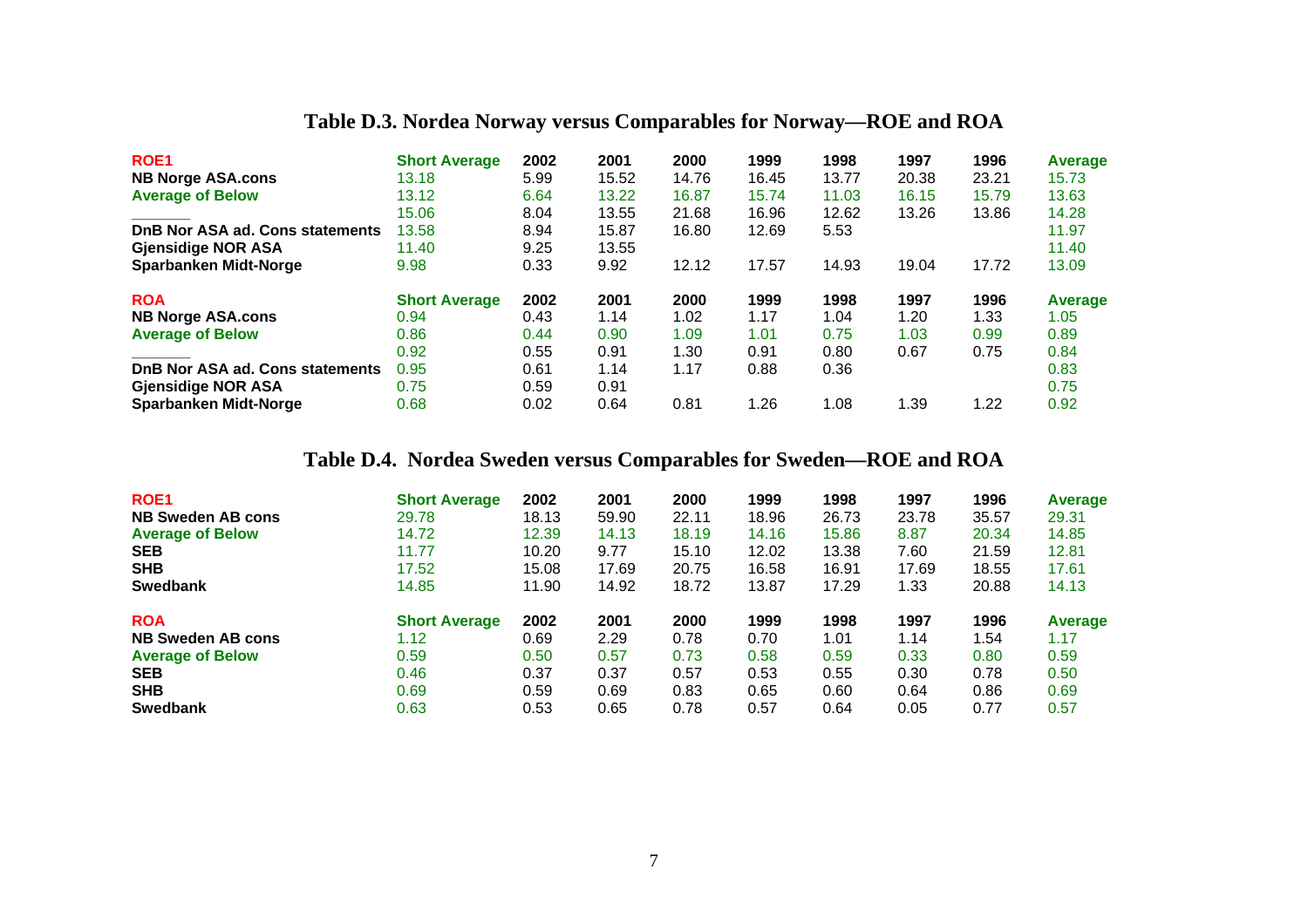| <b>ROE1</b>                          | <b>Short Average</b> | 2002  | 2001  | 2000  | 1999  | 1998  | 1997  | 1996  | 1995  | 1994     | <b>Average</b> |
|--------------------------------------|----------------------|-------|-------|-------|-------|-------|-------|-------|-------|----------|----------------|
| <b>NB Danmark Group AS.cons</b>      | 16.54                | 14.26 | 11.86 | 24.90 | 15.15 | 20.48 | 21.30 |       |       |          | 17.99          |
| <b>Nordea Companies Denmark.cons</b> | 20.36                |       |       | 24.90 | 15.83 | 14.98 | 15.99 | 12.64 | 14.40 | 3.91     | 14.67          |
| <b>Merita Bank Plc.cons</b>          | 20.12                |       |       | 23.07 | 17.17 | 3.61  | 22.19 | 6.90  | 0.70  | $-17.75$ | 7.98           |
| <b>NB Finland Plc.cons</b>           | 16.85                | 6.64  | 21.22 | 18.14 | 21.38 | 15.83 | 24.37 |       |       |          | 17.93          |
| <b>NB Norge ASA.cons</b>             | 13.18                | 5.99  | 15.52 | 14.76 | 16.45 | 13.77 | 20.38 | 23.21 |       |          | 15.73          |
| <b>NB Sweden AB cons</b>             | 29.78                | 18.13 | 59.90 | 22.11 | 18.96 | 26.73 | 23.78 | 35.57 |       |          | 29.31          |
| <b>NB AB cons</b>                    | 13.13                | 10.40 | 12.76 | 12.05 | 17.32 |       |       |       |       |          | 13.13          |
| <b>Average of below</b>              | 15.77                | 11.40 | 15.96 | 19.82 | 15.89 | 13.22 | 12.68 | 16.66 |       |          | 15.09          |
| <b>Danske Bank</b>                   | 13.78                | 13.83 | 15.48 | 9.24  | 16.59 | 13.11 | 15.55 | 14.25 |       |          | 14.01          |
| <b>Jyske Bank</b>                    | 13.53                | 7.70  | 10.24 | 18.91 | 17.28 | 10.06 | 9.30  | 15.05 |       |          | 12.65          |
| Sampo                                | 25.29                | 13.57 | 29.05 | 33.25 |       |       |       |       |       |          | 25.29          |
| <b>DnB Nor</b>                       | 15.06                | 8.04  | 13.55 | 21.68 | 16.96 | 12.62 | 13.26 | 13.86 |       |          | 14.28          |
| <b>SEB</b>                           | 11.77                | 10.20 | 9.77  | 15.10 | 12.02 | 13.38 | 7.60  | 21.59 |       |          | 12.81          |
| <b>SHB</b>                           | 17.52                | 15.08 | 17.69 | 20.75 | 16.58 | 16.91 | 17.69 | 18.55 |       |          | 17.61          |
|                                      |                      |       |       |       |       |       |       |       |       |          |                |
| <b>ROA</b>                           | <b>Short Average</b> | 2002  | 2001  | 2000  | 1999  | 1998  | 1997  | 1996  | 1995  | 1994     | Average        |
| <b>NB Danmark Group AS.cons</b>      | 0.59                 | 0.40  | 0.37  | 0.95  | 0.65  | 0.88  | 0.90  |       |       |          | 0.69           |
| <b>Nordea Companies Denmark.cons</b> | 0.84                 |       |       | 0.95  | 0.73  | 0.77  | 0.72  | 0.59  | 0.83  | 0.23     | 0.69           |
| <b>Merita Bank Plc.cons</b>          | 0.93                 |       |       | 1.03  | 0.83  | 0.15  | 0.87  | 0.34  | 0.03  | $-0.90$  | 0.34           |
| <b>NB Finland Plc.cons</b>           | 0.84                 | 0.32  | 1.02  | 0.98  | 1.06  | 0.74  | 1.09  |       |       |          | 0.87           |
| <b>NB Norge ASA.cons</b>             | 0.94                 | 0.43  | 1.14  | 1.02  | 1.17  | 1.04  | 1.20  | 1.33  |       |          | 1.05           |
| <b>NB Sweden AB cons</b>             | 1.12                 | 0.69  | 2.29  | 0.78  | 0.70  | 1.01  | 1.14  | 1.54  |       |          | 1.17           |
| <b>NB AB cons</b>                    |                      |       |       |       |       |       |       |       |       |          |                |
|                                      | 0.66                 | 0.47  | 0.63  | 0.60  | 0.93  |       |       |       |       |          |                |
| <b>Average of Below</b>              | 0.89                 | 0.65  | 1.02  | 1.15  | 0.76  | 0.66  | 0.61  | 0.86  |       |          | 0.66<br>0.81   |
| <b>Danske Bank</b>                   | 0.53                 | 0.47  | 0.57  | 0.35  | 0.72  | 0.67  | 0.76  | 0.81  |       |          | 0.62           |
| <b>Jyske Bank</b>                    | 0.66                 | 0.33  | 0.47  | 0.85  | 0.97  | 0.67  | 0.70  | 1.09  |       |          | 0.73           |
| <b>Sampo</b>                         | 2.56                 | 1.56  | 3.12  | 2.99  |       |       |       |       |       |          | 2.56           |
| <b>DnB Nor</b>                       | 0.92                 | 0.55  | 0.91  | 1.30  | 0.91  | 0.80  | 0.67  | 0.75  |       |          | 0.84           |
| <b>SEB</b>                           | 0.46                 | 0.37  | 0.37  | 0.57  | 0.53  | 0.55  | 0.30  | 0.78  |       |          | 0.50           |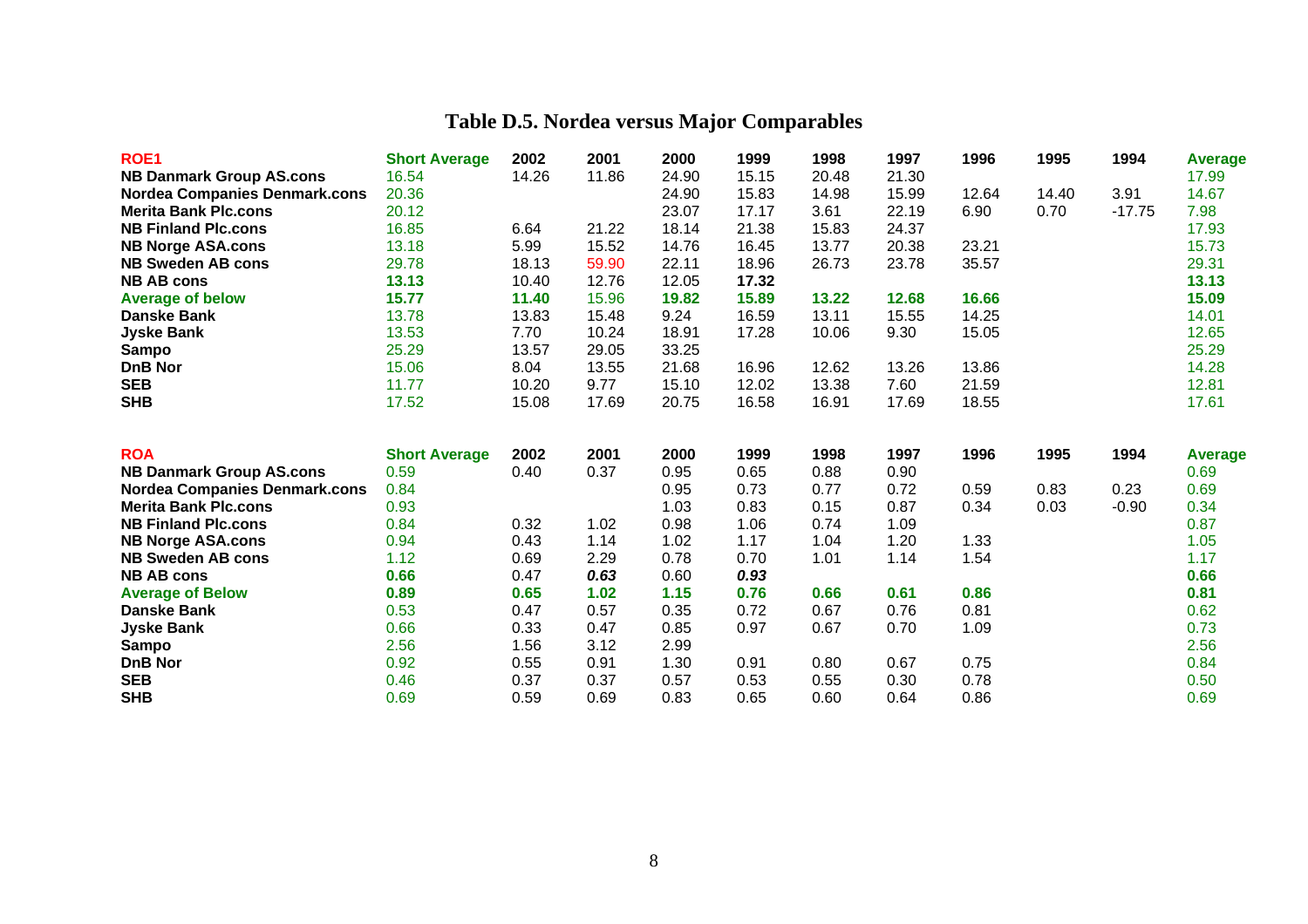| <b>Net Interest Revenue</b>          | <b>Short Average</b> | 2002 | 2001 | 2000 | 1999         | 1998 | 1997 | 1996         | 1995 | 1994 | <b>Average</b>         |
|--------------------------------------|----------------------|------|------|------|--------------|------|------|--------------|------|------|------------------------|
| <b>NB Danmark Group AS.cons</b>      | 1.47                 | 1.30 | 1.50 | 1.53 | 1.56         | 1.60 | 1.72 |              |      |      | 1.54                   |
| <b>Nordea Companies Denmark.cons</b> | 1.35                 |      |      | 1.53 | 1.17         | 1.28 | 1.72 | 2.11         | 2.92 | 3.60 | 2.05                   |
| <b>Merita Bank Plc.cons</b>          | 1.84                 |      |      | 1.90 | 1.78         | 1.77 | 1.71 | 1.78         | 1.43 | 1.80 | 1.74                   |
| <b>NB Finland Plc.cons</b>           | 1.56                 | 1.67 | 1.23 | 1.58 | 1.76         | 1.98 | 1.95 |              |      |      | 1.69                   |
| <b>NB Norge ASA.cons</b>             | 2.05                 | 2.00 | 2.13 | 1.99 | 2.08         | 2.17 | 1.98 | 2.15         |      |      | 2.07                   |
| <b>NB Sweden AB cons</b>             | 1.60                 | 1.68 | 1.50 | 1.57 | 1.63         | 2.05 | 2.46 | 2.98         |      |      | 1.98                   |
| <b>NB AB cons</b>                    | 1.58                 | 1.52 | 1.55 | 1.44 | 1.81         |      |      |              |      |      | 1.58                   |
| <b>Average of below</b>              | 1.59                 | 1.61 | 1.63 | 1.51 | 1.59         | 1.63 | 1.69 | 1.91         |      |      | 1.65                   |
| <b>Danske Bank</b>                   | 1.14                 | 1.10 | 1.24 | 0.80 | 1.42         | 1.47 | 1.44 | 1.63         |      |      | 1.30                   |
| <b>Jyske Bank</b>                    | 2.04                 | 1.89 | 2.05 | 1.90 | 2.31         | 2.82 | 2.99 | 2.94         |      |      | 2.41                   |
| <b>Sampo</b>                         | 1.62                 | 1.79 | 1.76 | 1.30 |              |      |      |              |      |      | 1.62                   |
| <b>DnB Nor</b>                       | 2.46                 | 2.34 | 2.43 | 2.63 | 2.45         | 2.06 | 2.04 | 2.30         |      |      | 2.32                   |
| <b>SEB</b>                           | 1.14                 | 1.16 | 1.19 | 1.18 | 1.00         | 1.03 | 1.11 | 1.36         |      |      | 1.15                   |
| <b>SHB</b>                           | 1.13                 | 1.40 | 1.14 | 1.24 | 0.76         | 0.77 | 0.86 | 1.31         |      |      | 1.07                   |
|                                      |                      |      |      |      |              |      |      |              |      |      |                        |
| <b>Commission Income/TA</b>          | <b>Short Average</b> | 2002 | 2001 | 2000 | 1999         | 1998 | 1997 | 1996         | 1995 | 1994 |                        |
| <b>NB Danmark Group AS.cons</b>      | 0.55                 | 0.29 | 0.44 | 0.76 | 0.72         | 0.60 | 0.62 |              |      |      | <b>Average</b><br>0.57 |
| <b>Nordea Companies Denmark.cons</b> | 0.55                 |      |      | 0.13 | 0.96         | 1.00 | 0.09 | 0.12         | 0.16 | 0.07 | 0.36                   |
| <b>Merita Bank Plc.cons</b>          | 0.83                 |      |      | 0.85 | 0.81         | 0.77 | 0.76 | 0.85         | 0.68 | 0.82 | 0.79                   |
| <b>NB Finland Plc.cons</b>           | 0.64                 | 0.54 | 0.48 | 0.76 | 0.79         | 0.75 | 0.70 |              |      |      | 0.67                   |
| <b>NB Norge ASA.cons</b>             | 1.00                 | 0.87 | 1.09 | 0.99 | 1.05         | 0.88 | 0.94 | 0.89         |      |      | 0.96                   |
| <b>NB Sweden AB cons</b>             | 0.67                 | 0.67 | 0.62 | 0.75 | 0.66         | 0.63 | 0.62 | 0.61         |      |      | 0.65                   |
| <b>NB AB cons</b>                    | 0.67                 | 0.63 | 0.60 | 0.65 | 0.81         |      |      |              |      |      | 0.67                   |
| <b>Average of Below</b>              | 0.78                 | 0.65 | 0.75 | 0.79 | 0.91         | 0.88 | 0.97 | 1.07         |      |      | 0.86                   |
| <b>Danske Bank</b>                   | 0.47                 | 0.33 | 0.46 | 0.42 | 0.66         | 0.55 | 0.53 | 0.52         |      |      | 0.50                   |
| <b>Jyske Bank</b>                    | 0.72                 | 0.64 | 0.65 | 0.71 | 0.89         | 0.83 | 1.07 | 1.02         |      |      | 0.83                   |
| Sampo                                | 0.60                 | 0.70 | 0.66 | 0.45 |              |      |      |              |      |      | 0.60                   |
| <b>DnB Nor</b>                       | 0.78                 | 0.61 | 0.85 | 0.89 | 0.79         | 0.97 | 1.24 | 1.22         |      |      | 0.94                   |
| <b>SEB</b><br><b>SHB</b>             | 1.08<br>0.93         | 0.84 | 1.02 | 1.28 | 1.17<br>1.07 | 0.96 | 0.87 | 0.85<br>1.75 |      |      | 1.00<br>1.10           |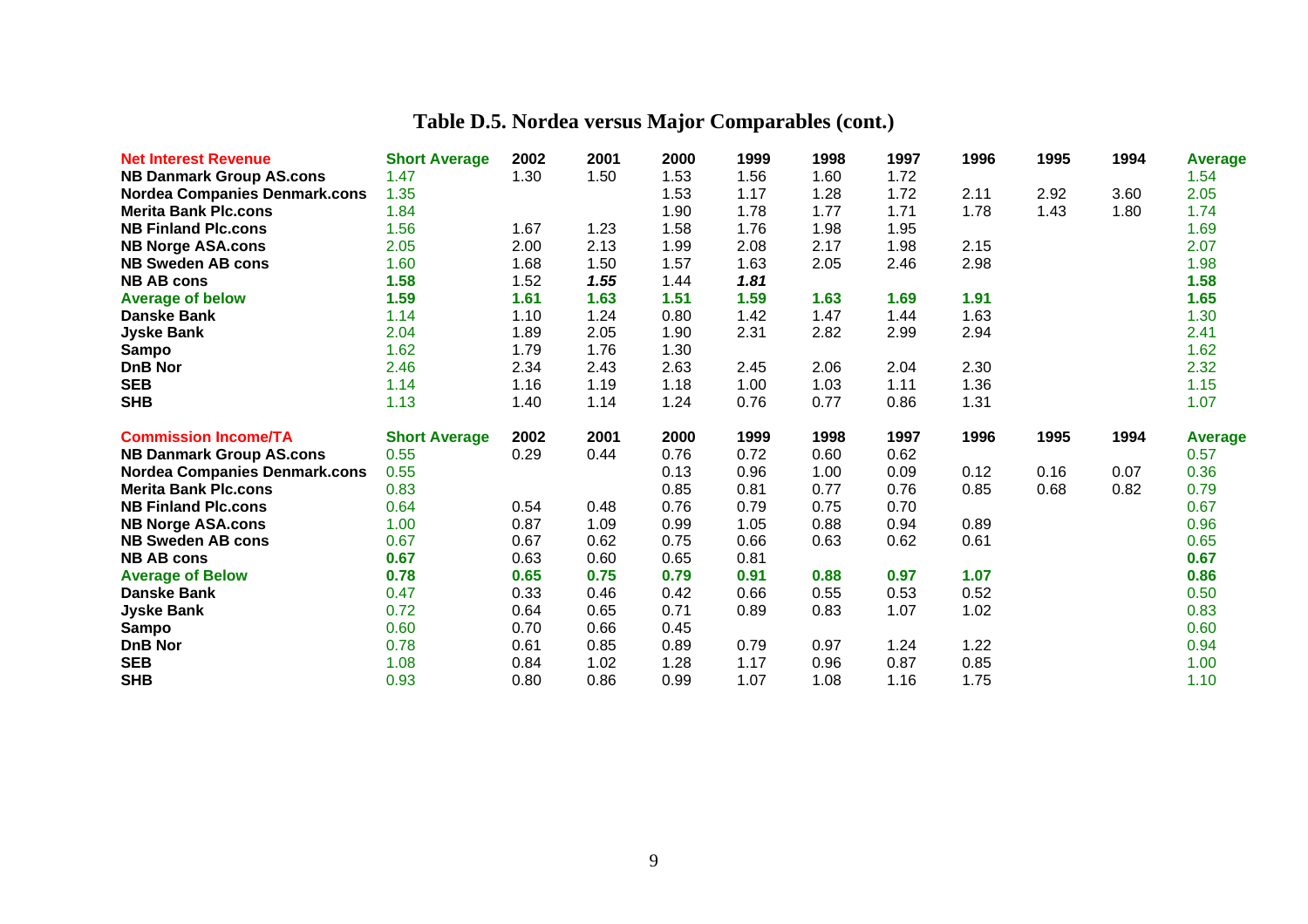| <b>Operating Income/TA</b>           | <b>Short Average</b> | 2002           | 2001           | 2000              | 1999                 | 1998           | 1997           | 1996           | 1995  | 1994  | <b>Average</b>          |
|--------------------------------------|----------------------|----------------|----------------|-------------------|----------------------|----------------|----------------|----------------|-------|-------|-------------------------|
| <b>NB Danmark Group AS.cons</b>      | 2.03                 | 1.59           | 1.95           | 2.29              | 2.28                 | 2.20           | 2.34           |                |       |       | 2.11                    |
| <b>Nordea Companies Denmark.cons</b> | 1.89                 |                |                | 2.16              | 1.61                 | 1.71           | 2.34           | 2.67           | 3.47  | 4.33  | 2.61                    |
| <b>Merita Bank Plc.cons</b>          | 2.78                 |                |                | 2.91              | 2.66                 | 2.89           | 2.95           | 3.00           | 2.35  | 3.00  | 2.82                    |
| <b>NB Finland Plc.cons</b>           | 2.32                 | 2.30           | 1.85           | 2.48              | 2.65                 | 3.19           | 2.98           |                |       |       | 2.57                    |
| <b>NB Norge ASA.cons</b>             | 3.05                 | 2.87           | 3.22           | 2.98              | 3.12                 | 3.05           | 2.92           | 3.04           |       |       | 3.03                    |
| <b>NB Sweden AB cons</b>             | 2.33                 | 2.41           | 2.23           | 2.42              | 2.25                 | 2.86           | 3.09           | 3.98           |       |       | 2.75                    |
| <b>NB AB cons</b>                    | 2.38                 | 2.25           | 2.29           | 2.26              | 2.72                 |                |                |                |       |       | 2.38                    |
| <b>Average of Below</b>              | 2.41                 | 2.23           | 2.40           | 2.36              | 2.64                 | 2.48           | 2.65           | 3.15           |       |       | 2.56                    |
| <b>Danske Bank</b>                   | 1.63                 | 1.48           | 1.75           | 1.29              | 1.99                 | 2.02           | 2.03           | 2.46           |       |       | 1.86                    |
| <b>Jyske Bank</b>                    | 2.94                 | 2.63           | 2.64           | 2.80              | 3.69                 | 3.13           | 3.98           | 4.41           |       |       | 3.33                    |
| Sampo                                | 2.22                 | 2.49           | 2.41           | 1.75              |                      |                |                |                |       |       | 2.22                    |
| <b>DnB Nor</b>                       | 3.24                 | 2.89           | 3.29           | 3.52              | 3.24                 | 3.02           | 3.28           | 3.52           |       |       | 3.25                    |
| <b>SEB</b>                           | 2.50                 | 2.20           | 2.49           | 2.80              | 2.49                 | 2.49           | 2.21           | 2.86           |       |       | 2.51                    |
| <b>SHB</b>                           | 1.83                 | 1.69           | 1.84           | 2.01              | 1.78                 | 1.75           | 1.77           | 2.50           |       |       | 1.91                    |
|                                      |                      |                |                |                   |                      |                |                |                |       |       |                         |
| <b>Loan Loss Provisions/TA</b>       | <b>Short Average</b> | 2002           | 2001           | 2000              | 1999                 | 1998           | 1997           | 1996           | 1995  | 1994  |                         |
| <b>NB Danmark Group AS.cons</b>      | 0.100                | 0.059          | 0.191          | 0.042             | 0.110                | 0.153          | 0.124          |                |       |       | <b>Average</b><br>0.113 |
| <b>Nordea Companies Denmark.cons</b> | 0.066                |                |                | 0.042             | 0.090                | 0.131          | 0.124          | 0.280          | 0.490 | 0.744 | 0.272                   |
| <b>Merita Bank Plc.cons</b>          | 0.085                |                |                | 0.062             | 0.108                | 0.330          | 0.423          | 0.563          | 0.572 | 2.092 | 0.593                   |
| <b>NB Finland Plc.cons</b>           | 0.068                | 0.116          | 0.096          | 0.037             | 0.021                | 0.144          | 0.248          |                |       |       | 0.111                   |
| <b>NB Norge ASA.cons</b>             | 0.207                | 0.515          | 0.306          | 0.011             | $-0.004$             | 0.090          | $-0.228$       | $-0.356$       |       |       | 0.048                   |
| <b>NB Sweden AB cons</b>             | 0.036                | 0.026          | 0.156          | 0.015             | $-0.052$             | $-0.053$       | 0.076          | 0.180          |       |       | 0.050                   |
| <b>NB AB cons</b>                    | 0.076                | 0.100          | 0.150          | 0.030             | 0.026                |                |                |                |       |       | 0.076                   |
| <b>Average of Below</b>              | 0.098                | 0.122          | 0.105          | 0.086             | 0.079                | 0.171          | 0.142          | 0.237          |       |       | 0.135                   |
| <b>Danske Bank</b>                   | 0.073                | 0.081          | 0.114          | 0.033             | 0.064                | 0.086          | 0.111          | 0.141          |       |       | 0.090                   |
| <b>Jyske Bank</b>                    | 0.253                | 0.270          | 0.210          | 0.250             | 0.280                | 0.320          | 0.510          | 0.580          |       |       | 0.346                   |
| <b>Sampo</b>                         | 0.036                | $-0.004$       | 0.059          | 0.052             |                      |                |                |                |       |       | 0.036                   |
| <b>DnB Nor</b>                       | 0.169                | 0.285          | 0.182          | 0.104             | 0.103                | 0.087          | $-0.035$       | $-0.035$       |       |       | 0.099                   |
| <b>SEB</b><br><b>SHB</b>             | 0.043<br>0.004       | 0.069<br>0.032 | 0.050<br>0.014 | 0.082<br>$-0.007$ | $-0.029$<br>$-0.022$ | 0.324<br>0.036 | 0.097<br>0.027 | 0.201<br>0.301 |       |       | 0.113<br>0.054          |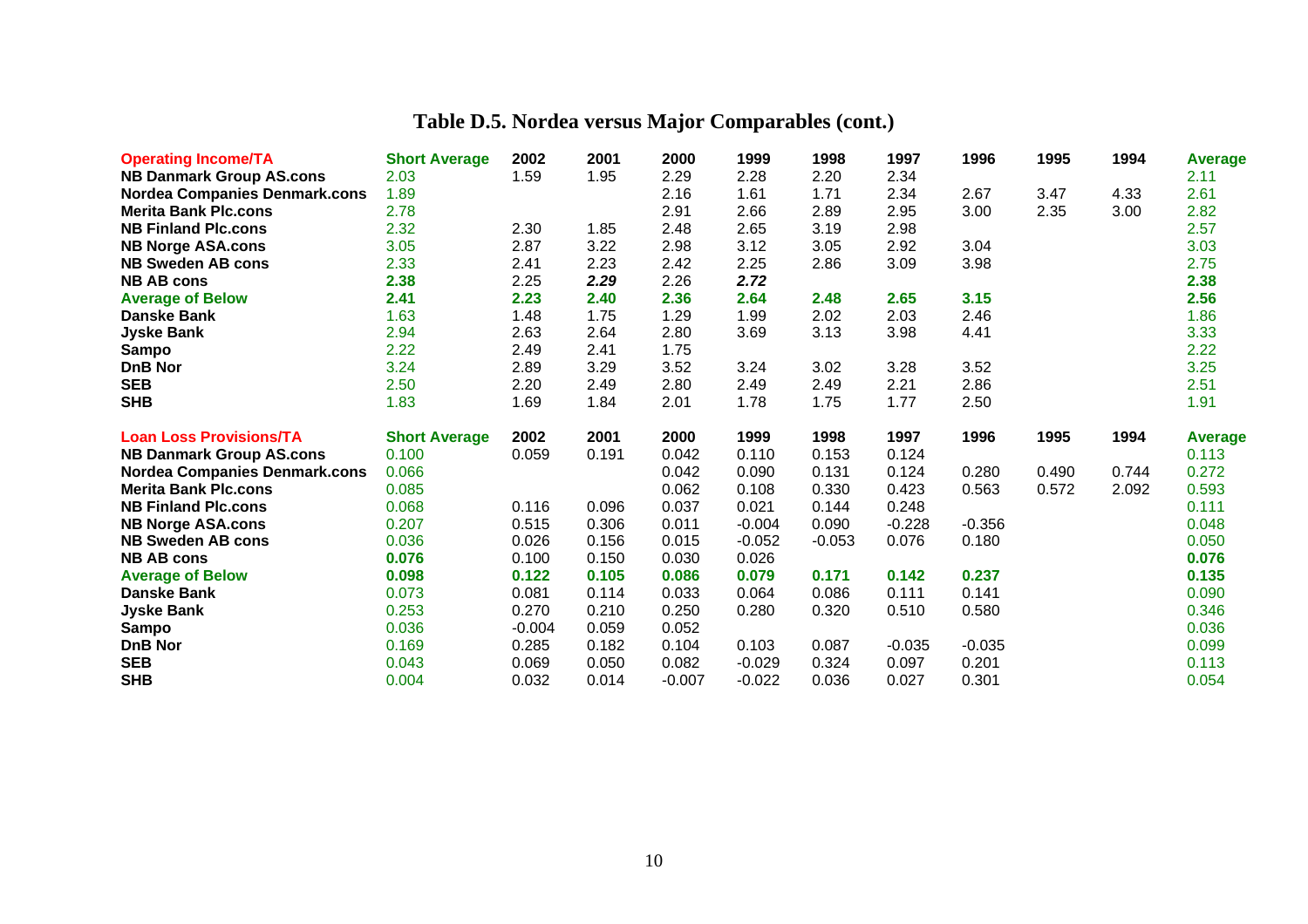| <b>Loans/Total Assets</b>                     | <b>Short Average</b>          | 2002         | 2001         | 2000         | 1999 | 1998         | 1997         | 1996         | 1995 | 1994 | Average        |
|-----------------------------------------------|-------------------------------|--------------|--------------|--------------|------|--------------|--------------|--------------|------|------|----------------|
| <b>NB Danmark Group AS.cons</b>               | 0.51                          | 0.45         | 0.49         | 0.53         | 0.57 | 0.52         | 0.53         |              |      |      | 0.52           |
| <b>Nordea Companies Denmark.cons</b>          | 0.50                          |              |              | 0.53         | 0.46 | 0.45         | 0.52         | 0.49         | 0.52 | 0.55 | 0.50           |
| <b>Merita Bank Plc.cons</b>                   | 0.55                          |              |              | 0.53         | 0.56 | 0.55         | 0.51         | 0.56         | 0.57 | 0.52 | 0.54           |
| <b>NB Finland Plc.cons</b>                    | 0.66                          | 0.65         | 0.64         | 0.68         | 0.66 | 0.62         | 0.58         |              |      |      | 0.64           |
| <b>NB Norge ASA.cons</b>                      | 0.79                          | 0.81         | 0.81         | 0.78         | 0.75 | 0.82         | 0.84         | 0.81         |      |      | 0.80           |
| <b>NB Sweden AB cons</b>                      | 0.67                          | 0.69         | 0.66         | 0.65         | 0.68 | 0.69         | 0.69         | 0.73         |      |      | 0.68           |
| <b>NB AB cons</b>                             | 0.60                          | 0.58         | 0.57         | 0.57         | 0.66 |              |              |              |      |      | 0.60           |
| <b>Average of Below</b>                       | 0.63                          | 0.62         | 0.64         | 0.64         | 0.62 | 0.59         | 0.62         | 0.57         |      |      | 0.61           |
| <b>Danske Bank</b>                            | 0.58                          | 0.54         | 0.60         | 0.63         | 0.54 | 0.51         | 0.52         | 0.51         |      |      | 0.55           |
| <b>Jyske Bank</b>                             | 0.59                          | 0.62         | 0.62         | 0.59         | 0.54 | 0.52         | 0.58         | 0.54         |      |      | 0.57           |
| <b>Sampo</b>                                  | 0.50                          | 0.52         | 0.52         | 0.45         |      |              |              |              |      |      | 0.50           |
| <b>DnB Nor</b>                                | 0.84                          | 0.81         | 0.84         | 0.87         | 0.85 | 0.83         | 0.84         | 0.82         |      |      | 0.84           |
| <b>SEB</b>                                    | 0.55                          | 0.57         | 0.58         | 0.58         | 0.48 | 0.47         | 0.49         | 0.47         |      |      | 0.52           |
| <b>SHB</b>                                    | 0.68                          | 0.68         | 0.69         | 0.69         | 0.67 | 0.63         | 0.68         | 0.49         |      |      | 0.65           |
|                                               |                               |              |              |              |      |              |              |              |      |      |                |
| Deposits1/TA                                  |                               | 2002         | 2001         | 2000         | 1999 | 1998         | 1997         | 1996         | 1995 | 1994 | <b>Average</b> |
| <b>NB Danmark Group AS.cons</b>               | <b>Short Average)</b><br>0.32 | 0.26         | 0.31         | 0.35         | 0.36 | 0.36         | 0.40         |              |      |      | 0.34           |
| <b>Nordea Companies Denmark.cons</b>          | 0.32                          |              |              | 0.35         | 0.29 | 0.31         | 0.40         | 0.42         | 0.51 | 0.55 | 0.40           |
| <b>Merita Bank Plc.cons</b>                   | 0.46                          |              |              | 0.44         | 0.48 | 0.48         | 0.46         | 0.52         | 0.53 | 0.40 | 0.47           |
| <b>NB Finland Plc.cons</b>                    | 0.41                          | 0.41         | 0.40         | 0.41         | 0.42 | 0.42         | 0.43         |              |      |      | 0.41           |
| <b>NB Norge ASA.cons</b>                      | 0.45                          | 0.46         | 0.45         | 0.45         | 0.44 | 0.41         | 0.43         | 0.50         |      |      | 0.45           |
| <b>NB Sweden AB cons</b>                      | 0.38                          | 0.40         | 0.39         | 0.36         | 0.39 | 0.43         | 0.47         | 0.56         |      |      | 0.43           |
| <b>NB AB cons</b>                             | 0.50                          | 0.47         | 0.49         | 0.47         | 0.57 |              |              |              |      |      | 0.50           |
|                                               | 0.44                          | 0.44         | 0.44         | 0.42         | 0.44 | 0.41         | 0.44         | 0.46         |      |      | 0.44           |
| <b>Average of Below</b><br><b>Danske Bank</b> | 0.29                          | 0.24         | 0.26         | 0.27         | 0.38 | 0.36         | 0.41         | 0.43         |      |      | 0.34           |
| <b>Jyske Bank</b>                             | 0.59                          | 0.62         | 0.62         | 0.59         | 0.54 | 0.52         | 0.58         | 0.54         |      |      | 0.57           |
| Sampo                                         | 0.32                          | 0.37         | 0.33         | 0.25         |      |              |              |              |      |      | 0.32           |
| <b>DnB Nor</b>                                | 0.47                          | 0.46         | 0.47         | 0.48         | 0.47 | 0.48         | 0.50         | 0.58         |      |      | 0.49           |
| <b>SEB</b><br><b>SHB</b>                      | 0.44                          | 0.46<br>0.50 | 0.46<br>0.51 | 0.45<br>0.51 | 0.40 | 0.35<br>0.36 | 0.33<br>0.39 | 0.33<br>0.42 |      |      | 0.40<br>0.44   |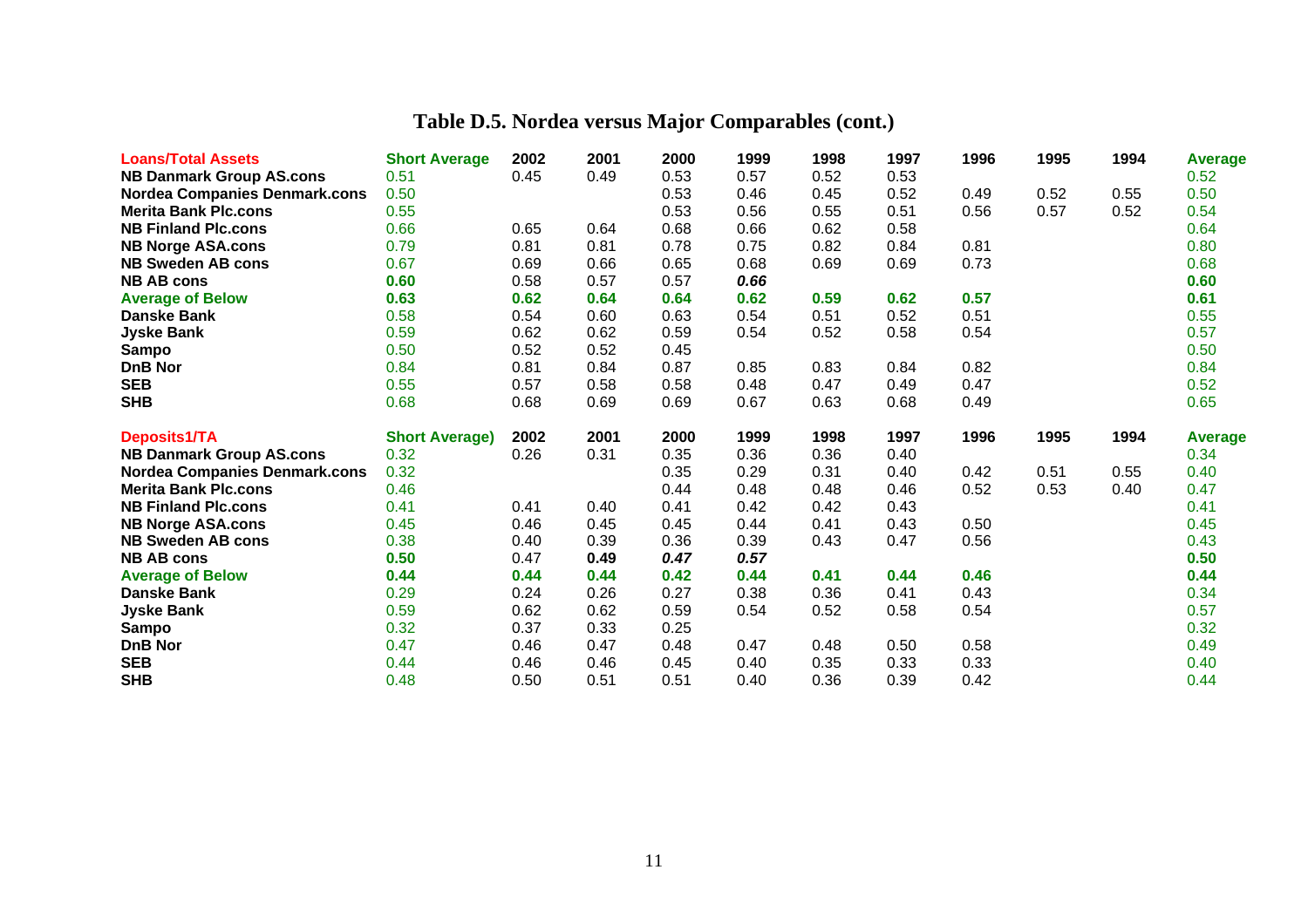| Deposits2/TA                                                            | <b>Short Average</b> | 2002 | 2001 | 2000 | 1999         | 1998 | 1997 | 1996 | 1995 | 1994 | <b>Average</b>         |
|-------------------------------------------------------------------------|----------------------|------|------|------|--------------|------|------|------|------|------|------------------------|
| <b>NB Danmark Group AS.cons</b>                                         | 0.56                 | 0.53 | 0.59 | 0.57 | 0.57         | 0.62 | 0.66 |      |      |      | 0.59                   |
| <b>Nordea Companies Denmark.cons</b>                                    | 0.52                 |      |      | 0.57 | 0.46         | 0.53 | 0.66 | 0.71 | 0.80 | 0.82 | 0.65                   |
| <b>Merita Bank Plc.cons</b>                                             | 0.84                 |      |      | 0.85 | 0.84         | 0.84 | 0.81 | 0.81 | 0.82 | 0.81 | 0.82                   |
| <b>NB Finland Plc.cons</b>                                              | 0.73                 | 0.67 | 0.70 | 0.82 | 0.73         | 0.77 | 0.84 |      |      |      | 0.76                   |
| <b>NB Norge ASA.cons</b>                                                | 0.67                 | 0.70 | 0.66 | 0.66 | 0.67         | 0.60 | 0.68 | 0.68 |      |      | 0.66                   |
| <b>NB Sweden AB cons</b>                                                | 0.64                 | 0.60 | 0.67 | 0.63 | 0.64         | 0.65 | 0.65 | 0.68 |      |      | 0.65                   |
| <b>NB AB cons</b>                                                       | 0.62                 | 0.58 | 0.61 | 0.59 | 0.70         |      |      |      |      |      | 0.62                   |
| <b>Average of Below</b>                                                 | 0.58                 | 0.55 | 0.56 | 0.55 | 0.65         | 0.65 | 0.68 | 0.71 |      |      | 0.62                   |
| <b>Danske Bank</b>                                                      | 0.47                 | 0.43 | 0.42 | 0.43 | 0.60         | 0.60 | 0.66 | 0.72 |      |      | 0.55                   |
| <b>Jyske Bank</b>                                                       | 0.58                 | 0.49 | 0.52 | 0.56 | 0.74         | 0.75 | 0.81 | 0.79 |      |      | 0.66                   |
| Sampo                                                                   | 0.39                 | 0.39 | 0.41 | 0.37 |              |      |      |      |      |      | 0.39                   |
| <b>DnB Nor</b>                                                          | 0.66                 | 0.63 | 0.63 | 0.66 | 0.72         | 0.69 | 0.73 | 0.75 |      |      | 0.69                   |
| <b>SEB</b>                                                              | 0.64                 | 0.66 | 0.67 | 0.65 | 0.56         | 0.57 | 0.54 | 0.55 |      |      | 0.60                   |
| <b>SHB</b>                                                              | 0.66                 | 0.69 | 0.70 | 0.66 | 0.60         | 0.64 | 0.67 | 0.72 |      |      | 0.67                   |
|                                                                         |                      |      |      |      |              |      |      |      |      |      |                        |
| Cost/Income1                                                            | <b>Short Average</b> | 2002 | 2001 | 2000 | 1999         | 1998 | 1997 | 1996 | 1995 | 1994 |                        |
|                                                                         | 0.67                 | 0.65 | 0.61 | 0.68 | 0.72         | 0.71 | 0.69 |      |      |      | <b>Average</b><br>0.68 |
| <b>NB Danmark Group AS.cons</b><br><b>Nordea Companies Denmark.cons</b> | 0.89                 |      |      | 0.72 | 1.06         | 1.03 | 0.70 | 0.77 | 0.70 | 0.65 | 0.80                   |
| <b>Merita Bank Plc.cons</b>                                             | 0.52                 |      |      | 0.48 | 0.56         | 0.59 | 0.56 | 0.70 | 0.78 | 0.73 | 0.63                   |
| <b>NB Finland Plc.cons</b>                                              | 0.63                 | 0.72 | 0.63 | 0.53 | 0.62         | 0.60 | 0.59 |      |      |      | 0.62                   |
| <b>NB Norge ASA.cons</b>                                                | 0.58                 | 0.60 | 0.58 | 0.58 | 0.55         | 0.63 | 0.65 | 0.64 |      |      | 0.60                   |
| <b>NB Sweden AB cons</b>                                                | 0.63                 | 0.71 | 0.61 | 0.58 | 0.61         | 0.57 | 0.54 | 0.47 |      |      | 0.58                   |
| <b>NB AB cons</b>                                                       | 0.63                 | 0.69 | 0.64 | 0.58 | 0.62         |      |      |      |      |      | 0.63                   |
| <b>Average of Below</b>                                                 | 0.68                 | 0.70 | 0.71 | 0.65 | 0.65         | 0.68 | 0.65 | 0.57 |      |      | 0.66                   |
| <b>Danske Bank</b>                                                      | 0.65                 | 0.60 | 0.61 | 0.72 | 0.67         | 0.64 | 0.63 | 0.55 |      |      | 0.63                   |
| <b>Jyske Bank</b>                                                       | 0.63                 | 0.64 | 0.69 | 0.60 | 0.59         | 0.71 | 0.71 | 0.59 |      |      | 0.65                   |
| Sampo                                                                   | 0.97                 | 1.06 | 1.06 | 0.79 |              |      |      |      |      |      | 0.97                   |
| <b>DnB Nor</b>                                                          | 0.61                 | 0.64 | 0.59 | 0.56 | 0.64         | 0.66 | 0.71 | 0.73 |      |      | 0.65                   |
| <b>SEB</b><br><b>SHB</b>                                                | 0.80                 | 0.76 | 0.83 | 0.76 | 0.85<br>0.52 | 0.82 | 0.70 | 0.58 |      |      | 0.76<br>0.49           |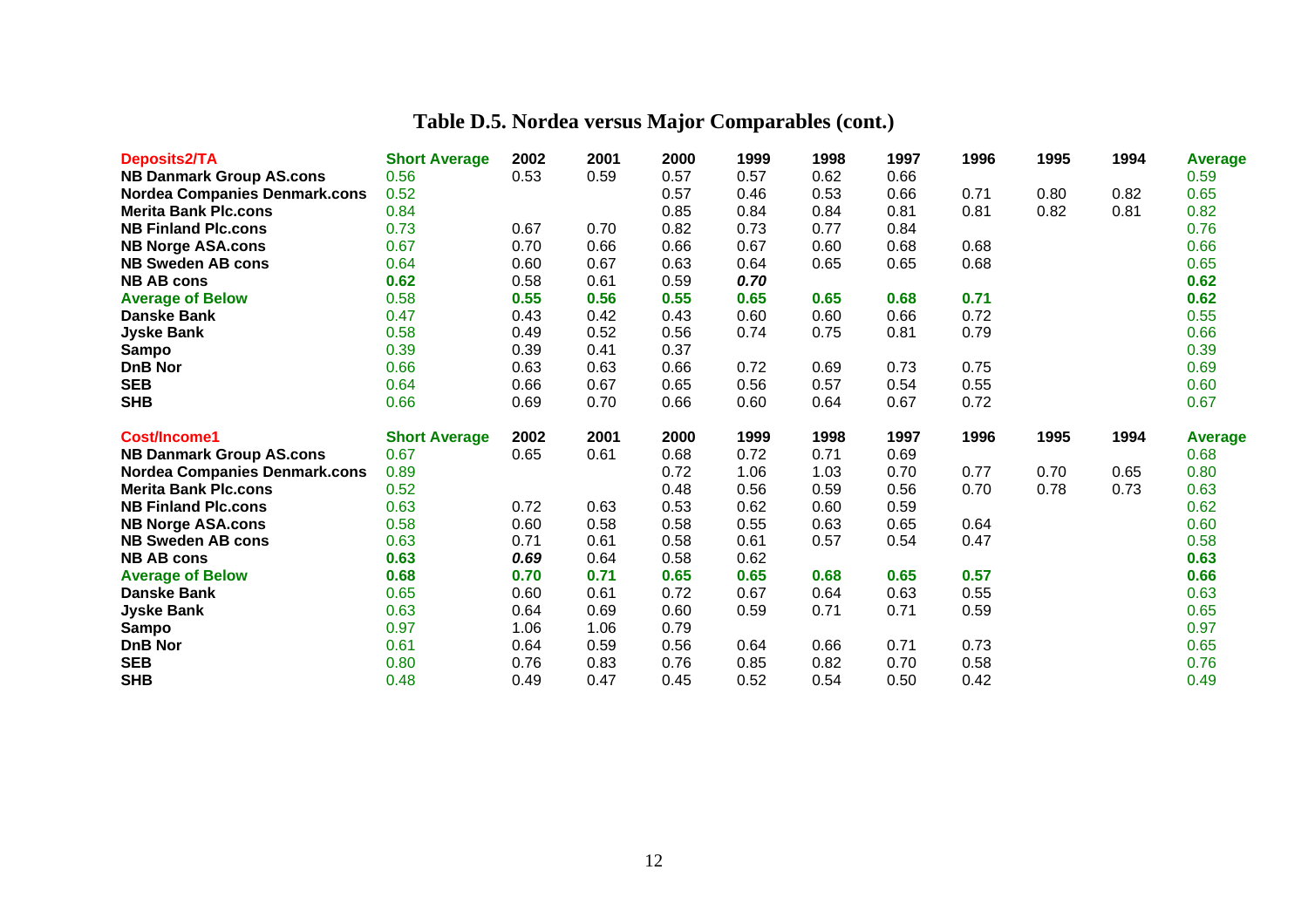| ROE <sub>1</sub>                       | <b>Short Average</b> | 2002  | 2001  | 2000  | 1999  | 1998    | 1997  | 1996  | 1995    | 1994     | <b>Average</b> |
|----------------------------------------|----------------------|-------|-------|-------|-------|---------|-------|-------|---------|----------|----------------|
| <b>NB Danmark AS.uncos</b>             | 16.55                | 14.26 | 11.86 | 24.94 | 15.15 | 20.47   | 21.30 | 14.46 |         |          | 17.49          |
| <b>NB Danmark Group AS.cons</b>        | 16.54                | 14.26 | 11.86 | 24.90 | 15.15 | 20.48   | 21.30 |       |         |          | 17.99          |
| <b>Nordea Companies Denmark.cons</b>   | 20.36                |       |       | 24.90 | 15.83 | 14.98   | 15.99 | 12.64 | 14.40   | 3.91     | 14.67          |
| <b>Merita Bank Plc.cons</b>            | 20.12                |       |       | 23.07 | 17.17 | 3.61    | 22.19 | 6.90  | 0.70    | $-17.75$ | 7.98           |
| <b>Merita Plc. uncons</b>              |                      |       |       |       |       | 8.14    | 14.66 | 12.00 | $-0.05$ | $-45.79$ | $-2.21$        |
| <b>NB Finland Plc.cons</b>             | 16.85                | 6.64  | 21.22 | 18.14 | 21.38 | 15.83   | 24.37 |       |         |          | 17.93          |
| <b>NB Finland Plc.uncons</b>           | 24.75                | 6.36  | 33.69 | 34.21 |       |         |       |       |         |          | 24.75          |
| <b>NB Norge ASA.cons</b>               | 13.18                | 5.99  | 15.52 | 14.76 | 16.45 | 13.77   | 20.38 | 23.21 |         |          | 15.73          |
| <b>NB Norge ASA.uncons</b>             | 13.18                | 5.99  | 15.52 | 14.76 | 16.44 | 13.79   | 16.43 | 25.40 |         |          | 15.48          |
| <b>NB AB uncons</b>                    | 15.10                | 7.58  | 18.79 | 18.93 |       |         |       |       |         |          | 15.10          |
| <b>NB Sweden AB cons</b>               | 29.78                | 18.13 | 59.90 | 22.11 | 18.96 | 26.73   | 23.78 | 35.57 |         |          | 29.31          |
| <b>NB Sweden AB uncons</b>             | 25.29                | 7.87  | 57.60 | 20.80 | 14.89 | 25.47   | 19.06 | 27.07 |         |          | 24.68          |
| <b>NB AB cons</b>                      | 13.13                | 10.40 | 12.76 | 12.05 | 17.32 |         |       |       |         |          | 13.13          |
| <b>Average of Below</b>                | 13.82                | 9.41  | 13.34 | 18.22 | 14.32 | 12.23   | 11.25 | 13.38 |         |          | 13.16          |
| <b>Arbejdernes Landsbank</b>           | 6.30                 | 5.03  | 6.18  | 9.21  | 4.78  | 7.81    | 7.30  | 9.62  |         |          | 7.13           |
| <b>Danske Bank</b>                     | 13.78                | 13.83 | 15.48 | 9.24  | 16.59 | 13.11   | 15.55 | 14.25 |         |          | 14.01          |
| <b>Jyske Bank</b>                      | 13.53                | 7.70  | 10.24 | 18.91 | 17.28 | 10.06   | 9.30  | 15.05 |         |          | 12.65          |
| <b>Spar Nord Bank</b>                  | 10.00                | 6.35  | 3.67  | 15.74 | 14.24 | 9.44    | 15.74 | 10.60 |         |          | 10.83          |
| <b>Sydbank</b>                         | 14.08                | 11.77 | 13.79 | 18.33 | 12.44 | 11.33   | 9.23  | 9.44  |         |          | 12.33          |
| <b>Akti Sparbank Abp</b>               | 14.50                | 7.25  | 13.32 | 21.83 | 15.60 | 12.73   | 10.21 | 7.06  |         |          | 12.57          |
| <b>OKO</b>                             | 12.64                | 9.98  | 12.92 | 19.87 | 7.78  | $-3.10$ | 6.72  | 7.66  |         |          | 8.83           |
| <b>OP Bank</b>                         | 17.21                | 11.35 | 13.57 | 21.80 | 22.13 | 29.14   | 13.27 | 7.65  |         |          | 16.99          |
| <b>Sampo</b>                           | 25.29                | 13.57 | 29.05 | 33.25 |       |         |       |       |         |          | 25.29          |
| <b>DnB Nor</b>                         | 15.06                | 8.04  | 13.55 | 21.68 | 16.96 | 12.62   | 13.26 | 13.86 |         |          | 14.28          |
| <b>DnB Nor ASA ad. Cons statements</b> | 13.58                | 8.94  | 15.87 | 16.80 | 12.69 | 5.53    |       |       |         |          | 11.97          |
| <b>Gjensidige NOR ASA</b>              | 11.40                | 9.25  | 13.55 |       |       |         |       |       |         |          | 11.40          |
| <b>Sparbanken Midt-Norge</b>           | 9.98                 | 0.33  | 9.92  | 12.12 | 17.57 | 14.93   | 19.04 | 17.72 |         |          | 13.09          |
| <b>SEB</b>                             | 11.77                | 10.20 | 9.77  | 15.10 | 12.02 | 13.38   | 7.60  | 21.59 |         |          | 12.81          |
| <b>SHB</b>                             | 17.52                | 15.08 | 17.69 | 20.75 | 16.58 | 16.91   | 17.69 | 18.55 |         |          | 17.61          |
| <b>Swedbank</b>                        | 14.85                | 11.90 | 14.92 | 18.72 | 13.87 | 17.29   | 1.33  | 20.88 |         |          | 14.13          |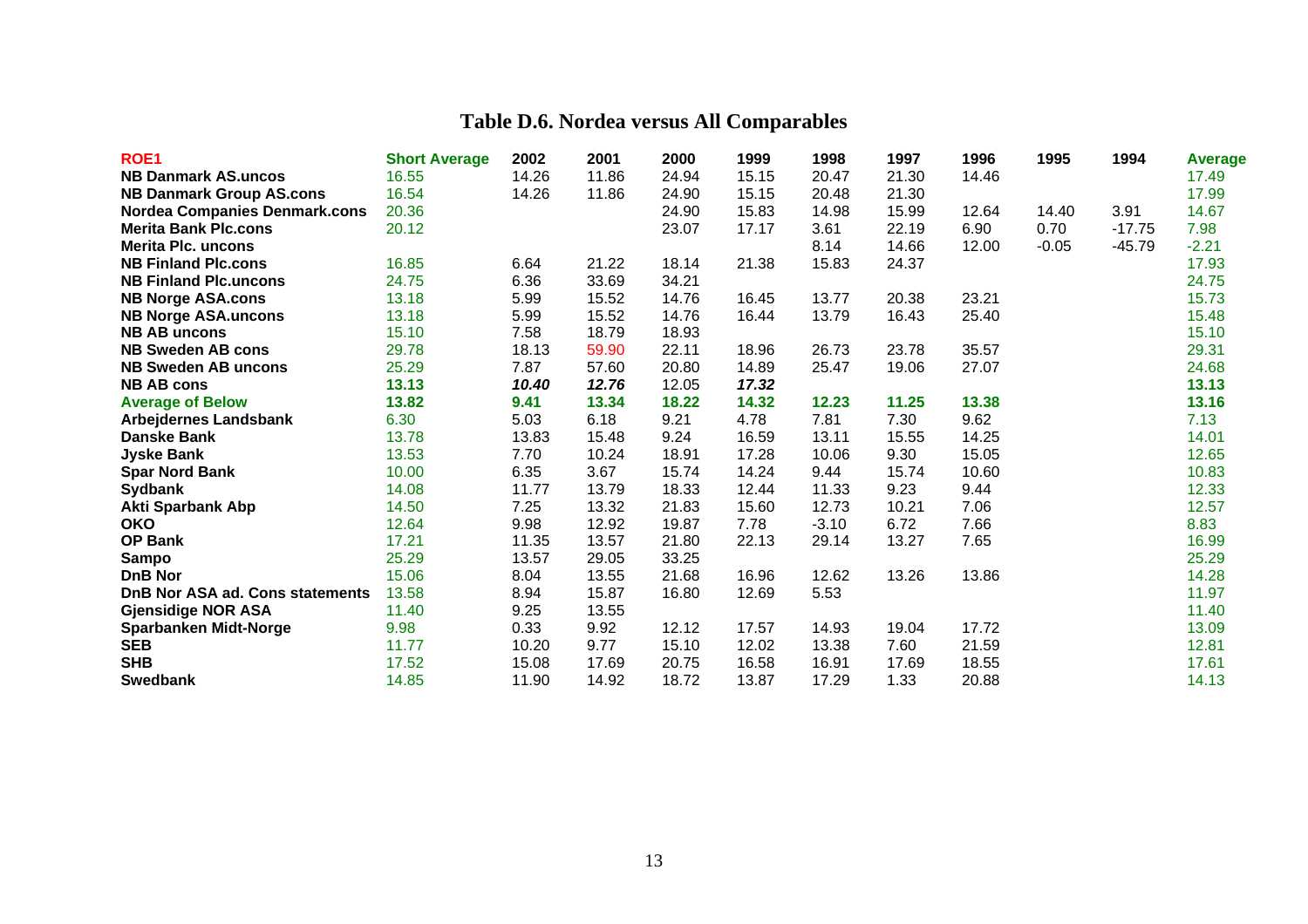| <b>ROA</b>                           | <b>Short Average</b> | 2002 | 2001  | 2000  | 1999 | 1998    | 1997  | 1996 | 1995    | 1994     | <b>Average</b> |
|--------------------------------------|----------------------|------|-------|-------|------|---------|-------|------|---------|----------|----------------|
| <b>NB Danmark AS.uncos</b>           | 0.73                 | 0.50 | 0.46  | 1.17  | 0.80 | 1.06    | 1.06  | 0.77 |         |          | 0.83           |
| <b>NB Danmark Group AS.cons</b>      | 0.59                 | 0.40 | 0.37  | 0.95  | 0.65 | 0.88    | 0.90  |      |         |          | 0.69           |
| <b>Nordea Companies Denmark.cons</b> | 0.84                 |      |       | 0.95  | 0.73 | 0.77    | 0.72  | 0.59 | 0.83    | 0.23     | 0.69           |
| <b>Merita Bank Plc.cons</b>          | 0.93                 |      |       | 1.03  | 0.83 | 0.15    | 0.87  | 0.34 | 0.03    | $-0.90$  | 0.34           |
| <b>Merita Plc. uncons</b>            |                      |      |       |       |      | 6.83    | 10.17 | 8.31 | $-0.03$ | $-28.55$ | $-0.66$        |
| <b>NB Finland Plc.cons</b>           | 0.84                 | 0.32 | 1.02  | 0.98  | 1.06 | 0.74    | 1.09  |      |         |          | 0.87           |
| <b>NB Finland Plc.uncons</b>         | 8.00                 | 0.78 | 3.68  | 19.52 |      |         |       |      |         |          | 8.00           |
| <b>NB Norge ASA.cons</b>             | 0.94                 | 0.43 | 1.14  | 1.02  | 1.17 | 1.04    | 1.20  | 1.33 |         |          | 1.05           |
| <b>NB Norge ASA.uncons</b>           | 1.01                 | 0.46 | 1.23  | 1.09  | 1.28 | 1.18    | 1.02  | 1.63 |         |          | 1.13           |
| <b>NB AB uncons</b>                  | 13.01                | 5.98 | 15.09 | 17.95 |      |         |       |      |         |          | 13.01          |
| <b>NB Sweden AB cons</b>             | 1.12                 | 0.69 | 2.29  | 0.78  | 0.70 | 1.01    | 1.14  | 1.54 |         |          | 1.17           |
| <b>NB Sweden AB uncons</b>           | 1.02                 | 0.33 | 2.61  | 0.50  | 0.62 | 1.05    | 1.09  | 1.57 |         |          | 1.11           |
| <b>NB AB cons</b>                    | 0.66                 | 0.47 | 0.63  | 0.60  | 0.93 |         |       |      |         |          | 0.66           |
| <b>Average of Below</b>              | 0.83                 | 0.57 | 0.85  | 1.10  | 0.79 | 0.67    | 0.65  | 0.75 |         |          | 0.77           |
| <b>Arbejdernes Landsbank</b>         | 0.67                 | 0.61 | 0.70  | 0.91  | 0.47 | 0.76    | 0.67  | 0.93 |         |          | 0.72           |
| <b>Danske Bank</b>                   | 0.53                 | 0.47 | 0.57  | 0.35  | 0.72 | 0.67    | 0.76  | 0.81 |         |          | 0.62           |
| <b>Jyske Bank</b>                    | 0.66                 | 0.33 | 0.47  | 0.85  | 0.97 | 0.67    | 0.70  | 1.09 |         |          | 0.73           |
| <b>Spar Nord Bank</b>                | 0.58                 | 0.37 | 0.20  | 0.91  | 0.87 | 0.59    | 1.11  | 0.76 |         |          | 0.69           |
| <b>Sydbank</b>                       | 0.72                 | 0.62 | 0.69  | 0.95  | 0.62 | 0.64    | 0.52  | 0.59 |         |          | 0.66           |
| <b>Akti Sparbank Abp</b>             | 0.71                 | 0.36 | 0.66  | 1.11  | 0.71 | 0.59    | 0.62  | 0.43 |         |          | 0.64           |
| <b>OKO</b>                           | 0.65                 | 0.50 | 0.63  | 1.08  | 0.37 | $-0.17$ | 0.39  | 0.39 |         |          | 0.46           |
| <b>OP Bank</b>                       | 1.41                 | 1.08 | 1.22  | 1.87  | 1.48 | 1.64    | 0.58  | 0.33 |         |          | 1.17           |
| <b>Sampo</b>                         | 2.56                 | 1.56 | 3.12  | 2.99  |      |         |       |      |         |          | 2.56           |
| <b>DnB Nor</b>                       | 0.91                 | 0.51 | 0.91  | 1.30  | 0.91 | 0.80    | 0.67  | 0.75 |         |          | 0.84           |
| DnB Nor ASA ad. Cons statements      | 0.95                 | 0.61 | 1.14  | 1.17  | 0.88 | 0.36    |       |      |         |          | 0.83           |
| <b>Gjensidige NOR ASA</b>            | 0.75                 | 0.59 | 0.91  |       |      |         |       |      |         |          | 0.75           |
| <b>Sparbanken Midt-Norge</b>         | 0.68                 | 0.02 | 0.64  | 0.81  | 1.26 | 1.08    | 1.39  | 1.22 |         |          | 0.92           |
| <b>SEB</b>                           | 0.46                 | 0.37 | 0.37  | 0.57  | 0.53 | 0.55    | 0.30  | 0.78 |         |          | 0.50           |
| <b>SHB</b>                           | 0.69                 | 0.59 | 0.69  | 0.83  | 0.65 | 0.60    | 0.64  | 0.86 |         |          | 0.69           |
| <b>Swedbank</b>                      | 0.63                 | 0.53 | 0.65  | 0.78  | 0.57 | 0.64    | 0.05  | 0.77 |         |          | 0.57           |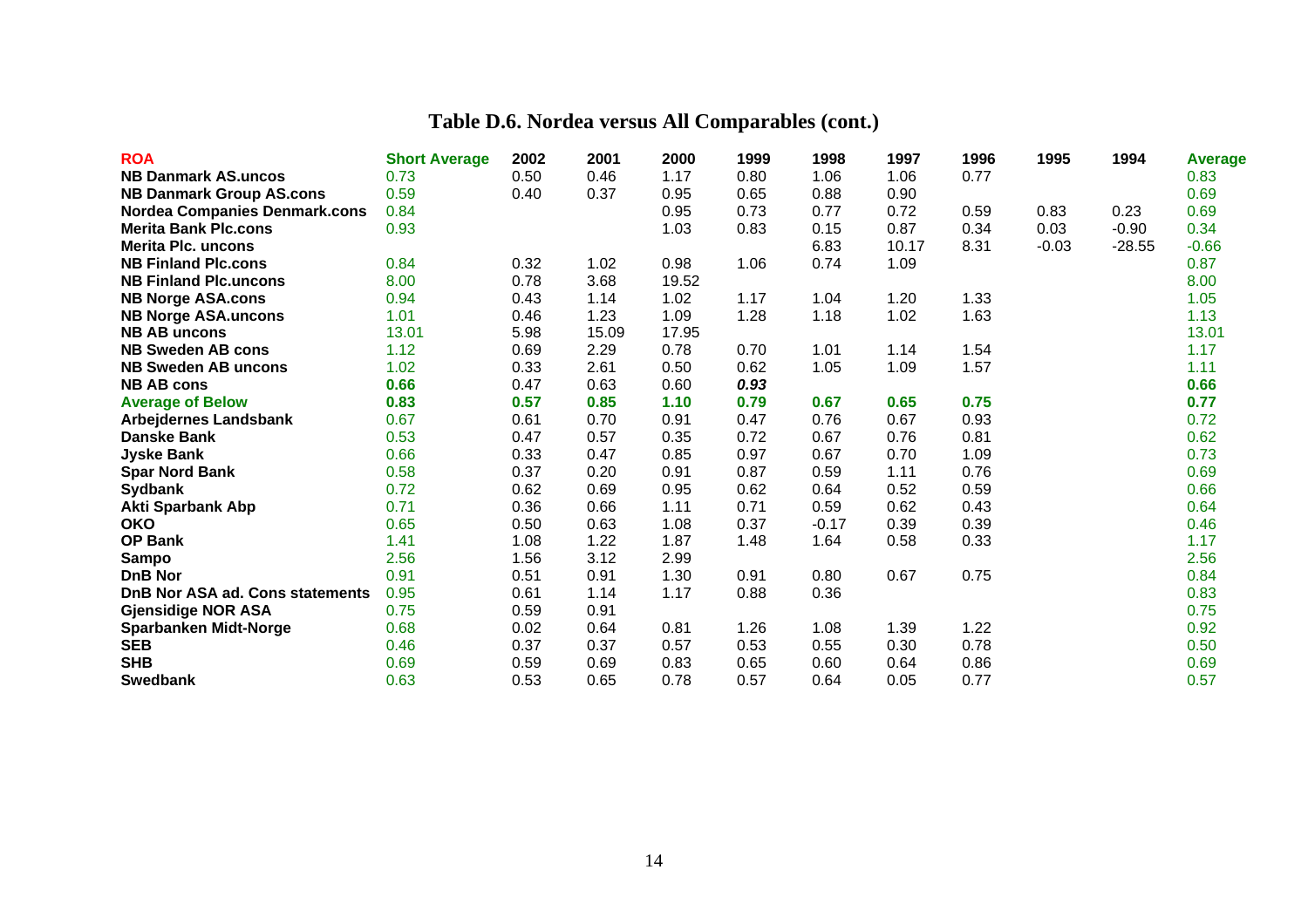| <b>Net Interest Revenues</b>         | <b>Short Average</b> | 2002 | 2001  | 2000  | 1999 | 1998 | 1997 | 1996 | 1995    | 1994    | <b>Average</b> |
|--------------------------------------|----------------------|------|-------|-------|------|------|------|------|---------|---------|----------------|
| <b>NB Danmark AS.uncos</b>           | 1.56                 | 1.38 | 1.65  | 1.61  | 1.62 | 1.67 | 1.78 | 2.20 |         |         | 1.70           |
| <b>NB Danmark Group AS.cons</b>      | 1.47                 | 1.30 | 1.50  | 1.53  | 1.56 | 1.60 | 1.72 |      |         |         | 1.54           |
| <b>Nordea Companies Denmark.cons</b> | 1.35                 |      |       | 1.53  | 1.17 | 1.28 | 1.72 | 2.11 | 2.92    | 3.60    | 2.05           |
| <b>Merita Bank Plc.cons</b>          | 1.84                 |      |       | 1.90  | 1.78 | 1.77 | 1.71 | 1.78 | 1.43    | 1.80    | 1.74           |
| <b>Merita Plc. uncons</b>            |                      |      |       |       |      | 0.41 | 3.91 | 1.60 | $-1.25$ | $-0.54$ | 0.82           |
| <b>NB Finland Plc.cons</b>           | 1.56                 | 1.67 | 1.23  | 1.58  | 1.76 | 1.98 | 1.95 |      |         |         | 1.69           |
| <b>NB Finland Plc.uncons</b>         | 6.87                 | 1.50 | 1.99  | 17.12 |      |      |      |      |         |         | 6.87           |
| <b>NB Norge ASA.cons</b>             | 2.05                 | 2.00 | 2.13  | 1.99  | 2.08 | 2.17 | 1.98 | 2.15 |         |         | 2.07           |
| <b>NB Norge ASA.uncons</b>           | 1.93                 | 1.85 | 2.03  | 1.87  | 1.97 | 2.13 | 2.07 | 2.49 |         |         | 2.06           |
| <b>NB AB uncons</b>                  | 12.79                | 7.88 | 12.33 | 18.17 |      |      |      |      |         |         | 12.79          |
| <b>NB Sweden AB cons</b>             | 1.60                 | 1.68 | 1.50  | 1.57  | 1.63 | 2.05 | 2.46 | 2.98 |         |         | 1.98           |
| <b>NB Sweden AB uncons</b>           | 1.53                 | 1.54 | 1.42  | 1.43  | 1.74 | 2.10 | 2.51 | 2.97 |         |         | 1.96           |
| <b>NB AB cons</b>                    | 1.58                 | 1.52 | 1.55  | 1.44  | 1.81 |      |      |      |         |         | 1.58           |
| <b>Average of Below</b>              | 2.19                 | 2.17 | 2.26  | 2.22  | 2.12 | 2.27 | 2.41 | 2.53 |         |         | 2.28           |
| <b>Arbejdernes Landsbank</b>         | 4.46                 | 4.60 | 4.81  | 4.22  | 4.22 | 4.09 | 4.14 | 4.45 |         |         | 4.36           |
| <b>Danske Bank</b>                   | 1.14                 | 1.10 | 1.24  | 0.80  | 1.42 | 1.47 | 1.44 | 1.63 |         |         | 1.30           |
| <b>Jyske Bank</b>                    | 2.04                 | 1.89 | 2.05  | 1.90  | 2.31 | 2.82 | 2.99 | 2.94 |         |         | 2.41           |
| <b>Spar Nord Bank</b>                | 2.98                 | 2.76 | 3.08  | 3.11  | 2.97 | 3.41 | 3.77 | 3.65 |         |         | 3.25           |
| <b>Sydbank</b>                       | 2.57                 | 2.67 | 2.51  | 2.55  | 2.56 | 2.78 | 2.80 | 3.48 |         |         | 2.76           |
| <b>Akti Sparbank Abp</b>             | 2.27                 | 2.15 | 2.33  | 2.51  | 2.09 | 2.38 | 2.61 | 2.52 |         |         | 2.37           |
| <b>OKO</b>                           | 1.42                 | 1.38 | 1.48  | 1.78  | 1.05 | 1.29 | 1.35 | 0.89 |         |         | 1.32           |
| OP Bank                              | 3.09                 | 2.80 | 3.23  | 3.71  | 2.63 | 2.98 | 2.87 | 2.63 |         |         | 2.98           |
| <b>Sampo</b>                         | 1.61                 | 1.79 | 1.76  | 1.30  |      |      |      |      |         |         | 1.61           |
| <b>DnB Nor</b>                       | 2.46                 | 2.34 | 2.43  | 2.63  | 2.45 | 2.06 | 2.04 | 2.30 |         |         | 2.32           |
| DnB Nor ASA ad. Cons statements      | 2.09                 | 2.19 | 2.25  | 2.17  | 1.77 | 1.91 |      |      |         |         | 2.06           |
| <b>Gjensidige NOR ASA</b>            | 2.37                 | 2.31 | 2.43  |       |      |      |      |      |         |         | 2.37           |
| <b>Sparbanken Midt-Norge</b>         | 2.68                 | 2.54 | 2.54  | 2.64  | 2.98 | 3.19 | 3.45 | 3.68 |         |         | 3.00           |
| <b>SEB</b>                           | 1.14                 | 1.16 | 1.19  | 1.18  | 1.00 | 1.03 | 1.11 | 1.36 |         |         | 1.15           |
| <b>SHB</b>                           | 1.13                 | 1.40 | 1.14  | 1.24  | 0.76 | 0.77 | 0.86 | 1.31 |         |         | 1.07           |
| <b>Swedbank</b>                      | 1.58                 | 1.68 | 1.64  | 1.55  | 1.45 | 1.60 | 1.95 | 2.08 |         |         | 1.71           |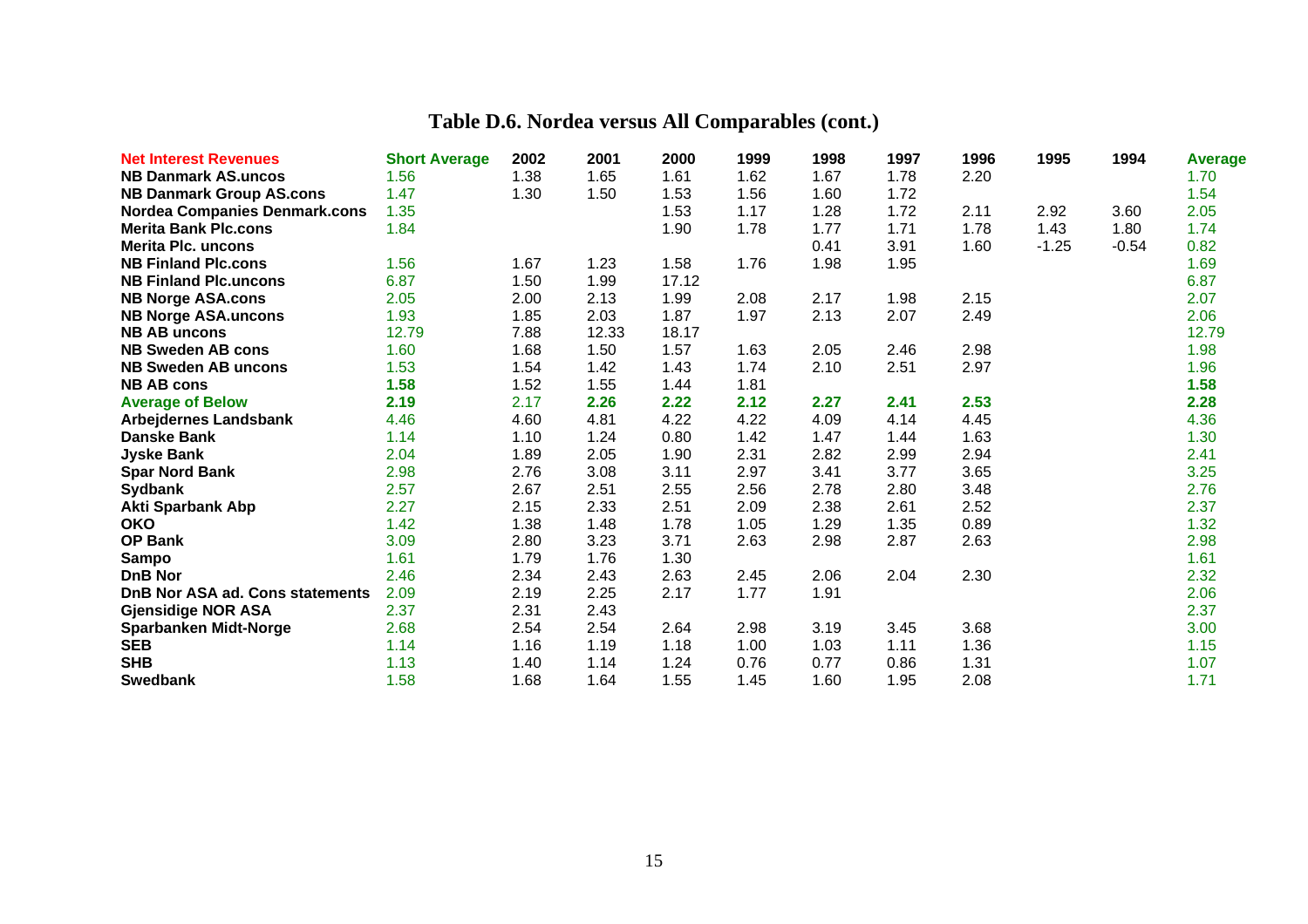| <b>Commission Income/TA</b>          | <b>Short Average</b> | 2002    | 2001    | 2000    | 1999 | 1998    | 1997    | 1996 | 1995 | 1994 | <b>Average</b> |
|--------------------------------------|----------------------|---------|---------|---------|------|---------|---------|------|------|------|----------------|
| <b>NB Danmark AS.uncos</b>           | 0.66                 | 0.40    | 0.60    | 0.83    | 0.81 | 0.63    | 0.67    | 0.60 |      |      | 0.65           |
| <b>NB Danmark Group AS.cons</b>      | 0.55                 | 0.29    | 0.44    | 0.76    | 0.72 | 0.60    | 0.62    |      |      |      | 0.57           |
| <b>Nordea Companies Denmark.cons</b> | 0.55                 |         |         | 0.13    | 0.96 | 1.00    | 0.09    | 0.12 | 0.16 | 0.07 | 0.36           |
| <b>Merita Bank Plc.cons</b>          | 0.83                 |         |         | 0.85    | 0.81 | 0.77    | 0.76    | 0.85 | 0.68 | 0.82 | 0.79           |
| <b>Merita Plc. uncons</b>            |                      |         |         |         |      | $-0.01$ | $-0.02$ |      |      |      | $-0.02$        |
| <b>NB Finland Plc.cons</b>           | 0.64                 | 0.54    | 0.48    | 0.76    | 0.79 | 0.75    | 0.70    |      |      |      | 0.67           |
| <b>NB Finland Plc.uncons</b>         | 0.18                 | 0.44    | 0.11    | $-0.02$ |      |         |         |      |      |      | 0.18           |
| <b>NB Norge ASA.cons</b>             | 1.00                 | 0.87    | 1.09    | 0.99    | 1.05 | 0.88    | 0.94    | 0.89 |      |      | 0.96           |
| <b>NB Norge ASA.uncons</b>           | 1.21                 | 1.04    | 1.30    | 1.25    | 1.25 | 1.22    | 0.82    | 0.90 |      |      | 1.11           |
| <b>NB AB uncons</b>                  | $-0.02$              | $-0.01$ | $-0.03$ | $-0.01$ |      |         |         |      |      |      | $-0.02$        |
| <b>NB Sweden AB cons</b>             | 0.67                 | 0.67    | 0.62    | 0.75    | 0.66 | 0.63    | 0.62    | 0.61 |      |      | 0.65           |
| <b>NB Sweden AB uncons</b>           | 0.57                 | 0.76    | 0.49    | 0.50    | 0.52 | 0.64    | 0.69    | 0.68 |      |      | 0.61           |
| <b>NB AB cons</b>                    | 0.67                 | 0.63    | 0.60    | 0.65    | 0.81 |         |         |      |      |      | 0.67           |
| <b>Average of Below</b>              | 0.84                 | 0.72    | 0.83    | 0.90    | 0.91 | 0.87    | 0.90    | 0.94 |      |      | 0.87           |
| <b>Arbejdernes Landsbank</b>         | 1.22                 | 1.60    | 1.22    | 1.03    | 1.02 | 1.05    | 1.01    | 1.02 |      |      | 1.14           |
| <b>Danske Bank</b>                   | 0.47                 | 0.33    | 0.46    | 0.42    | 0.66 | 0.55    | 0.53    | 0.52 |      |      | 0.50           |
| <b>Jyske Bank</b>                    | 0.72                 | 0.64    | 0.65    | 0.71    | 0.89 | 0.83    | 1.07    | 1.02 |      |      | 0.83           |
| <b>Spar Nord Bank</b>                | 0.90                 | 0.76    | 0.89    | 0.97    | 0.98 | 0.87    | 0.85    | 0.68 |      |      | 0.86           |
| <b>Sydbank</b>                       | 1.03                 | 0.95    | 0.95    | 1.13    | 1.11 | 1.03    | 1.00    | 1.08 |      |      | 1.04           |
| <b>Akti Sparbank Abp</b>             | 0.88                 | 0.79    | 0.82    | 1.05    | 0.85 | 0.92    | 0.99    | 1.07 |      |      | 0.93           |
| <b>OKO</b>                           | 0.49                 | 0.43    | 0.44    | 0.60    | 0.47 | 0.49    | 0.58    | 0.60 |      |      | 0.52           |
| OP Bank                              | 0.86                 | 0.77    | 0.82    | 0.99    | 0.87 | 1.02    | 0.97    | 0.93 |      |      | 0.91           |
| <b>Sampo</b>                         | 0.60                 | 0.70    | 0.66    | 0.45    |      |         |         |      |      |      | 0.60           |
| <b>DnB Nor</b>                       | 0.78                 | 0.61    | 0.85    | 0.89    | 0.79 | 0.97    | 1.24    | 1.22 |      |      | 0.94           |
| DnB Nor ASA ad. Cons statements      | 1.28                 | 0.92    | 1.37    | 1.59    | 1.25 | 1.10    |         |      |      |      | 1.25           |
| <b>Gjensidige NOR ASA</b>            | 0.76                 | 0.66    | 0.85    |         |      |         |         |      |      |      | 0.76           |
| <b>Sparbanken Midt-Norge</b>         | 0.66                 | 0.12    | 0.76    | 0.73    | 1.02 | 0.77    | 0.78    | 0.95 |      |      | 0.73           |
| <b>SEB</b>                           | 1.08                 | 0.84    | 1.02    | 1.28    | 1.17 | 0.96    | 0.87    | 0.85 |      |      | 1.00           |
| <b>SHB</b>                           | 0.93                 | 0.80    | 0.86    | 0.99    | 1.07 | 1.08    | 1.16    | 1.75 |      |      | 1.10           |
| <b>Swedbank</b>                      | 0.64                 | 0.59    | 0.62    | 0.72    | 0.62 | 0.59    | 0.63    | 0.53 |      |      | 0.61           |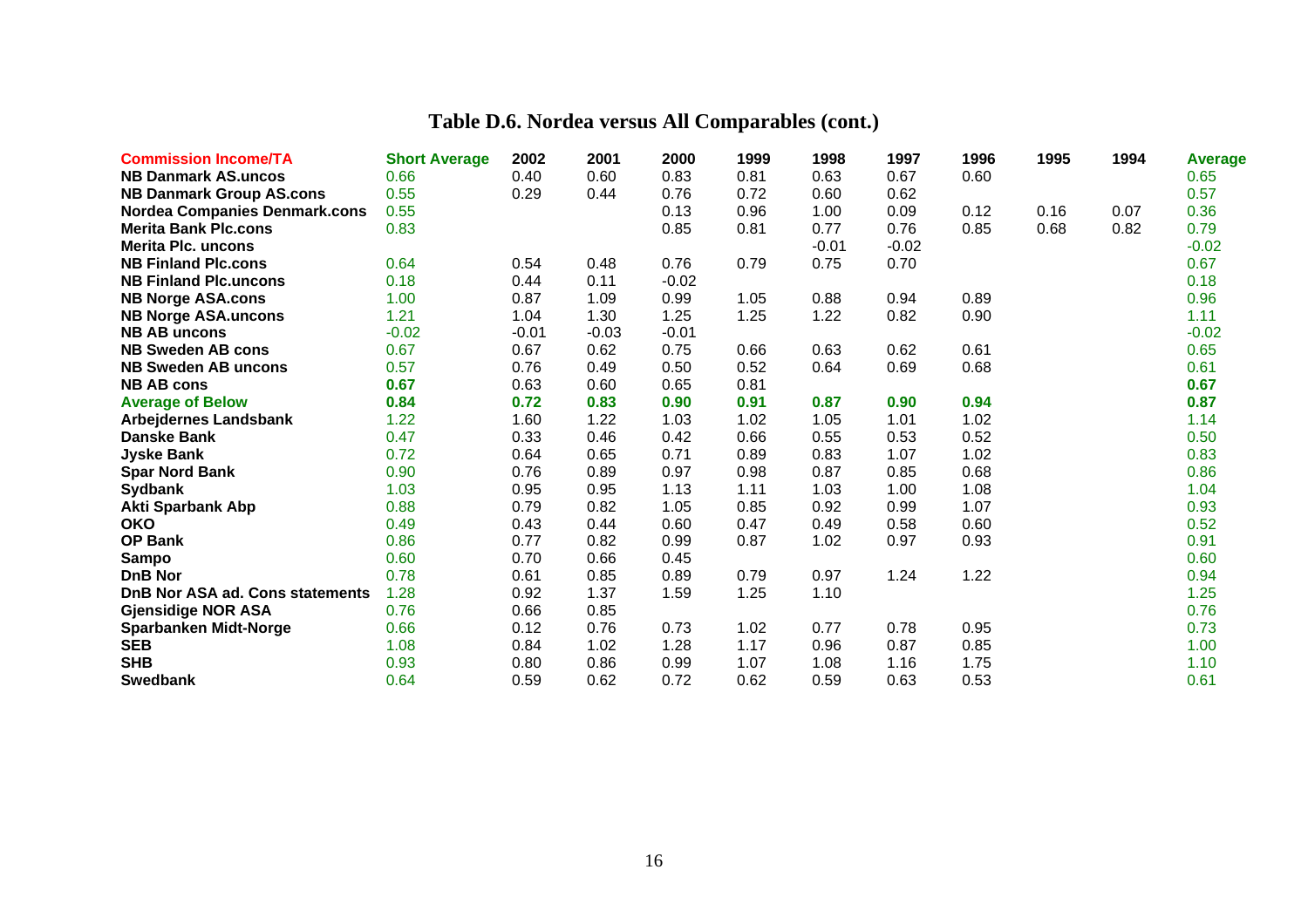| <b>Operating Income/TA</b>           | <b>Short Average</b> | 2002 | 2001  | 2000  | 1999 | 1998 | 1997 | 1996 | 1995    | 1994    | <b>Average</b> |
|--------------------------------------|----------------------|------|-------|-------|------|------|------|------|---------|---------|----------------|
| <b>NB Danmark AS.uncos</b>           | 2.22                 | 1.78 | 2.25  | 2.44  | 2.43 | 2.30 | 2.45 | 2.80 |         |         | 2.35           |
| <b>NB Danmark Group AS.cons</b>      | 2.03                 | 1.59 | 1.95  | 2.29  | 2.28 | 2.20 | 2.34 |      |         |         | 2.11           |
| <b>Nordea Companies Denmark.cons</b> | 1.89                 |      |       | 2.16  | 1.61 | 1.71 | 2.34 | 2.67 | 3.47    | 4.33    | 2.61           |
| <b>Merita Bank Plc.cons</b>          | 2.78                 |      |       | 2.91  | 2.66 | 2.89 | 2.95 | 3.00 | 2.35    | 3.00    | 2.82           |
| <b>Merita Plc. uncons</b>            |                      |      |       |       |      | 7.02 | 4.68 | 3.34 | $-1.32$ | $-0.87$ | 2.57           |
| <b>NB Finland Plc.cons</b>           | 2.32                 | 2.30 | 1.85  | 2.48  | 2.65 | 3.19 | 2.98 |      |         |         | 2.57           |
| <b>NB Finland Plc.uncons</b>         | 7.08                 | 2.02 | 2.12  | 17.11 |      |      |      |      |         |         | 7.08           |
| <b>NB Norge ASA.cons</b>             | 3.05                 | 2.87 | 3.22  | 2.98  | 3.12 | 3.05 | 2.92 | 3.04 |         |         | 3.03           |
| <b>NB Norge ASA.uncons</b>           | 3.14                 | 2.89 | 3.33  | 3.12  | 3.22 | 3.34 | 2.89 | 3.38 |         |         | 3.17           |
| <b>NB AB uncons</b>                  | 12.74                | 7.63 | 12.43 | 18.16 |      |      |      |      |         |         | 12.74          |
| <b>NB Sweden AB cons</b>             | 2.33                 | 2.41 | 2.23  | 2.42  | 2.25 | 2.86 | 3.09 | 3.98 |         |         | 2.75           |
| <b>NB Sweden AB uncons</b>           | 2.18                 | 2.37 | 2.09  | 2.06  | 2.20 | 3.03 | 3.18 | 4.41 |         |         | 2.76           |
| <b>NB AB cons</b>                    | 2.38                 | 2.25 | 2.29  | 2.26  | 2.72 |      |      |      |         |         | 2.38           |
| <b>Average of Below</b>              | 3.08                 | 2.91 | 3.10  | 3.26  | 3.07 | 3.13 | 3.35 | 3.67 |         |         | 3.21           |
| <b>Arbejdernes Landsbank</b>         | 5.73                 | 6.27 | 6.13  | 5.67  | 4.85 | 5.05 | 5.16 | 5.65 |         |         | 5.54           |
| <b>Danske Bank</b>                   | 1.63                 | 1.48 | 1.75  | 1.29  | 1.99 | 2.02 | 2.03 | 2.46 |         |         | 1.86           |
| <b>Jyske Bank</b>                    | 2.94                 | 2.63 | 2.64  | 2.80  | 3.69 | 3.13 | 3.98 | 4.41 |         |         | 3.33           |
| <b>Spar Nord Bank</b>                | 4.12                 | 3.85 | 3.97  | 4.68  | 3.98 | 4.06 | 4.74 | 4.38 |         |         | 4.24           |
| <b>Sydbank</b>                       | 3.68                 | 3.68 | 3.54  | 3.79  | 3.74 | 3.69 | 3.83 | 4.93 |         |         | 3.88           |
| <b>Akti Sparbank Abp</b>             | 3.21                 | 2.99 | 3.20  | 3.76  | 2.88 | 3.35 | 3.63 | 3.71 |         |         | 3.36           |
| <b>OKO</b>                           | 1.92                 | 1.75 | 1.83  | 2.47  | 1.61 | 1.92 | 2.00 | 1.99 |         |         | 1.94           |
| <b>OP Bank</b>                       | 3.94                 | 3.54 | 3.89  | 4.73  | 3.61 | 4.10 | 3.93 | 3.87 |         |         | 3.95           |
| <b>Sampo</b>                         | 2.22                 | 2.49 | 2.41  | 1.75  |      |      |      |      |         |         | 2.22           |
| <b>DnB Nor</b>                       | 3.24                 | 2.89 | 3.29  | 3.52  | 3.24 | 3.02 | 3.28 | 3.52 |         |         | 3.25           |
| DnB Nor ASA ad. Cons statements      | 3.38                 | 3.11 | 3.62  | 3.76  | 3.02 | 3.02 |      |      |         |         | 3.30           |
| <b>Gjensidige NOR ASA</b>            | 3.13                 | 2.98 | 3.29  |       |      |      |      |      |         |         | 3.13           |
| <b>Sparbanken Midt-Norge</b>         | 3.33                 | 2.66 | 3.31  | 3.37  | 4.00 | 3.95 | 4.23 | 4.63 |         |         | 3.73           |
| <b>SEB</b>                           | 2.50                 | 2.20 | 2.49  | 2.80  | 2.49 | 2.49 | 2.21 | 2.86 |         |         | 2.51           |
| <b>SHB</b>                           | 1.83                 | 1.69 | 1.84  | 2.01  | 1.78 | 1.75 | 1.77 | 2.50 |         |         | 1.91           |
| <b>Swedbank</b>                      | 2.32                 | 2.31 | 2.38  | 2.46  | 2.14 | 2.31 | 2.72 | 2.84 |         |         | 2.45           |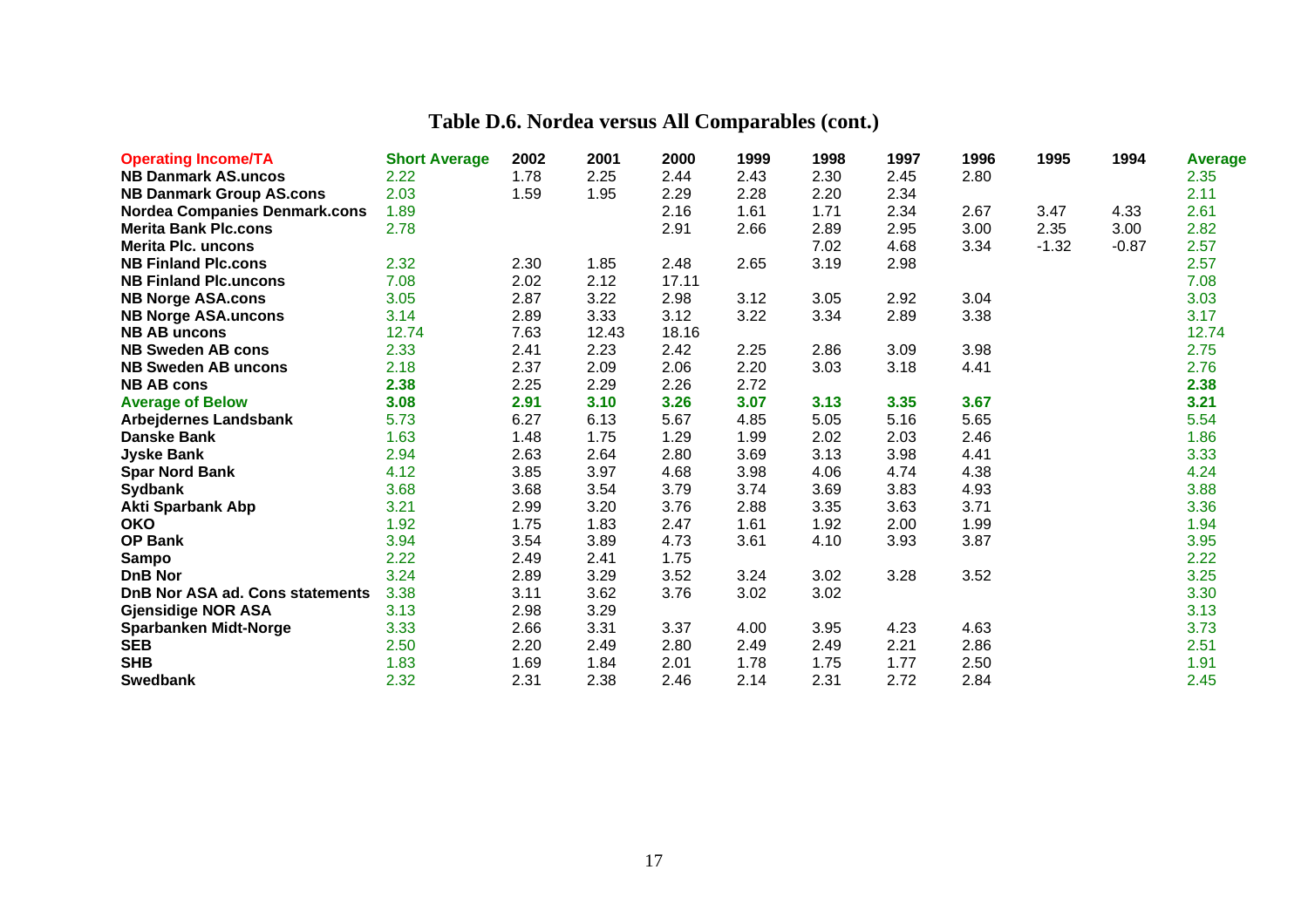| <b>Loan Loss Provisions/TA</b>       | <b>Short Average</b> | 2002     | 2001     | 2000     | 1999     | 1998     | 1997     | 1996     | 1995     | 1994     | <b>Average</b> |
|--------------------------------------|----------------------|----------|----------|----------|----------|----------|----------|----------|----------|----------|----------------|
| <b>NB Danmark AS.uncos</b>           | 0.118                | 0.057    | 0.248    | 0.050    | 0.116    | 0.166    | 0.128    | 0.311    |          |          | 0.15           |
| <b>NB Danmark Group AS.cons</b>      | 0.100                | 0.059    | 0.191    | 0.042    | 0.110    | 0.153    | 0.124    |          |          |          | 0.11           |
| <b>Nordea Companies Denmark.cons</b> | 0.066                |          |          | 0.042    | 0.090    | 0.131    | 0.124    | 0.280    | 0.490    | 0.744    | 0.27           |
| <b>Merita Bank Plc.cons</b>          | 0.085                |          |          | 0.062    | 0.108    | 0.330    | 0.423    | 0.563    | 0.572    | 2.092    | 0.59           |
| <b>Merita Plc. uncons</b>            |                      |          |          |          |          | 7.024    | 4.677    | 3.344    | $-1.321$ | $-0.871$ | 2.57           |
| <b>NB Finland Plc.cons</b>           | 0.068                | 0.116    | 0.096    | 0.037    | 0.021    | 0.144    | 0.248    |          |          |          | 0.11           |
| <b>NB Finland Plc.uncons</b>         | $-0.004$             | 0.006    | $-0.019$ | 0.000    |          |          |          |          |          |          | $-0.00$        |
| <b>NB Norge ASA.cons</b>             | 0.207                | 0.515    | 0.306    | 0.011    | $-0.004$ | 0.090    | $-0.228$ | $-0.356$ |          |          | 0.05           |
| <b>NB Norge ASA.uncons</b>           | 0.236                | 0.543    | 0.324    | 0.079    | $-0.002$ | 0.116    | $-0.239$ | $-0.451$ |          |          | 0.05           |
| <b>NB AB uncons</b>                  | 0.000                | 0.000    | 0.000    | 0.000    |          |          |          |          |          |          | 0.00           |
| <b>NB Sweden AB cons</b>             | 0.036                | 0.026    | 0.156    | 0.015    | $-0.052$ | $-0.053$ | 0.076    | 0.180    |          |          | 0.05           |
| <b>NB Sweden AB uncons</b>           | 0.028                | 0.020    | 0.144    | 0.016    | $-0.068$ | $-0.072$ | 0.083    | 0.206    |          |          | 0.05           |
| <b>NB AB cons</b>                    | 0.076                | 0.100    | 0.150    | 0.030    | 0.026    |          |          |          |          |          | 0.08           |
| <b>Average of Below</b>              | 0.197                | 0.241    | 0.223    | 0.163    | 0.159    | 0.266    | 0.291    | 0.433    |          |          | 0.25           |
| <b>Arbejdernes Landsbank</b>         | 0.406                | 0.436    | 0.518    | 0.375    | 0.295    | 0.249    | 0.273    | 0.271    |          |          | 0.35           |
| <b>Danske Bank</b>                   | 0.073                | 0.081    | 0.114    | 0.033    | 0.064    | 0.086    | 0.111    | 0.141    |          |          | 0.09           |
| <b>Jyske Bank</b>                    | 0.253                | 0.266    | 0.215    | 0.250    | 0.280    | 0.324    | 0.510    | 0.584    |          |          | 0.35           |
| <b>Spar Nord Bank</b>                | 0.865                | 0.987    | 1.213    | 0.757    | 0.504    | 0.896    | 0.795    | 0.898    |          |          | 0.86           |
| <b>Sydbank</b>                       | 0.418                | 0.448    | 0.394    | 0.384    | 0.444    | 0.393    | 0.470    | 0.749    |          |          | 0.47           |
| <b>Akti Sparbank Abp</b>             | 0.031                | 0.085    | 0.006    | $-0.007$ | 0.040    | 0.042    | 0.286    | 0.554    |          |          | 0.14           |
| <b>OKO</b>                           | $-0.039$             | $-0.016$ | $-0.032$ | $-0.091$ | $-0.017$ | $-0.036$ | 0.111    | 0.299    |          |          | 0.03           |
| <b>OP Bank</b>                       | 0.053                | 0.038    | 0.040    | 0.033    | 0.100    | 0.549    | 0.938    | 1.178    |          |          | 0.41           |
| <b>Sampo</b>                         | 0.036                | $-0.004$ | 0.059    | 0.052    |          |          |          |          |          |          | 0.04           |
| <b>DnB Nor</b>                       | 0.169                | 0.285    | 0.182    | 0.104    | 0.103    | 0.087    | $-0.035$ | $-0.035$ |          |          | 0.10           |
| DnB Nor ASA ad. Cons statements      | 0.023                | 0.124    | 0.050    | $-0.070$ | $-0.014$ | 0.475    |          |          |          |          | 0.11           |
| <b>Gjensidige NOR ASA</b>            | 0.199                | 0.215    | 0.182    |          |          |          |          |          |          |          | 0.20           |
| <b>Sparbanken Midt-Norge</b>         | 0.469                | 0.636    | 0.416    | 0.422    | 0.402    | 0.168    | $-0.000$ | 0.183    |          |          | 0.32           |
| <b>SEB</b>                           | 0.043                | 0.069    | 0.050    | 0.082    | $-0.029$ | 0.324    | 0.097    | 0.201    |          |          | 0.11           |
| <b>SHB</b>                           | 0.004                | 0.032    | 0.014    | $-0.007$ | $-0.022$ | 0.036    | 0.027    | 0.301    |          |          | 0.05           |
| <b>Swedbank</b>                      | 0.131                | 0.173    | 0.143    | 0.127    | 0.080    | 0.137    | 0.202    | 0.306    |          |          | 0.17           |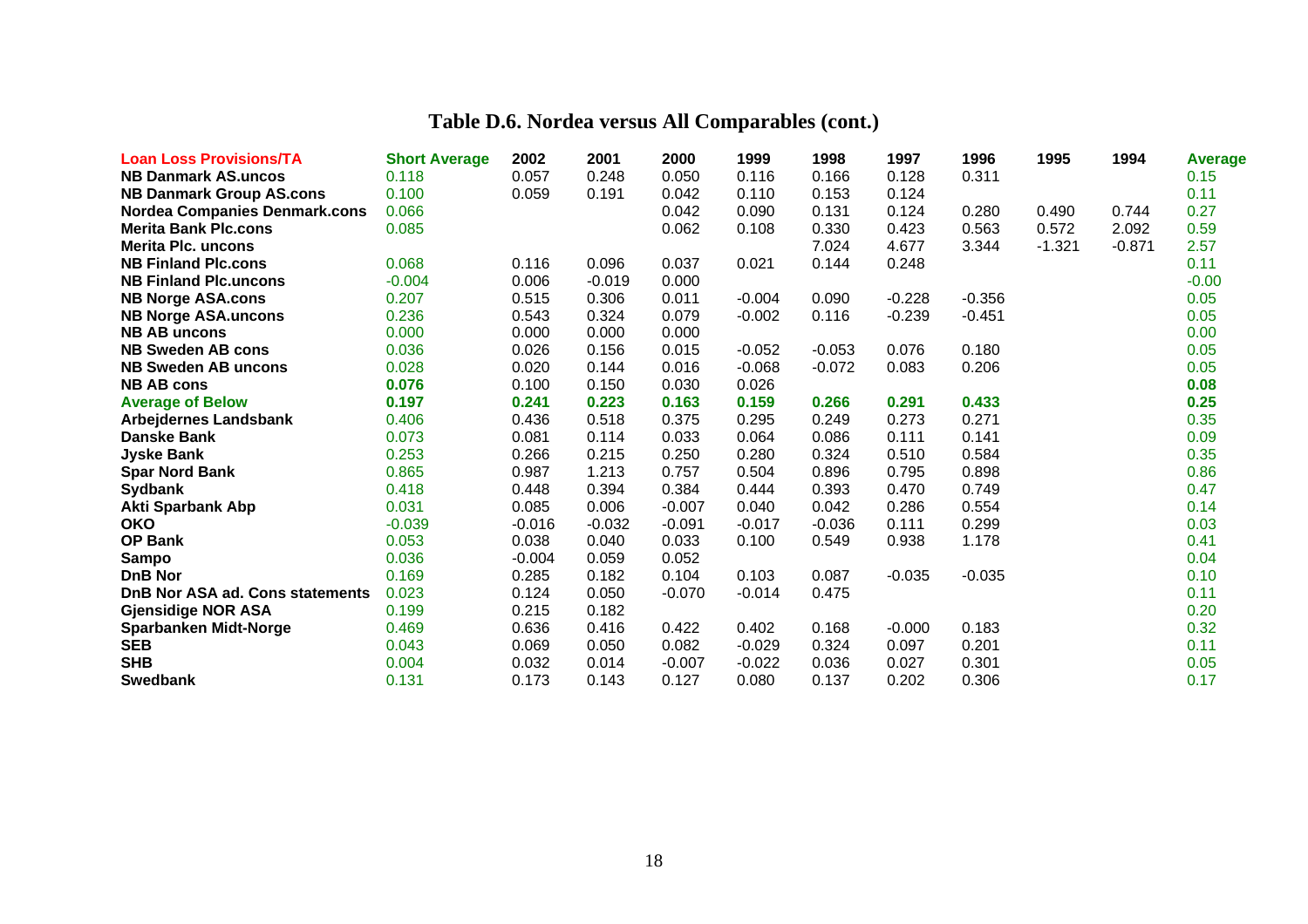| <b>Loans/Total Assets</b>            | <b>Short Average</b> | 2002 | 2001 | 2000 | 1999 | 1998 | 1997 | 1996 | 1995 | 1994 | Average |
|--------------------------------------|----------------------|------|------|------|------|------|------|------|------|------|---------|
| <b>NB Danmark AS.uncos</b>           | 0.41                 | 0.34 | 0.40 | 0.43 | 0.47 | 0.43 | 0.45 | 0.42 |      |      | 0.42    |
| <b>NB Danmark Group AS.cons</b>      | 0.51                 | 0.45 | 0.49 | 0.53 | 0.57 | 0.52 | 0.53 |      |      |      | 0.52    |
| <b>Nordea Companies Denmark.cons</b> | 0.50                 |      |      | 0.53 | 0.46 | 0.45 | 0.52 | 0.49 | 0.52 | 0.55 | 0.50    |
| <b>Merita Bank Plc.cons</b>          | 0.55                 |      |      | 0.53 | 0.56 | 0.55 | 0.51 | 0.56 | 0.57 | 0.52 | 0.54    |
| <b>Merita Plc. uncons</b>            |                      |      |      |      |      |      |      |      |      |      |         |
| <b>NB Finland Plc.cons</b>           | 0.66                 | 0.65 | 0.64 | 0.68 | 0.66 | 0.62 | 0.58 |      |      |      | 0.64    |
| <b>NB Finland Plc.uncons</b>         | 0.25                 | 0.39 | 0.36 | 0.00 |      |      |      |      |      |      | 0.25    |
| <b>NB Norge ASA.cons</b>             | 0.79                 | 0.81 | 0.81 | 0.78 | 0.75 | 0.82 | 0.84 | 0.81 |      |      | 0.80    |
| <b>NB Norge ASA.uncons</b>           | 0.73                 | 0.75 | 0.75 | 0.72 | 0.72 | 0.71 | 0.76 | 0.74 |      |      | 0.73    |
| <b>NB AB uncons</b>                  | 0.00                 | 0.00 | 0.00 | 0.00 |      |      |      |      |      |      | 0.00    |
| <b>NB Sweden AB cons</b>             | 0.67                 | 0.69 | 0.66 | 0.65 | 0.68 | 0.69 | 0.69 | 0.73 |      |      | 0.68    |
| <b>NB Sweden AB uncons</b>           | 0.38                 | 0.40 | 0.38 | 0.35 | 0.37 | 0.38 | 0.38 | 0.44 |      |      | 0.39    |
| <b>NB AB cons</b>                    | 0.60                 | 0.58 | 0.57 | 0.57 | 0.66 |      |      |      |      |      | 0.60    |
| <b>Average of Below</b>              | 0.65                 | 0.66 | 0.66 | 0.64 | 0.63 | 0.62 | 0.62 | 0.58 |      |      | 0.63    |
| <b>Arbejdernes Landsbank</b>         | 0.48                 | 0.52 | 0.50 | 0.45 | 0.46 | 0.45 | 0.45 | 0.46 |      |      | 0.47    |
| <b>Danske Bank</b>                   | 0.58                 | 0.54 | 0.60 | 0.63 | 0.54 | 0.51 | 0.52 | 0.51 |      |      | 0.55    |
| <b>Jyske Bank</b>                    | 0.59                 | 0.62 | 0.62 | 0.59 | 0.54 | 0.52 | 0.58 | 0.54 |      |      | 0.57    |
| <b>Spar Nord Bank</b>                | 0.56                 | 0.53 | 0.57 | 0.59 | 0.54 | 0.57 | 0.60 | 0.52 |      |      | 0.56    |
| <b>Sydbank</b>                       | 0.58                 | 0.58 | 0.57 | 0.59 | 0.58 | 0.54 | 0.55 | 0.59 |      |      | 0.57    |
| <b>Akti Sparbank Abp</b>             | 0.64                 | 0.69 | 0.64 | 0.64 | 0.62 | 0.58 | 0.60 | 0.55 |      |      | 0.62    |
| <b>OKO</b>                           | 0.49                 | 0.53 | 0.47 | 0.51 | 0.44 | 0.43 | 0.37 | 0.34 |      |      | 0.44    |
| <b>OP Bank</b>                       | 0.75                 | 0.78 | 0.74 | 0.76 | 0.71 | 0.70 | 0.66 | 0.64 |      |      | 0.71    |
| <b>Sampo</b>                         | 0.50                 | 0.52 | 0.52 | 0.45 |      |      |      |      |      |      | 0.50    |
| <b>DnB Nor</b>                       | 0.84                 | 0.81 | 0.84 | 0.87 | 0.85 | 0.83 | 0.84 | 0.82 |      |      | 0.84    |
| DnB Nor ASA ad. Cons statements      | 0.75                 | 0.73 | 0.78 | 0.75 | 0.74 | 0.77 |      |      |      |      | 0.75    |
| <b>Gjensidige NOR ASA</b>            | 0.84                 | 0.84 | 0.84 |      |      |      |      |      |      |      | 0.84    |
| <b>Sparbanken Midt-Norge</b>         | 0.87                 | 0.86 | 0.88 | 0.86 | 0.87 | 0.89 | 0.92 | 0.90 |      |      | 0.88    |
| <b>SEB</b>                           | 0.55                 | 0.57 | 0.58 | 0.58 | 0.48 | 0.47 | 0.49 | 0.47 |      |      | 0.52    |
| <b>SHB</b>                           | 0.68                 | 0.68 | 0.69 | 0.69 | 0.67 | 0.63 | 0.68 | 0.49 |      |      | 0.65    |
| <b>Swedbank</b>                      | 0.73                 | 0.76 | 0.72 | 0.71 | 0.72 | 0.72 | 0.75 | 0.76 |      |      | 0.73    |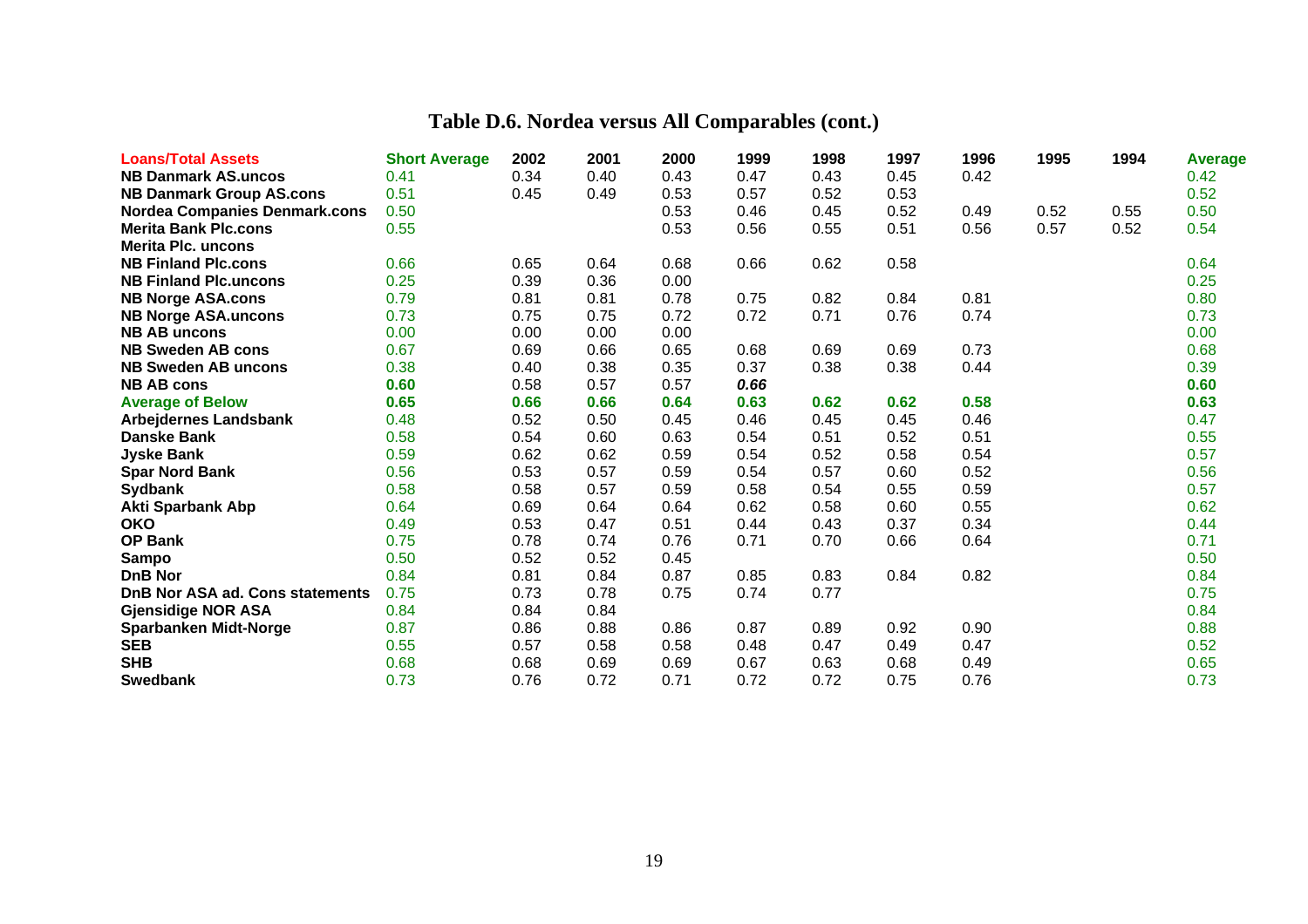| Deposits1/TA                         | <b>Short Average</b> | 2002 | 2001 | 2000 | 1999 | 1998 | 1997 | 1996 | 1995 | 1994 | <b>Average</b> |
|--------------------------------------|----------------------|------|------|------|------|------|------|------|------|------|----------------|
| <b>NB Danmark AS.uncos</b>           | 0.40                 | 0.33 | 0.39 | 0.43 | 0.47 | 0.46 | 0.51 | 0.51 |      |      | 0.44           |
| <b>NB Danmark Group AS.cons</b>      | 0.32                 | 0.26 | 0.31 | 0.35 | 0.36 | 0.36 | 0.40 |      |      |      | 0.34           |
| <b>Nordea Companies Denmark.cons</b> | 0.32                 |      |      | 0.35 | 0.29 | 0.31 | 0.40 | 0.42 | 0.51 | 0.55 | 0.40           |
| <b>Merita Bank Plc.cons</b>          | 0.46                 |      |      | 0.44 | 0.48 | 0.48 | 0.46 | 0.52 | 0.53 | 0.40 | 0.47           |
| <b>Merita Plc. uncons</b>            |                      |      |      |      |      |      |      |      |      |      |                |
| <b>NB Finland Plc.cons</b>           | 0.41                 | 0.41 | 0.40 | 0.41 | 0.42 | 0.42 | 0.43 |      |      |      | 0.41           |
| <b>NB Finland Plc.uncons</b>         | 0.24                 | 0.37 | 0.34 | 0.00 |      |      |      |      |      |      | 0.24           |
| <b>NB Norge ASA.cons</b>             | 0.45                 | 0.46 | 0.45 | 0.45 | 0.44 | 0.41 | 0.43 | 0.50 |      |      | 0.45           |
| <b>NB Norge ASA.uncons</b>           | 0.49                 | 0.50 | 0.49 | 0.48 | 0.48 | 0.47 | 0.51 | 0.60 |      |      | 0.50           |
| <b>NB AB uncons</b>                  |                      |      |      |      |      |      |      |      |      |      |                |
| <b>NB Sweden AB cons</b>             | 0.38                 | 0.40 | 0.39 | 0.36 | 0.39 | 0.43 | 0.47 | 0.56 |      |      | 0.43           |
| <b>NB Sweden AB uncons</b>           | 0.44                 | 0.49 | 0.37 | 0.43 | 0.47 | 0.51 | 0.56 | 0.61 |      |      | 0.49           |
| <b>NB AB cons</b>                    | 0.50                 | 0.47 | 0.49 | 0.47 | 0.57 |      |      |      |      |      | 0.50           |
| <b>Average of Below</b>              | 0.50                 | 0.50 | 0.50 | 0.49 | 0.50 | 0.49 | 0.51 | 0.52 |      |      | 0.50           |
| <b>Arbejdernes Landsbank</b>         | 0.67                 | 0.77 | 0.69 | 0.59 | 0.62 | 0.67 | 0.63 | 0.73 |      |      | 0.67           |
| <b>Danske Bank</b>                   | 0.29                 | 0.24 | 0.26 | 0.27 | 0.38 | 0.36 | 0.41 | 0.43 |      |      | 0.34           |
| <b>Jyske Bank</b>                    | 0.59                 | 0.62 | 0.62 | 0.59 | 0.54 | 0.52 | 0.58 | 0.54 |      |      | 0.57           |
| <b>Spar Nord Bank</b>                | 0.56                 | 0.53 | 0.57 | 0.59 | 0.54 | 0.57 | 0.60 | 0.52 |      |      | 0.56           |
| <b>Sydbank</b>                       | 0.58                 | 0.58 | 0.57 | 0.59 | 0.58 | 0.54 | 0.55 | 0.59 |      |      | 0.57           |
| <b>Akti Sparbank Abp</b>             | 0.62                 | 0.59 | 0.59 | 0.64 | 0.66 | 0.66 | 0.73 | 0.76 |      |      | 0.66           |
| <b>OKO</b>                           | 0.21                 | 0.21 | 0.21 | 0.19 | 0.22 | 0.21 | 0.17 | 0.18 |      |      | 0.20           |
| OP Bank                              | 0.75                 | 0.78 | 0.74 | 0.76 | 0.71 | 0.70 | 0.66 | 0.64 |      |      | 0.71           |
| <b>Sampo</b>                         | 0.32                 | 0.37 | 0.33 | 0.25 |      |      |      |      |      |      | 0.32           |
| <b>DnB Nor</b>                       | 0.47                 | 0.46 | 0.47 | 0.48 | 0.47 | 0.48 | 0.50 | 0.58 |      |      | 0.49           |
| DnB Nor ASA ad. Cons statements      | 0.52                 | 0.51 | 0.53 | 0.51 | 0.55 | 0.44 |      |      |      |      | 0.51           |
| <b>Gjensidige NOR ASA</b>            | 0.48                 | 0.48 | 0.47 |      |      |      |      |      |      |      | 0.48           |
| <b>Sparbanken Midt-Norge</b>         | 0.55                 | 0.53 | 0.54 | 0.56 | 0.58 | 0.60 | 0.66 | 0.69 |      |      | 0.59           |
| <b>SEB</b>                           | 0.44                 | 0.46 | 0.46 | 0.45 | 0.40 | 0.35 | 0.33 | 0.33 |      |      | 0.40           |
| <b>SHB</b>                           | 0.48                 | 0.50 | 0.51 | 0.51 | 0.40 | 0.36 | 0.39 | 0.42 |      |      | 0.44           |
| <b>Swedbank</b>                      | 0.42                 | 0.42 | 0.43 | 0.45 | 0.37 | 0.35 | 0.41 | 0.33 |      |      | 0.39           |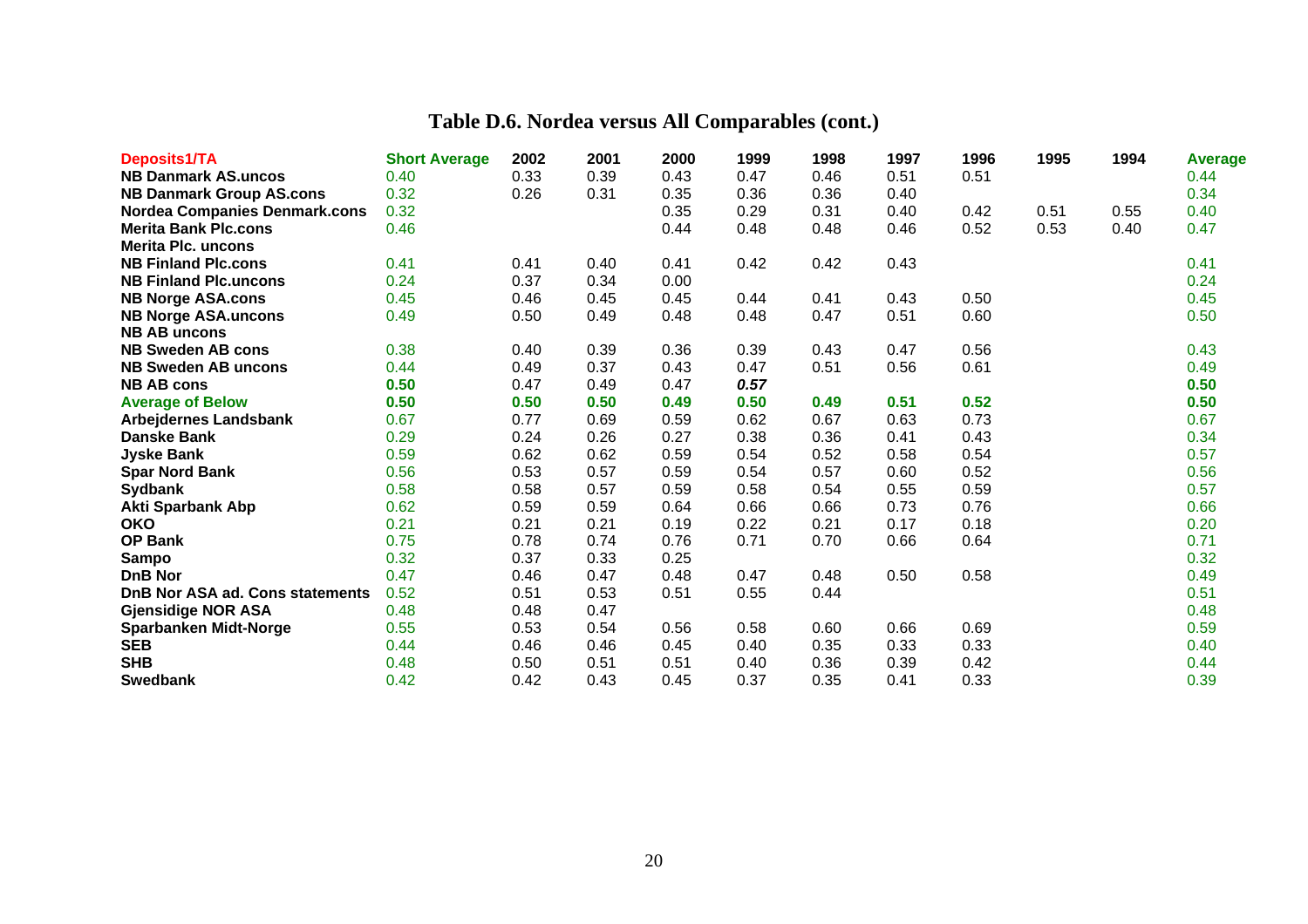| Deposits2/TA                         | <b>Short Average</b> | 2002 | 2001 | 2000 | 1999 | 1998 | 1997 | 1996 | 1995 | 1994 | <b>Average</b> |
|--------------------------------------|----------------------|------|------|------|------|------|------|------|------|------|----------------|
| <b>NB Danmark AS.uncos</b>           | 0.72                 | 0.67 | 0.75 | 0.72 | 0.73 | 0.79 | 0.82 | 0.84 |      |      | 0.76           |
| <b>NB Danmark Group AS.cons</b>      | 0.56                 | 0.53 | 0.59 | 0.57 | 0.57 | 0.62 | 0.66 |      |      |      | 0.59           |
| <b>Nordea Companies Denmark.cons</b> | 0.52                 |      |      | 0.57 | 0.46 | 0.53 | 0.66 | 0.71 | 0.80 | 0.82 | 0.65           |
| <b>Merita Bank Plc.cons</b>          | 0.84                 |      |      | 0.85 | 0.84 | 0.84 | 0.81 | 0.81 | 0.82 | 0.81 | 0.82           |
| <b>Merita Plc. uncons</b>            |                      |      |      |      |      |      | 0.08 | 0.21 | 0.21 |      | 0.17           |
| <b>NB Finland Plc.cons</b>           | 0.73                 | 0.67 | 0.70 | 0.82 | 0.73 | 0.77 | 0.84 |      |      |      | 0.76           |
| <b>NB Finland Plc.uncons</b>         | 0.67                 | 0.78 | 0.81 | 0.40 |      |      |      |      |      |      | 0.67           |
| <b>NB Norge ASA.cons</b>             | 0.67                 | 0.70 | 0.66 | 0.66 | 0.67 | 0.60 | 0.68 | 0.68 |      |      | 0.66           |
| <b>NB Norge ASA.uncons</b>           | 0.71                 | 0.73 | 0.70 | 0.68 | 0.73 | 0.66 | 0.75 | 0.78 |      |      | 0.72           |
| <b>NB AB uncons</b>                  |                      |      |      |      |      |      |      |      |      |      |                |
| <b>NB Sweden AB cons</b>             | 0.64                 | 0.60 | 0.67 | 0.63 | 0.64 | 0.65 | 0.65 | 0.68 |      |      | 0.65           |
| <b>NB Sweden AB uncons</b>           | 0.76                 | 0.73 | 0.77 | 0.76 | 0.76 | 0.77 | 0.78 | 0.79 |      |      | 0.77           |
| <b>NB AB cons</b>                    | 0.62                 | 0.58 | 0.61 | 0.59 | 0.70 |      |      |      |      |      | 0.62           |
| <b>Average of Below</b>              | 0.70                 | 0.68 | 0.69 | 0.69 | 0.74 | 0.74 | 0.75 | 0.76 |      |      | 0.72           |
| <b>Arbejdernes Landsbank</b>         | 0.87                 | 0.85 | 0.86 | 0.87 | 0.88 | 0.88 | 0.88 | 0.88 |      |      | 0.87           |
| <b>Danske Bank</b>                   | 0.47                 | 0.43 | 0.42 | 0.43 | 0.60 | 0.60 | 0.66 | 0.72 |      |      | 0.55           |
| <b>Jyske Bank</b>                    | 0.58                 | 0.49 | 0.52 | 0.56 | 0.74 | 0.75 | 0.81 | 0.79 |      |      | 0.66           |
| <b>Spar Nord Bank</b>                | 0.84                 | 0.84 | 0.86 | 0.82 | 0.84 | 0.83 | 0.85 | 0.85 |      |      | 0.84           |
| Sydbank                              | 0.81                 | 0.79 | 0.81 | 0.80 | 0.82 | 0.82 | 0.80 | 0.87 |      |      | 0.82           |
| <b>Akti Sparbank Abp</b>             | 0.89                 | 0.89 | 0.88 | 0.87 | 0.90 | 0.90 | 0.87 | 0.82 |      |      | 0.88           |
| <b>OKO</b>                           | 0.80                 | 0.82 | 0.80 | 0.76 | 0.83 | 0.78 | 0.74 | 0.73 |      |      | 0.78           |
| OP Bank                              | 0.83                 | 0.83 | 0.82 | 0.81 | 0.86 | 0.85 | 0.80 | 0.85 |      |      | 0.83           |
| <b>Sampo</b>                         | 0.39                 | 0.39 | 0.41 | 0.37 |      |      |      |      |      |      | 0.39           |
| <b>DnB Nor</b>                       | 0.66                 | 0.63 | 0.63 | 0.66 | 0.72 | 0.69 | 0.73 | 0.75 |      |      | 0.69           |
| DnB Nor ASA ad. Cons statements      | 0.71                 | 0.70 | 0.70 | 0.72 | 0.73 | 0.68 |      |      |      |      | 0.71           |
| <b>Gjensidige NOR ASA</b>            | 0.64                 | 0.65 | 0.63 |      |      |      |      |      |      |      | 0.64           |
| <b>Sparbanken Midt-Norge</b>         | 0.78                 | 0.75 | 0.78 | 0.78 | 0.80 | 0.81 | 0.80 | 0.81 |      |      | 0.79           |
| <b>SEB</b>                           | 0.64                 | 0.66 | 0.67 | 0.65 | 0.56 | 0.57 | 0.54 | 0.55 |      |      | 0.60           |
| <b>SHB</b>                           | 0.66                 | 0.69 | 0.70 | 0.66 | 0.60 | 0.64 | 0.67 | 0.72 |      |      | 0.67           |
| <b>Swedbank</b>                      | 0.55                 | 0.53 | 0.56 | 0.60 | 0.53 | 0.51 | 0.56 | 0.47 |      |      | 0.54           |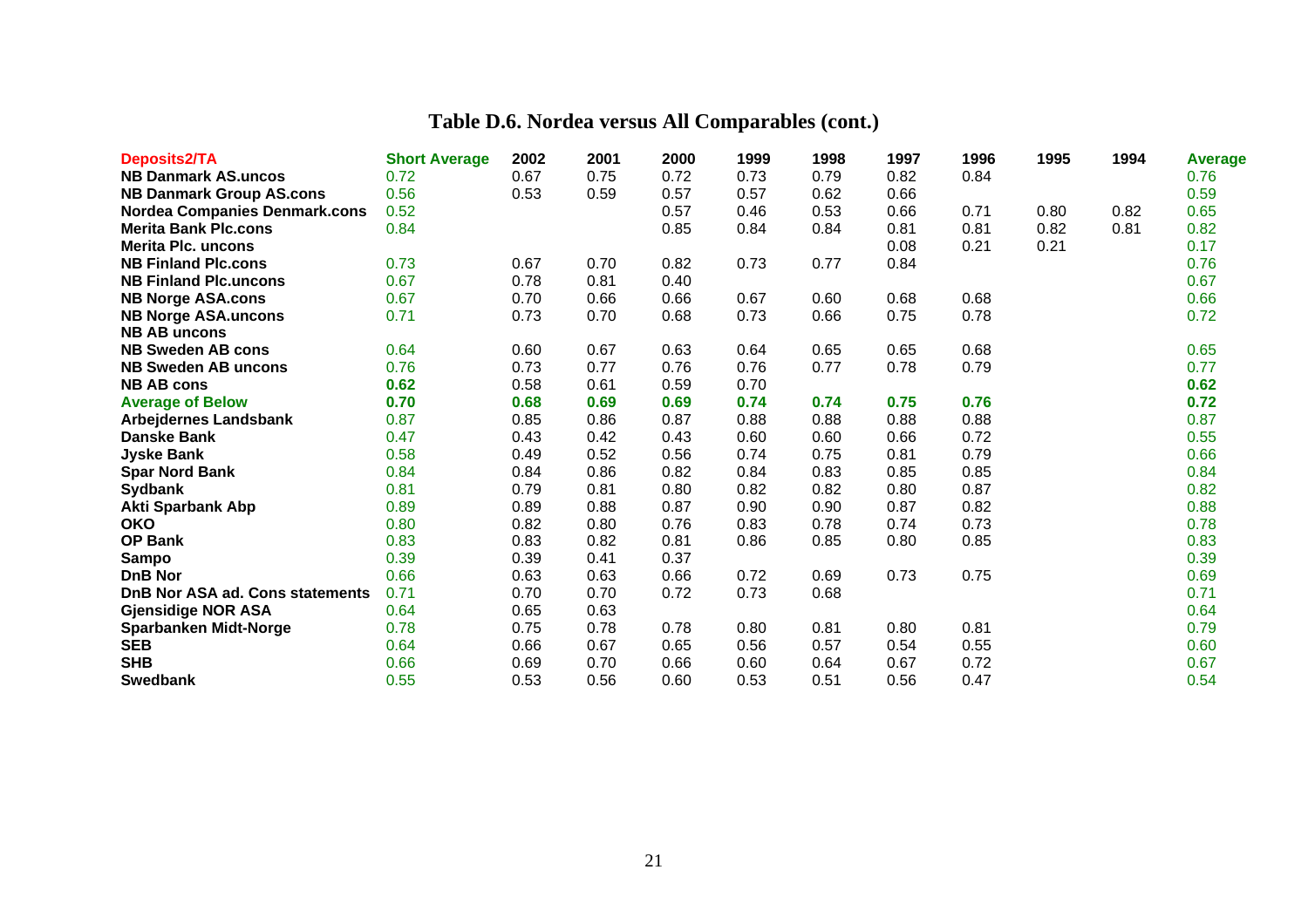| Cost/Income1                         | <b>Short Average</b> | 2002 | 2001 | 2000 | 1999 | 1998 | 1997 | 1996 | 1995    | 1994    | <b>Average</b> |
|--------------------------------------|----------------------|------|------|------|------|------|------|------|---------|---------|----------------|
| <b>NB Danmark AS.uncos</b>           | 0.69                 | 0.68 | 0.63 | 0.70 | 0.74 | 0.73 | 0.69 | 0.77 |         |         | 0.71           |
| <b>NB Danmark Group AS.cons</b>      | 0.67                 | 0.65 | 0.61 | 0.68 | 0.72 | 0.71 | 0.69 |      |         |         | 0.68           |
| <b>Nordea Companies Denmark.cons</b> | 0.89                 |      |      | 0.72 | 1.06 | 1.03 | 0.70 | 0.77 | 0.70    | 0.65    | 0.80           |
| <b>Merita Bank Plc.cons</b>          | 0.52                 |      |      | 0.48 | 0.56 | 0.59 | 0.56 | 0.70 | 0.78    | 0.73    | 0.63           |
| <b>Merita Plc. uncons</b>            |                      |      |      |      |      | 0.11 | 0.08 | 0.22 | $-0.21$ | $-0.35$ | $-0.03$        |
| <b>NB Finland Plc.cons</b>           | 0.63                 | 0.72 | 0.63 | 0.53 | 0.62 | 0.60 | 0.59 |      |         |         | 0.62           |
| <b>NB Finland Plc.uncons</b>         | 0.22                 | 0.52 | 0.13 | 0.00 |      |      |      |      |         |         | 0.22           |
| <b>NB Norge ASA.cons</b>             | 0.58                 | 0.60 | 0.58 | 0.58 | 0.55 | 0.63 | 0.65 | 0.64 |         |         | 0.60           |
| <b>NB Norge ASA.uncons</b>           | 0.56                 | 0.61 | 0.57 | 0.54 | 0.54 | 0.61 | 0.72 | 0.59 |         |         | 0.60           |
| <b>NB AB uncons</b>                  | 0.05                 | 0.09 | 0.04 | 0.01 |      |      |      |      |         |         | 0.05           |
| <b>NB Sweden AB cons</b>             | 0.63                 | 0.71 | 0.61 | 0.58 | 0.61 | 0.57 | 0.54 | 0.47 |         |         | 0.58           |
| <b>NB Sweden AB uncons</b>           | 0.75                 | 0.85 | 0.73 | 0.72 | 0.70 | 0.61 | 0.61 | 0.50 |         |         | 0.67           |
| <b>NB AB cons</b>                    | 0.63                 | 0.69 | 0.64 | 0.58 | 0.62 |      |      |      |         |         | 0.63           |
| <b>Average of Below</b>              | 0.67                 | 0.69 | 0.67 | 0.63 | 0.69 | 0.71 | 0.73 | 0.67 |         |         | 0.69           |
| <b>Arbejdernes Landsbank</b>         | 0.81                 | 0.80 | 0.78 | 0.76 | 0.90 | 0.88 | 0.86 | 0.80 |         |         | 0.83           |
| <b>Danske Bank</b>                   | 0.65                 | 0.60 | 0.61 | 0.72 | 0.67 | 0.64 | 0.63 | 0.55 |         |         | 0.63           |
| <b>Jyske Bank</b>                    | 0.63                 | 0.64 | 0.69 | 0.60 | 0.59 | 0.71 | 0.71 | 0.59 |         |         | 0.65           |
| <b>Spar Nord Bank</b>                | 0.67                 | 0.67 | 0.73 | 0.59 | 0.70 | 0.74 | 0.70 | 0.64 |         |         | 0.68           |
| <b>Sydbank</b>                       | 0.64                 | 0.64 | 0.63 | 0.62 | 0.66 | 0.76 | 0.77 | 0.69 |         |         | 0.68           |
| <b>Akti Sparbank Abp</b>             | 0.82                 | 0.86 | 0.77 | 0.75 | 0.89 | 0.80 | 0.87 | 0.88 |         |         | 0.83           |
| <b>OKO</b>                           | 0.55                 | 0.58 | 0.54 | 0.43 | 0.66 | 0.80 | 1.06 | 0.93 |         |         | 0.72           |
| <b>OP Bank</b>                       | 0.62                 | 0.67 | 0.60 | 0.53 | 0.69 | 0.67 | 0.71 | 0.68 |         |         | 0.65           |
| <b>Sampo</b>                         | 0.97                 | 1.06 | 1.06 | 0.79 |      |      |      |      |         |         | 0.97           |
| <b>DnB Nor</b>                       | 0.61                 | 0.64 | 0.59 | 0.56 | 0.64 | 0.66 | 0.71 | 0.73 |         |         | 0.65           |
| DnB Nor ASA ad. Cons statements      | 0.63                 | 0.69 | 0.63 | 0.61 | 0.60 | 0.66 |      |      |         |         | 0.64           |
| <b>Gjensidige NOR ASA</b>            | 0.61                 | 0.63 | 0.59 |      |      |      |      |      |         |         | 0.61           |
| <b>Sparbanken Midt-Norge</b>         | 0.61                 | 0.71 | 0.61 | 0.61 | 0.53 | 0.59 | 0.59 | 0.65 |         |         | 0.61           |
| <b>SEB</b>                           | 0.80                 | 0.76 | 0.83 | 0.76 | 0.85 | 0.82 | 0.70 | 0.58 |         |         | 0.76           |
| <b>SHB</b>                           | 0.48                 | 0.49 | 0.47 | 0.45 | 0.52 | 0.54 | 0.50 | 0.42 |         |         | 0.49           |
| <b>Swedbank</b>                      | 0.66                 | 0.64 | 0.63 | 0.64 | 0.72 | 0.72 | 0.69 | 0.57 |         |         | 0.66           |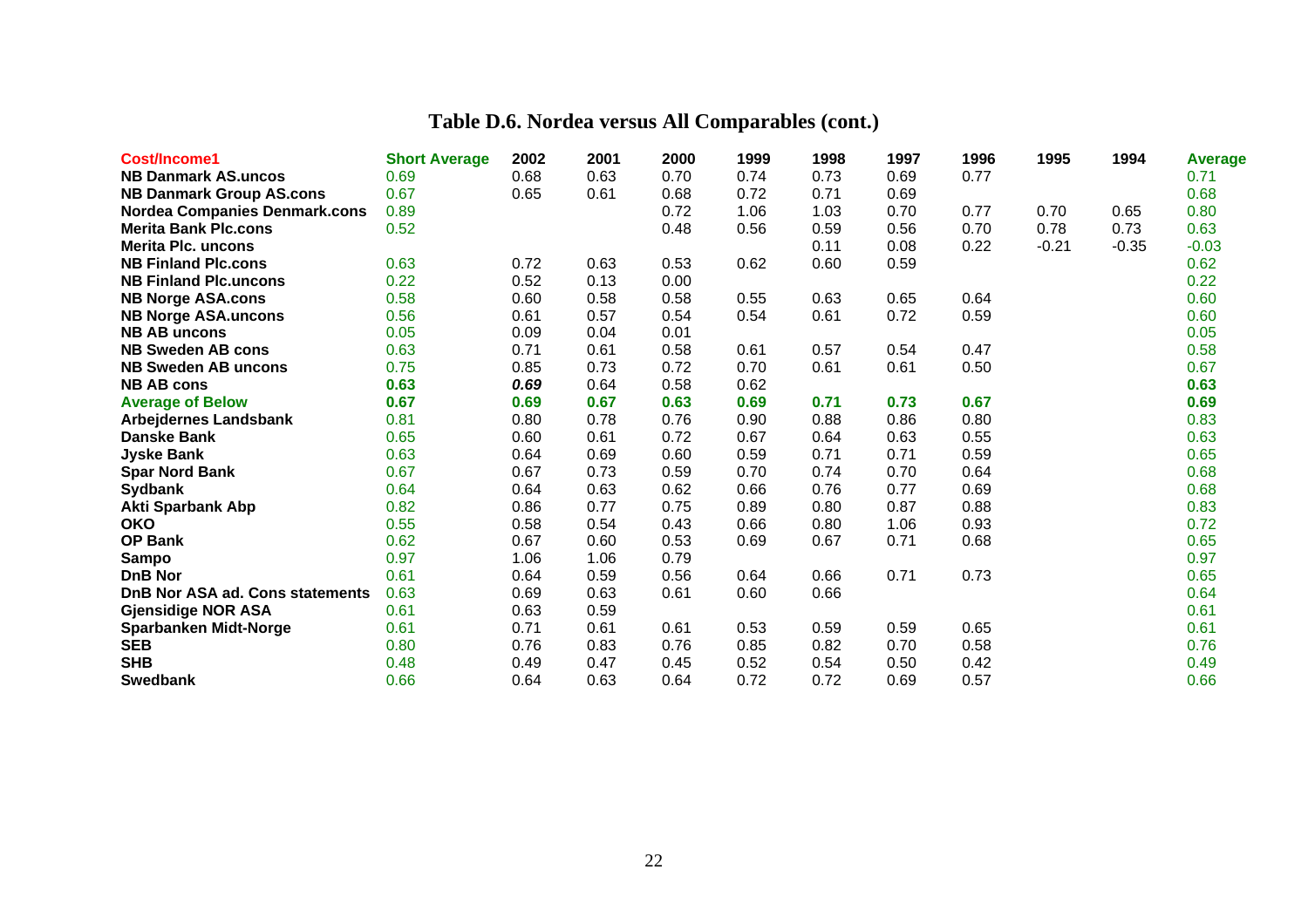# **Table D.7. Nordea Denmark versus Comparables for Denmark**

| ROE <sub>1</sub>                        | <b>Short Average</b> | 2002         | 2001         | 2000         | 1999  | 1998         | 1997         | Average        |       |
|-----------------------------------------|----------------------|--------------|--------------|--------------|-------|--------------|--------------|----------------|-------|
| <b>NB Danmark Group AS.cons</b>         | 16.54                | 14.26        | 11.86        | 24.90        | 15.15 | 20.48        | 21.30        |                | 17.99 |
| <b>Average of Below</b>                 | 11.54                | 8.94         | 9.87         | 14.28        | 13.07 | 10.35        | 11.42        | 11.79          | 11.39 |
| <b>Arbejdernes Landsbank</b>            | 6.30                 | 5.03         | 6.18         | 9.21         | 4.78  | 7.81         | 7.30         | 9.62           | 7.13  |
| <b>Danske Bank</b>                      | 13.78                | 13.83        | 15.48        | 9.24         | 16.59 | 13.11        | 15.55        | 14.25          | 14.01 |
| <b>Jyske Bank</b>                       | 13.53                | 7.70         | 10.24        | 18.91        | 17.28 | 10.06        | 9.30         | 15.05          | 12.65 |
| <b>Spar Nord Bank</b>                   | 10.00                | 6.35         | 3.67         | 15.74        | 14.24 | 9.44         | 15.74        | 10.60          | 10.83 |
| <b>Sydbank</b>                          | 14.08                | 11.77        | 13.79        | 18.33        | 12.44 | 11.33        | 9.23         | 9.44           | 12.33 |
| <b>ROA</b>                              | <b>Short Average</b> | 2002         | 2001         | 2000         | 1999  | 1998         | 1997         | <b>Average</b> |       |
| <b>NB Danmark Group AS.cons</b>         | 0.59                 | 0.40         | 0.37         | 0.95         | 0.65  | 0.88         | 0.90         |                | 0.69  |
| <b>Average of Below</b>                 | 0.63                 | 0.48         | 0.52         | 0.79         | 0.73  | 0.66         | 0.75         | 0.84           | 0.68  |
| <b>Arbejdernes Landsbank</b>            | 0.67                 | 0.61         | 0.70         | 0.91         | 0.47  | 0.76         | 0.67         | 0.93           | 0.72  |
| <b>Danske Bank</b>                      | 0.53                 | 0.47         | 0.57         | 0.35         | 0.72  | 0.67         | 0.76         | 0.81           | 0.62  |
| <b>Jyske Bank</b>                       | 0.66                 | 0.33         | 0.47         | 0.85         | 0.97  | 0.67         | 0.70         | 1.09           | 0.73  |
| <b>Spar Nord Bank</b>                   | 0.58                 | 0.37         | 0.20         | 0.91         | 0.87  | 0.59         | 1.11         | 0.76           | 0.69  |
| <b>Sydbank</b>                          | 0.72                 | 0.62         | 0.69         | 0.95         | 0.62  | 0.64         | 0.52         | 0.59           | 0.66  |
|                                         |                      |              |              |              |       |              |              |                |       |
| <b>Net Interest Revenue</b>             | <b>Short Average</b> | 2002         | 2001         | 2000         | 1999  | 1998         | 1997         | <b>Average</b> |       |
| <b>NB Danmark Group AS.cons</b>         | 1.47                 | 1.30         | 1.50         | 1.53         | 1.56  | 1.60         | 1.72         |                | 1.54  |
| <b>Average of Below</b>                 | 2.64                 | 2.60         | 2.74         | 2.52         | 2.69  | 2.91         | 3.03         | 3.23           | 2.82  |
| <b>Arbejdernes Landsbank</b>            | 4.46                 | 4.60         | 4.81         | 4.22         | 4.22  | 4.09         | 4.14         | 4.45           | 4.36  |
| <b>Danske Bank</b>                      | 1.14                 | 1.10         | 1.24         | 0.80         | 1.42  | 1.47         | 1.44         | 1.63           | 1.30  |
| <b>Jyske Bank</b>                       | 2.04                 | 1.89         | 2.05         | 1.90         | 2.31  | 2.82         | 2.99         | 2.94           | 2.41  |
| <b>Spar Nord Bank</b>                   | 2.98                 | 2.76         | 3.08         | 3.11         | 2.97  | 3.41         | 3.77         | 3.65           | 3.25  |
| <b>Sydbank</b>                          | 2.57                 | 2.67         | 2.51         | 2.55         | 2.56  | 2.78         | 2.80         | 3.48           | 2.76  |
| <b>Commission Income/TA</b>             | <b>Short Average</b> | 2002         | 2001         | 2000         | 1999  | 1998         | 1997         | <b>Average</b> |       |
| <b>NB Danmark Group AS.cons</b>         | 0.55                 | 0.29         | 0.44         | 0.76         | 0.72  | 0.60         | 0.62         |                | 0.57  |
| <b>Average of Below</b>                 | 0.87                 | 0.86         | 0.83         | 0.85         | 0.93  | 0.87         | 0.89         | 0.86           | 0.87  |
| <b>Arbejdernes Landsbank</b>            | 1.22                 | 1.60         | 1.22         | 1.03         | 1.02  | 1.05         | 1.01         | 1.02           | 1.14  |
| Danske Bank                             | 0.47                 | 0.33         | 0.46         | 0.42         | 0.66  | 0.55         | 0.53         | 0.52           | 0.50  |
| <b>Jyske Bank</b>                       | 0.72                 | 0.64         | 0.65         | 0.71         | 0.89  | 0.83         | 1.07         | 1.02           | 0.83  |
| <b>Spar Nord Bank</b><br><b>Sydbank</b> | 0.90                 | 0.76<br>0.95 | 0.89<br>0.95 | 0.97<br>1.13 | 0.98  | 0.87<br>1.03 | 0.85<br>1.00 | 0.68           | 0.86  |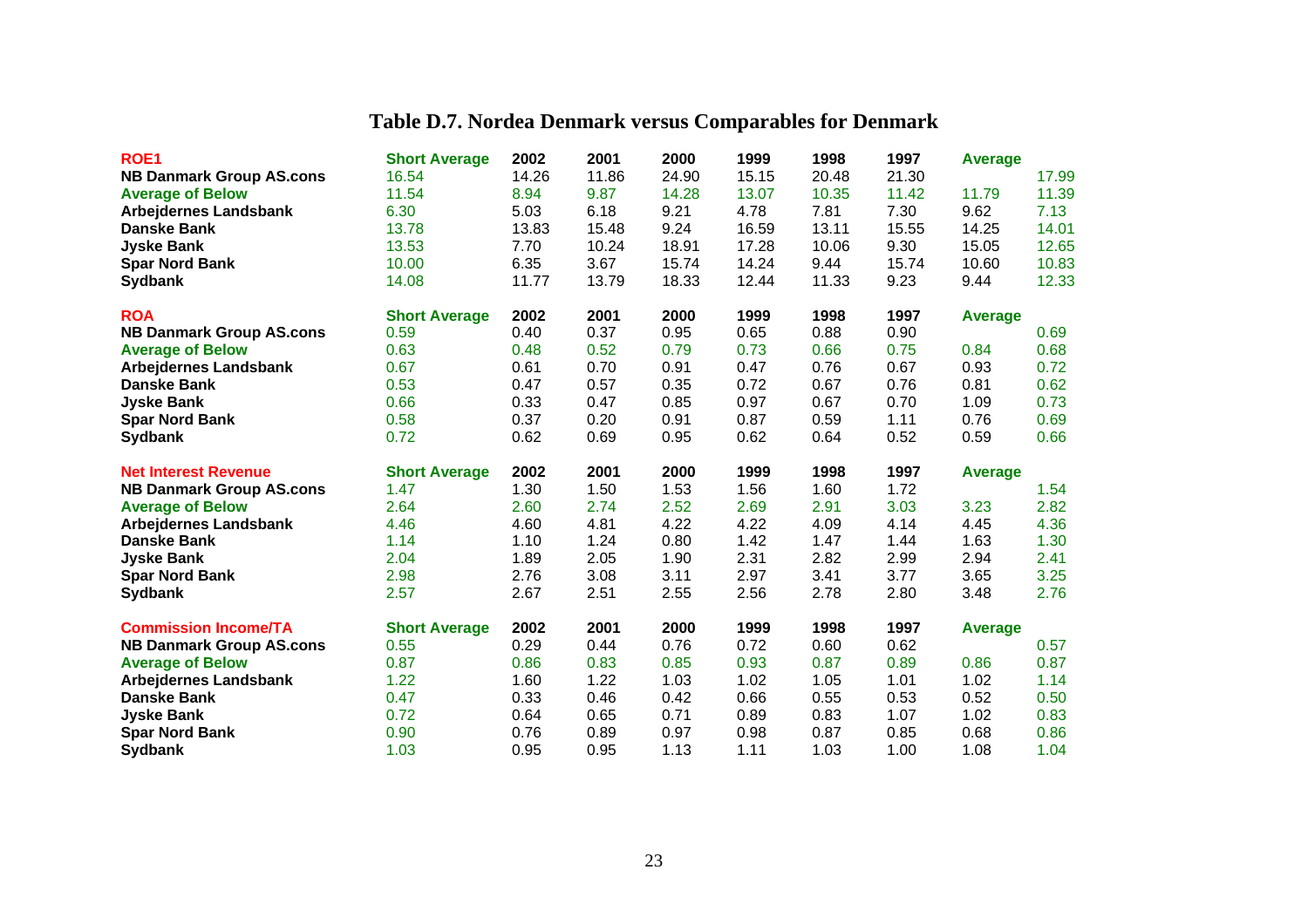# **Table D.7. Nordea Denmark versus Comparables for Denmark (cont.)**

| <b>Operating Income/TA</b>              | <b>Short Average</b> | 2002         | 2001         | 2000         | 1999         | 1998         | 1997         |              | <b>Average</b> |
|-----------------------------------------|----------------------|--------------|--------------|--------------|--------------|--------------|--------------|--------------|----------------|
| <b>NB Danmark Group AS.cons</b>         | 2.03                 | 1.59         | 1.95         | 2.29         | 2.28         | 2.20         | 2.34         |              | 2.11           |
| <b>Average of Below</b>                 | 3.62                 | 3.58         | 3.61         | 3.64         | 3.65         | 3.59         | 3.95         | 4.37         | 3.77           |
| <b>Arbejdernes Landsbank</b>            | 5.73                 | 6.27         | 6.13         | 5.67         | 4.85         | 5.05         | 5.16         | 5.65         | 5.54           |
| <b>Danske Bank</b>                      | 1.63                 | 1.48         | 1.75         | 1.29         | 1.99         | 2.02         | 2.03         | 2.46         | 1.86           |
| <b>Jyske Bank</b>                       | 2.94                 | 2.63         | 2.64         | 2.80         | 3.69         | 3.13         | 3.98         | 4.41         | 3.33           |
| <b>Spar Nord Bank</b>                   | 4.12                 | 3.85         | 3.97         | 4.68         | 3.98         | 4.06         | 4.74         | 4.38         | 4.24           |
| <b>Sydbank</b>                          | 3.68                 | 3.68         | 3.54         | 3.79         | 3.74         | 3.69         | 3.83         | 4.93         | 3.88           |
| <b>Loan Loss Provisions/TA</b>          | <b>Short Average</b> | 2002         | 2001         | 2000         | 1999         | 1998         | 1997         | 1996         | <b>Average</b> |
| <b>NB Danmark Group AS.cons</b>         | 0.100                | 0.059        | 0.191        | 0.042        | 0.110        | 0.153        | 0.124        |              | 0.11           |
| <b>Average of Below</b>                 | 0.403                | 0.444        | 0.491        | 0.360        | 0.317        | 0.389        | 0.432        | 0.529        | 0.42           |
| <b>Arbejdernes Landsbank</b>            | 0.406                | 0.436        | 0.518        | 0.375        | 0.295        | 0.249        | 0.273        | 0.271        | 0.35           |
| <b>Danske Bank</b>                      | 0.073                | 0.081        | 0.114        | 0.033        | 0.064        | 0.086        | 0.111        | 0.141        | 0.09           |
| <b>Jyske Bank</b>                       | 0.253                | 0.266        | 0.215        | 0.250        | 0.280        | 0.324        | 0.510        | 0.584        | 0.35           |
| <b>Spar Nord Bank</b>                   | 0.865                | 0.987        | 1.213        | 0.757        | 0.504        | 0.896        | 0.795        | 0.898        | 0.86           |
| <b>Sydbank</b>                          | 0.418                | 0.448        | 0.394        | 0.384        | 0.444        | 0.393        | 0.470        | 0.749        | 0.47           |
|                                         |                      |              |              |              |              |              |              |              |                |
| <b>Loans/Total Assets</b>               | <b>Short Average</b> | 2002         | 2001         | 2000         | 1999         | 1998         | 1997         | 1996         | <b>Average</b> |
| <b>NB Danmark Group AS.cons</b>         | 0.51                 | 0.45         | 0.49         | 0.53         | 0.57         | 0.52         | 0.53         |              | 0.52           |
| <b>Average of Below</b>                 | 0.56                 | 0.56         | 0.57         | 0.57         | 0.53         | 0.52         | 0.54         | 0.52         | 0.55           |
| <b>Arbejdernes Landsbank</b>            | 0.48                 | 0.52         | 0.50         | 0.45         | 0.46         | 0.45         | 0.45         | 0.46         | 0.47           |
| <b>Danske Bank</b>                      | 0.58                 | 0.54         | 0.60         | 0.63         | 0.54         | 0.51         | 0.52         | 0.51         | 0.55           |
| <b>Jyske Bank</b>                       | 0.59                 | 0.62         | 0.62         | 0.59         | 0.54         | 0.52         | 0.58         | 0.54         | 0.57           |
| <b>Spar Nord Bank</b>                   | 0.56                 | 0.53         | 0.57         | 0.59         | 0.54         | 0.57         | 0.60         | 0.52         | 0.56           |
| <b>Sydbank</b>                          | 0.58                 | 0.58         | 0.57         | 0.59         | 0.58         | 0.54         | 0.55         | 0.59         | 0.57           |
| Deposits1/TA                            | <b>Short Average</b> | 2002         | 2001         | 2000         | 1999         | 1998         | 1997         | 1996         | <b>Average</b> |
| <b>NB Danmark Group AS.cons</b>         | 0.32                 | 0.26         | 0.31         | 0.35         | 0.36         | 0.36         | 0.40         |              | 0.34           |
| <b>Average of Below</b>                 | 0.54                 | 0.55         | 0.54         | 0.53         | 0.53         | 0.53         | 0.55         | 0.56         | 0.54           |
| <b>Arbejdernes Landsbank</b>            | 0.67                 | 0.77         | 0.69         | 0.59         | 0.62         | 0.67         | 0.63         | 0.73         | 0.67           |
| <b>Danske Bank</b>                      | 0.29                 | 0.24         | 0.26         | 0.27         | 0.38         | 0.36         | 0.41         | 0.43         | 0.34           |
| <b>Jyske Bank</b>                       | 0.59                 | 0.62         | 0.62         | 0.59         | 0.54         | 0.52         | 0.58         | 0.54         | 0.57           |
| <b>Spar Nord Bank</b><br><b>Sydbank</b> | 0.56<br>0.58         | 0.53<br>0.58 | 0.57<br>0.57 | 0.59<br>0.59 | 0.54<br>0.58 | 0.57<br>0.54 | 0.60<br>0.55 | 0.52<br>0.59 | 0.56<br>0.57   |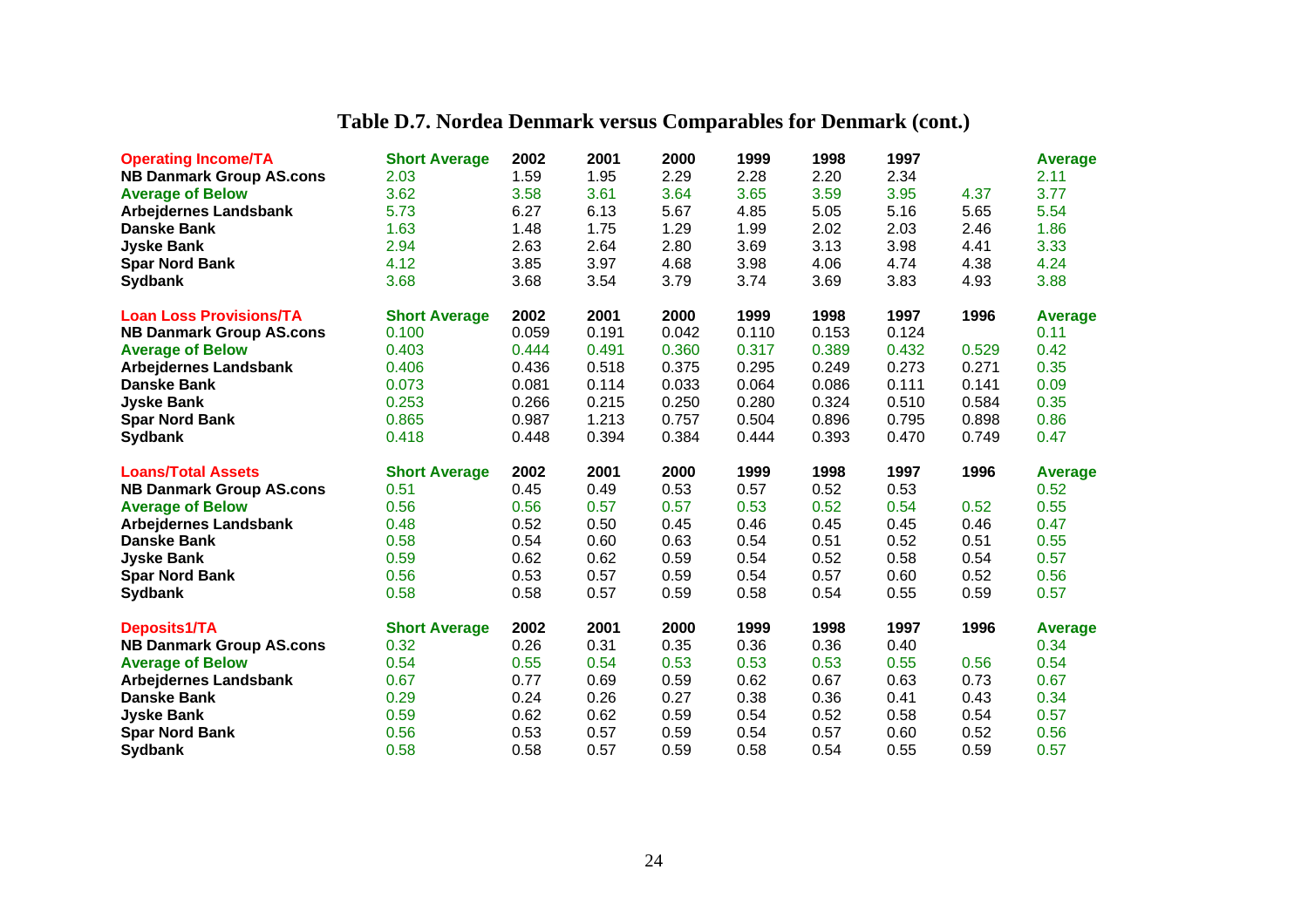## **Table D.7. Nordea Denmark versus Comparables for Denmark (cont.)**

| <b>Deposits2/TA</b>             | <b>Short Average</b> | 2002 | 2001 | 2000 | 1999 | 1998 | 1997 | 1996 | Average |
|---------------------------------|----------------------|------|------|------|------|------|------|------|---------|
| <b>NB Danmark Group AS.cons</b> | 0.56                 | 0.53 | 0.59 | 0.57 | 0.57 | 0.62 | 0.66 |      | 0.59    |
| <b>Average of Below</b>         | 0.71                 | 0.68 | 0.69 | 0.69 | 0.78 | 0.78 | 0.80 | 0.82 | 0.75    |
| <b>Arbejdernes Landsbank</b>    | 0.87                 | 0.85 | 0.86 | 0.87 | 0.88 | 0.88 | 0.88 | 0.88 | 0.87    |
| <b>Danske Bank</b>              | 0.47                 | 0.43 | 0.42 | 0.43 | 0.60 | 0.60 | 0.66 | 0.72 | 0.55    |
| <b>Jyske Bank</b>               | 0.58                 | 0.49 | 0.52 | 0.56 | 0.74 | 0.75 | 0.81 | 0.79 | 0.66    |
| <b>Spar Nord Bank</b>           | 0.84                 | 0.84 | 0.86 | 0.82 | 0.84 | 0.83 | 0.85 | 0.85 | 0.84    |
| Sydbank                         | 0.81                 | 0.79 | 0.81 | 0.80 | 0.82 | 0.82 | 0.80 | 0.87 | 0.82    |
| Cost/Income1                    | <b>Short Average</b> | 2002 | 2001 | 2000 | 1999 | 1998 | 1997 | 1996 | Average |
| <b>NB Danmark Group AS.cons</b> | 0.67                 | 0.65 | 0.61 | 0.68 | 0.72 | 0.71 | 0.69 |      | 0.68    |
| <b>Average of Below</b>         | 0.68                 | 0.67 | 0.69 | 0.66 | 0.71 | 0.75 | 0.74 | 0.65 | 0.69    |
| <b>Arbejdernes Landsbank</b>    | 0.81                 | 0.80 | 0.78 | 0.76 | 0.90 | 0.88 | 0.86 | 0.80 | 0.83    |
| <b>Danske Bank</b>              | 0.65                 | 0.60 | 0.61 | 0.72 | 0.67 | 0.64 | 0.63 | 0.55 | 0.63    |
| <b>Jyske Bank</b>               | 0.63                 | 0.64 | 0.69 | 0.60 | 0.59 | 0.71 | 0.71 | 0.59 | 0.65    |
| <b>Spar Nord Bank</b>           | 0.67                 | 0.67 | 0.73 | 0.59 | 0.70 | 0.74 | 0.70 | 0.64 | 0.68    |
| <b>Sydbank</b>                  | 0.64                 | 0.64 | 0.63 | 0.62 | 0.66 | 0.76 | 0.77 | 0.69 | 0.68    |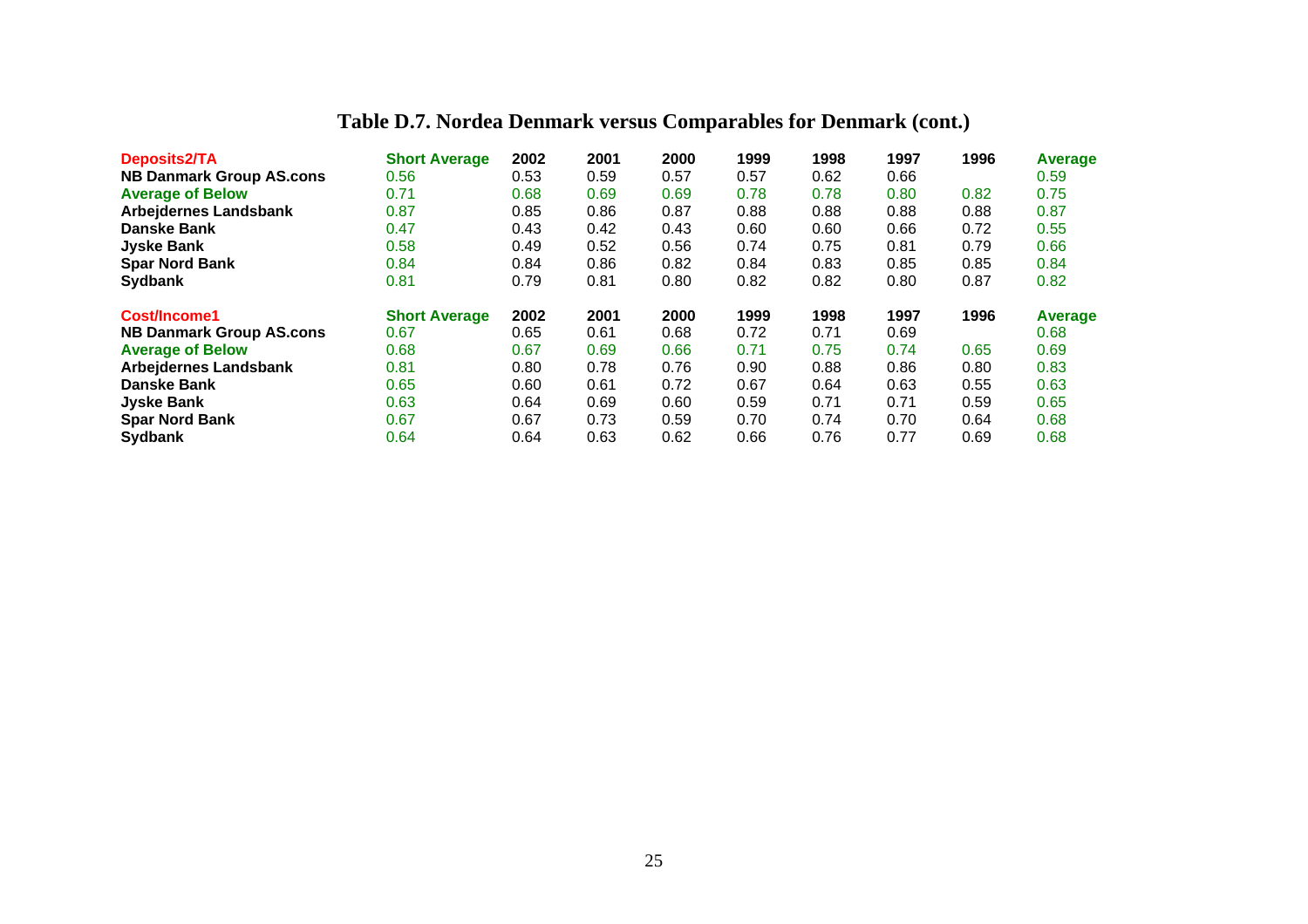## **Table D.8. Nordea Finland versus Comparables for Finland**

| ROE <sub>1</sub>            | <b>Short Average</b> | 2002  | 2001  | 2000  | 1999  | 1998    | 1997  | 1996 | <b>Average</b> |
|-----------------------------|----------------------|-------|-------|-------|-------|---------|-------|------|----------------|
| <b>NB Finland Plc.cons</b>  | 16.85                | 6.64  | 21.22 | 18.14 | 21.38 | 15.83   | 24.37 |      | 17.93          |
| <b>Average of Below</b>     | 16.78                | 10.54 | 17.22 | 24.19 | 15.17 | 12.92   | 10.06 | 7.46 | 13.94          |
| <b>Akti Sparbank Abp</b>    | 14.50                | 7.25  | 13.32 | 21.83 | 15.60 | 12.73   | 10.21 | 7.06 | 12.57          |
| <b>OKO</b>                  | 12.64                | 9.98  | 12.92 | 19.87 | 7.78  | $-3.10$ | 6.72  | 7.66 | 8.83           |
| <b>OP Bank</b>              | 17.21                | 11.35 | 13.57 | 21.80 | 22.13 | 29.14   | 13.27 | 7.65 | 16.99          |
| <b>Sampo</b>                | 25.29                | 13.57 | 29.05 | 33.25 |       |         |       |      | 25.29          |
|                             |                      |       |       |       |       |         |       |      |                |
| <b>ROA</b>                  | <b>Short Average</b> | 2002  | 2001  | 2000  | 1999  | 1998    | 1997  | 1996 | Average        |
| <b>NB Finland Plc.cons</b>  | 0.84                 | 0.32  | 1.02  | 0.98  | 1.06  | 0.74    | 1.09  |      | 0.87           |
| <b>Average of Below</b>     | 1.22                 | 0.87  | 1.41  | 1.76  | 0.85  | 0.68    | 0.53  | 0.38 | 0.93           |
| <b>Akti Sparbank Abp</b>    | 0.71                 | 0.36  | 0.66  | 1.11  | 0.71  | 0.59    | 0.62  | 0.43 | 0.64           |
| <b>OKO</b>                  | 0.65                 | 0.50  | 0.63  | 1.08  | 0.37  | $-0.17$ | 0.39  | 0.39 | 0.46           |
| <b>OP Bank</b>              | 1.41                 | 1.08  | 1.22  | 1.87  | 1.48  | 1.64    | 0.58  | 0.33 | 1.17           |
| <b>Sampo</b>                | 2.56                 | 1.56  | 3.12  | 2.99  |       |         |       |      | 2.56           |
| <b>Net Interest Revenue</b> | <b>Short Average</b> | 2002  | 2001  | 2000  | 1999  | 1998    | 1997  | 1996 | <b>Average</b> |
| <b>NB Finland Plc.cons</b>  | 1.56                 | 1.67  | 1.23  | 1.58  | 1.76  | 1.98    | 1.95  |      | 1.69           |
| <b>Average of Below</b>     | 2.12                 | 2.03  | 2.20  | 2.32  | 1.92  | 2.22    | 2.28  | 2.01 | 2.14           |
| <b>Akti Sparbank Abp</b>    | 2.27                 | 2.15  | 2.33  | 2.51  | 2.09  | 2.38    | 2.61  | 2.52 | 2.37           |
| <b>OKO</b>                  | 1.42                 | 1.38  | 1.48  | 1.78  | 1.05  | 1.29    | 1.35  | 0.89 | 1.32           |
| <b>OP Bank</b>              | 3.09                 | 2.80  | 3.23  | 3.71  | 2.63  | 2.98    | 2.87  | 2.63 | 2.98           |
| <b>Sampo</b>                | 1.61                 | 1.79  | 1.76  | 1.30  |       |         |       |      | 1.61           |
| <b>Commission Income/TA</b> | <b>Short Average</b> | 2002  | 2001  | 2000  | 1999  | 1998    | 1997  | 1996 | <b>Average</b> |
| <b>NB Finland Plc.cons</b>  | 0.64                 | 0.54  | 0.48  | 0.76  | 0.79  | 0.75    | 0.70  |      | 0.67           |
| <b>Average of Below</b>     | 0.72                 | 0.67  | 0.68  | 0.77  | 0.73  | 0.81    | 0.85  | 0.87 | 0.77           |
| <b>Akti Sparbank Abp</b>    | 0.88                 | 0.79  | 0.82  | 1.05  | 0.85  | 0.92    | 0.99  | 1.07 | 0.93           |
| <b>OKO</b>                  | 0.49                 | 0.43  | 0.44  | 0.60  | 0.47  | 0.49    | 0.58  | 0.60 | 0.52           |
| <b>OP Bank</b>              | 0.86                 | 0.77  | 0.82  | 0.99  | 0.87  | 1.02    | 0.97  | 0.93 | 0.91           |
| <b>Sampo</b>                | 0.60                 | 0.70  | 0.66  | 0.45  |       |         |       |      | 0.60           |
| <b>Operating Income/TA</b>  | <b>Short Average</b> | 2002  | 2001  | 2000  | 1999  | 1998    | 1997  | 1996 | <b>Average</b> |
| <b>NB Finland Plc.cons</b>  | 2.32                 | 2.30  | 1.85  | 2.48  | 2.65  | 3.19    | 2.98  |      | 2.57           |
| <b>Average of Below</b>     | 2.85                 | 2.69  | 2.83  | 3.18  | 2.70  | 3.12    | 3.19  | 3.19 | 2.99           |
| <b>Akti Sparbank Abp</b>    | 3.21                 | 2.99  | 3.20  | 3.76  | 2.88  | 3.35    | 3.63  | 3.71 | 3.36           |
| <b>OKO</b>                  | 1.92                 | 1.75  | 1.83  | 2.47  | 1.61  | 1.92    | 2.00  | 1.99 | 1.94           |
| <b>OP Bank</b>              | 3.94                 | 3.54  | 3.89  | 4.73  | 3.61  | 4.10    | 3.93  | 3.87 | 3.95           |
| <b>Sampo</b>                | 2.22                 | 2.49  | 2.41  | 1.75  |       |         |       |      | 2.22           |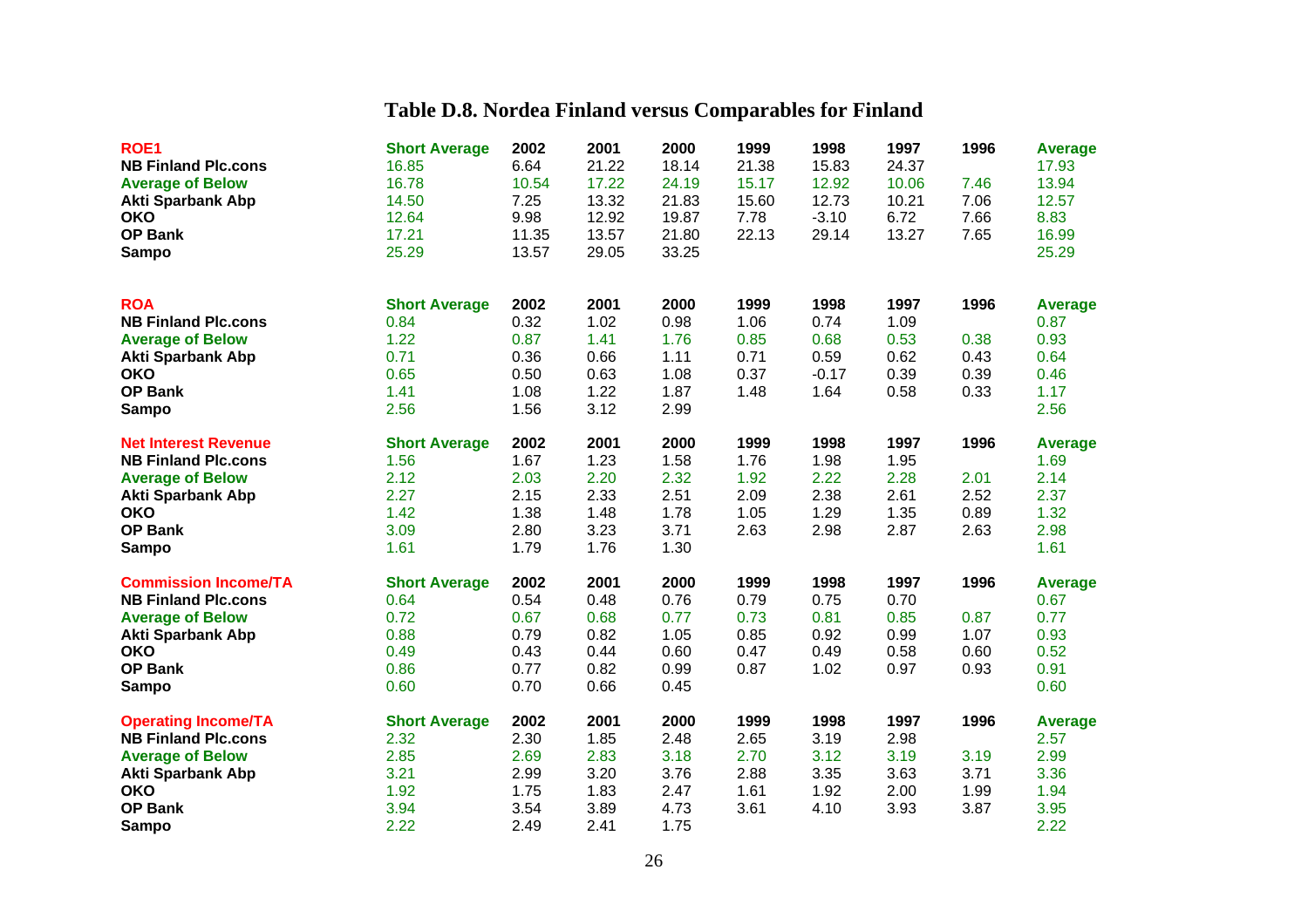## **Table D.8. Nordea Finland versus Comparables for Finland (cont.)**

| <b>Loan Loss Provisions/TA</b><br><b>NB Finland Plc.cons</b><br><b>Average of Below</b><br><b>Akti Sparbank Abp</b> | <b>Short Average</b><br>0.068<br>0.021<br>0.031 | 2002<br>0.116<br>0.026<br>0.085 | 2001<br>0.096<br>0.018<br>0.006 | 2000<br>0.037<br>$-0.003$<br>$-0.007$ | 1999<br>0.021<br>0.041<br>0.040 | 1998<br>0.144<br>0.185<br>0.042 | 1997<br>0.248<br>0.445<br>0.286 | 1996<br>0.677<br>0.554 | <b>Average</b><br>0.11<br>0.20<br>0.14 |
|---------------------------------------------------------------------------------------------------------------------|-------------------------------------------------|---------------------------------|---------------------------------|---------------------------------------|---------------------------------|---------------------------------|---------------------------------|------------------------|----------------------------------------|
| <b>OKO</b>                                                                                                          | $-0.039$                                        | $-0.016$                        | $-0.032$                        | $-0.091$                              | $-0.017$                        | $-0.036$                        | 0.111                           | 0.299                  | 0.03                                   |
| <b>OP Bank</b>                                                                                                      | 0.053                                           | 0.038                           | 0.040                           | 0.033                                 | 0.100                           | 0.549                           | 0.938                           | 1.178                  | 0.41                                   |
| <b>Sampo</b>                                                                                                        | 0.036                                           | $-0.004$                        | 0.059                           | 0.052                                 |                                 |                                 |                                 |                        | 0.04                                   |
|                                                                                                                     |                                                 |                                 |                                 |                                       |                                 |                                 |                                 |                        |                                        |
| <b>Loans/Total Assets</b>                                                                                           | <b>Short Average</b>                            | 2002                            | 2001                            | 2000                                  | 1999                            | 1998                            | 1997                            | 1996                   | <b>Average</b>                         |
| <b>NB Finland Plc.cons</b>                                                                                          | 0.66                                            | 0.65                            | 0.64                            | 0.68                                  | 0.66                            | 0.62                            | 0.58                            |                        | 0.64                                   |
| <b>Average of Below</b>                                                                                             | 0.60                                            | 0.63                            | 0.59                            | 0.59                                  | 0.59                            | 0.57                            | 0.54                            | 0.51                   | 0.58                                   |
| <b>Akti Sparbank Abp</b>                                                                                            | 0.64                                            | 0.69                            | 0.64                            | 0.64                                  | 0.62                            | 0.58                            | 0.60                            | 0.55                   | 0.62                                   |
| <b>OKO</b>                                                                                                          | 0.49                                            | 0.53                            | 0.47                            | 0.51                                  | 0.44                            | 0.43                            | 0.37                            | 0.34                   | 0.44                                   |
| <b>OP Bank</b>                                                                                                      | 0.75                                            | 0.78                            | 0.74                            | 0.76                                  | 0.71                            | 0.70                            | 0.66                            | 0.64                   | 0.71                                   |
| <b>Sampo</b>                                                                                                        | 0.50                                            | 0.52                            | 0.52                            | 0.45                                  |                                 |                                 |                                 |                        | 0.50                                   |
| Deposits1/TA                                                                                                        | <b>Short Average</b>                            | 2002                            | 2001                            | 2000                                  | 1999                            | 1998                            | 1997                            | 1996                   | Averag                                 |
| <b>NB Finland Plc.cons</b>                                                                                          | 0.41                                            | 0.41                            | 0.40                            | 0.41                                  | 0.42                            | 0.42                            | 0.43                            |                        | 0.41                                   |
| <b>Average of Below</b>                                                                                             | 0.49                                            | 0.49                            | 0.47                            | 0.46                                  | 0.53                            | 0.52                            | 0.52                            | 0.52                   | 0.50                                   |
| <b>Akti Sparbank Abp</b>                                                                                            | 0.62                                            | 0.59                            | 0.59                            | 0.64                                  | 0.66                            | 0.66                            | 0.73                            | 0.76                   | 0.66                                   |
| <b>OKO</b>                                                                                                          | 0.21                                            | 0.21                            | 0.21                            | 0.19                                  | 0.22                            | 0.21                            | 0.17                            | 0.18                   | 0.20                                   |
| <b>OP Bank</b>                                                                                                      | 0.75                                            | 0.78                            | 0.74                            | 0.76                                  | 0.71                            | 0.70                            | 0.66                            | 0.64                   | 0.71                                   |
| <b>Sampo</b>                                                                                                        | 0.32                                            | 0.37                            | 0.33                            | 0.25                                  |                                 |                                 |                                 |                        | 0.32                                   |
|                                                                                                                     |                                                 |                                 |                                 |                                       |                                 |                                 |                                 |                        |                                        |
| <b>Deposits2/TA</b>                                                                                                 | <b>Short Average</b>                            | 2002                            | 2001                            | 2000                                  | 1999                            | 1998                            | 1997                            | 1996                   | <b>Average</b>                         |
| <b>NB Finland Plc.cons</b>                                                                                          | 0.73                                            | 0.67                            | 0.70                            | 0.82                                  | 0.73                            | 0.77                            | 0.84                            |                        | 0.76                                   |
| <b>Average of Below</b>                                                                                             | 0.76                                            | 0.73                            | 0.73                            | 0.70                                  | 0.86                            | 0.84                            | 0.80                            | 0.80                   | 0.78                                   |
| <b>Akti Sparbank Abp</b>                                                                                            | 0.89                                            | 0.89                            | 0.88                            | 0.87                                  | 0.90                            | 0.90                            | 0.87                            | 0.82                   | 0.88                                   |
| <b>OKO</b>                                                                                                          | 0.80                                            | 0.82                            | 0.80                            | 0.76                                  | 0.83                            | 0.78                            | 0.74                            | 0.73                   | 0.78                                   |
| <b>OP Bank</b>                                                                                                      | 0.83                                            | 0.83                            | 0.82                            | 0.81                                  | 0.86                            | 0.85                            | 0.80                            | 0.85                   | 0.83                                   |
| <b>Sampo</b>                                                                                                        | 0.39                                            | 0.39                            | 0.41                            | 0.37                                  |                                 |                                 |                                 |                        | 0.39                                   |
| Cost/Income1                                                                                                        | <b>Short Average</b>                            | 2002                            | 2001                            | 2000                                  | 1999                            | 1998                            | 1997                            | 1996                   | <b>Average</b>                         |
| <b>NB Finland Plc.cons</b>                                                                                          | 0.63                                            | 0.72                            | 0.63                            | 0.53                                  | 0.62                            | 0.60                            | 0.59                            |                        | 0.62                                   |
| <b>Average of Below</b>                                                                                             | 0.73                                            | 0.79                            | 0.74                            | 0.63                                  | 0.75                            | 0.76                            | 0.88                            | 0.83                   | 0.77                                   |
| <b>Akti Sparbank Abp</b>                                                                                            | 0.82                                            | 0.86                            | 0.77                            | 0.75                                  | 0.89                            | 0.80                            | 0.87                            | 0.88                   | 0.83                                   |
| <b>OKO</b>                                                                                                          | 0.55                                            | 0.58                            | 0.54                            | 0.43                                  | 0.66                            | 0.80                            | 1.06                            | 0.93                   | 0.72                                   |
| <b>OP Bank</b>                                                                                                      |                                                 |                                 |                                 |                                       |                                 |                                 |                                 |                        |                                        |
|                                                                                                                     | 0.62                                            | 0.67                            | 0.60                            | 0.53                                  | 0.69                            | 0.67                            | 0.71                            | 0.68                   | 0.65                                   |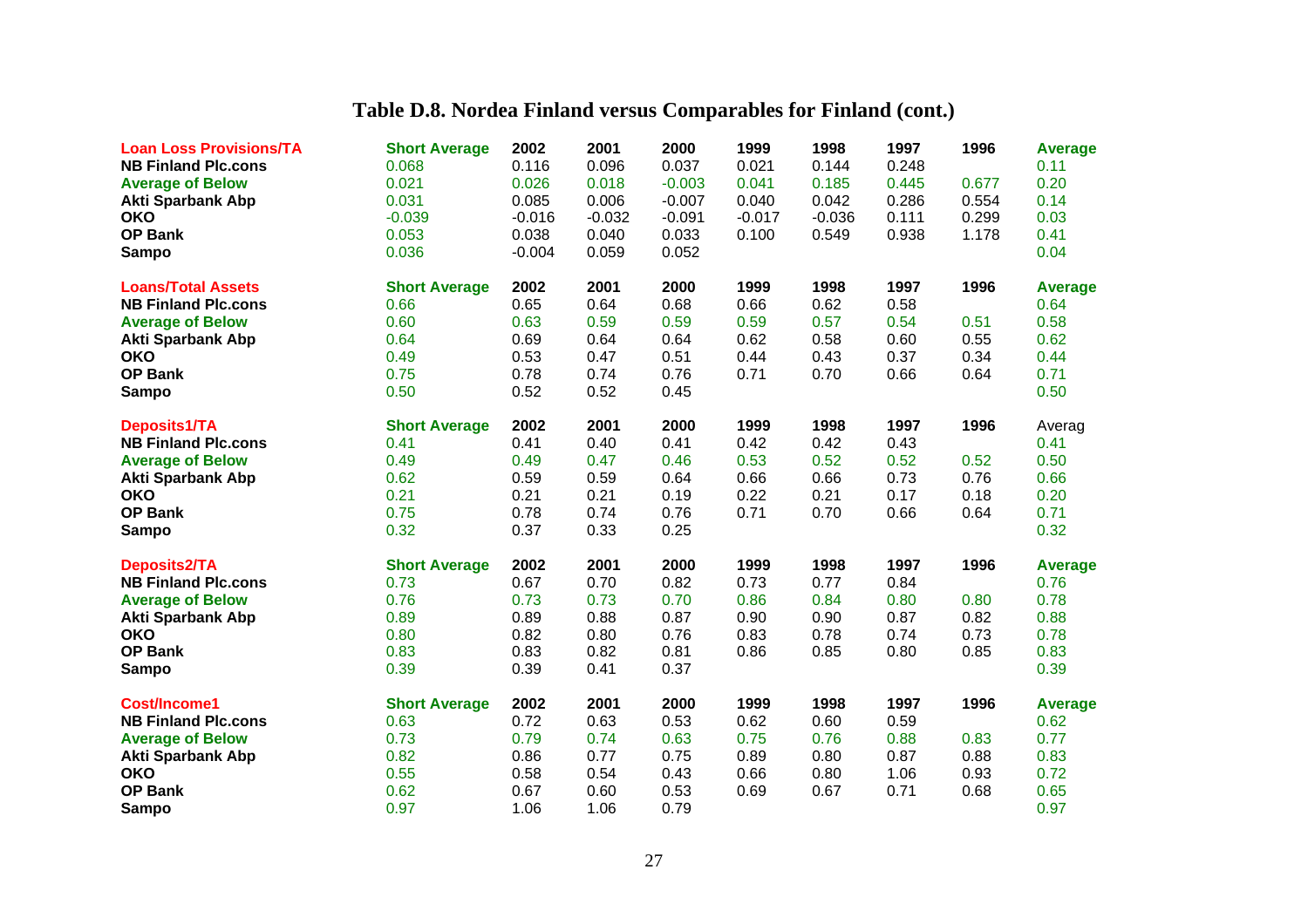## **Table D.9. Nordea Norway versus Comparables for Norway**

| ROE <sub>1</sub>                       | <b>Short Average</b> | 2002 | 2001  | 2000  | 1999  | 1998  | 1997  | 1996  | Average        |
|----------------------------------------|----------------------|------|-------|-------|-------|-------|-------|-------|----------------|
| <b>NB Norge ASA.cons</b>               | 13.18                | 5.99 | 15.52 | 14.76 | 16.45 | 13.77 | 20.38 | 23.21 | 15.73          |
| <b>Average of Below</b>                | 13.12                | 6.64 | 13.22 | 16.87 | 15.74 | 11.03 | 16.15 | 15.79 | 13.63          |
|                                        | 15.06                | 8.04 | 13.55 | 21.68 | 16.96 | 12.62 | 13.26 | 13.86 | 14.28          |
| DnB Nor ASA ad. Cons statements        | 13.58                | 8.94 | 15.87 | 16.80 | 12.69 | 5.53  |       |       | 11.97          |
| <b>Gjensidige NOR ASA</b>              | 11.40                | 9.25 | 13.55 |       |       |       |       |       | 11.40          |
| <b>Sparbanken Midt-Norge</b>           | 9.98                 | 0.33 | 9.92  | 12.12 | 17.57 | 14.93 | 19.04 | 17.72 | 13.09          |
| <b>ROA</b>                             | <b>Short Average</b> | 2002 | 2001  | 2000  | 1999  | 1998  | 1997  | 1996  | Average        |
| <b>NB Norge ASA.cons</b>               | 0.94                 | 0.43 | 1.14  | 1.02  | 1.17  | 1.04  | 1.20  | 1.33  | 1.05           |
| <b>Average of Below</b>                | 0.86                 | 0.44 | 0.90  | 1.09  | 1.01  | 0.75  | 1.03  | 0.99  | 0.89           |
|                                        | 0.92                 | 0.55 | 0.91  | 1.30  | 0.91  | 0.80  | 0.67  | 0.75  | 0.84           |
| <b>DnB Nor ASA ad. Cons statements</b> | 0.95                 | 0.61 | 1.14  | 1.17  | 0.88  | 0.36  |       |       | 0.83           |
| <b>Gjensidige NOR ASA</b>              | 0.75                 | 0.59 | 0.91  |       |       |       |       |       | 0.75           |
| <b>Sparbanken Midt-Norge</b>           | 0.68                 | 0.02 | 0.64  | 0.81  | 1.26  | 1.08  | 1.39  | 1.22  | 0.92           |
| <b>Net Interest Revenue</b>            | <b>Short Average</b> | 2002 | 2001  | 2000  | 1999  | 1998  | 1997  | 1996  | Average        |
| <b>NB Norge ASA.cons</b>               | 2.05                 | 2.00 | 2.13  | 1.99  | 2.08  | 2.17  | 1.98  | 2.15  | 2.07           |
| <b>Average of Below</b>                | 2.41                 | 2.35 | 2.41  | 2.48  | 2.40  | 2.39  | 2.75  | 2.99  | 2.54           |
|                                        | 2.46                 | 2.34 | 2.43  | 2.63  | 2.45  | 2.06  | 2.04  | 2.30  | 2.32           |
| DnB Nor ASA ad. Cons statements        | 2.09                 | 2.19 | 2.25  | 2.17  | 1.77  | 1.91  |       |       | 2.06           |
| <b>Gjensidige NOR ASA</b>              | 2.37                 | 2.31 | 2.43  |       |       |       |       |       | 2.37           |
| <b>Sparbanken Midt-Norge</b>           | 2.68                 | 2.54 | 2.54  | 2.64  | 2.98  | 3.19  | 3.45  | 3.68  | 3.00           |
| <b>Commission Income/TA</b>            | <b>Short Average</b> | 2002 | 2001  | 2000  | 1999  | 1998  | 1997  | 1996  | <b>Average</b> |
| <b>NB Norge ASA.cons</b>               | 1.00                 | 0.87 | 1.09  | 0.99  | 1.05  | 0.88  | 0.94  | 0.89  | 0.96           |
| <b>Average of Below</b>                | 0.91                 | 0.58 | 0.96  | 1.07  | 1.02  | 0.95  | 1.01  | 1.09  | 0.95           |
|                                        | 0.78                 | 0.61 | 0.85  | 0.89  | 0.79  | 0.97  | 1.24  | 1.22  | 0.94           |
| DnB Nor ASA ad. Cons statements        | 1.28                 | 0.92 | 1.37  | 1.59  | 1.25  | 1.10  |       |       | 1.25           |
| <b>Gjensidige NOR ASA</b>              | 0.76                 | 0.66 | 0.85  |       |       |       |       |       | 0.76           |
| <b>Sparbanken Midt-Norge</b>           | 0.66                 | 0.12 | 0.76  | 0.73  | 1.02  | 0.77  | 0.78  | 0.95  | 0.73           |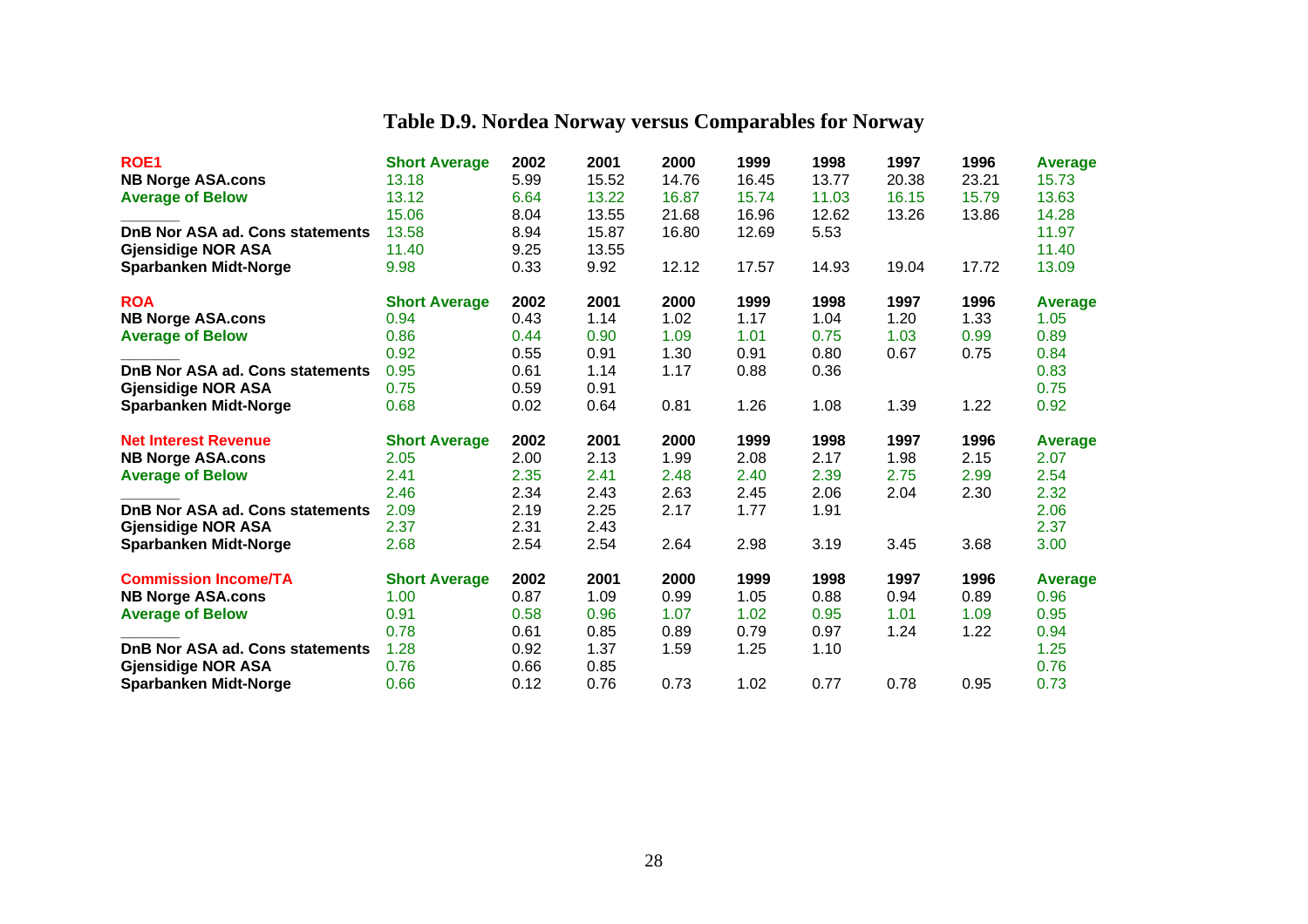## **Table D.9. Nordea Norway versus Comparables for Norway (cont.)**

| <b>Operating Income/TA</b>      | <b>Short Average</b> | 2002  | 2001  | 2000     | 1999     | 1998  | 1997     | 1996     | Average |
|---------------------------------|----------------------|-------|-------|----------|----------|-------|----------|----------|---------|
| <b>NB Norge ASA.cons</b>        | 3.05                 | 2.87  | 3.22  | 2.98     | 3.12     | 3.05  | 2.92     | 3.04     | 3.03    |
| <b>Average of Below</b>         | 3.31                 | 2.91  | 3.38  | 3.55     | 3.42     | 3.33  | 3.76     | 4.07     | 3.49    |
|                                 | 3.24                 | 2.89  | 3.29  | 3.52     | 3.24     | 3.02  | 3.28     | 3.52     | 3.25    |
| DnB Nor ASA ad. Cons statements | 3.38                 | 3.11  | 3.62  | 3.76     | 3.02     | 3.02  |          |          | 3.30    |
| <b>Gjensidige NOR ASA</b>       | 3.13                 | 2.98  | 3.29  |          |          |       |          |          | 3.13    |
| <b>Sparbanken Midt-Norge</b>    | 3.33                 | 2.66  | 3.31  | 3.37     | 4.00     | 3.95  | 4.23     | 4.63     | 3.73    |
| <b>Loan Loss Provisions/TA</b>  | <b>Short Average</b> | 2002  | 2001  | 2000     | 1999     | 1998  | 1997     | 1996     | Average |
| <b>NB Norge ASA.cons</b>        | 0.207                | 0.515 | 0.306 | 0.011    | $-0.004$ | 0.090 | $-0.228$ | $-0.356$ | 0.05    |
| <b>Average of Below</b>         | 0.210                | 0.315 | 0.207 | 0.152    | 0.164    | 0.244 | $-0.018$ | 0.074    | 0.16    |
|                                 | 0.169                | 0.285 | 0.182 | 0.104    | 0.103    | 0.087 | $-0.035$ | $-0.035$ | 0.10    |
| DnB Nor ASA ad. Cons statements | 0.023                | 0.124 | 0.050 | $-0.070$ | $-0.014$ | 0.475 |          |          | 0.11    |
| <b>Gjensidige NOR ASA</b>       | 0.199                | 0.215 | 0.182 |          |          |       |          |          | 0.20    |
| <b>Sparbanken Midt-Norge</b>    | 0.469                | 0.636 | 0.416 | 0.422    | 0.402    | 0.168 | $-0.000$ | 0.183    | 0.32    |
| <b>Loans/Total Assets</b>       | <b>Short Average</b> | 2002  | 2001  | 2000     | 1999     | 1998  | 1997     | 1996     | Average |
| <b>NB Norge ASA.cons</b>        | 0.79                 | 0.81  | 0.81  | 0.78     | 0.75     | 0.82  | 0.84     | 0.81     | 0.80    |
| <b>Average of Below</b>         | 0.82                 | 0.81  | 0.83  | 0.83     | 0.82     | 0.83  | 0.88     | 0.86     | 0.84    |
|                                 | 0.84                 | 0.81  | 0.84  | 0.87     | 0.85     | 0.83  | 0.84     | 0.82     | 0.84    |
| DnB Nor ASA ad. Cons statements | 0.75                 | 0.73  | 0.78  | 0.75     | 0.74     | 0.77  |          |          | 0.75    |
| <b>Gjensidige NOR ASA</b>       | 0.84                 | 0.84  | 0.84  |          |          |       |          |          | 0.84    |
| <b>Sparbanken Midt-Norge</b>    | 0.87                 | 0.86  | 0.88  | 0.86     | 0.87     | 0.89  | 0.92     | 0.90     | 0.88    |
| Deposits1/TA                    | <b>Short Average</b> | 2002  | 2001  | 2000     | 1999     | 1998  | 1997     | 1996     | Average |
| <b>NB Norge ASA.cons</b>        | 0.45                 | 0.46  | 0.45  | 0.45     | 0.44     | 0.41  | 0.43     | 0.50     | 0.45    |
| <b>Average of Below</b>         | 0.51                 | 0.49  | 0.50  | 0.52     | 0.53     | 0.51  | 0.58     | 0.63     | 0.54    |
|                                 | 0.47                 | 0.46  | 0.47  | 0.48     | 0.47     | 0.48  | 0.50     | 0.58     | 0.49    |
| DnB Nor ASA ad. Cons statements | 0.52                 | 0.51  | 0.53  | 0.51     | 0.55     | 0.44  |          |          | 0.51    |
| <b>Gjensidige NOR ASA</b>       | 0.48                 | 0.48  | 0.47  |          |          |       |          |          | 0.48    |
| <b>Sparbanken Midt-Norge</b>    | 0.55                 | 0.53  | 0.54  | 0.56     | 0.58     | 0.60  | 0.66     | 0.69     | 0.59    |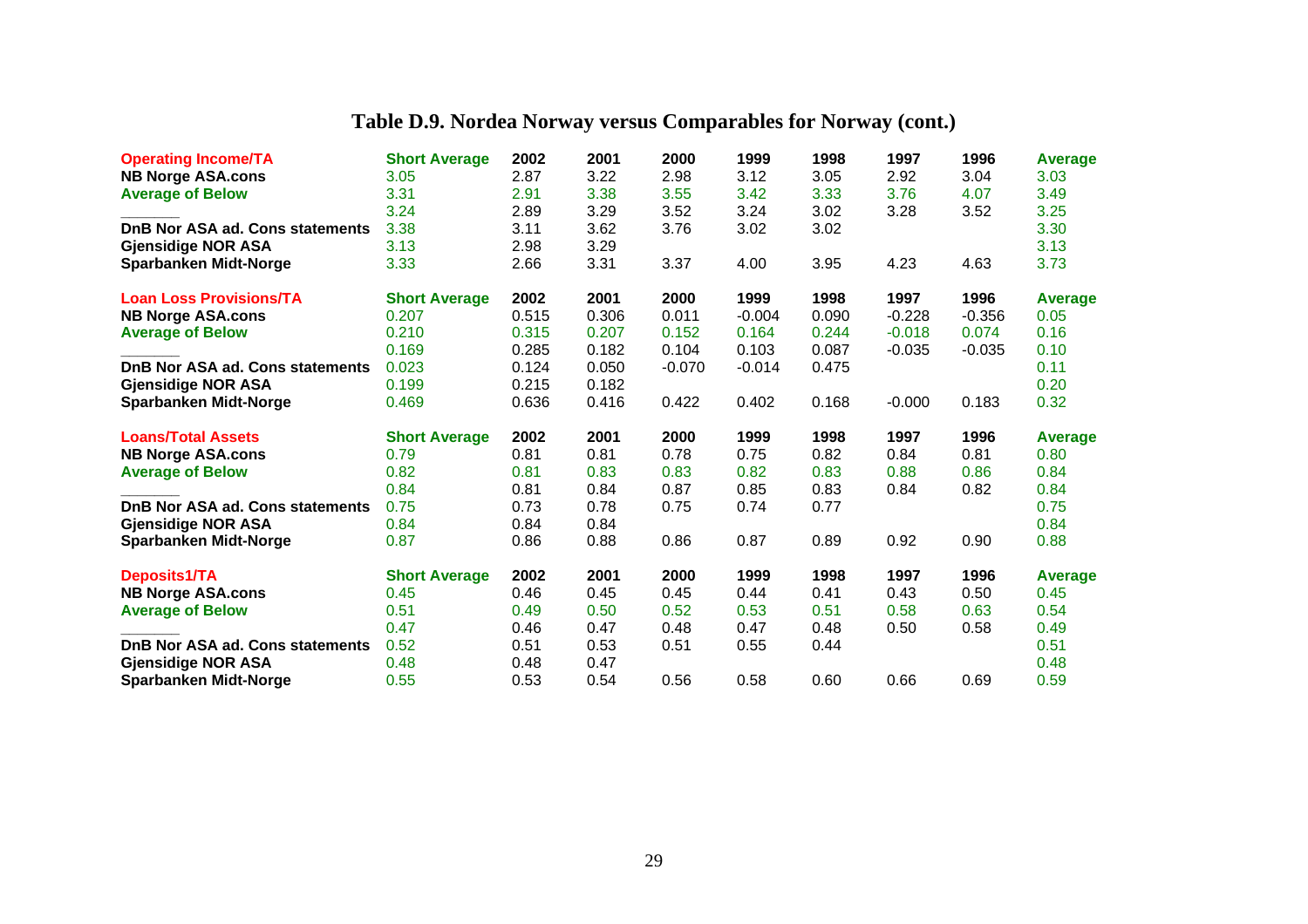## **Table D.9. Nordea Norway versus Comparables for Norway (cont.)**

| <b>Deposits2/TA</b>             | <b>Short Average</b> | 2002 | 2001 | 2000 | 1999 | 1998 | 1997 | 1996 | Average |
|---------------------------------|----------------------|------|------|------|------|------|------|------|---------|
| <b>NB Norge ASA.cons</b>        | 0.67                 | 0.70 | 0.66 | 0.66 | 0.67 | 0.60 | 0.68 | 0.68 | 0.66    |
| <b>Average of Below</b>         | 0.71                 | 0.68 | 0.68 | 0.72 | 0.75 | 0.73 | 0.76 | 0.78 | 0.73    |
|                                 | 0.66                 | 0.63 | 0.63 | 0.66 | 0.72 | 0.69 | 0.73 | 0.75 | 0.69    |
| DnB Nor ASA ad. Cons statements | 0.71                 | 0.70 | 0.70 | 0.72 | 0.73 | 0.68 |      |      | 0.71    |
| <b>Gjensidige NOR ASA</b>       | 0.64                 | 0.65 | 0.63 |      |      |      |      |      | 0.64    |
| <b>Sparbanken Midt-Norge</b>    | 0.78                 | 0.75 | 0.78 | 0.78 | 0.80 | 0.81 | 0.80 | 0.81 | 0.79    |
| Cost/Income1                    | <b>Short Average</b> | 2002 | 2001 | 2000 | 1999 | 1998 | 1997 | 1996 | Average |
| <b>NB Norge ASA.cons</b>        | 0.58                 | 0.60 | 0.58 | 0.58 | 0.55 | 0.63 | 0.65 | 0.64 | 0.60    |
| <b>Average of Below</b>         | 0.61                 | 0.67 | 0.60 | 0.59 | 0.59 | 0.63 | 0.65 | 0.69 | 0.63    |
|                                 | 0.61                 | 0.64 | 0.59 | 0.56 | 0.64 | 0.66 | 0.71 | 0.73 | 0.65    |
| DnB Nor ASA ad. Cons statements | 0.63                 | 0.69 | 0.63 | 0.61 | 0.60 | 0.66 |      |      | 0.64    |
| <b>Gjensidige NOR ASA</b>       | 0.61                 | 0.63 | 0.59 |      |      |      |      |      | 0.61    |
| <b>Sparbanken Midt-Norge</b>    | 0.61                 | 0.71 | 0.61 | 0.61 | 0.53 | 0.59 | 0.59 | 0.65 | 0.61    |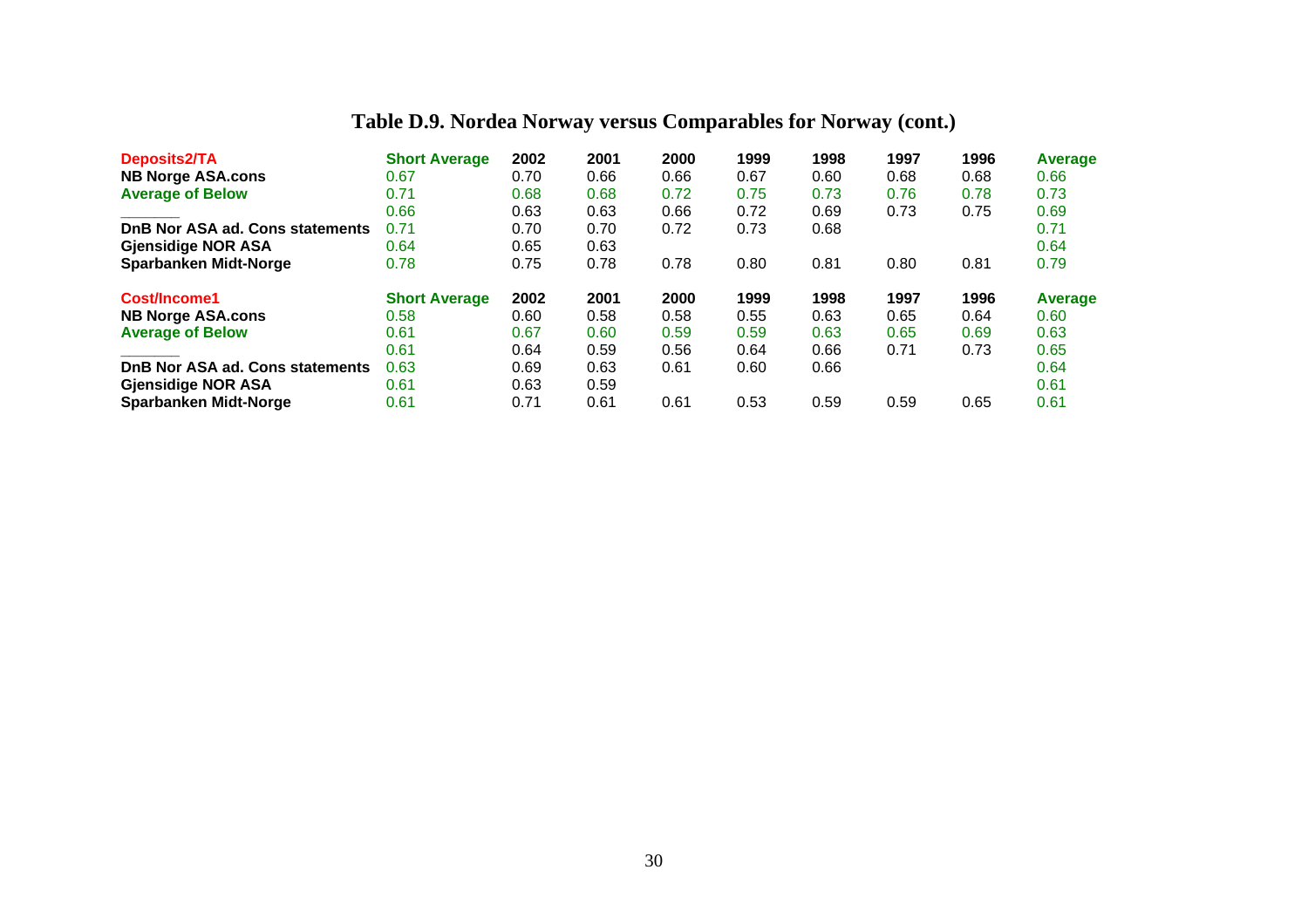## **Table D.10. Nordea Sweden versus Comparables for Sweden**

| ROE <sub>1</sub>            | <b>Short Average</b> | 2002  | 2001  | 2000  | 1999  | 1998  | 1997  | 1996  | <b>Average</b> |
|-----------------------------|----------------------|-------|-------|-------|-------|-------|-------|-------|----------------|
| <b>NB Sweden AB cons</b>    | 29.78                | 18.13 | 59.90 | 22.11 | 18.96 | 26.73 | 23.78 | 35.57 | 29.31          |
| <b>Average of Below</b>     | 14.72                | 12.39 | 14.13 | 18.19 | 14.16 | 15.86 | 8.87  | 20.34 | 14.85          |
| <b>SEB</b>                  | 11.77                | 10.20 | 9.77  | 15.10 | 12.02 | 13.38 | 7.60  | 21.59 | 12.81          |
| <b>SHB</b>                  | 17.52                | 15.08 | 17.69 | 20.75 | 16.58 | 16.91 | 17.69 | 18.55 | 17.61          |
| <b>Swedbank</b>             | 14.85                | 11.90 | 14.92 | 18.72 | 13.87 | 17.29 | 1.33  | 20.88 | 14.13          |
| <b>ROA</b>                  | <b>Short Average</b> | 2002  | 2001  | 2000  | 1999  | 1998  | 1997  | 1996  | <b>Average</b> |
| <b>NB Sweden AB cons</b>    | 1.12                 | 0.69  | 2.29  | 0.78  | 0.70  | 1.01  | 1.14  | 1.54  | 1.17           |
| <b>Average of Below</b>     | 0.59                 | 0.50  | 0.57  | 0.73  | 0.58  | 0.59  | 0.33  | 0.80  | 0.59           |
| <b>SEB</b>                  | 0.46                 | 0.37  | 0.37  | 0.57  | 0.53  | 0.55  | 0.30  | 0.78  | 0.50           |
| <b>SHB</b>                  | 0.69                 | 0.59  | 0.69  | 0.83  | 0.65  | 0.60  | 0.64  | 0.86  | 0.69           |
| <b>Swedbank</b>             | 0.63                 | 0.53  | 0.65  | 0.78  | 0.57  | 0.64  | 0.05  | 0.77  | 0.57           |
| <b>Net Interest Revenue</b> | <b>Short Average</b> | 2002  | 2001  | 2000  | 1999  | 1998  | 1997  | 1996  | Average        |
| <b>NB Sweden AB cons</b>    | 1.60                 | 1.68  | 1.50  | 1.57  | 1.63  | 2.05  | 2.46  | 2.98  | 1.98           |
| <b>Average of Below</b>     | 1.28                 | 1.41  | 1.32  | 1.32  | 1.07  | 1.13  | 1.31  | 1.58  | 1.31           |
| <b>SEB</b>                  | 1.14                 | 1.16  | 1.19  | 1.18  | 1.00  | 1.03  | 1.11  | 1.36  | 1.15           |
| <b>SHB</b>                  | 1.13                 | 1.40  | 1.14  | 1.24  | 0.76  | 0.77  | 0.86  | 1.31  | 1.07           |
| <b>Swedbank</b>             | 1.58                 | 1.68  | 1.64  | 1.55  | 1.45  | 1.60  | 1.95  | 2.08  | 1.71           |
| <b>Commission Income/TA</b> | <b>Short Average</b> | 2002  | 2001  | 2000  | 1999  | 1998  | 1997  | 1996  | <b>Average</b> |
| <b>NB Sweden AB cons</b>    | 0.67                 | 0.67  | 0.62  | 0.75  | 0.66  | 0.63  | 0.62  | 0.61  | 0.65           |
| <b>Average of Below</b>     | 0.88                 | 0.74  | 0.83  | 1.00  | 0.95  | 0.88  | 0.89  | 1.04  | 0.91           |
| <b>SEB</b>                  | 1.08                 | 0.84  | 1.02  | 1.28  | 1.17  | 0.96  | 0.87  | 0.85  | 1.00           |
| <b>SHB</b>                  | 0.93                 | 0.80  | 0.86  | 0.99  | 1.07  | 1.08  | 1.16  | 1.75  | 1.10           |
| <b>Swedbank</b>             | 0.64                 | 0.59  | 0.62  | 0.72  | 0.62  | 0.59  | 0.63  | 0.53  | 0.61           |
| <b>Operating Income/TA</b>  | <b>Short Average</b> | 2002  | 2001  | 2000  | 1999  | 1998  | 1997  | 1996  | <b>Average</b> |
| <b>NB Sweden AB cons</b>    | 2.33                 | 2.41  | 2.23  | 2.42  | 2.25  | 2.86  | 3.09  | 3.98  | 2.75           |
| <b>Average of Below</b>     | 2.22                 | 2.07  | 2.24  | 2.42  | 2.14  | 2.18  | 2.23  | 2.73  | 2.29           |
| <b>SEB</b>                  | 2.50                 | 2.20  | 2.49  | 2.80  | 2.49  | 2.49  | 2.21  | 2.86  | 2.51           |
| <b>SHB</b>                  | 1.83                 | 1.69  | 1.84  | 2.01  | 1.78  | 1.75  | 1.77  | 2.50  | 1.91           |
| <b>Swedbank</b>             | 2.32                 | 2.31  | 2.38  | 2.46  | 2.14  | 2.31  | 2.72  | 2.84  | 2.45           |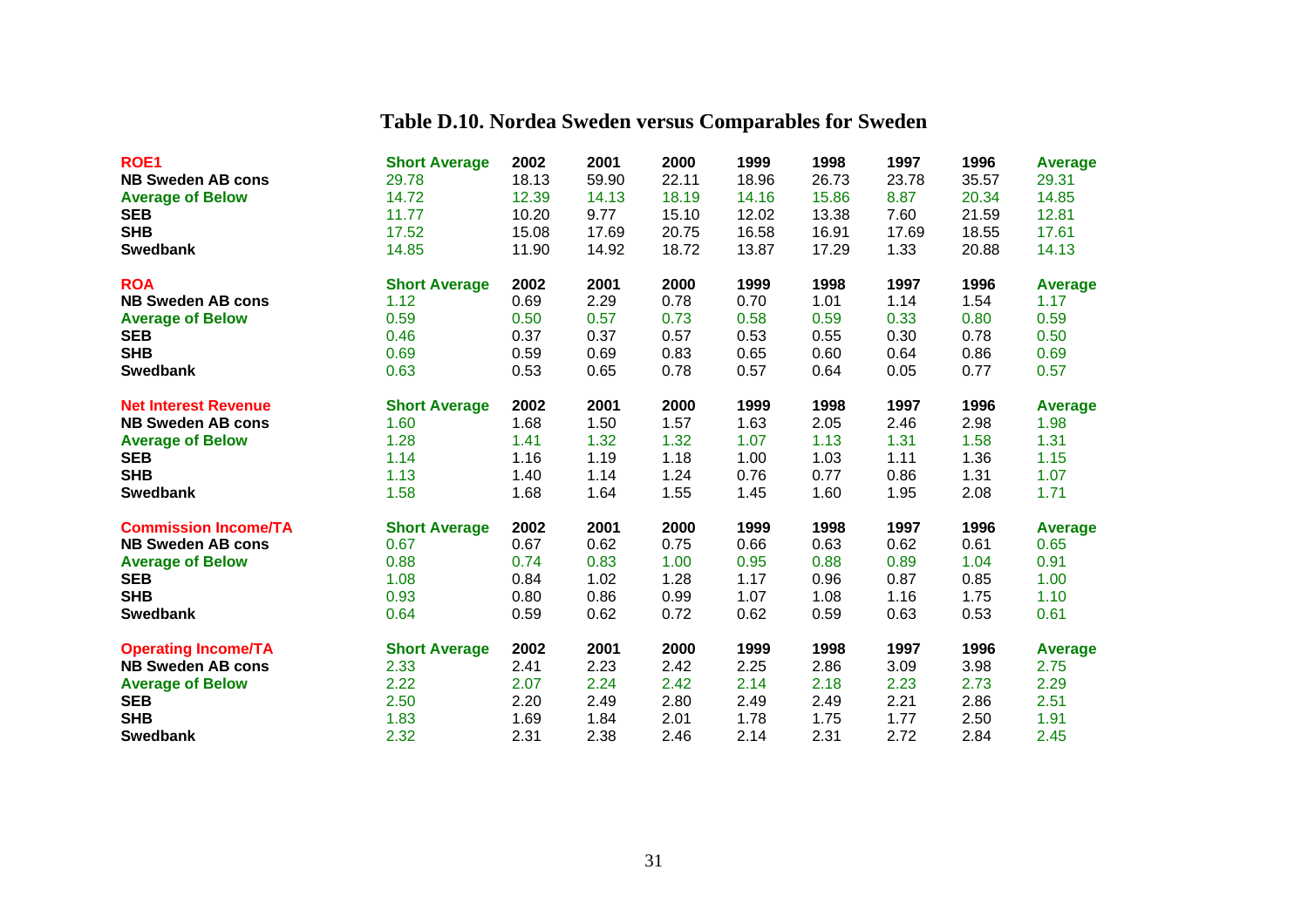## **Table D.10. Nordea Sweden versus Comparables for Sweden (cont.)**

| <b>Loans/Total Assets</b>      | <b>Short Average</b> | 2002  | 2001  | 2000     | 1999     | 1998     | 1997  | 1996  | <b>Average</b> |
|--------------------------------|----------------------|-------|-------|----------|----------|----------|-------|-------|----------------|
| <b>NB Sweden AB cons</b>       | 0.67                 | 0.69  | 0.66  | 0.65     | 0.68     | 0.69     | 0.69  | 0.73  | 0.68           |
| <b>Average of Below</b>        | 0.65                 | 0.67  | 0.66  | 0.66     | 0.62     | 0.61     | 0.64  | 0.57  | 0.63           |
| <b>SEB</b>                     | 0.55                 | 0.57  | 0.58  | 0.58     | 0.48     | 0.47     | 0.49  | 0.47  | 0.52           |
| <b>SHB</b>                     | 0.68                 | 0.68  | 0.69  | 0.69     | 0.67     | 0.63     | 0.68  | 0.49  | 0.65           |
| <b>Swedbank</b>                | 0.73                 | 0.76  | 0.72  | 0.71     | 0.72     | 0.72     | 0.75  | 0.76  | 0.73           |
| <b>Loan Loss Provisions/TA</b> | <b>Short Average</b> | 2002  | 2001  | 2000     | 1999     | 1998     | 1997  | 1996  | <b>Average</b> |
| <b>NB Sweden AB cons</b>       | 0.036                | 0.026 | 0.156 | 0.015    | $-0.052$ | $-0.053$ | 0.076 | 0.180 | 0.05           |
| <b>Average of Below</b>        | 0.059                | 0.091 | 0.069 | 0.067    | 0.010    | 0.166    | 0.109 | 0.269 | 0.11           |
| <b>SEB</b>                     | 0.043                | 0.069 | 0.050 | 0.082    | $-0.029$ | 0.324    | 0.097 | 0.201 | 0.11           |
| <b>SHB</b>                     | 0.004                | 0.032 | 0.014 | $-0.007$ | $-0.022$ | 0.036    | 0.027 | 0.301 | 0.05           |
| <b>Swedbank</b>                | 0.131                | 0.173 | 0.143 | 0.127    | 0.080    | 0.137    | 0.202 | 0.306 | 0.17           |
| Deposits1/TA                   | <b>Short Average</b> | 2002  | 2001  | 2000     | 1999     | 1998     | 1997  | 1996  | Average        |
| <b>NB Sweden AB cons</b>       | 0.38                 | 0.40  | 0.39  | 0.36     | 0.39     | 0.43     | 0.47  | 0.56  | 0.43           |
| <b>Average of Below</b>        | 0.45                 | 0.46  | 0.47  | 0.47     | 0.39     | 0.35     | 0.38  | 0.36  | 0.41           |
| <b>SEB</b>                     | 0.44                 | 0.46  | 0.46  | 0.45     | 0.40     | 0.35     | 0.33  | 0.33  | 0.40           |
| <b>SHB</b>                     | 0.48                 | 0.50  | 0.51  | 0.51     | 0.40     | 0.36     | 0.39  | 0.42  | 0.44           |
| <b>Swedbank</b>                | 0.42                 | 0.42  | 0.43  | 0.45     | 0.37     | 0.35     | 0.41  | 0.33  | 0.39           |
| Deposits2/TA                   | <b>Short Average</b> | 2002  | 2001  | 2000     | 1999     | 1998     | 1997  | 1996  | <b>Average</b> |
| <b>NB Sweden AB cons</b>       | 0.64                 | 0.60  | 0.67  | 0.63     | 0.64     | 0.65     | 0.65  | 0.68  | 0.65           |
| <b>Average of Below</b>        | 0.62                 | 0.63  | 0.64  | 0.64     | 0.56     | 0.58     | 0.59  | 0.58  | 0.60           |
| <b>SEB</b>                     | 0.64                 | 0.66  | 0.67  | 0.65     | 0.56     | 0.57     | 0.54  | 0.55  | 0.60           |
| <b>SHB</b>                     | 0.66                 | 0.69  | 0.70  | 0.66     | 0.60     | 0.64     | 0.67  | 0.72  | 0.67           |
| <b>Swedbank</b>                | 0.55                 | 0.53  | 0.56  | 0.60     | 0.53     | 0.51     | 0.56  | 0.47  | 0.54           |
| <b>Cost/Income1</b>            | <b>Short Average</b> | 2002  | 2001  | 2000     | 1999     | 1998     | 1997  | 1996  | <b>Average</b> |
| <b>NB Sweden AB cons</b>       | 0.63                 | 0.71  | 0.61  | 0.58     | 0.61     | 0.57     | 0.54  | 0.47  | 0.58           |
| <b>Average of Below</b>        | 0.65                 | 0.63  | 0.64  | 0.61     | 0.70     | 0.69     | 0.63  | 0.52  | 0.63           |
| <b>SEB</b>                     | 0.80                 | 0.76  | 0.83  | 0.76     | 0.85     | 0.82     | 0.70  | 0.58  | 0.76           |
| <b>SHB</b>                     | 0.48                 | 0.49  | 0.47  | 0.45     | 0.52     | 0.54     | 0.50  | 0.42  | 0.49           |
| <b>Swedbank</b>                | 0.66                 | 0.64  | 0.63  | 0.64     | 0.72     | 0.72     | 0.69  | 0.57  | 0.66           |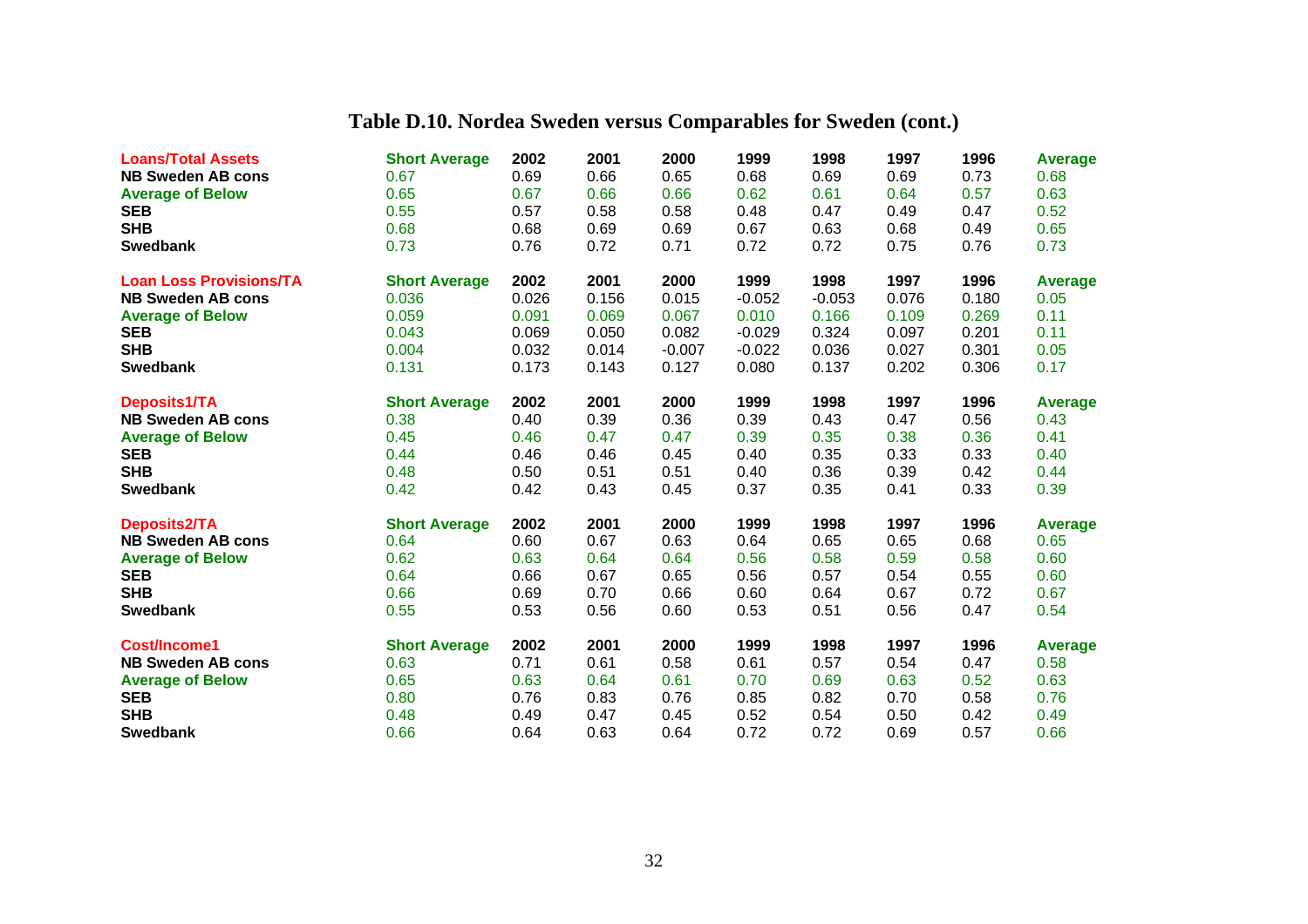

Announcem ent of Merger:

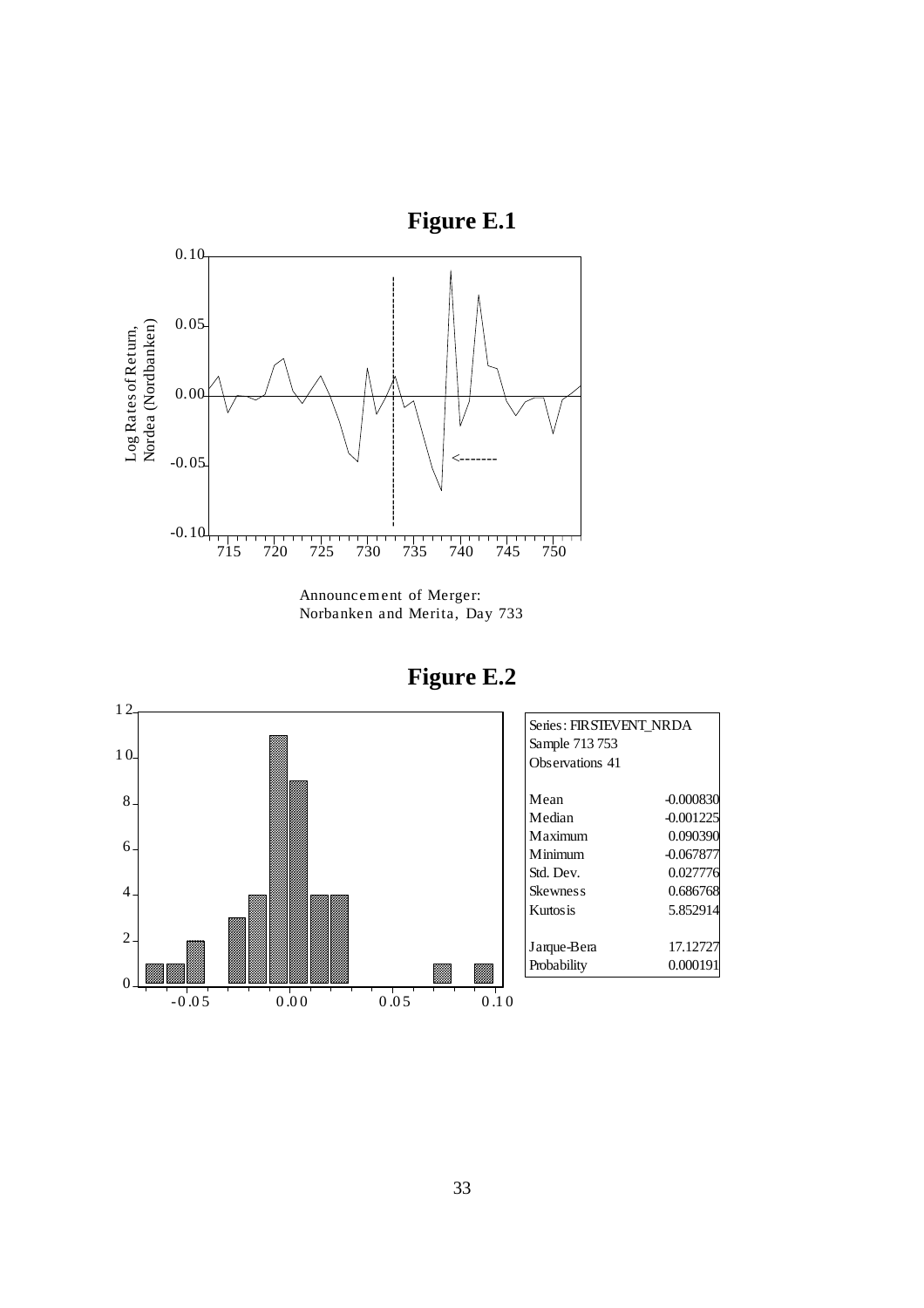



Acceptance of Merger: Norbanken and Merita, Day 765

**Figure E.4**



| Series: SECND EVE NRDA<br>Sample 745 785<br>Observations 41 |             |
|-------------------------------------------------------------|-------------|
| Mean                                                        | 0.003927    |
| Median                                                      | 0.000000    |
| Maximum                                                     | 0.097103    |
| Minimum                                                     | $-0.043007$ |
| Std. Dev.                                                   | 0.026425    |
| Skewnes s                                                   | 0.901509    |
| Kurtos is                                                   | 5.241976    |
|                                                             |             |
| Jarque-Bera                                                 | 14.14044    |
| Probability                                                 | 0.000850    |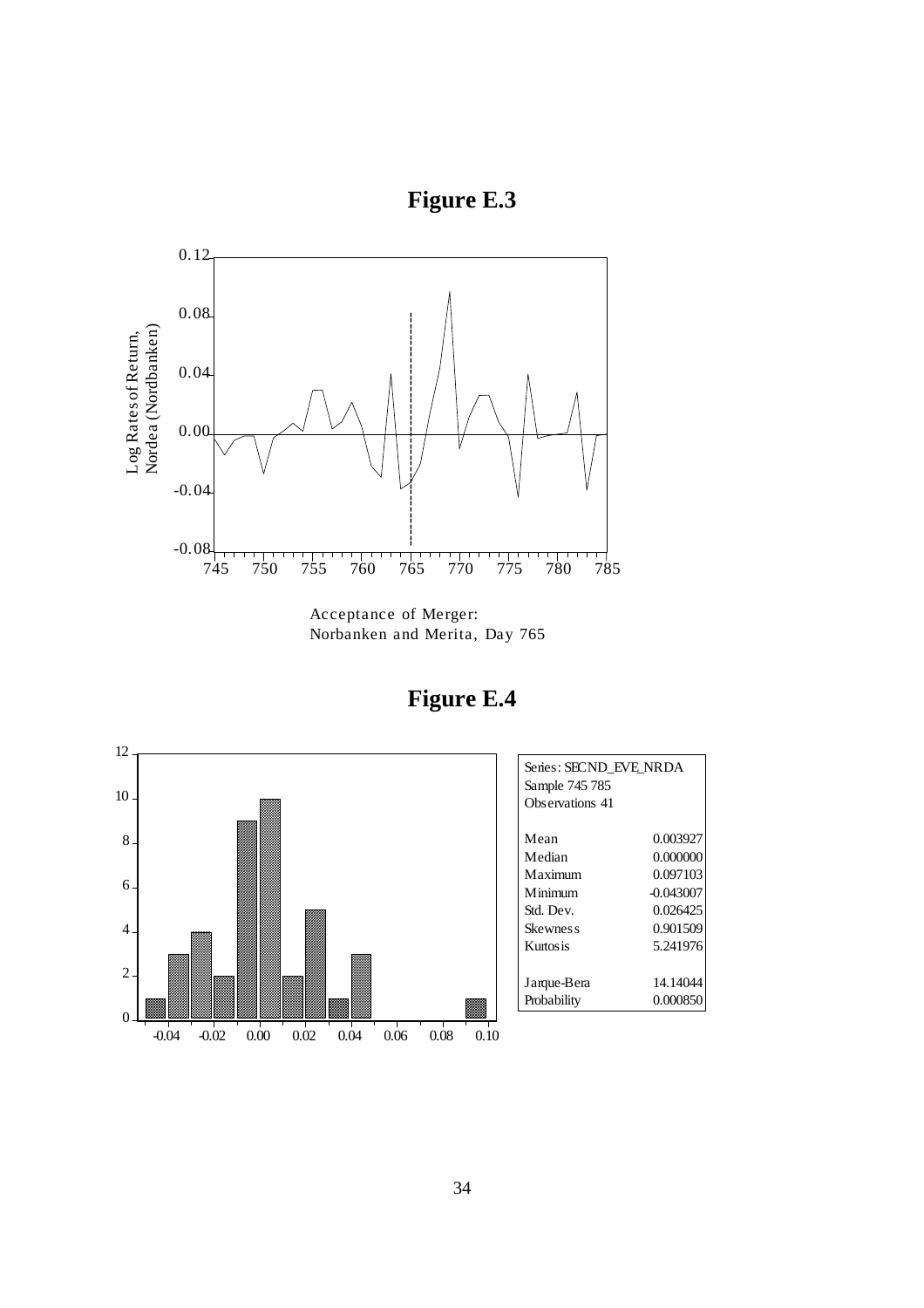



Announcement of Merger: Nordic Baltic Holding and Unidanm ark, Day 1358



**Figure E.6**

| Series: THIRD EVENT NRDA<br>Sample 1338 1378<br>Observations 41 |             |
|-----------------------------------------------------------------|-------------|
| Mean                                                            | 0.000805    |
| Median                                                          | -0.004610   |
| Maximum                                                         | 0.061894    |
| Minimum                                                         | $-0.036432$ |
| Std. Dev.                                                       | 0.023558    |
| <b>Skewness</b>                                                 | 0.989740    |
| Kurtosis                                                        | 3.423115    |
|                                                                 |             |
| Jarque-Bera                                                     | 6.999675    |
| Probability                                                     | 0.030202    |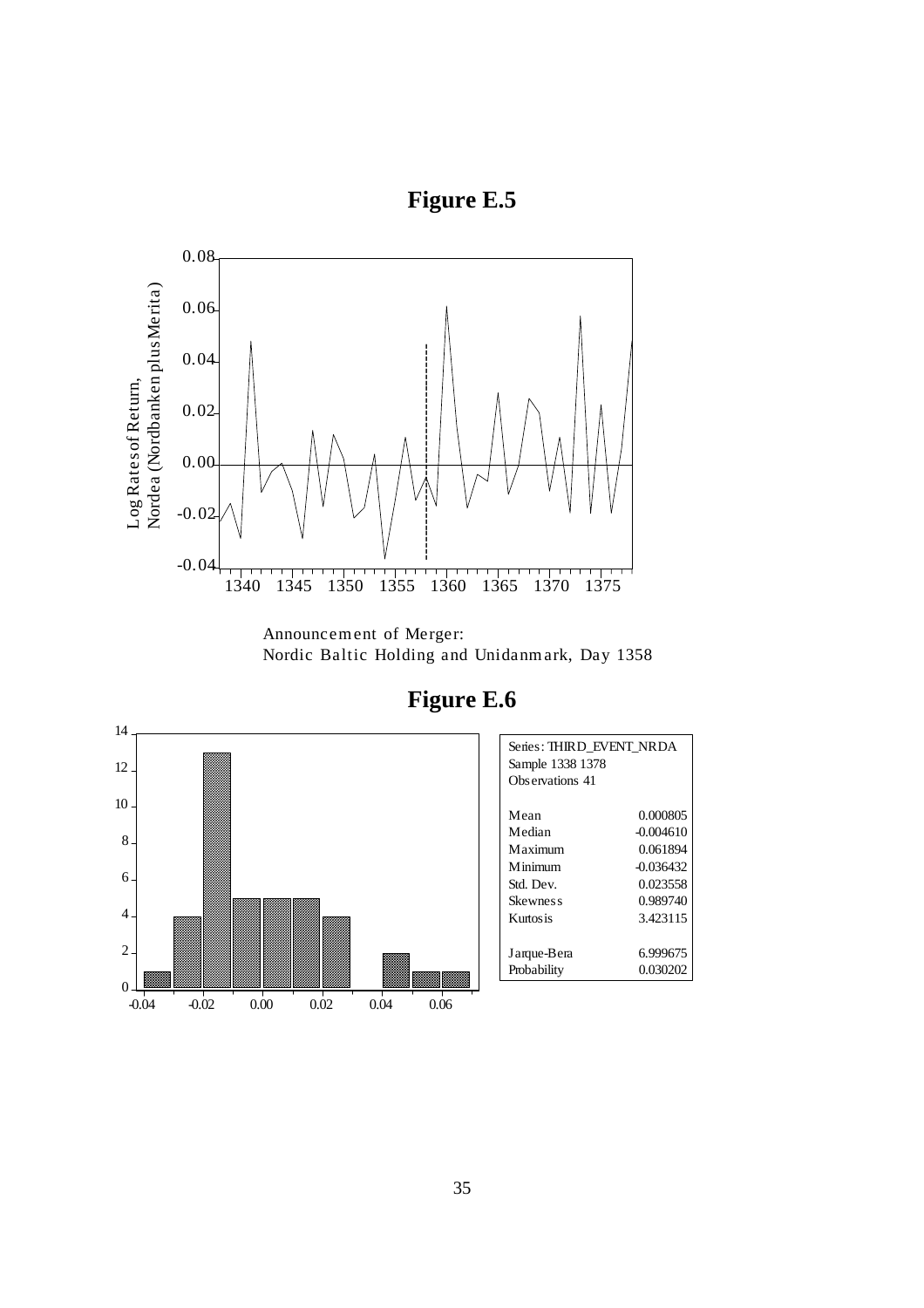



Announcement of Merger: MeritaNordbanken and Christiana, Day 1242



| Series: EV FOUR<br>Sample 1222 1262<br>Observations 41                                                                                                     |  |
|------------------------------------------------------------------------------------------------------------------------------------------------------------|--|
| 0.000249<br>Mean<br>Median $-0.000900$<br>Max imum $0.036867$<br>Min imu m - 0.023071<br>0.014262<br>Std. Dev.<br>Skewness 0.746869<br>Kurtosis $3.282470$ |  |
| Jarque-Ber <sub>3</sub> .948026<br>Probability 0.138898                                                                                                    |  |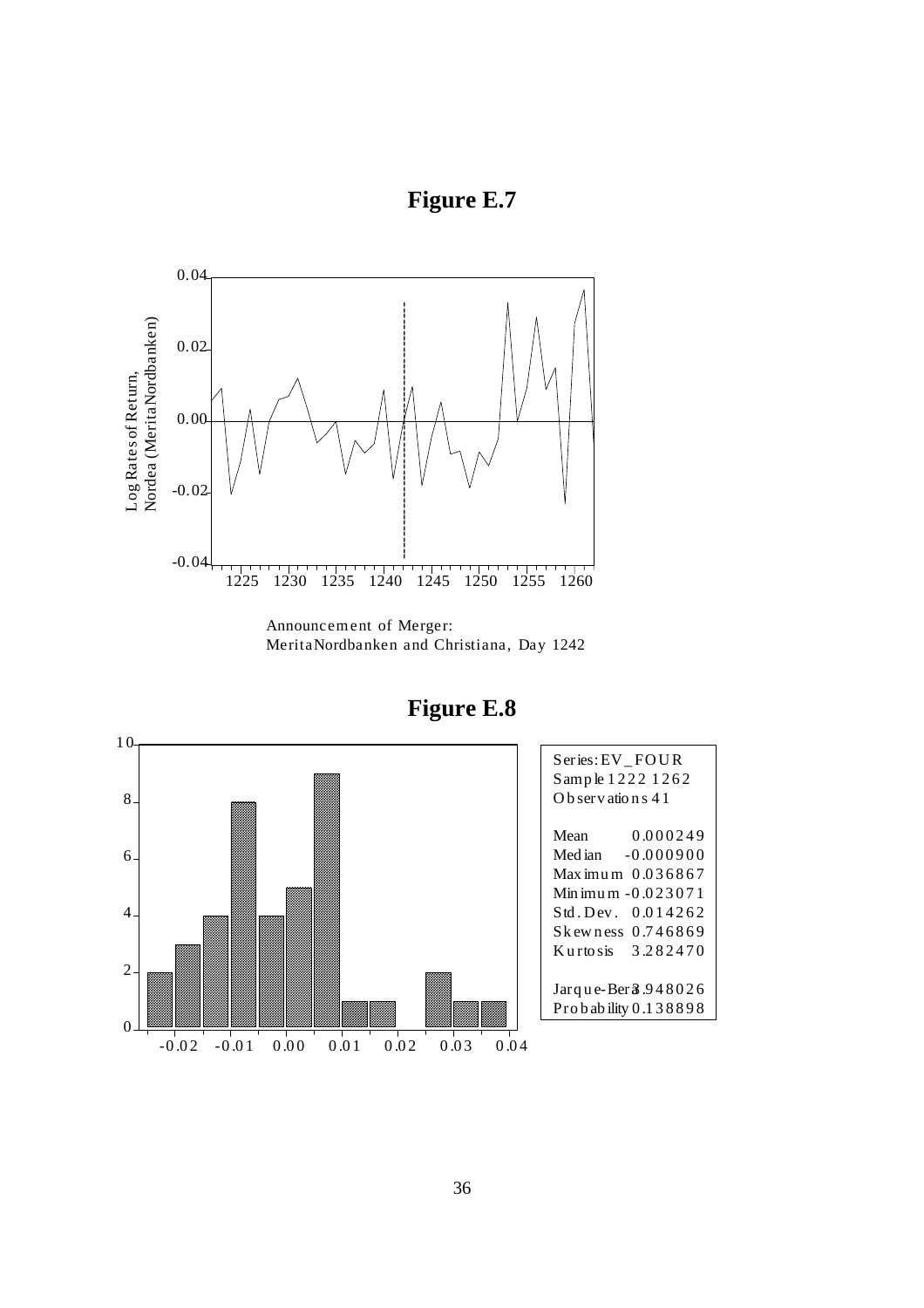

MeritaNorbanken and Christiana, Day 1518

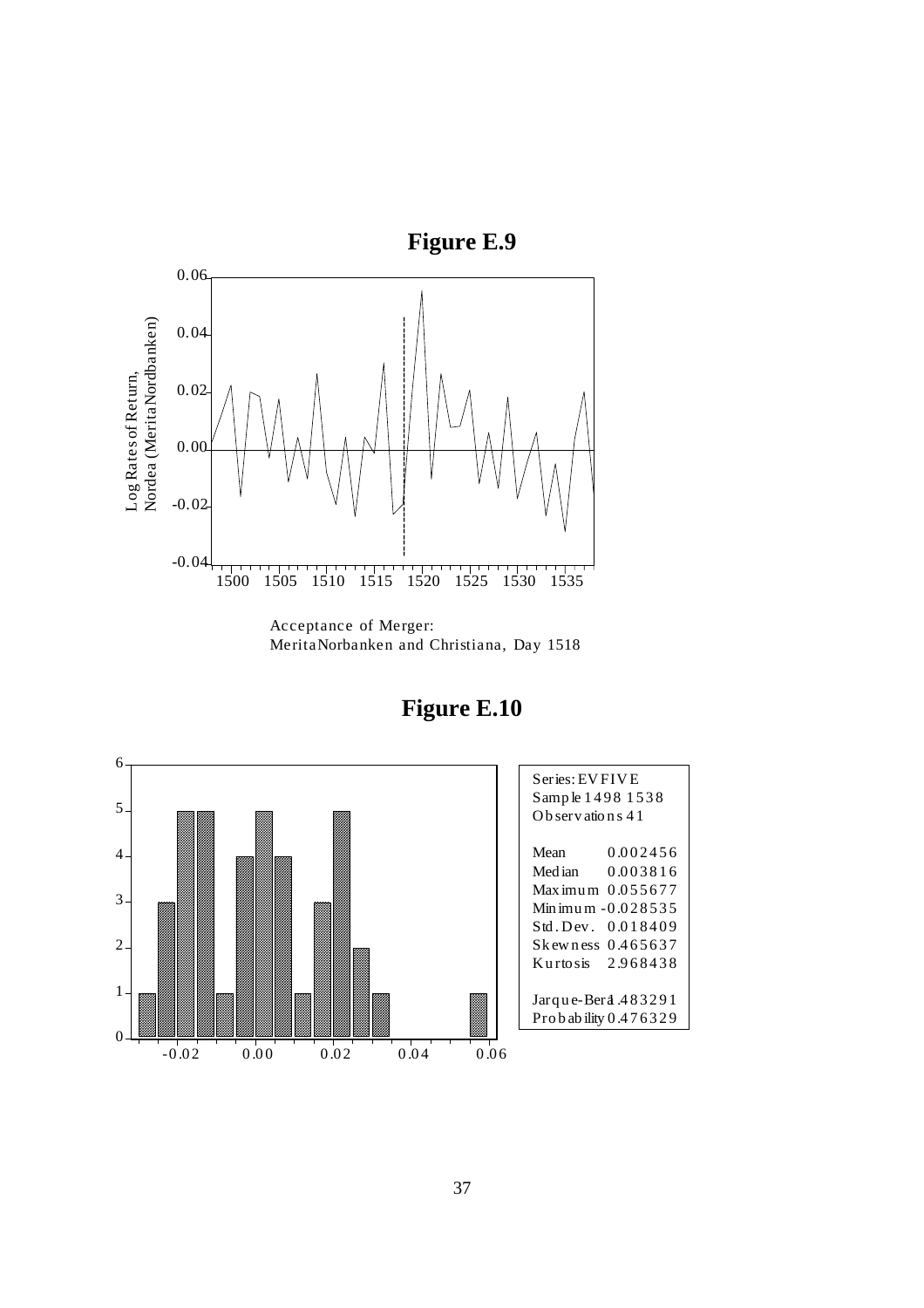



Announcement of Merger, Nordbanken and Merita, Day 733

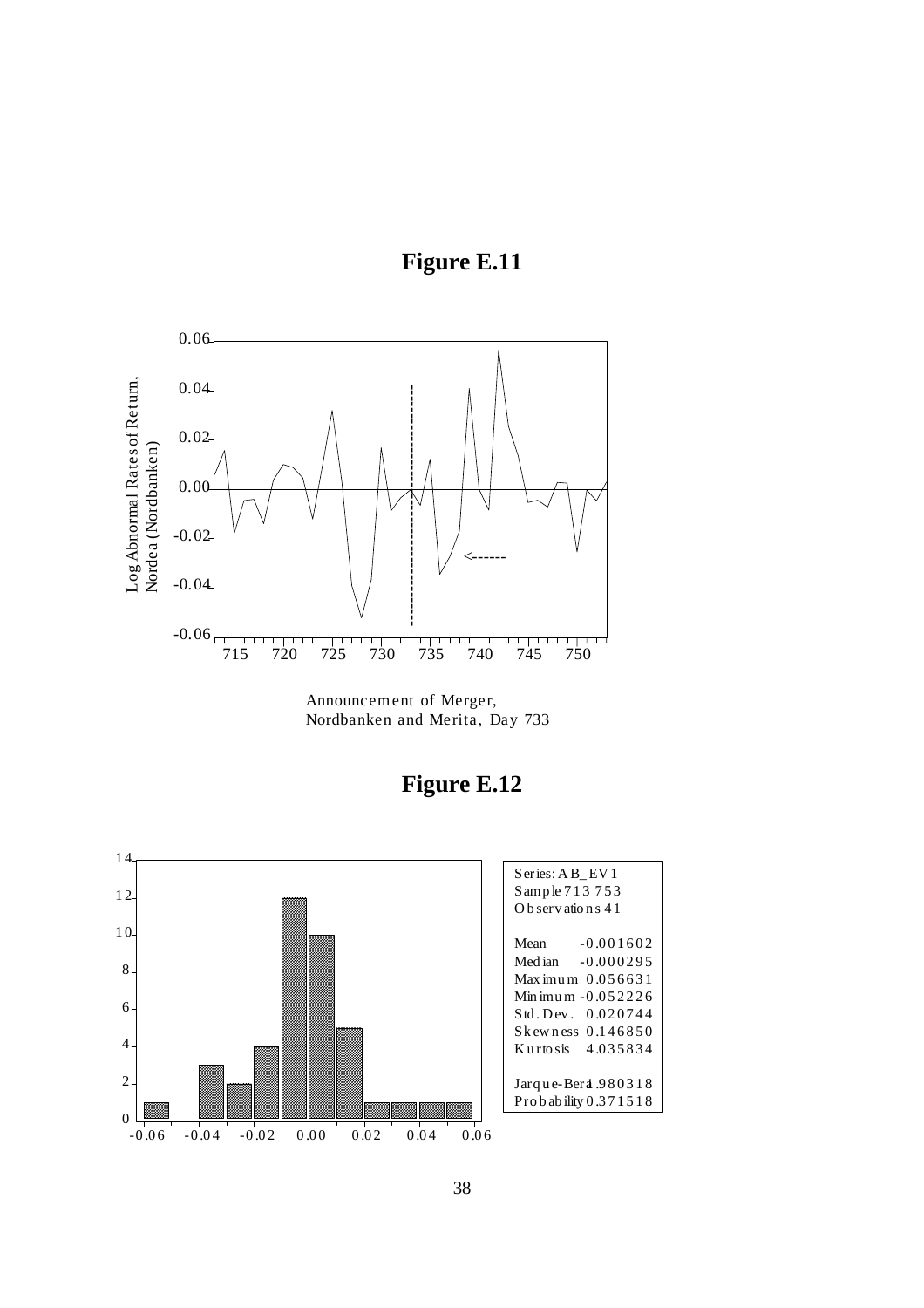



Acceptane of Merger, Nordbanken and Merita, Day 765



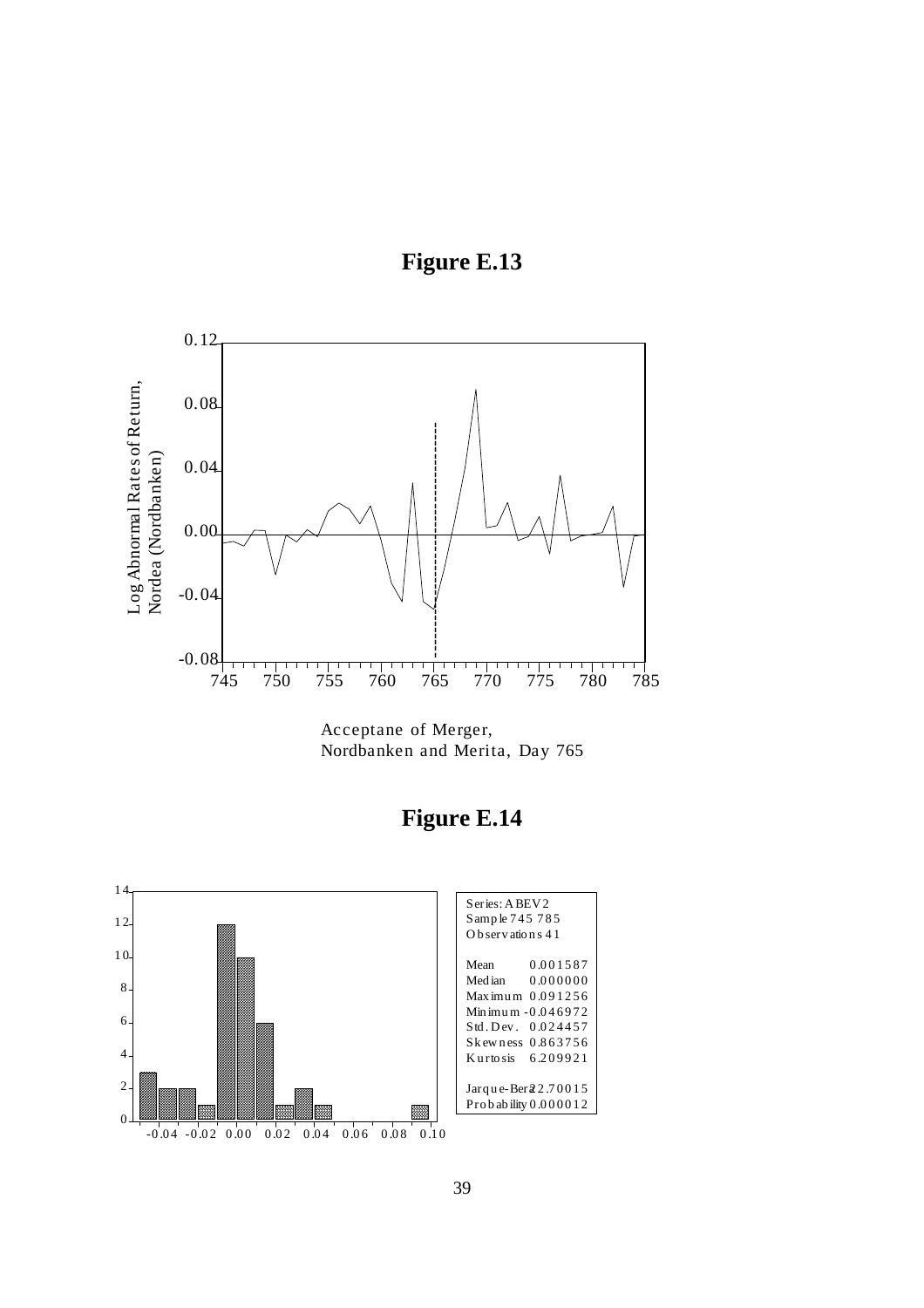



Nordic Baltic Holding and Unidanmark, Day 1358



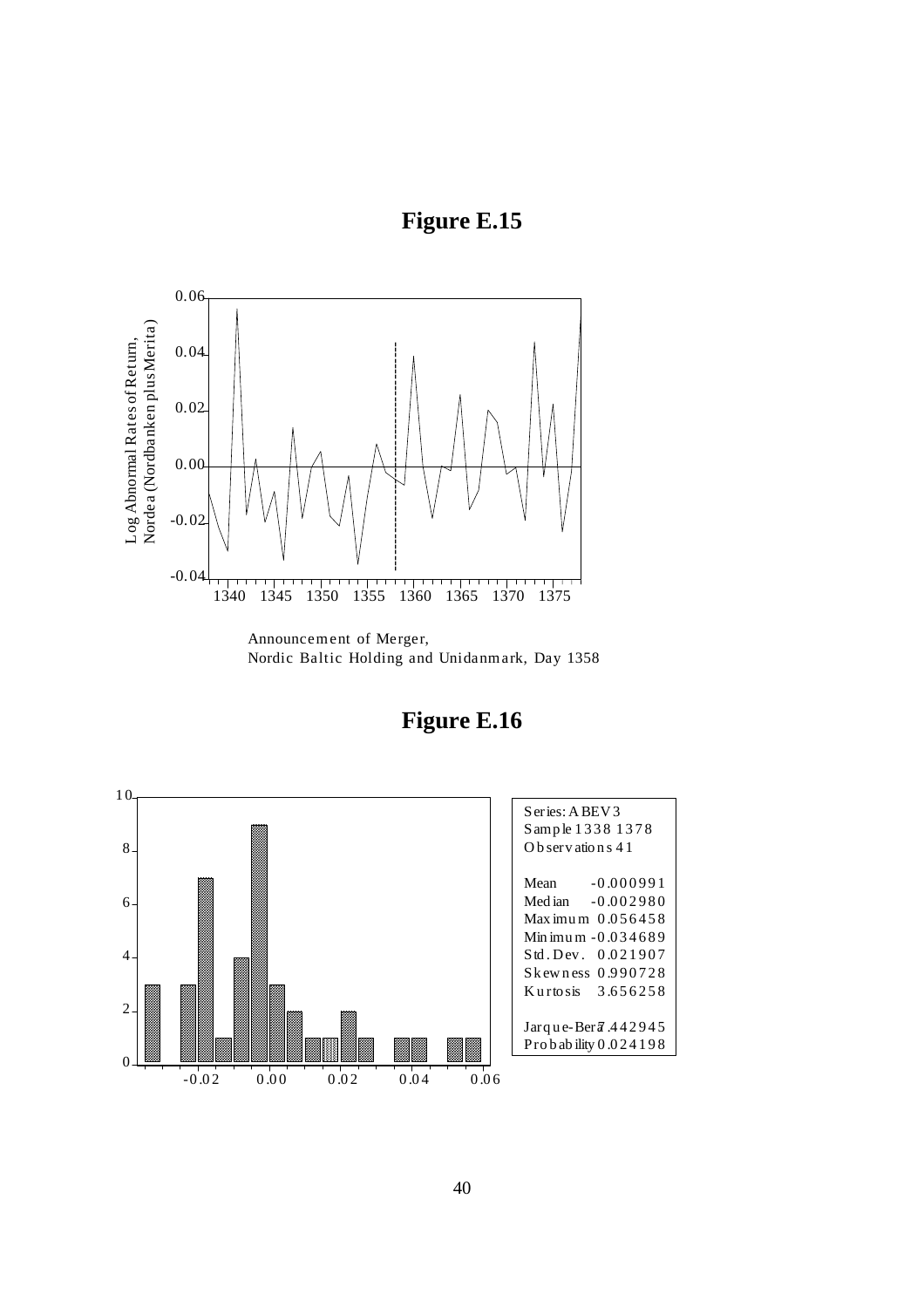



MeritaNordbanken and Christiana, Day 1242